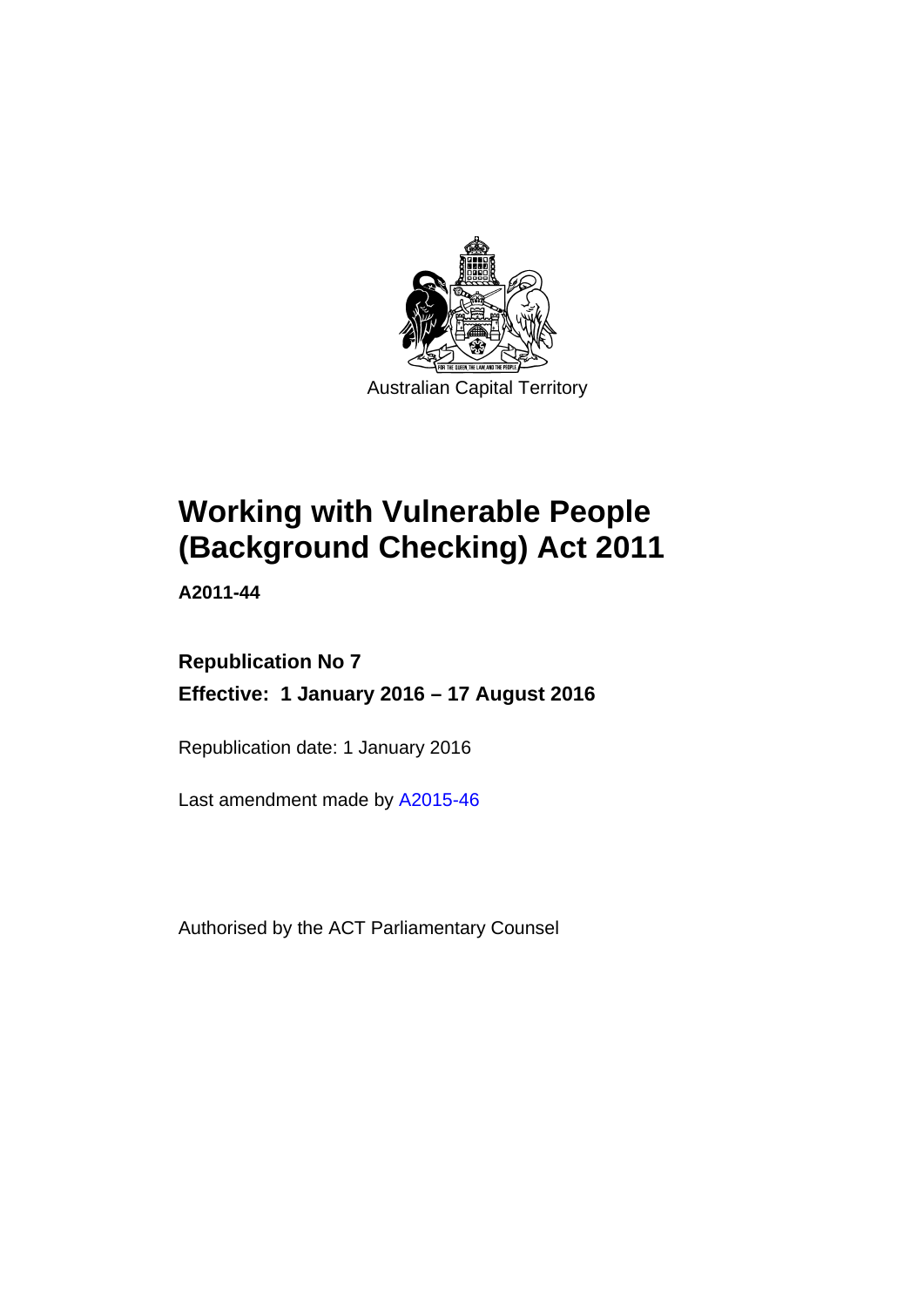### **About this republication**

#### **The republished law**

This is a republication of the *Working with Vulnerable People (Background Checking) Act 2011* (including any amendment made under the *[Legislation Act 2001](http://www.legislation.act.gov.au/a/2001-14)*, part 11.3 (Editorial changes)) as in force on 1 January 2016*.* It also includes any commencement, amendment, repeal or expiry affecting this republished law to 1 January 2016.

The legislation history and amendment history of the republished law are set out in endnotes 3 and 4.

#### **Kinds of republications**

The Parliamentary Counsel's Office prepares 2 kinds of republications of ACT laws (see the ACT legislation register at [www.legislation.act.gov.au](http://www.legislation.act.gov.au/)):

- authorised republications to which the *[Legislation Act 2001](http://www.legislation.act.gov.au/a/2001-14)* applies
- unauthorised republications.

The status of this republication appears on the bottom of each page.

#### **Editorial changes**

The *[Legislation Act 2001](http://www.legislation.act.gov.au/a/2001-14)*, part 11.3 authorises the Parliamentary Counsel to make editorial amendments and other changes of a formal nature when preparing a law for republication. Editorial changes do not change the effect of the law, but have effect as if they had been made by an Act commencing on the republication date (see *[Legislation Act 2001](http://www.legislation.act.gov.au/a/2001-14)*, s 115 and s 117). The changes are made if the Parliamentary Counsel considers they are desirable to bring the law into line, or more closely into line, with current legislative drafting practice.

This republication does not include amendments made under part 11.3 (see endnote 1).

#### **Uncommenced provisions and amendments**

If a provision of the republished law has not commenced, the symbol  $\mathbf{U}$  appears immediately before the provision heading. Any uncommenced amendments that affect this republished law are accessible on the ACT legislation register [\(www.legislation.act.gov.au\)](http://www.legislation.act.gov.au/). For more information, see the home page for this law on the register.

#### **Modifications**

If a provision of the republished law is affected by a current modification, the symbol  $\mathbf{M}$ appears immediately before the provision heading. The text of the modifying provision appears in the endnotes. For the legal status of modifications, see the *[Legislation Act 2001](http://www.legislation.act.gov.au/a/2001-14)*, section 95.

#### **Penalties**

At the republication date, the value of a penalty unit for an offence against this law is \$150 for an individual and \$750 for a corporation (see *[Legislation Act 2001](http://www.legislation.act.gov.au/a/2001-14)*, s 133).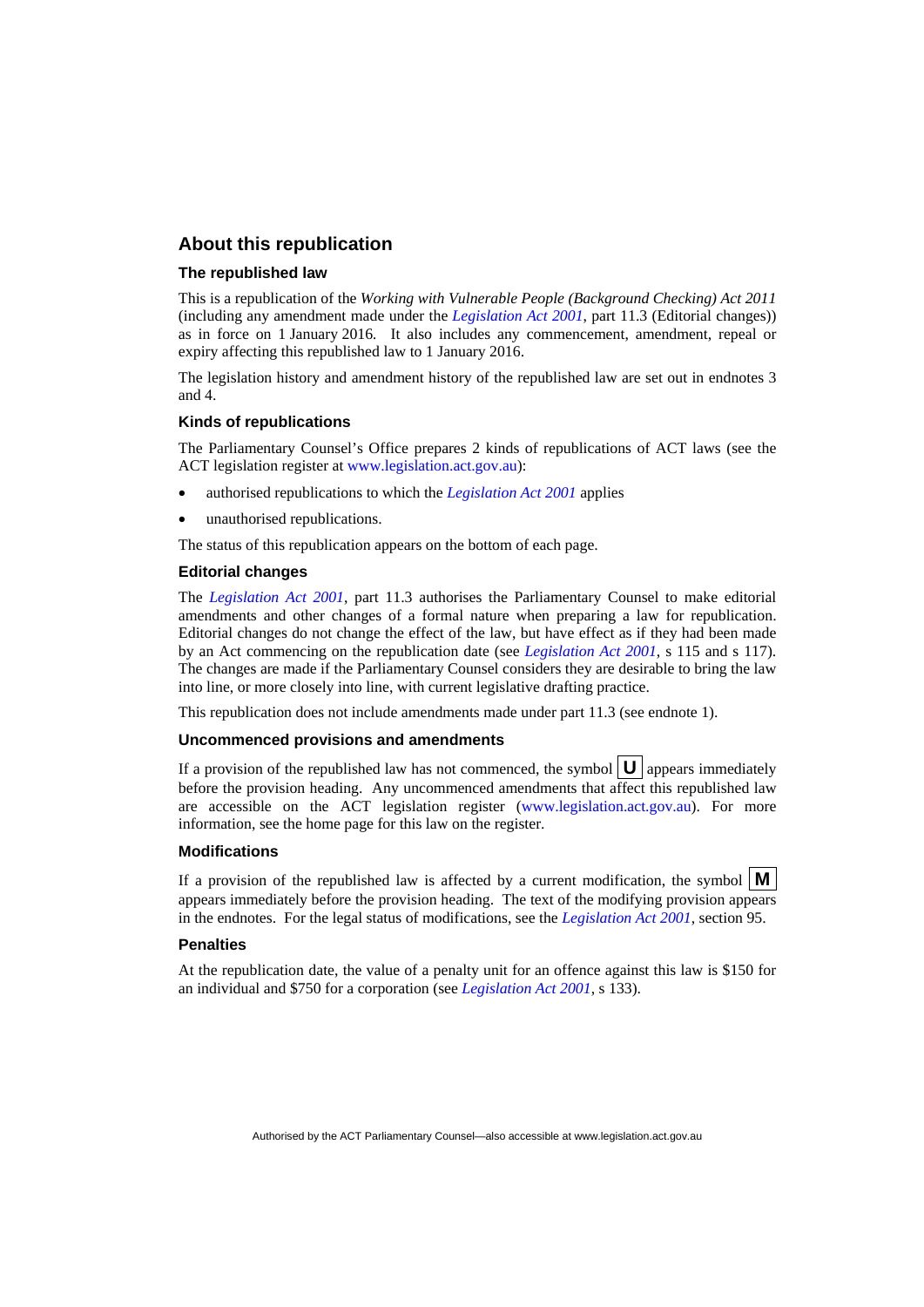

# **Working with Vulnerable People (Background Checking) Act 2011**

# **Contents**

| Part 1 | <b>Preliminary</b>                                    |   |
|--------|-------------------------------------------------------|---|
| 1      | Name of Act                                           | 2 |
| 3      | When does Act apply to a regulated activity?          | 2 |
| 4      | Dictionary                                            | 3 |
| 5      | <b>Notes</b>                                          | 3 |
| 6      | Offences against Act-application of Criminal Code etc | 4 |
|        |                                                       |   |
| Part 2 | <b>Important concepts</b>                             |   |
| 7      | Who is a <i>vulnerable person</i> ?                   | 5 |
| 8      | What is a regulated activity?                         | 5 |
| 9      | When is a person engaged in a regulated activity?     | 6 |
| 10     | What is <i>contact</i> with a vulnerable person?      |   |

Page

| R7       | Working with Vulnerable People (Background Checking) | contents 1 |
|----------|------------------------------------------------------|------------|
| 01/01/16 | Act 2011                                             |            |
|          | Effective: 01/01/16-17/08/16                         |            |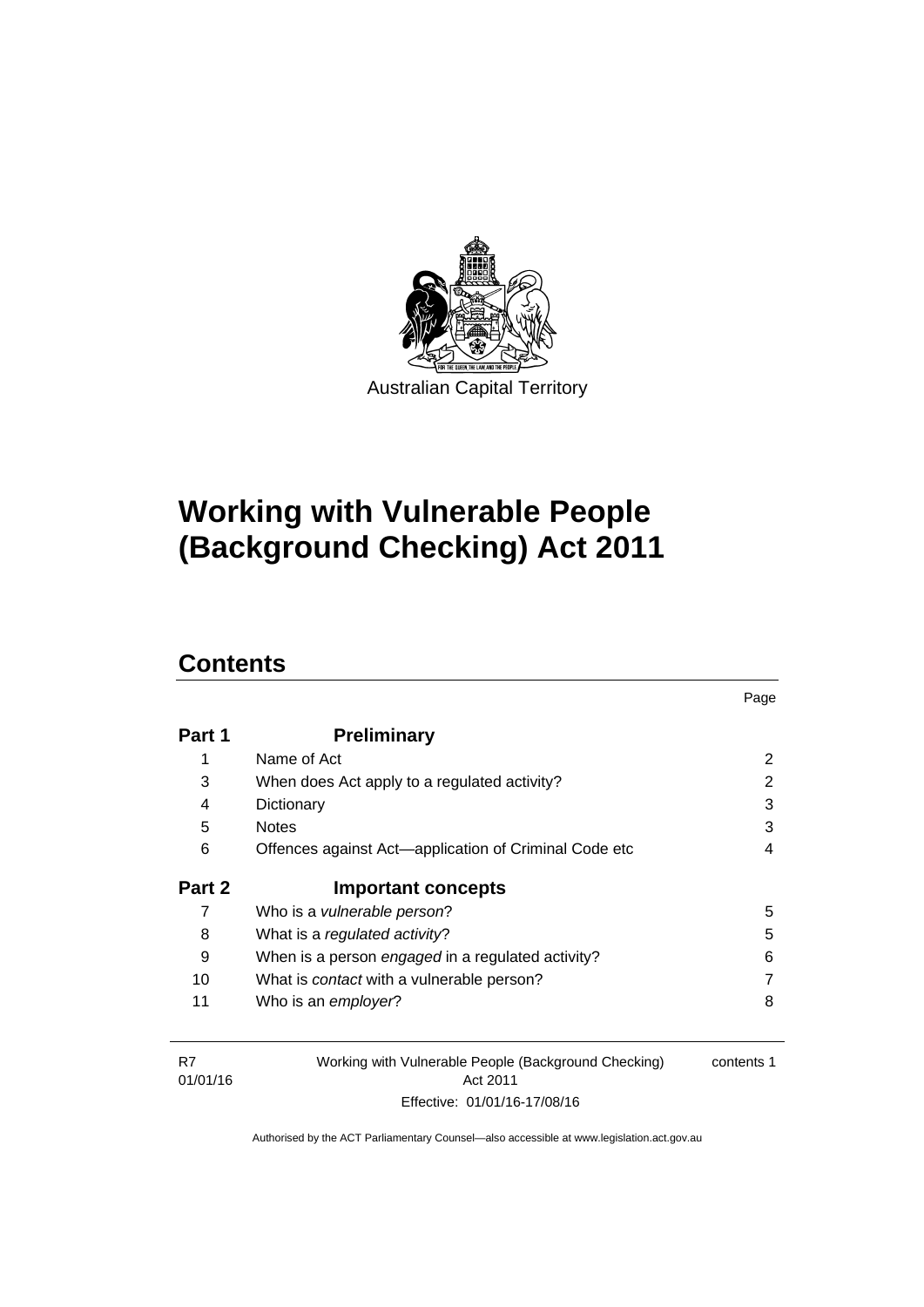| Part 3              | <b>Requirement for registration</b>                                                                |    |
|---------------------|----------------------------------------------------------------------------------------------------|----|
| 12                  | When is a person required to be registered?                                                        | 9  |
| 13                  | Offences-person engage in regulated activity for which person not<br>registered                    | 13 |
| 14                  | Offences—employer engage person in regulated activity for which<br>person not registered           | 15 |
| 15                  | When unregistered person may be engaged in regulated activity-<br>supervised employment            | 16 |
| 16                  | When unregistered person may be engaged in regulated activity-<br>kinship carer                    | 17 |
| Part 4              | <b>Applying for registration</b>                                                                   |    |
| 17                  | Application for registration                                                                       | 19 |
| 18                  | Application for registration-contents                                                              | 19 |
| 19                  | Application for registration-additional information                                                | 21 |
| 20                  | Application for registration-withdrawal                                                            | 22 |
| 21                  | Offences-applicant fail to disclose charge, conviction or finding of<br>guilt for relevant offence | 22 |
| 22                  | Restriction on reapplying for registration                                                         | 23 |
| Part 5              | <b>Risk assessments</b>                                                                            |    |
| Division 5.1        | <b>Important concepts</b>                                                                          |    |
| 23                  | Meaning of risk assessment                                                                         | 25 |
| 24                  | Meaning of criminal history                                                                        | 25 |
| 25                  | Meaning of non-conviction information                                                              | 26 |
| 26                  | Meaning of relevant offence                                                                        | 26 |
| <b>Division 5.2</b> | <b>Risk assessment guidelines</b>                                                                  |    |
| 27                  | Risk assessment guidelines                                                                         | 27 |
| 28                  | Risk assessment guidelines-content                                                                 | 28 |
| 29                  | Risk assessment guidelines-criminal history                                                        | 29 |
| 30                  | Risk assessment guidelines-non-conviction information                                              | 30 |
| 31                  | Risk assessment guidelines-other information                                                       | 31 |
| <b>Division 5.3</b> | <b>Conducting risk assessments</b>                                                                 |    |
| 32                  | Risk assessments                                                                                   | 32 |

| contents 2 | Working with Vulnerable People (Background Checking) |          |
|------------|------------------------------------------------------|----------|
|            | Act 2011                                             | 01/01/16 |
|            | Effective: 01/01/16-17/08/16                         |          |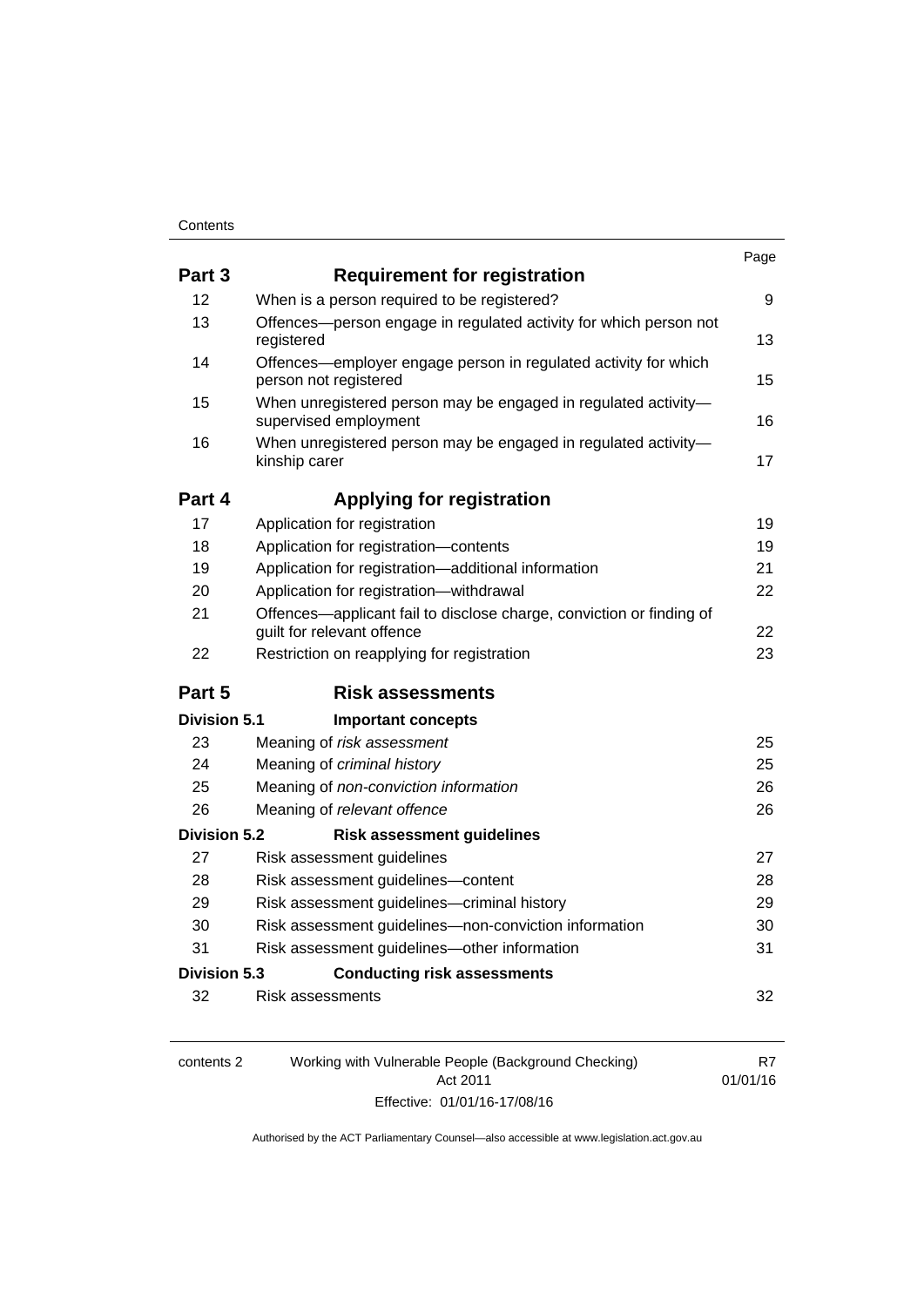|                     |                                                                                                            | Page       |
|---------------------|------------------------------------------------------------------------------------------------------------|------------|
| 33                  | Commissioner may seek information from entities to conduct risk<br>assessments                             | 32         |
| 34                  | Independent advisors-appointment                                                                           | 33         |
| 35                  | Independent advisors-advice                                                                                | 34         |
| 36                  | Independent advisors—ending appointment                                                                    | 34         |
| <b>Division 5.4</b> | <b>Negative risk assessments</b>                                                                           |            |
| 37                  | Proposed negative notices                                                                                  | 35         |
| 38                  | Reconsideration of negative risk assessments                                                               | 36         |
| 39                  | Extensions of period for reconsideration of negative risk assessment                                       | 37         |
| 40                  | Negative notices                                                                                           | 38         |
| Part 6              | <b>Registration</b>                                                                                        |            |
| <b>Division 6.1</b> | <b>Registration</b>                                                                                        |            |
| 41                  | Registration                                                                                               | 40         |
| 42                  | Conditional registration                                                                                   | 41         |
| 43                  | Proposed conditional registration                                                                          | 42         |
| 44                  | Reconsideration of proposed conditional registration                                                       | 42         |
| 45                  | Extensions of period for reconsideration of proposed conditional                                           |            |
|                     | registration                                                                                               | 43         |
| 46                  | Notice of conditional registration                                                                         | 44         |
| 47                  | Conditional registration-amendment                                                                         | 45         |
| 48                  | Offences-registered person contravene condition of registration                                            | 47         |
| <b>Division 6.2</b> | <b>Registration cards</b>                                                                                  |            |
| 49                  | <b>Registration cards</b>                                                                                  | 47         |
| 50                  | Offence-fail to produce registration card                                                                  | 48         |
| 51                  | Lost, stolen or damaged registration cards                                                                 | 48         |
| 52                  | Offence-fail to return registration card                                                                   | 49         |
| <b>Division 6.3</b> | <b>Monitoring registered people</b>                                                                        |            |
| 53                  | Commissioner may seek information from entities about registered<br>people                                 | 50         |
| 54                  | Additional risk assessments                                                                                | 50         |
| 55                  | Offences—registered person fail to disclose charge, conviction or<br>finding of guilt for relevant offence | 51         |
| 56                  | Offence-fail to notify change of name or address                                                           | 52         |
| R7<br>01/01/16      | Working with Vulnerable People (Background Checking)<br>Act 2011                                           | contents 3 |

Effective: 01/01/16-17/08/16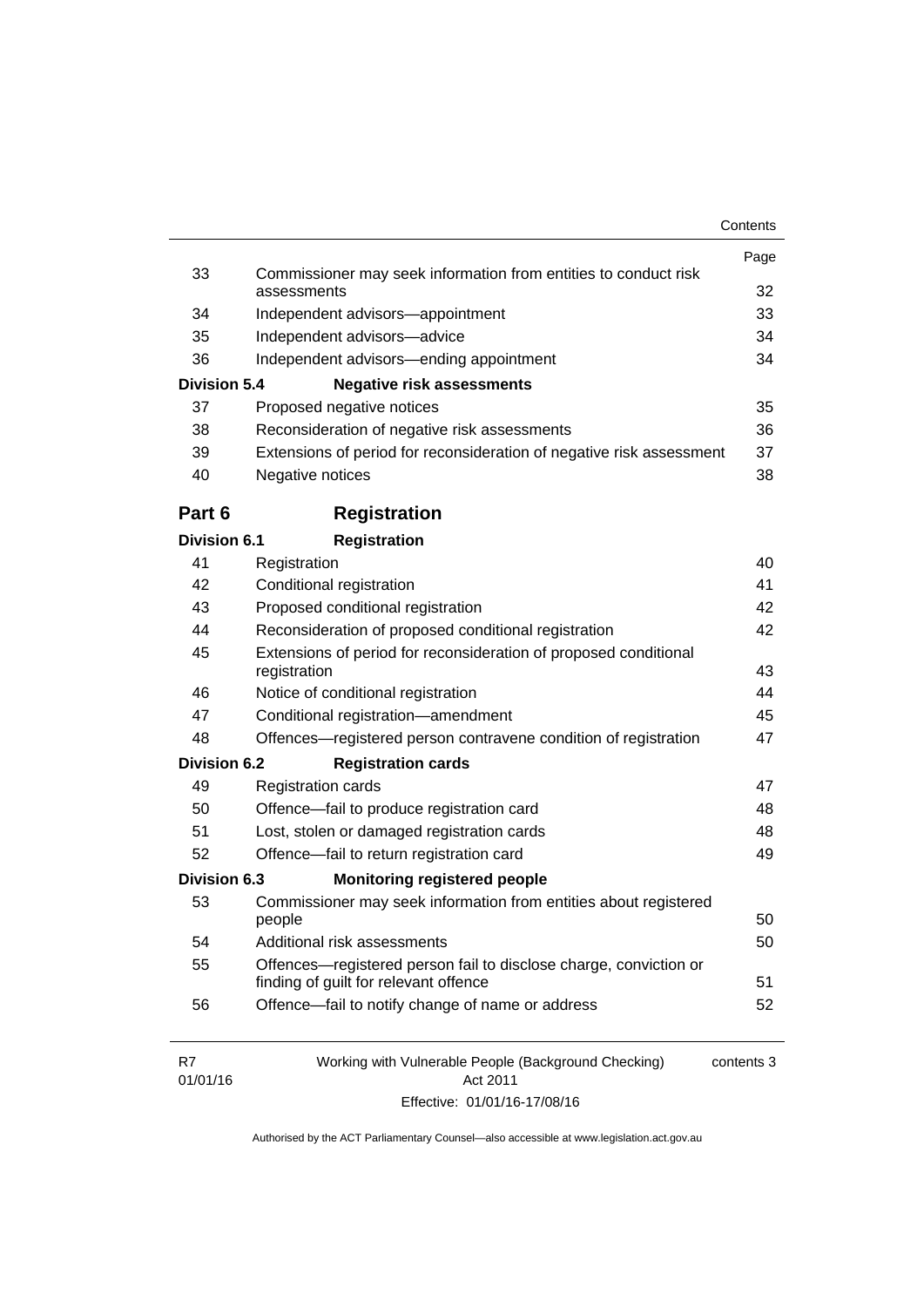### **Contents**

| Division 6.4      |                                                               | Page     |
|-------------------|---------------------------------------------------------------|----------|
|                   | <b>Suspending or cancelling registration</b>                  |          |
| 57                | Grounds for suspension or cancellation of registration        | 53       |
| 58                | Notice of proposed suspension or cancellation of registration | 53       |
| 59                | Suspension or cancellation of registration                    | 54       |
| Division 6.5      | <b>Surrendering registration</b>                              |          |
| 60                | Surrendering registration                                     | 55       |
| Part 7            | <b>Notification and review of decisions</b>                   |          |
| 61                | Meaning of reviewable decision-pt 7                           | 57       |
| 62                | Reviewable decision notices                                   | 57       |
| 63                | Applications for review                                       | 57       |
| Part 8            | <b>Miscellaneous</b>                                          |          |
| 64                | Protection from liability                                     | 58       |
| 65                | Offences—use or divulge protected information                 | 58       |
| 66                | Evidentiary certificates                                      | 61       |
| 67                | <b>Disqualification orders</b>                                | 61       |
| 68                | Determination of fees                                         | 62       |
| 69                | Approved forms                                                | 62       |
| 70                | <b>Review of Act</b>                                          | 62       |
| 71                | Regulation-making power                                       | 63       |
| <b>Schedule 1</b> | <b>Regulated activities</b>                                   | 64       |
| <b>Part 1.1</b>   | <b>Activities or services for children</b>                    | 64       |
| 1.1               | Child protection services                                     | 64       |
| 1.2               | Justice facilities for children                               | 65       |
| 1.3               | Childcare service                                             | 66       |
| 1.4               | Child education services                                      | 66       |
| 1.5               | Child accommodation services                                  | 67       |
| 1.6               | Counselling and support services for children                 | 68       |
| 1.7               | Commercial services for children                              | 68       |
| <b>Part 1.2</b>   | Activities or services for vulnerable people                  | 69       |
| 1.8               | Mental health                                                 | 69       |
| contents 4        | Working with Vulnerable People (Background Checking)          | R7       |
|                   | Act 2011                                                      | 01/01/16 |

Effective: 01/01/16-17/08/16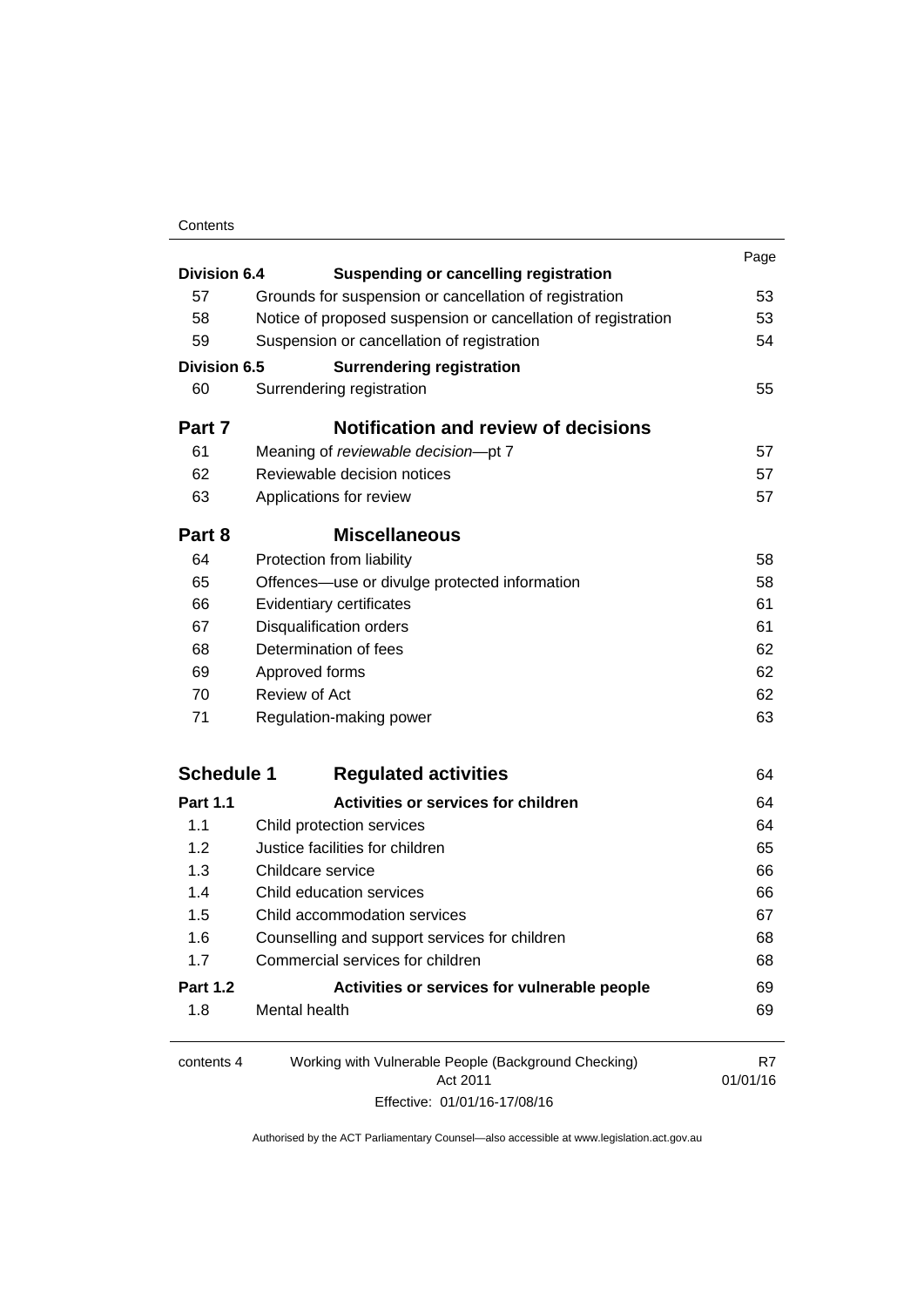| 1.9               | Migrants, refugees and asylum seekers              | Page<br>69 |
|-------------------|----------------------------------------------------|------------|
| 1.10              | Homeless people                                    | 70         |
| 1.11              | Housing and accommodation                          | 70         |
| 1.12              | Justice facilities                                 | 71         |
| 1.13              | Prevention of crime                                | 72         |
| 1.14              | Victims of crime                                   | 72         |
| 1.15              | Services for addictions                            | 72         |
| 1.16              | Community services                                 | 73         |
| 1.17              | <b>Disability services</b>                         | 74         |
| 1.18              | Respite care services                              | 75         |
| 1.19              | Emergency services personnel                       | 75         |
| <b>Part 1.3</b>   | Other activities or services for vulnerable people | 76         |
| 1.20              | Transport                                          | 76         |
| 1.21              | Coaching and tuition                               | 77         |
| 1.22              | Vocational and educational training                | 77         |
| 1.23              | Religious organisations                            | 77         |
| 1.24              | Clubs, associations and movements                  | 78         |
| <b>Schedule 2</b> | <b>Reviewable decisions</b>                        | 79         |
| <b>Dictionary</b> |                                                    | 80         |
| <b>Endnotes</b>   |                                                    |            |
| 1                 | About the endnotes                                 | 83         |
| 2                 | Abbreviation key                                   | 83         |
| 3                 | Legislation history                                | 84         |

|   | Legislation history    | 84 |
|---|------------------------|----|
|   | Amendment history      | 86 |
| 5 | Earlier republications |    |

Working with Vulnerable People (Background Checking) Act 2011 Effective: 01/01/16-17/08/16

contents 5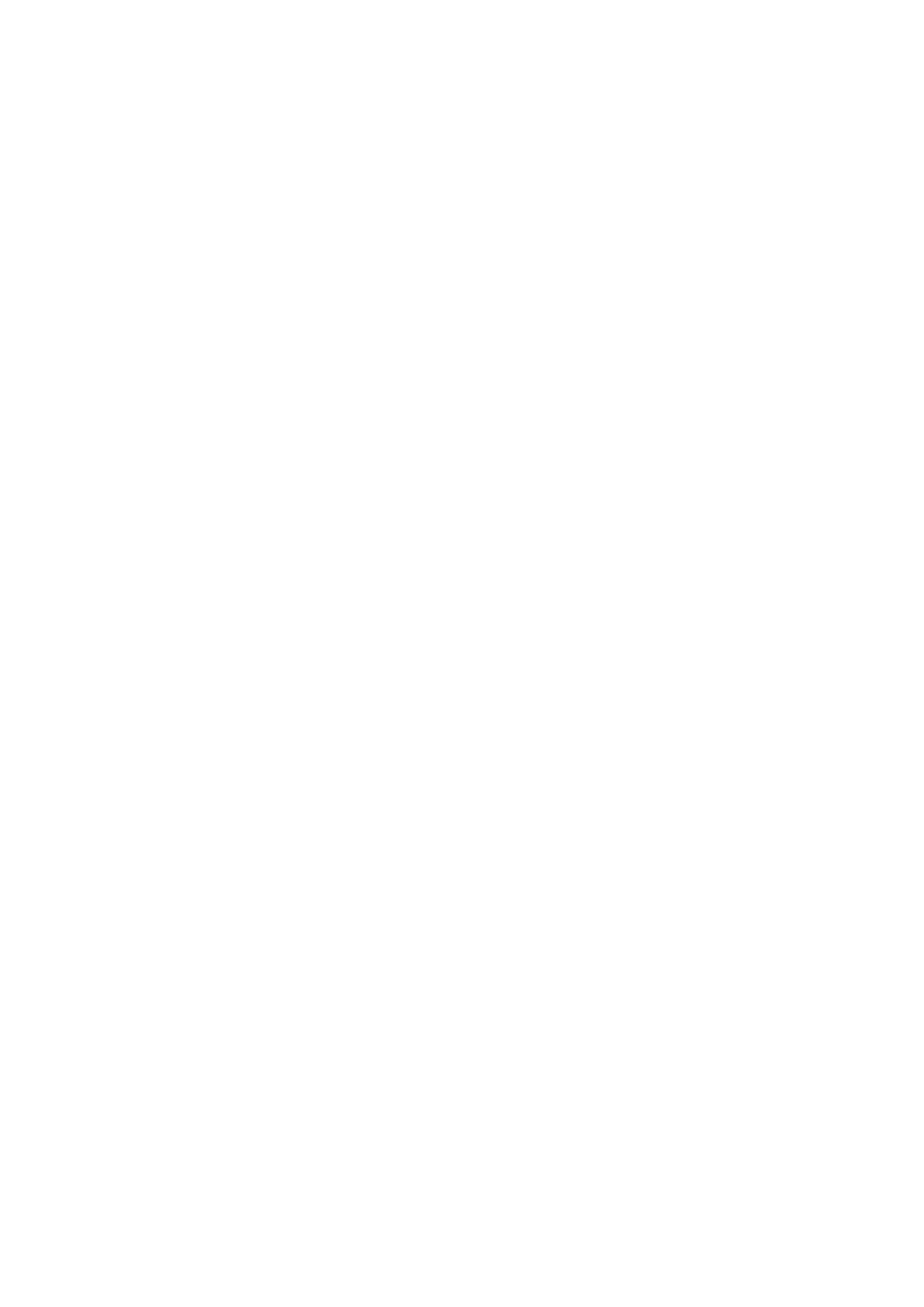

# **Working with Vulnerable People (Background Checking) Act 2011**

An Act to provide for background checking and registration of people who work with vulnerable people, and for other purposes

R7 01/01/16

l

Working with Vulnerable People (Background Checking) Act 2011 Effective: 01/01/16-17/08/16

page 1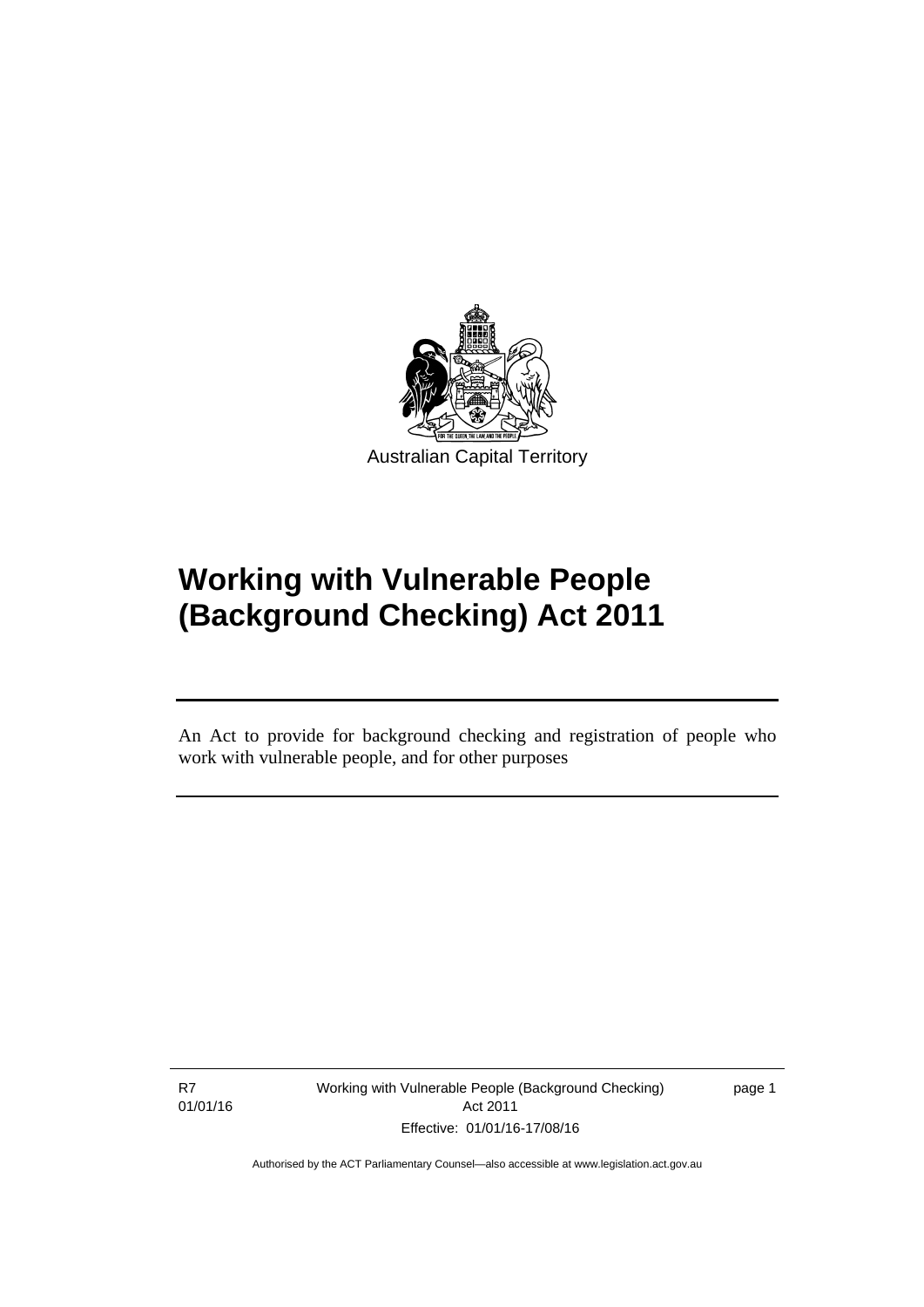#### Part 1 **Preliminary**

Section 1

# <span id="page-9-0"></span>**Part 1** Preliminary

### <span id="page-9-1"></span>**1 Name of Act**

This Act is the *Working with Vulnerable People (Background Checking) Act 2011*.

### <span id="page-9-2"></span>**3 When does Act apply to a regulated activity?**

(1) This Act applies to a regulated activity mentioned in an item in table 3, column 2 on and after the date mentioned in column 3 in relation to the item.

| rapie s  | Application of Act to regulated activities                                                                                                                                                                                                                           |                                           |  |
|----------|----------------------------------------------------------------------------------------------------------------------------------------------------------------------------------------------------------------------------------------------------------------------|-------------------------------------------|--|
| column 1 | column 2                                                                                                                                                                                                                                                             | column 3                                  |  |
| item     | regulated activity                                                                                                                                                                                                                                                   | date of application                       |  |
| 1        | activities or services for children (see sch 1,<br>pt $1.1$ )                                                                                                                                                                                                        | 1 year after the day part 2<br>commences  |  |
| 2        | homeless people (see sch 1, s 1.10)<br>victims of crime (see sch 1, s $1.14$ )<br>community services (see sch 1, s 1.16)<br>disability services (see sch 1, $s$ 1.17)<br>respite care services (see sch 1, s 1.18)<br>religious organisations (see sch 1,<br>s 1.23) | 2 years after the day part 2<br>commences |  |
| 3        | migrants, refugees and asylum seekers<br>(see sch 1, $s$ 1.9)<br>coaching and tuition (see sch 1, s 1.21)<br>vocational and educational training (see<br>sch 1, s 1.22)<br>clubs, associations and movements (see<br>sch 1, s 1.24)                                  | 3 years after the day part 2<br>commences |  |

### **Table 3 Application of Act to regulated activities**

page 2 Working with Vulnerable People (Background Checking) Act 2011 Effective: 01/01/16-17/08/16

R7 01/01/16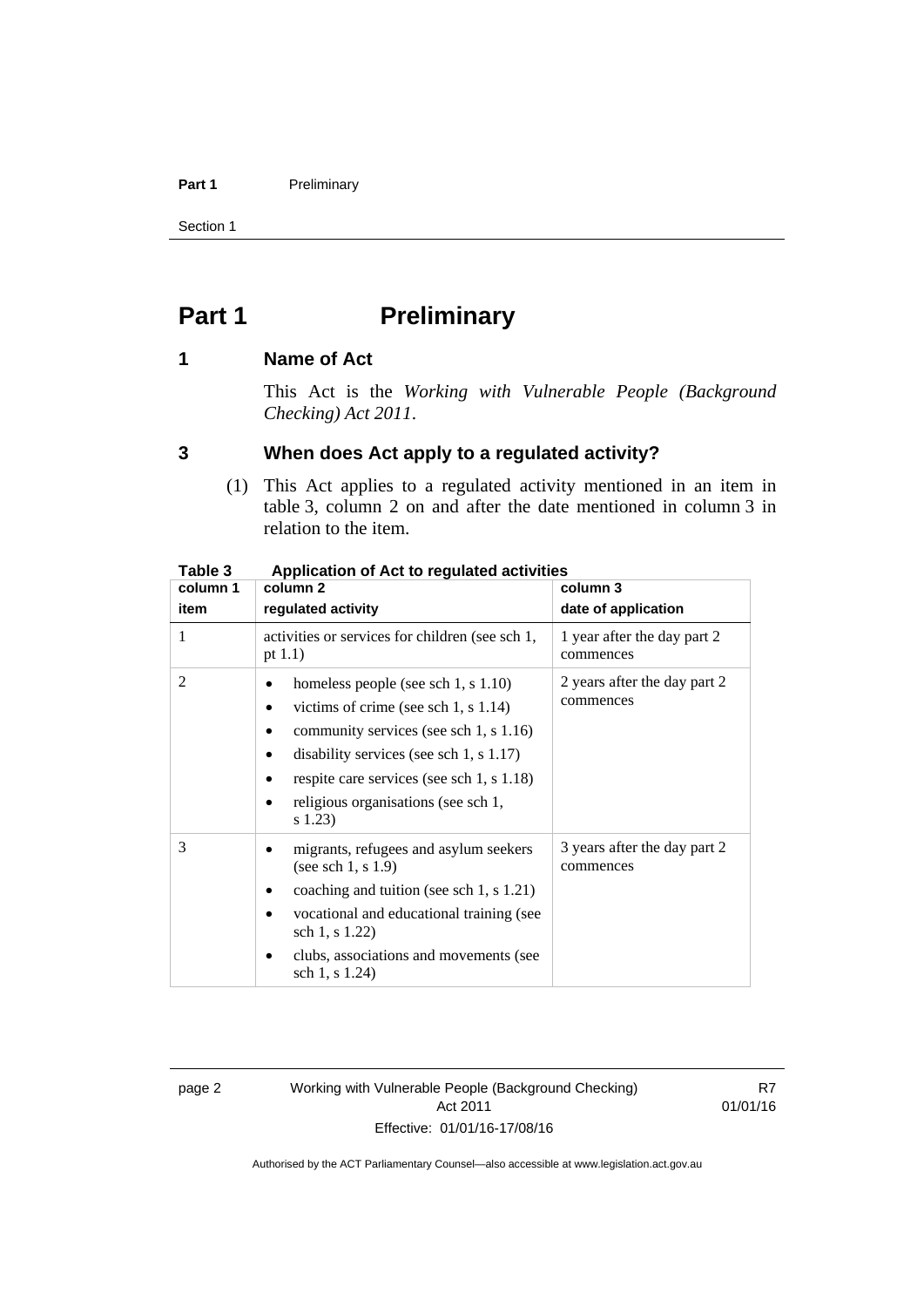| column 1<br>item | column 2<br>requlated activity                              | column 3<br>date of application           |
|------------------|-------------------------------------------------------------|-------------------------------------------|
| 4                | housing and accommodation (see sch 1,<br>s(1.11)            | 5 years after the day part 2<br>commences |
|                  | prevention of crime (see sch 1, $\sin 1.13$ )               |                                           |
|                  | emergency services personnel (see<br>sch 1, s 1.19)         |                                           |
|                  | transport (see sch $1, s$ 1.20)<br>٠                        |                                           |
|                  | mental health (see sch 1, s 1.8)                            | 6 years after the day part 2<br>commences |
|                  | justice facilities (see sch 1, s 1.12)<br>٠                 |                                           |
|                  | services for addictions (see sch 1,<br>$\bullet$<br>s(1.15) |                                           |

(2) This section expires 6 years after the day part 2 commences.

### <span id="page-10-0"></span>**4 Dictionary**

The dictionary at the end of this Act is part of this Act.

*Note 1* The dictionary at the end of this Act defines certain terms used in this Act, and includes references (*signpost definitions*) to other terms defined elsewhere in this Act.

> For example, the signpost definition '*spent*, for a conviction—see the *[Spent Convictions Act 2000](http://www.legislation.act.gov.au/a/2000-48)*, section 7.' means that the term 'spent' is defined in that section and the definition applies to this Act.

*Note 2* A definition in the dictionary (including a signpost definition) applies to the entire Act unless the definition, or another provision of the Act, provides otherwise or the contrary intention otherwise appears (see [Legislation Act,](http://www.legislation.act.gov.au/a/2001-14)  $s$  155 and  $s$  156 (1)).

### <span id="page-10-1"></span>**5 Notes**

A note included in this Act is explanatory and is not part of this Act.

*Note* See the [Legislation Act,](http://www.legislation.act.gov.au/a/2001-14) s 127 (1), (4) and (5) for the legal status of notes.

R7 01/01/16 page 3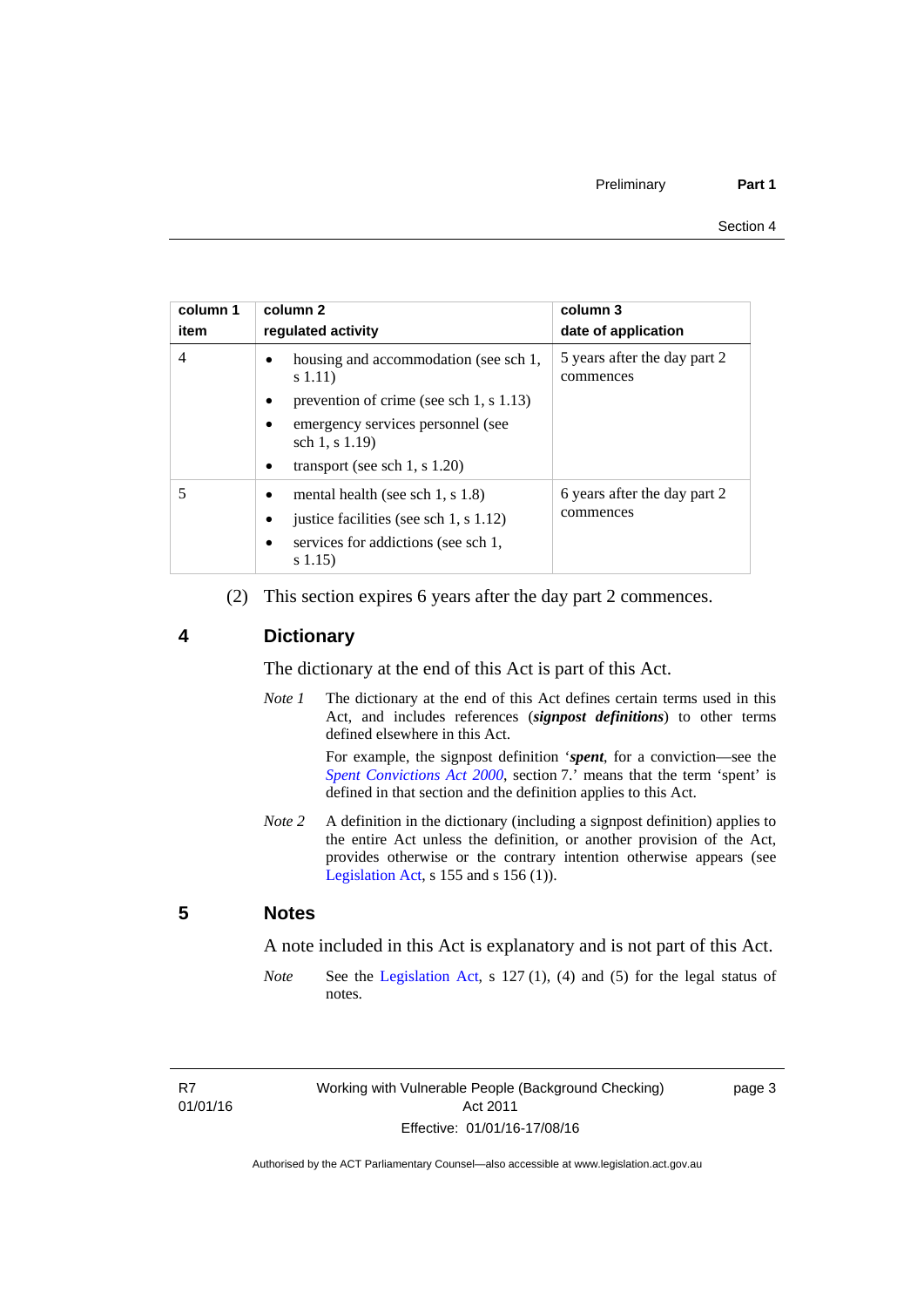### <span id="page-11-0"></span>**6 Offences against Act—application of Criminal Code etc**

Other legislation applies in relation to offences against this Act.

#### *Note 1 Criminal Code*

The [Criminal Code](http://www.legislation.act.gov.au/a/2002-51/default.asp), ch 2 applies to all offences against this Act (see Code, pt 2.1).

The chapter sets out the general principles of criminal responsibility (including burdens of proof and general defences), and defines terms used for offences to which the Code applies (eg *conduct*, *intention*, *recklessness* and *strict liability*).

#### *Note 2 Penalty units*

The [Legislation Act](http://www.legislation.act.gov.au/a/2001-14), s 133 deals with the meaning of offence penalties that are expressed in penalty units.

page 4 Working with Vulnerable People (Background Checking) Act 2011 Effective: 01/01/16-17/08/16

R7 01/01/16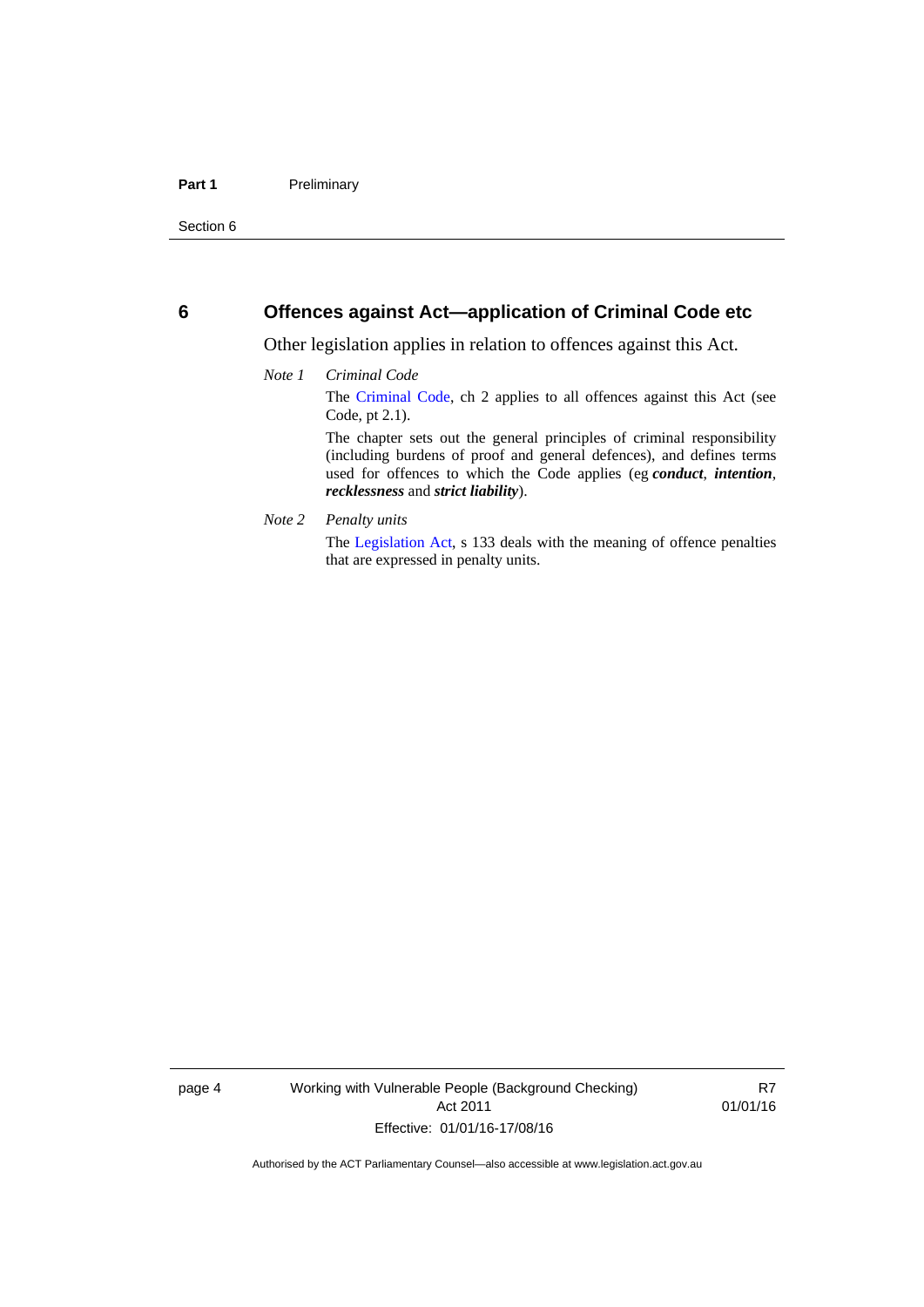## <span id="page-12-0"></span>**Part 2 Important concepts**

### <span id="page-12-1"></span>**7 Who is a** *vulnerable person***?**

In this Act:

*vulnerable person* means—

- (a) a child; or
- (b) an adult who is—
	- (i) disadvantaged; and
	- (ii) accessing a regulated activity in relation to the disadvantage.

#### **Examples—disadvantaged**

- 1 an adult with a physical or mental disability
- 2 an adult who suffers social or financial hardship
- 3 an adult who cannot communicate, or who has difficulty communicating, in English
- *Note* An example is part of the regulation, is not exhaustive and may extend, but does not limit, the meaning of the provision in which it appears (see [Legislation Act,](http://www.legislation.act.gov.au/a/2001-14) s 126 and s 132).

### <span id="page-12-2"></span>**8 What is a** *regulated activity***?**

(1) In this Act:

### *regulated activity*—

- (a) means—
	- (i) an activity or service mentioned in schedule 1; or
	- (ii) an activity or service prescribed by regulation; but
- (b) does not include an activity or service declared by the Minister under subsection (2).

page 5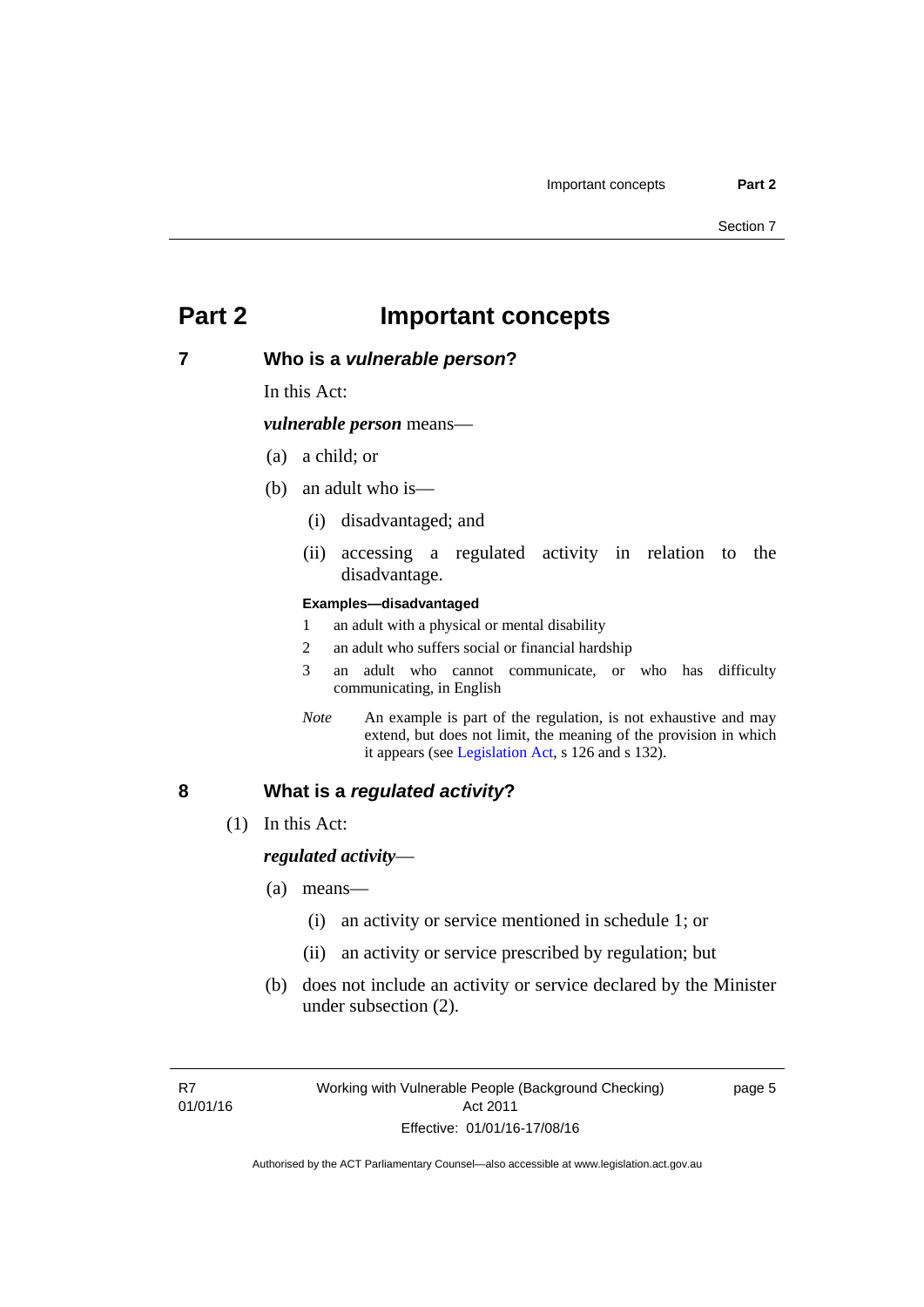- (2) The Minister may declare that a stated activity or service is not a regulated activity.
- (3) A declaration is a disallowable instrument.
	- *Note* A disallowable instrument must be notified, and presented to the Legislative Assembly, under the [Legislation Act.](http://www.legislation.act.gov.au/a/2001-14)

### **9 When is a person** *engaged* **in a regulated activity?**

A person is *engaged* in a regulated activity if the person—

- (a) has contact with a vulnerable person as part of engaging in the activity; and
	- *Note Contact*, between a person and a vulnerable person as part of engaging in a regulated activity—see s 10.
- (b) is engaged in the activity in any capacity and whether—
	- (i) for reward or otherwise; or
	- (ii) under an arrangement with someone else or otherwise.

#### **Examples—capacity in which engaged in activity**

- 1 employee
- 2 contractor or subcontractor
- 3 consultant
- 4 self-employed person
- 5 apprentice
- 6 volunteer
- 7 agent
- 8 supervisor
- 9 person on a work experience placement for an educational or vocational course
- 10 person carrying out work for a sentence, including a community service order

page 6 Working with Vulnerable People (Background Checking) Act 2011 Effective: 01/01/16-17/08/16

R7 01/01/16

<span id="page-13-0"></span>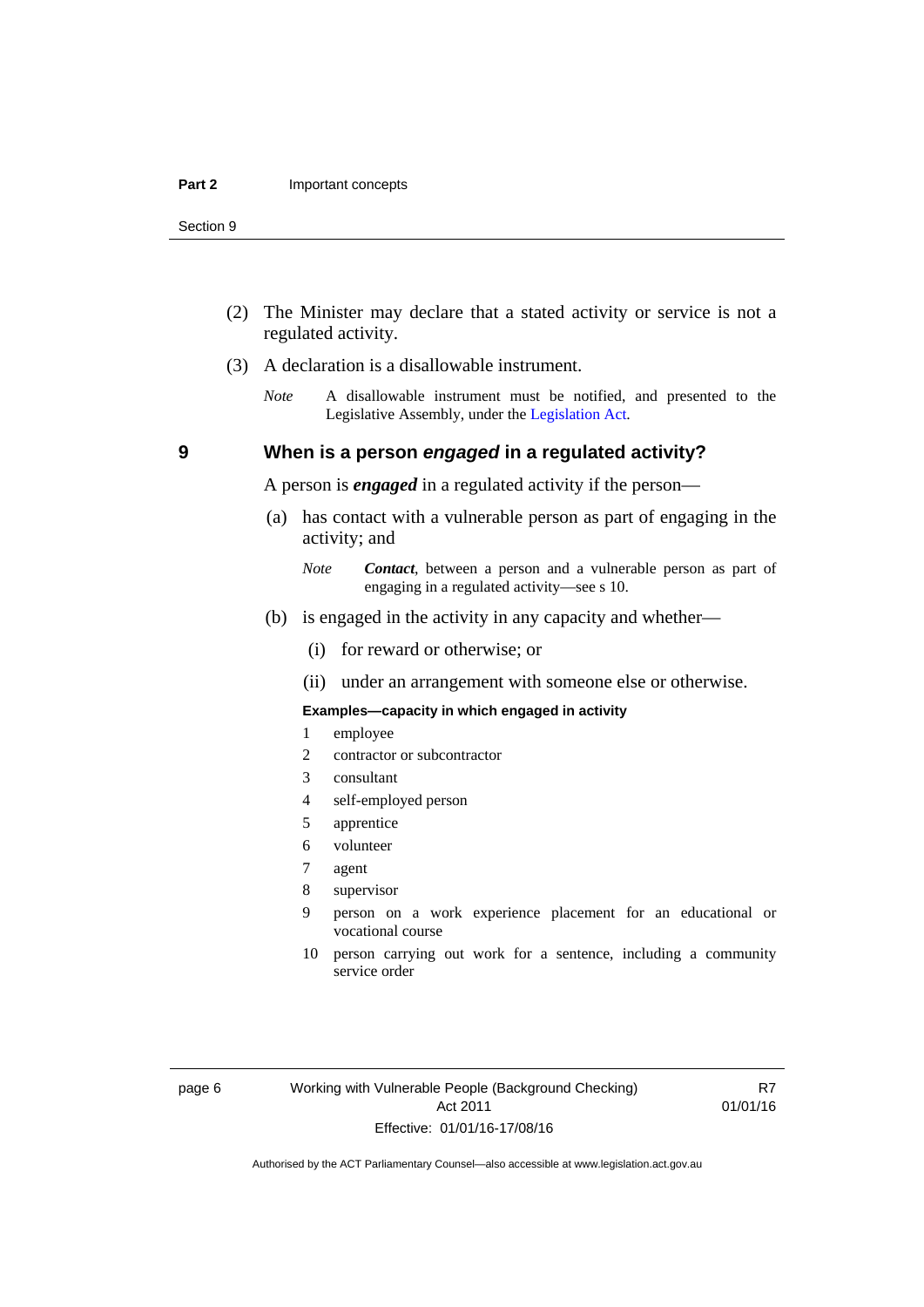- 11 member of a management committee of an unincorporated body or association
- 12 minister of religion for a religious organisation
- *Note* An example is part of the Act, is not exhaustive and may extend, but does not limit, the meaning of the provision in which it appears (see [Legislation Act,](http://www.legislation.act.gov.au/a/2001-14) s 126 and s 132).

### <span id="page-14-0"></span>**10 What is** *contact* **with a vulnerable person?**

In this Act:

*contact*, between a person and a vulnerable person as part of engaging in a regulated activity, means contact that—

- (a) would reasonably be expected as a normal part of engaging in the activity; and
- (b) is not incidental to engaging in the activity; and
- (c) is 1 or more of the following:
	- (i) physical contact, including engaging in the activity at the same place as the vulnerable person;

#### **Examples—same place**

- 1 an office
- 2 anywhere on a school campus
- *Note* An example is part of the Act, is not exhaustive and may extend, but does not limit, the meaning of the provision in which it appears (see [Legislation Act,](http://www.legislation.act.gov.au/a/2001-14) s 126 and s 132).
- (ii) oral communication, whether face-to-face or by telephone;
- (iii) written communication, including—
	- (A) electronic communication; or
	- (B) dealing with a record relating to the vulnerable person;

R7 01/01/16 page 7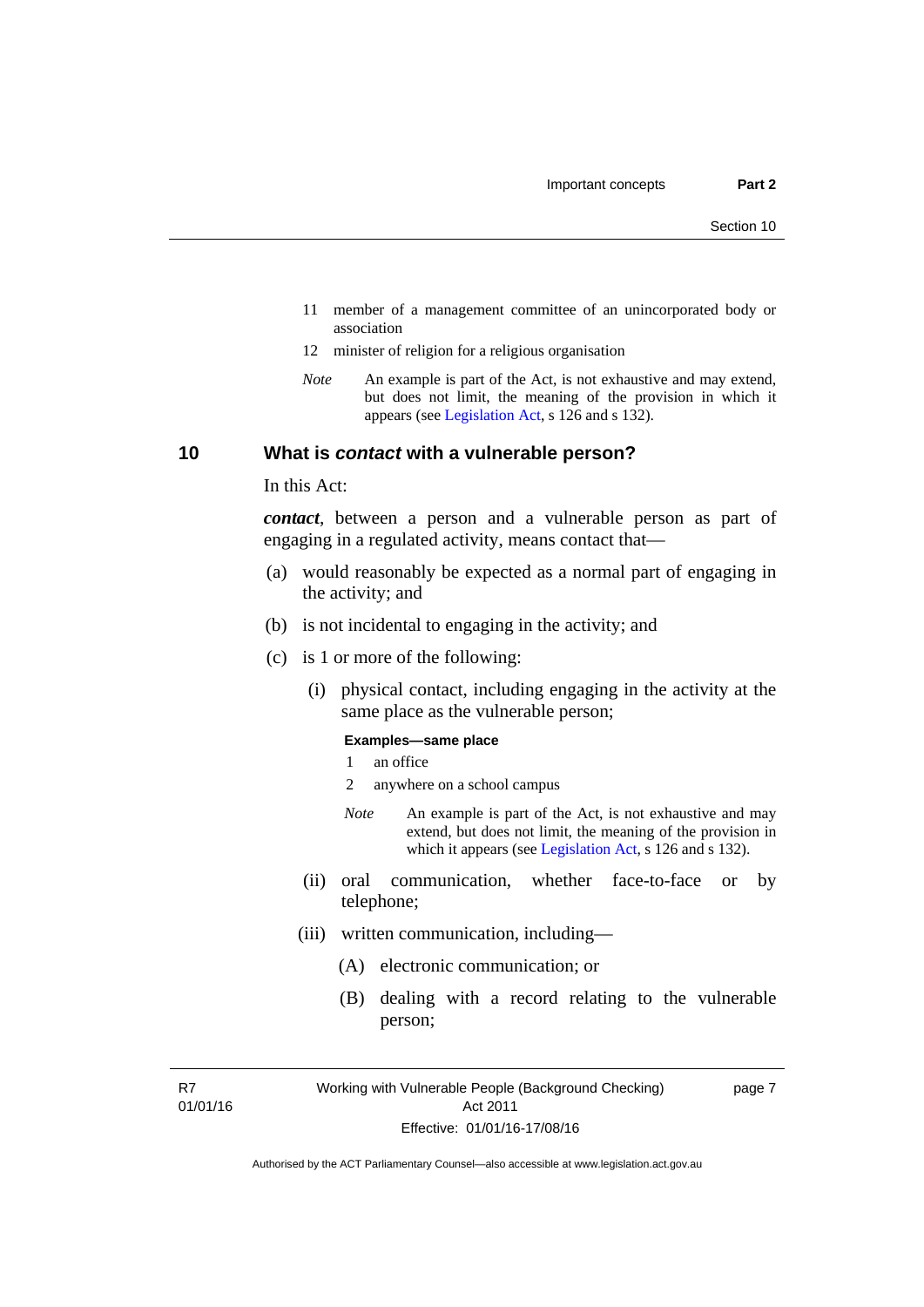#### **Part 2 Important concepts**

Section 11

(iv) making a decision that affects the vulnerable person.

#### **Examples—contact**

- 1 A water main bursts at a school during school hours. A plumber is called to the school to fix the problem. Despite working near children, the plumber's contact with the children is not contact for this Act for either of the following reasons:
	- (a) it would not reasonably be expected as a normal part of plumbing;
	- (b) it is incidental to the plumber's activity.
- 2 A school janitor routinely carries out minor repairs at a school during school hours. The janitor's contact with the children is contact for this Act as the contact—
	- (a) would reasonably be expected as a normal part of the janitor's activities; and
	- (b) is not incidental to the janitor's activities; and
	- (c) is physical contact, as the janitor is carrying out the activities in the same place as children.

### <span id="page-15-0"></span>**11 Who is an** *employer***?**

In this Act:

*employer*, in relation to a regulated activity, means an entity for whom a person engages in the activity.

#### **Examples—employer**

- 1 principal contractor is an employer of a subcontractor
- 2 charitable organisation is an employer of a volunteer
- 3 religious organisation is an employer of a minister of religion
- *Note 1 Entity* includes an unincorporated body and a person (including a person occupying a position) (see [Legislation Act,](http://www.legislation.act.gov.au/a/2001-14) dict, pt 1).
- *Note* 2 An example is part of the Act, is not exhaustive and may extend, but does not limit, the meaning of the provision in which it appears (see [Legislation Act,](http://www.legislation.act.gov.au/a/2001-14) s 126 and s 132).

R7 01/01/16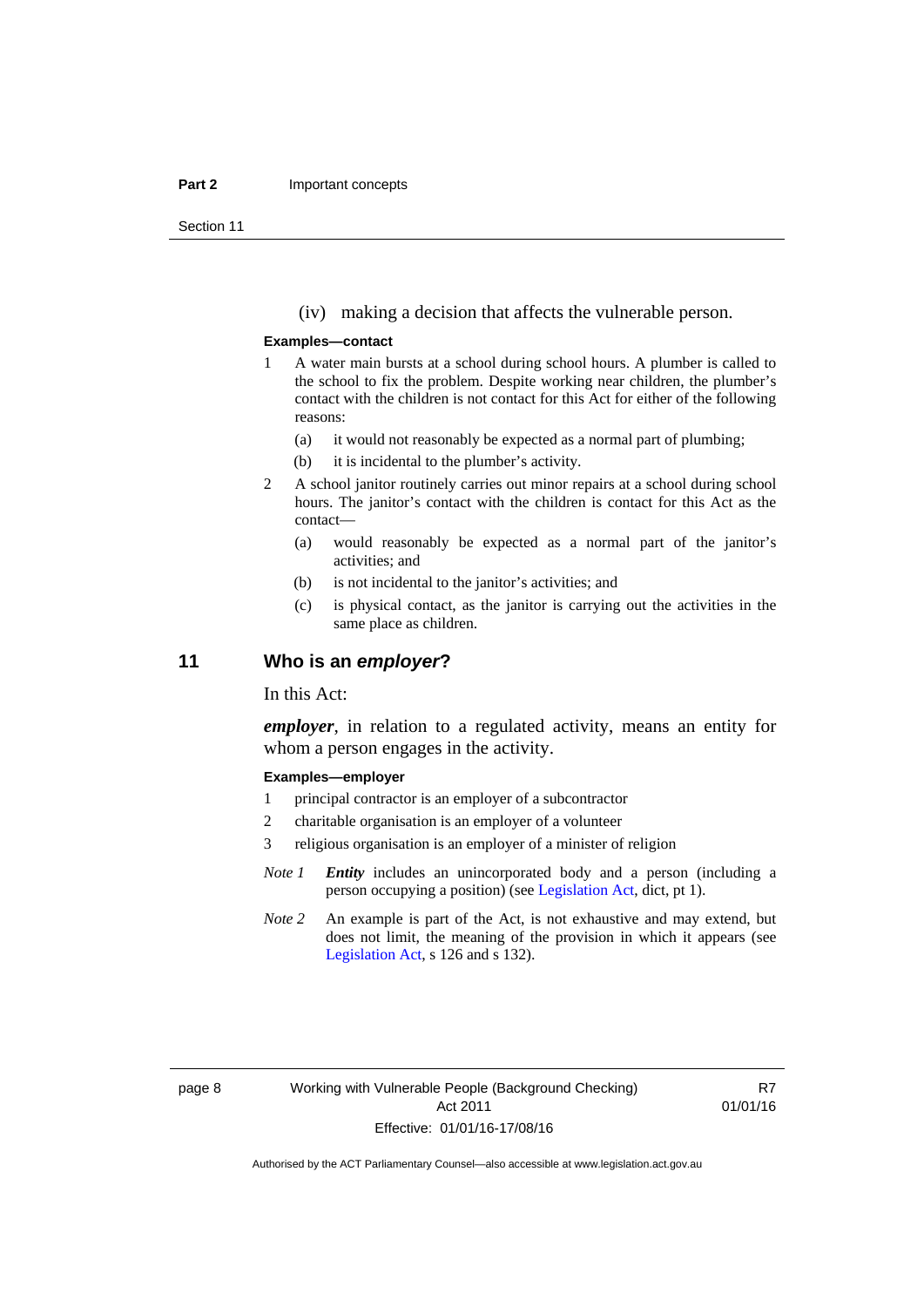## <span id="page-16-0"></span>**Part 3 Requirement for registration**

### <span id="page-16-1"></span>**12 When is a person required to be registered?**

- (1) A person is required to be registered to engage in a regulated activity.
- (2) However, a person is not required to be registered to engage in a regulated activity if the person is—
	- (a) under 16 years old; or
	- (b) engaged in the activity (other than an overnight camp for children) for not more than—
		- (i) 3 days in any 4-week period; and
		- (ii) 7 days in any 12-month period; or
	- (c) registered under a corresponding law and—
		- (i) the activity is substantially similar to a regulated activity the person is allowed to engage in under the corresponding law; and
		- (ii) the person is engaged in the activity for not more than 28 days in any 12-month period; or
		- *Note Corresponding law*—see the dictionary.
	- (d) a close relative of each vulnerable person taking part in the activity with whom the person has contact; or
	- (e) engaged in the activity as a volunteer and—
		- (i) is a close relative of a vulnerable person taking part, or who normally takes part, in the activity; and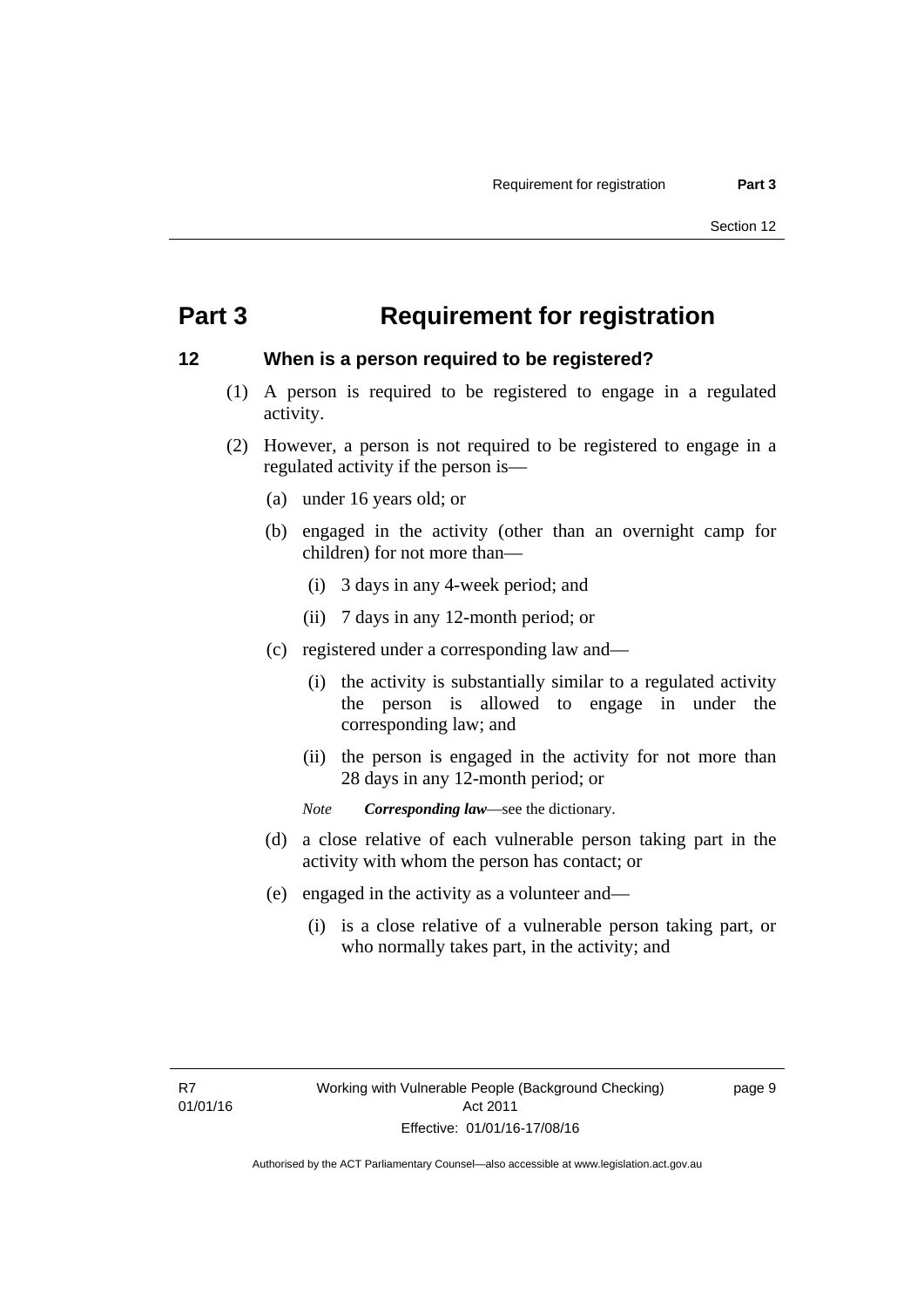Section 12

(ii) a close relative of each vulnerable person taking part in the activity is engaged, or expected to be engaged, in the activity; or

#### **Examples**

#### 1 playgroup

- 2 a club sporting event for children at which a parent of each child is expected to be present
- 3 a pottery class for children in which a parent of each child also takes part
- *Note* An example is part of the Act, is not exhaustive and may extend, but does not limit, the meaning of the provision in which it appears (see [Legislation Act,](http://www.legislation.act.gov.au/a/2001-14) s 126 and s 132).
- (f) engaged in the activity in the same capacity as a vulnerable person; or

#### **Examples**

- 1 players in a sporting team
- 2 work colleagues
- (g) engaged in the activity as a school student on a work experience placement or doing practical training; or
- (h) an employer or supervisor of a vulnerable person, unless the vulnerable person is engaged in a regulated activity; or

#### **Examples**

- 1 A person supervising a school student on a work experience placement at a childcare centre is required to be registered.
- 2 A person supervising a school student on a work experience placement at an accounting firm is not required to be registered.
- (i) engaged in the activity as—
	- (i) a police officer, including a police officer (however described) of another jurisdiction; or
	- (ii) an AFP appointee within the meaning of the *[Australian](http://www.comlaw.gov.au/Series/C2004A02068)  [Federal Police Act 1979](http://www.comlaw.gov.au/Series/C2004A02068)* (Cwlth); or

page 10 Working with Vulnerable People (Background Checking) Act 2011 Effective: 01/01/16-17/08/16

R7 01/01/16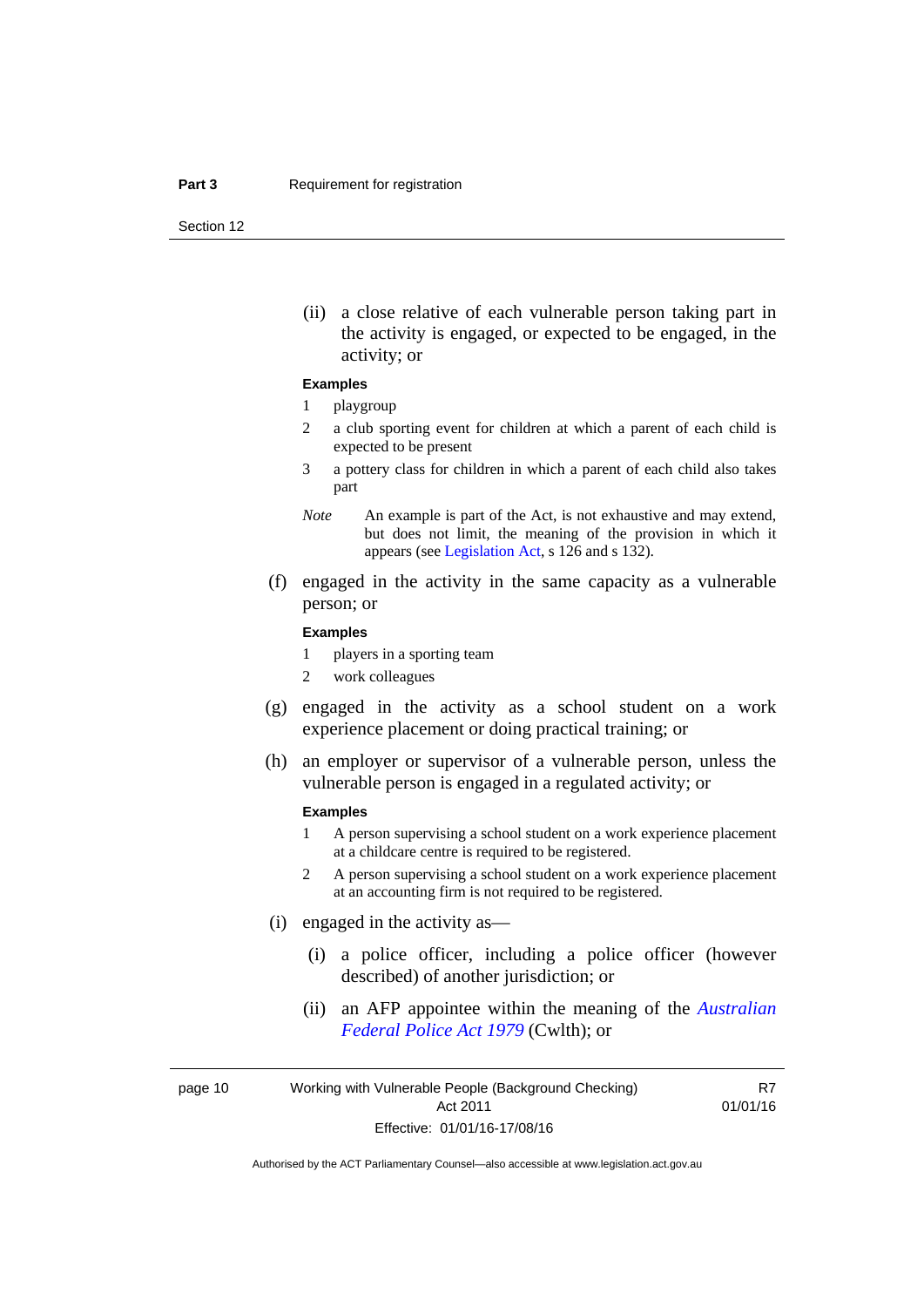- (iii) a health practitioner; or
- (iv) a lawyer; or
- (v) a staff member of, or volunteer for, an approved provider under the *[Aged Care Act 1997](http://www.comlaw.gov.au/Series/C2004A05206)* (Cwlth); or
- (vi) a financial services licensee under the Corporations Act; or
- (j) engaged in the activity for a Commonwealth or Territory government agency and the only contact the person has with a vulnerable person is providing a service to the vulnerable person at a public counter or shopfront, or by telephone; or

#### **Example**

an administrative worker employed by Centrelink or Medicare

 (k) engaged in the activity and the only contact the person has with a vulnerable person is providing information to, or receiving information from, the vulnerable person by telephone; or

#### **Example**

an employee or volunteer working on a helpline or at a call centre

- (l) engaged in the activity and the only contact the person has with a vulnerable person is working with a record of the vulnerable person; or
- (m) engaged in the activity for a declared state of emergency; or
	- *Note* A state of emergency may be declared under the *[Emergencies](http://www.legislation.act.gov.au/a/2004-28)  [Act 2004](http://www.legislation.act.gov.au/a/2004-28)*, s 156.

page 11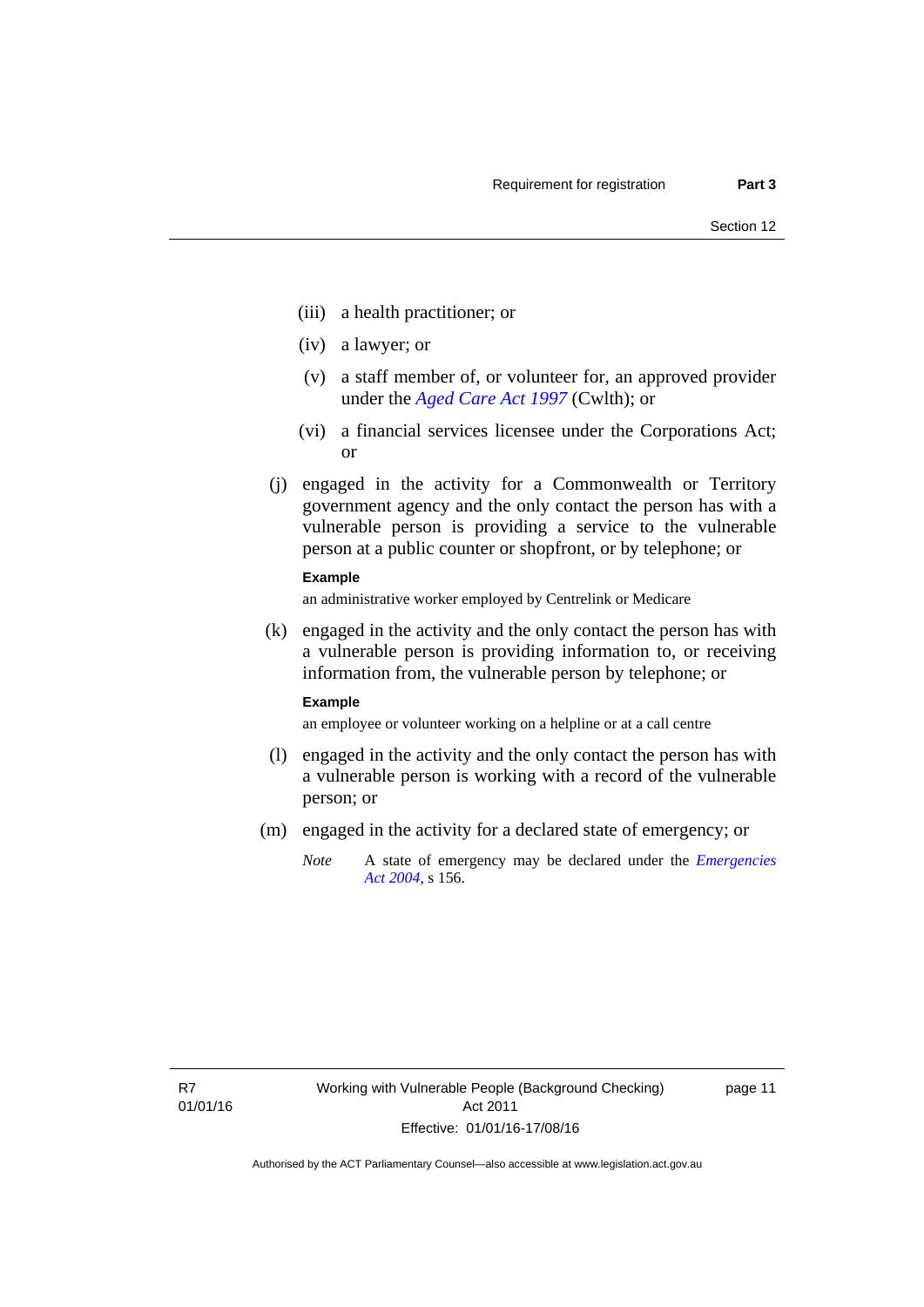#### **Part 3 Requirement for registration**

Section 12

 (n) engaged in the activity for a Territory or national event and the commissioner declares that the person is not required to be registered for the activity; or

#### **Examples—Territory or national event**

- 1 Paralympics
- 2 World Youth Day
- *Note Commissioner* means the commissioner for fair trading (see the dictionary).
- (o) a person prescribed by regulation.
- (3) A declaration is a disallowable instrument.
	- *Note* A disallowable instrument must be notified, and presented to the Legislative Assembly, under the [Legislation Act.](http://www.legislation.act.gov.au/a/2001-14)
- (4) In this section:

*close relative*, of a vulnerable person—

- (a) means the vulnerable person's—
	- (i) domestic partner; or

*Note Domestic partner—*see the [Legislation Act](http://www.legislation.act.gov.au/a/2001-14), s 169.

- (ii) father, mother, grandfather, grandmother, stepfather, stepmother, father-in-law or mother-in-law; or
- (iii) son, daughter, grandson, granddaughter, stepson, stepdaughter, son-in-law or daughter-in-law; or
- (iv) brother, sister, half-brother, half-sister, stepbrother, stepsister, brother-in-law or sister-in-law; or
- (v) uncle, aunt, uncle-in-law or aunt-in-law; or
- (vi) nephew, niece or cousin; but

R7 01/01/16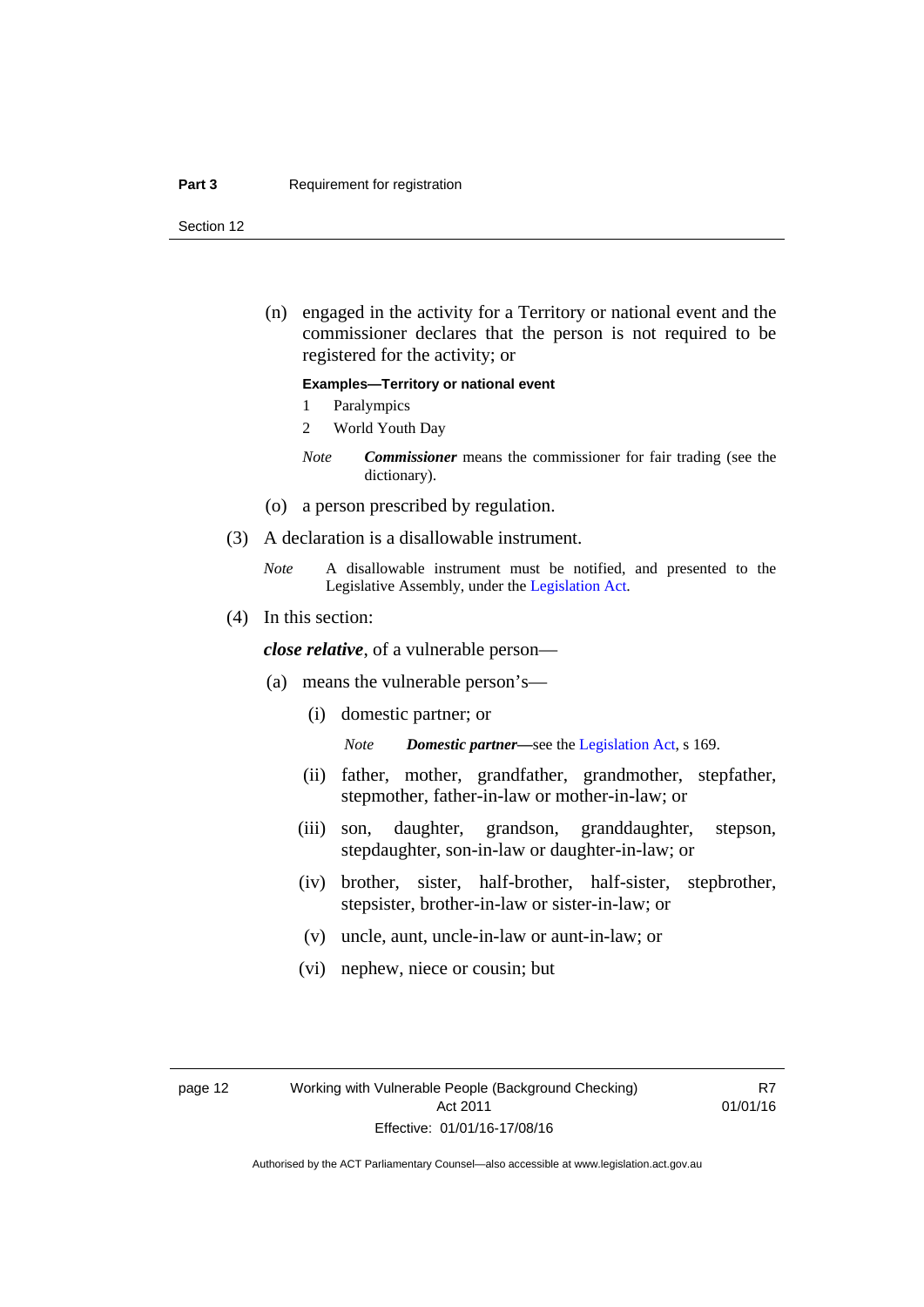- (b) does not include a kinship carer under the *[Children and Young](http://www.legislation.act.gov.au/a/2008-19)  [People Act 2008](http://www.legislation.act.gov.au/a/2008-19)*.
	- *Note* An activity conducted or a service provided by a kinship carer under the *[Children and Young People Act 2008](http://www.legislation.act.gov.au/a/2008-19)* is a regulated activity—see sch 1, s 1.1.

*day* includes part of a day.

*school* means a high school or secondary college.

### <span id="page-20-0"></span>**13 Offences—person engage in regulated activity for which person not registered**

- (1) A person commits an offence if the person—
	- (a) engages in a regulated activity; and
	- (b) is required to be registered to engage in the activity; and
	- (c) does not have a registration allowing the person to engage in the activity.

Maximum penalty: 50 penalty units.

- *Note 1* A person with conditional registration may not be allowed to engage in all regulated activities (see s 42).
- *Note* 2 A person whose registration is suspended does not have a registration allowing the person to engage in a regulated activity (see s 59 (5)).
- *Note 3* The employer for the regulated activity also commits an offence (see s 14).
- (2) An offence against subsection (1) is a strict liability offence.

page 13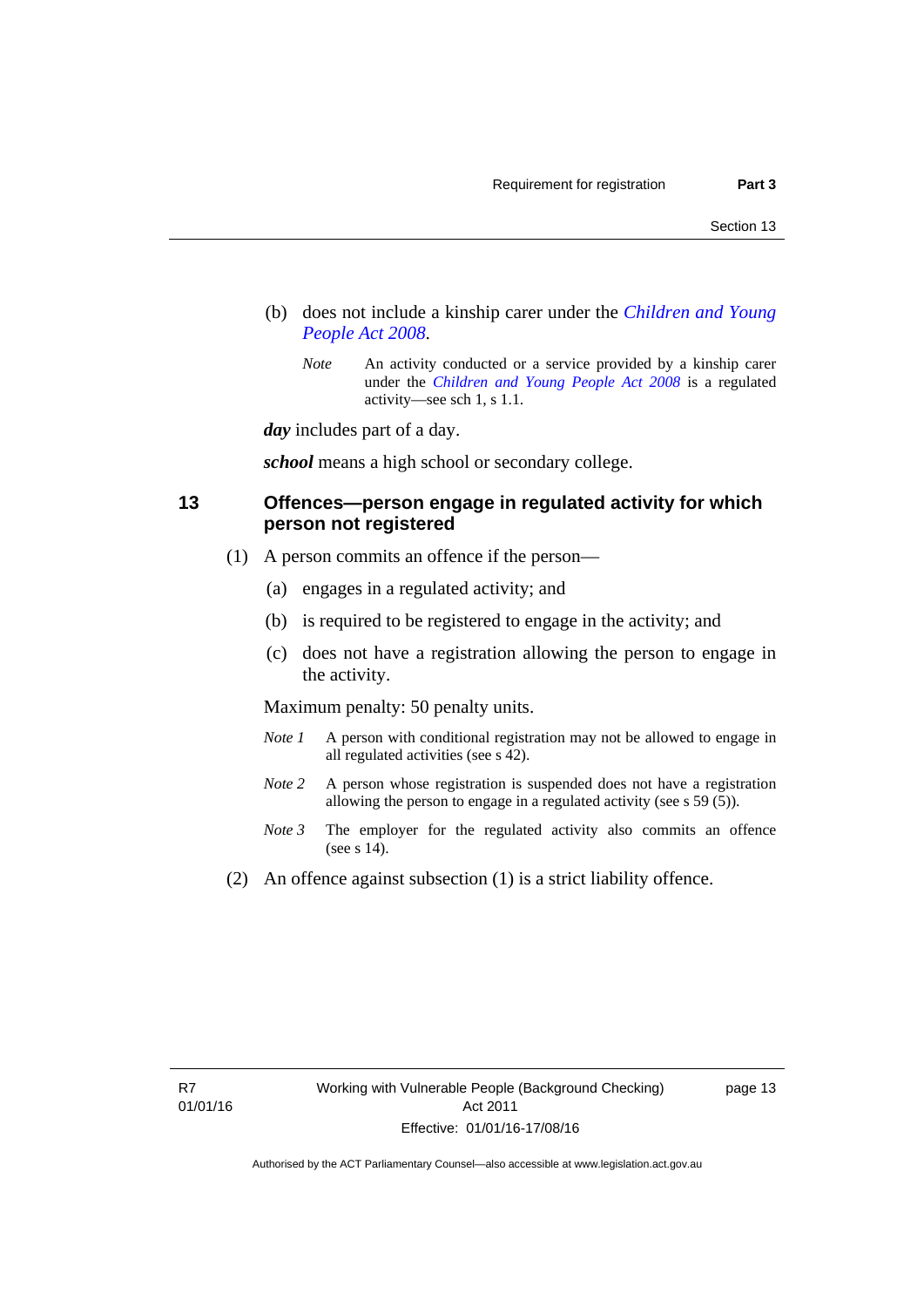Section 13

- (3) A person commits an offence if the person—
	- (a) engages in a regulated activity; and
	- (b) is required to be registered to engage in the activity; and
	- (c) does not have a registration allowing the person to engage in the activity; and
	- (d) knows, or is reckless about whether, the person—
		- (i) is engaging in a regulated activity; and
		- (ii) is required to be registered to engage in the activity.

Maximum penalty: 200 penalty units, imprisonment for 2 years or both.

- (4) Strict liability applies to subsection (3) (c).
- (5) This section does not apply to a person if—
	- (a) the person is not registered; but
	- (b) the person engages in a regulated activity under section 15 or section 16.
	- *Note 1* An unregistered person who has applied for registration may engage in a regulated activity for which the person is required to be registered in certain circumstances (see s 15 and s 16).
	- *Note* 2 The defendant has an evidential burden in relation to the matters mentioned in s (4) (see [Criminal Code](http://www.legislation.act.gov.au/a/2002-51/default.asp), s 58).

page 14 Working with Vulnerable People (Background Checking) Act 2011 Effective: 01/01/16-17/08/16

R7 01/01/16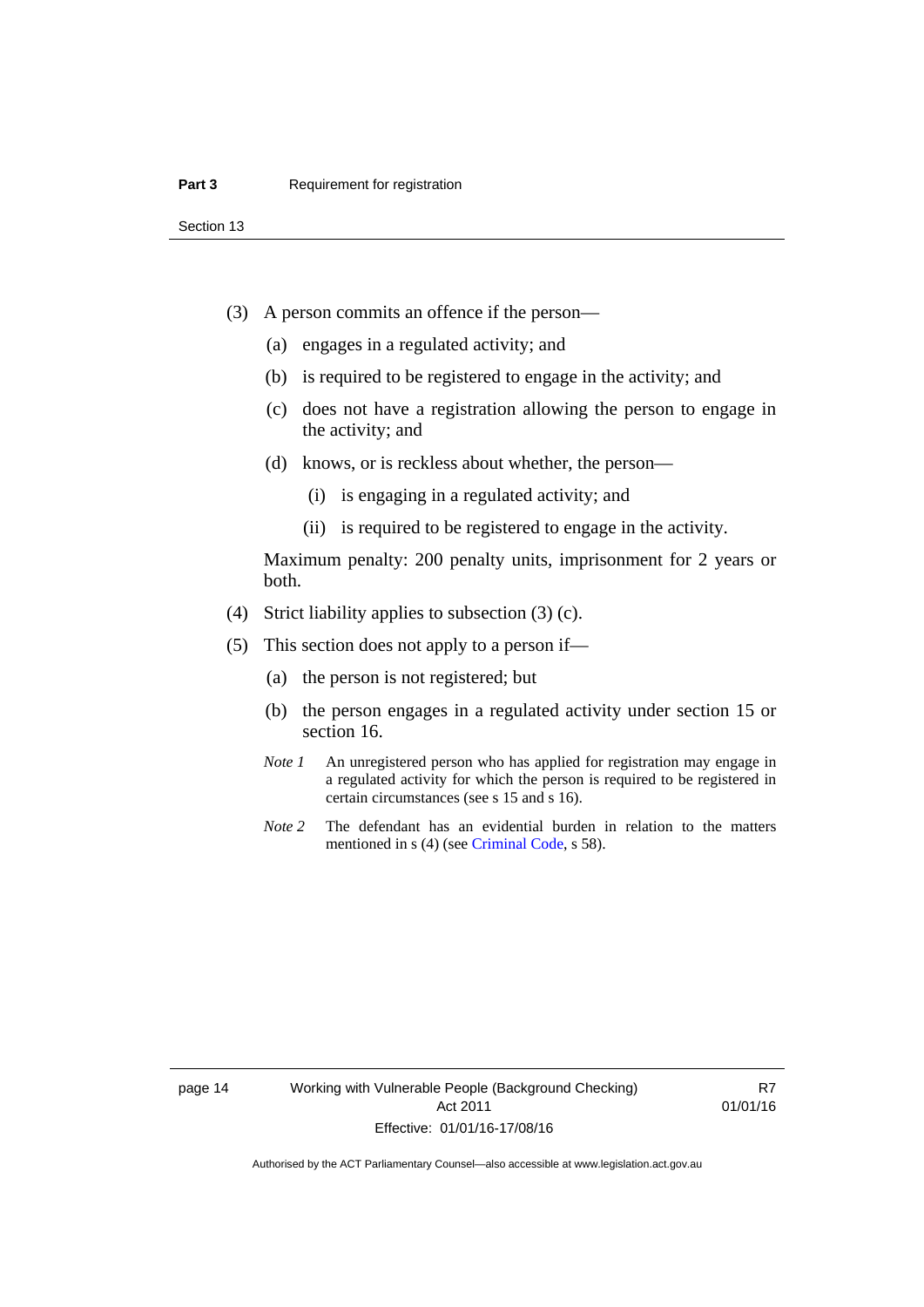### <span id="page-22-0"></span>**14 Offences—employer engage person in regulated activity for which person not registered**

- (1) An employer commits an offence if—
	- (a) the employer engages a person in a regulated activity; and
	- (b) the person is required to be registered to engage in the activity; and
	- (c) the person does not have a registration allowing the person to engage in the activity.

Maximum penalty: 50 penalty units.

- *Note 1* A person with conditional registration may not be allowed to engage in all regulated activities (see s 42).
- *Note 2* A person whose registration is suspended does not have a registration allowing the person to engage in a regulated activity (see s 59 (5)).
- (2) An offence against subsection (1) is a strict liability offence.
- (3) An employer commits an offence if—
	- (a) the employer engages a person in a regulated activity; and
	- (b) the person is required to be registered to engage in the activity; and
	- (c) the person does not have a registration allowing the person to engage in the activity; and
	- (d) the employer knows, or is reckless about whether—
		- (i) the employer is engaging the person in a regulated activity; and
		- (ii) the person is required to be registered to engage in the activity.

Maximum penalty: 200 penalty units, imprisonment for 2 years or both.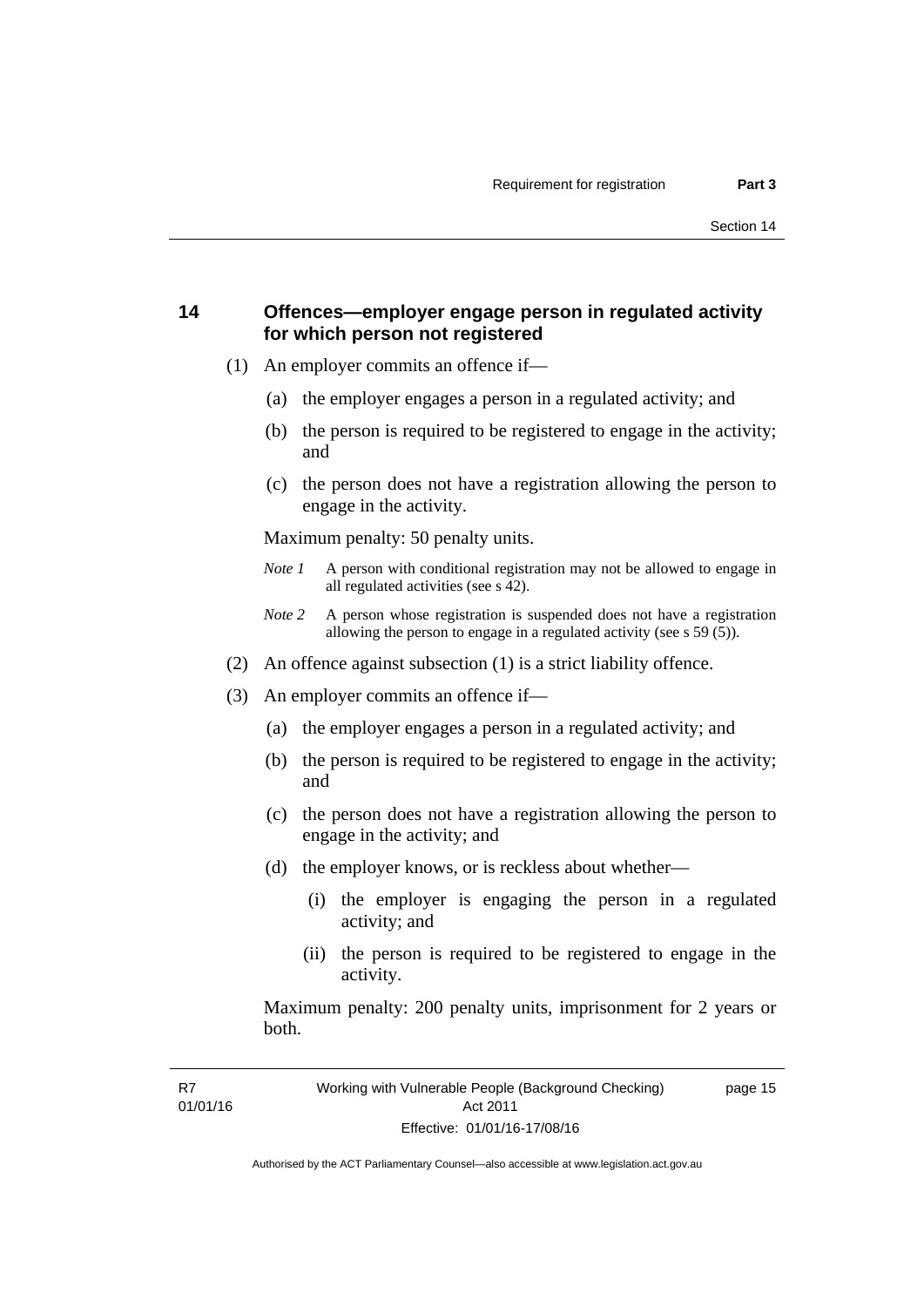Section 15

- (4) Strict liability applies to subsection (3) (c).
- (5) This section does not apply to an employer if an unregistered person engages in a regulated activity for the employer under section 15 or section 16.
	- *Note 1* An unregistered person who has applied for registration may engage in a regulated activity for which the person is required to be registered in certain circumstances (see s 15 and s 16).
	- *Note* 2 The defendant has an evidential burden in relation to the matters mentioned in s (2) (see [Criminal Code](http://www.legislation.act.gov.au/a/2002-51/default.asp), s 58).

### <span id="page-23-0"></span>**15 When unregistered person may be engaged in regulated activity—supervised employment**

- (1) This section applies to an unregistered person if—
	- (a) the person has applied for registration under section 17; and
	- (b) the commissioner has not—
		- (i) registered the person under section 41; or
		- (ii) given the person a negative notice under section 40; and
	- (c) the person has not withdrawn the application.
- (2) The person may engage in a regulated activity for which the person is required to be registered if—
	- (a) the person is eligible; and
	- (b) the person included a named employer for the activity on the person's application for registration; and
		- *Note Named employer*—see s 18 (1) (d) (i).
	- (c) the named employer has agreed to engage the person in the activity; and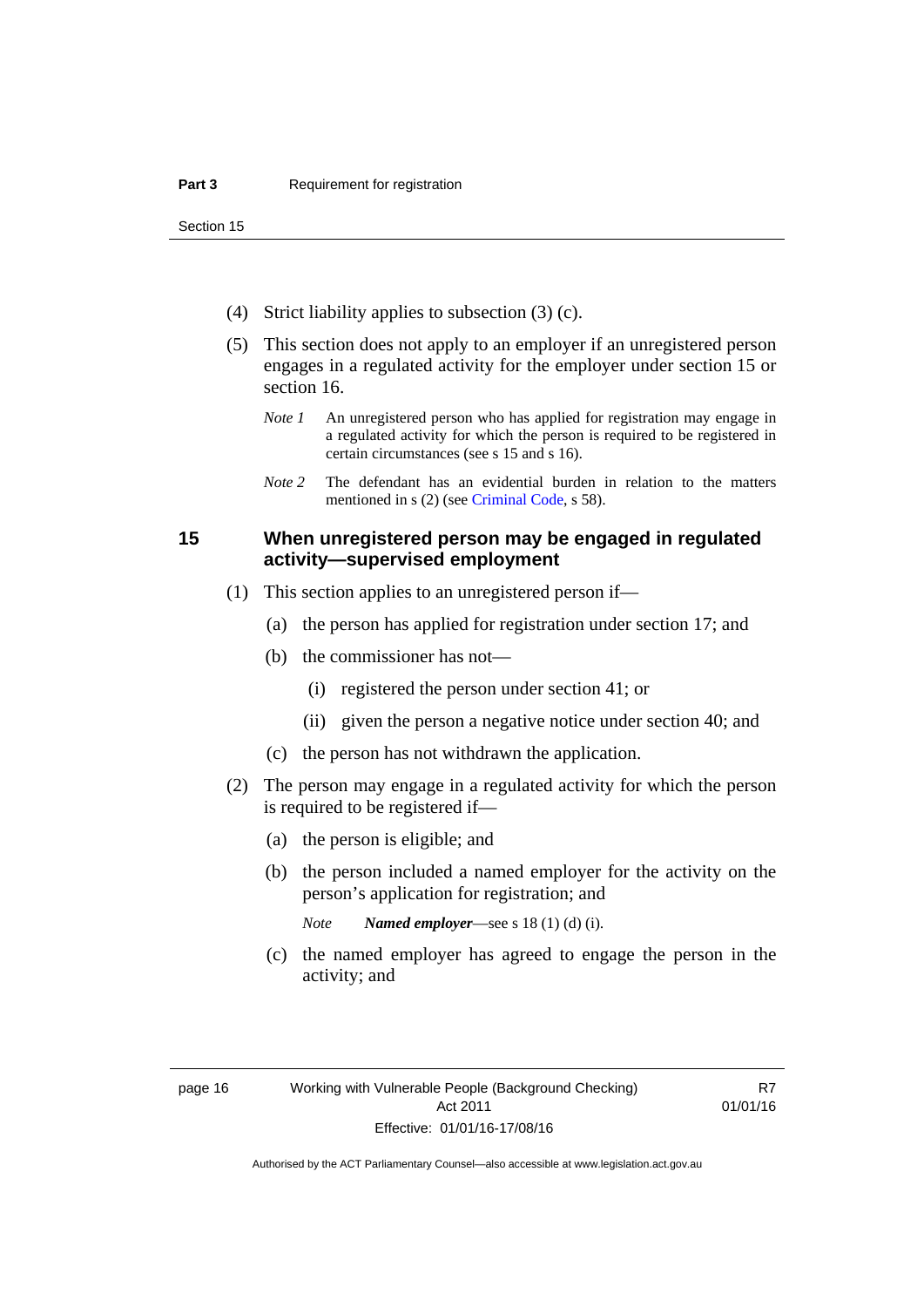- (d) a registered person is present at all times while the unregistered person is engaged in the activity.
- *Note* An unregistered person who is engaging in a regulated activity under this section commits an offence under s 13 if the person continues to engage in the activity after—
	- (a) the person's application for registration is withdrawn (see s 20); or
	- (b) the person is given a negative notice (see s 40).
- (3) To remove any doubt, nothing in this section prevents an employer refusing to engage an unregistered person in a regulated activity.
- (4) In this section:

*eligible*—a person is *eligible* if—

- (a) the person has not previously been given a negative notice under this Act or a corresponding law; and
- (b) the person has not had a previous registration suspended or cancelled; and
- (c) the person's most recent registration (if any) was not conditional.

### <span id="page-24-0"></span>**16 When unregistered person may be engaged in regulated activity—kinship carer**

- (1) This section applies to an unregistered person if—
	- (a) the person is engaged in a regulated activity under the *[Children](http://www.legislation.act.gov.au/a/2008-19)  [and Young People Act 2008](http://www.legislation.act.gov.au/a/2008-19)*, part 15.4 (Out-of-home carers) as a kinship carer; and
	- (b) the person is required to be registered to engage in the activity.

page 17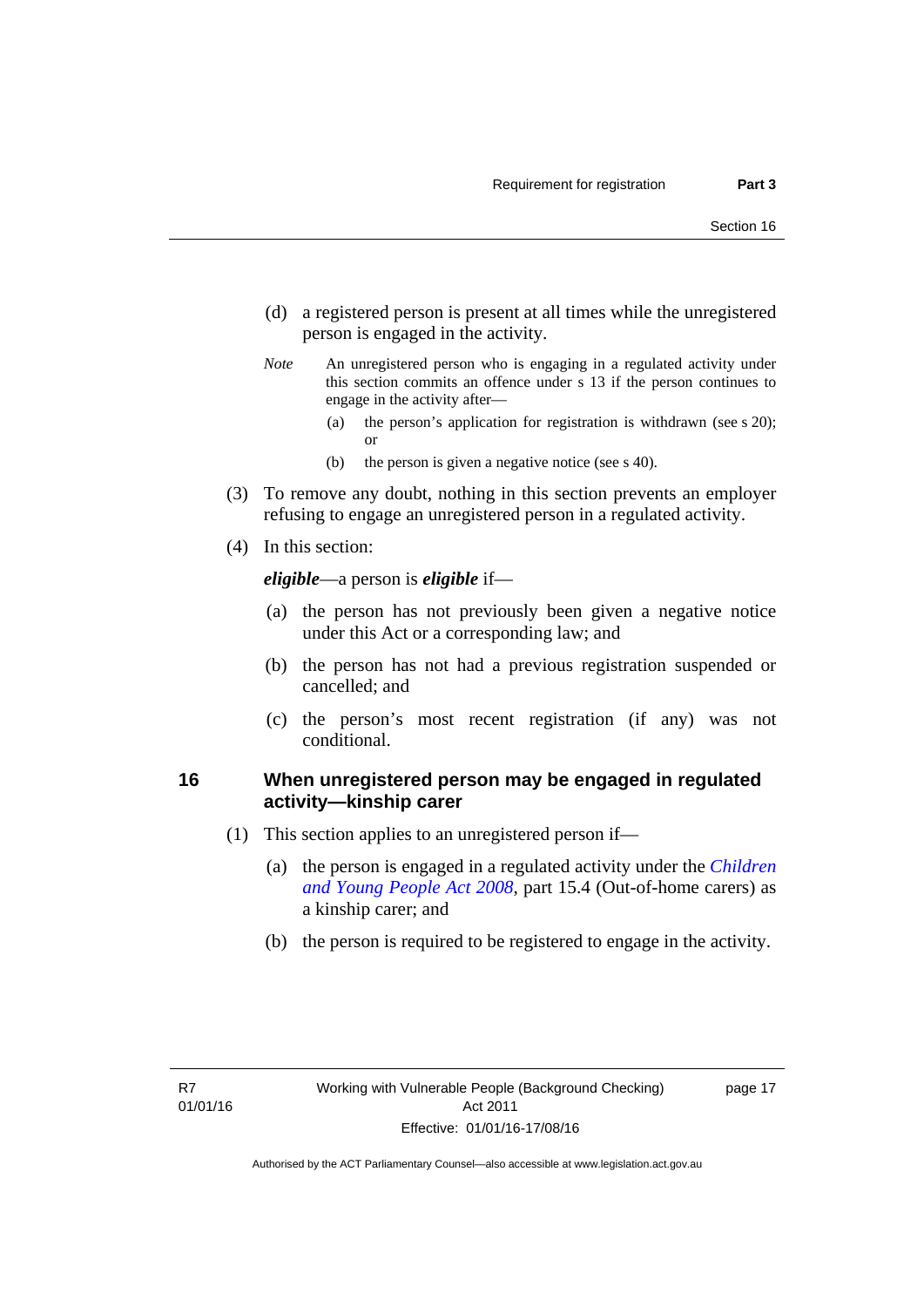Section 16

- (2) The person may engage in the regulated activity if—
	- (a) the person has applied for registration under section 17; and
	- (b) the commissioner has not given the person a negative notice under section 40; and
	- (c) the person has not withdrawn the application; and
	- (d) the person is eligible.
- (3) In this section:

*eligible*—see section 15 (4).

*kinship carer*—see the *[Children and Young People Act 2008](http://www.legislation.act.gov.au/a/2008-19)*, section 516.

page 18 Working with Vulnerable People (Background Checking) Act 2011 Effective: 01/01/16-17/08/16

R7 01/01/16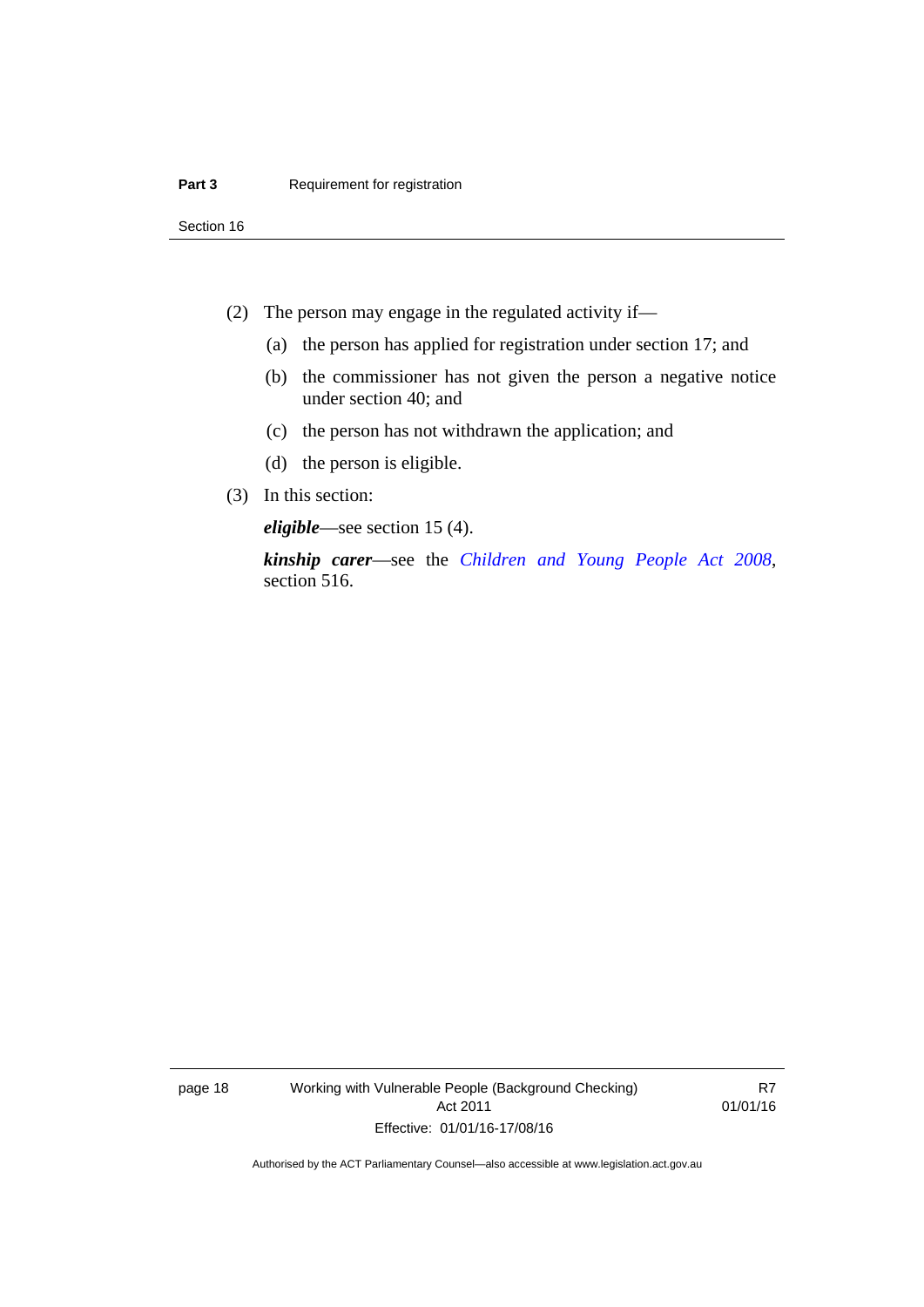## <span id="page-26-0"></span>**Part 4 Applying for registration**

### <span id="page-26-1"></span>**17 Application for registration**

- (1) A person may apply to the commissioner for registration under this Act.
	- *Note 1 Commissioner* means the commissioner for fair trading (see the dictionary).
	- *Note* 2 If a form is approved under s 69 for this provision, the form must be used.
	- *Note 3* A fee may be determined under s 68 for this provision.
- (2) This section is subject to section 22.
	- *Note* Under s 22, a person who is given a negative notice or whose registration is cancelled must not reapply for registration for 3 years, unless relevant information about the person has changed.

### <span id="page-26-2"></span>**18 Application for registration—contents**

- (1) An application for registration must include—
	- (a) the applicant's name and any previous name; and
	- (b) the applicant's current home address, and any previous home address in the 5 years before applying; and
	- (c) evidence of the applicant's identity; and

#### **Example**

100 points of identification

*Note* An example is part of the Act, is not exhaustive and may extend, but does not limit, the meaning of the provision in which it appears (see [Legislation Act,](http://www.legislation.act.gov.au/a/2001-14) s 126 and s 132).

page 19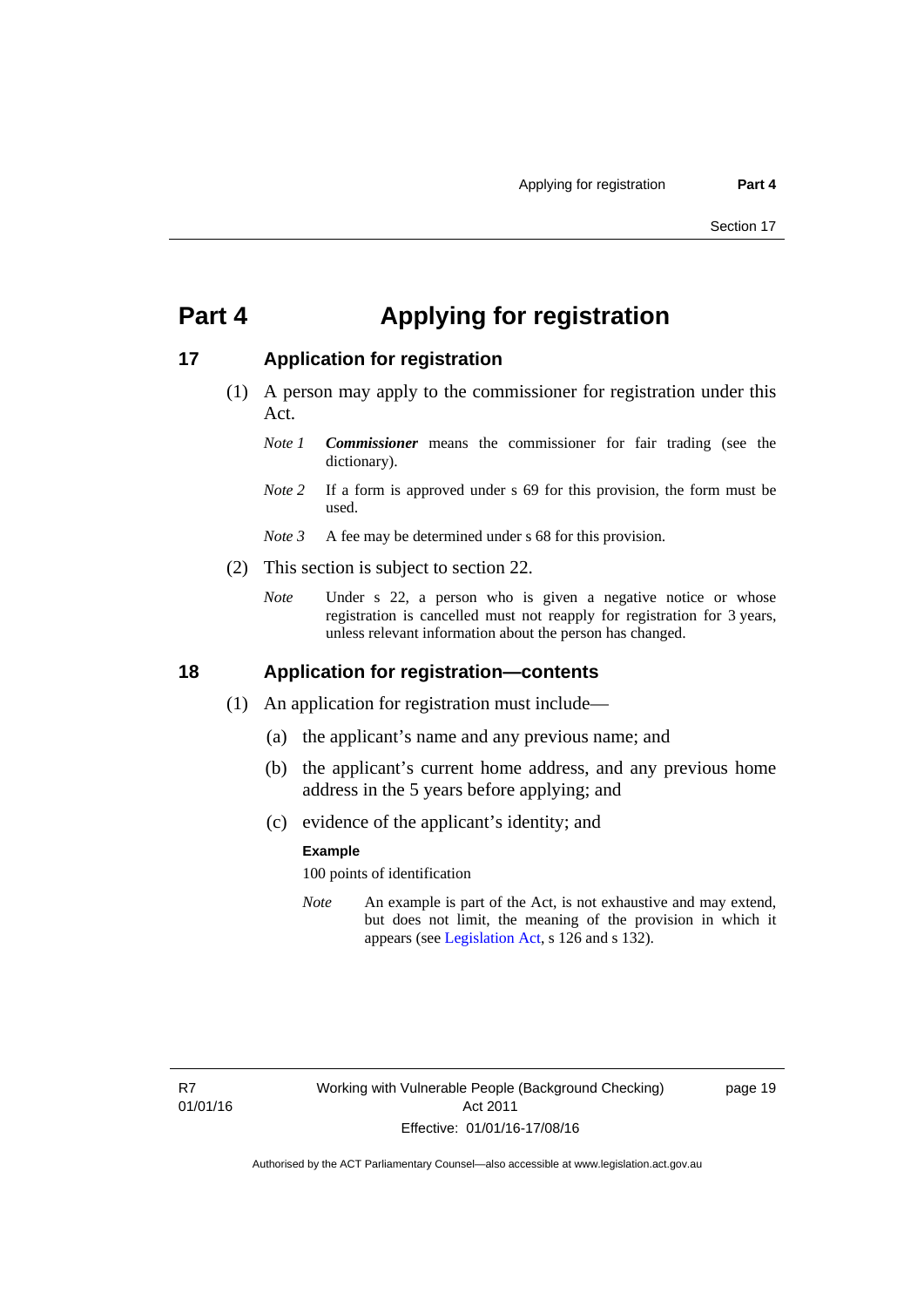- (d) if the applicant engages, or intends to engage, in a regulated activity for a particular employer—
	- (i) the employer (the *named employer*) for the activity; and
	- (ii) the named employer's address and contact details; and
	- (iii) the capacity in which the applicant engages, or intends to engage, in the activity for the named employer; and
- (e) anything else prescribed by regulation.
- (2) The application must be accompanied by—
	- (a) a consent by the applicant for the commissioner to—
		- (i) check the applicant's criminal history, non-conviction information and any other information about the applicant that may be relevant in deciding the application; and

*Note 1 Criminal history*, about a person*—*see s 24.

*Note 2 Non-conviction information*, about a person—see s 25.

- (ii) seek information or advice from any entity in relation to the applicant's—
	- (A) application under section 33; or
	- (B) registration under section 53; and
- (iii) contact the named employer (if any) in relation to the status of the applicant's application or registration; and
	- *Note* For example, the commissioner must tell a person's employer if the person withdraws an application (see s 20 (2) (a)), if the commissioner registers the person (see s 41 (2) (c)), if the commissioner refuses to register the person (see s  $40$  (2) (b)), if there is a change in an applicant's registration status as a result of an additional risk assessment (see s 54), or if a person's registration is suspended or cancelled (see s 59 (2) (b)) or surrendered (see s 60 (4)).

page 20 Working with Vulnerable People (Background Checking) Act 2011 Effective: 01/01/16-17/08/16

R7 01/01/16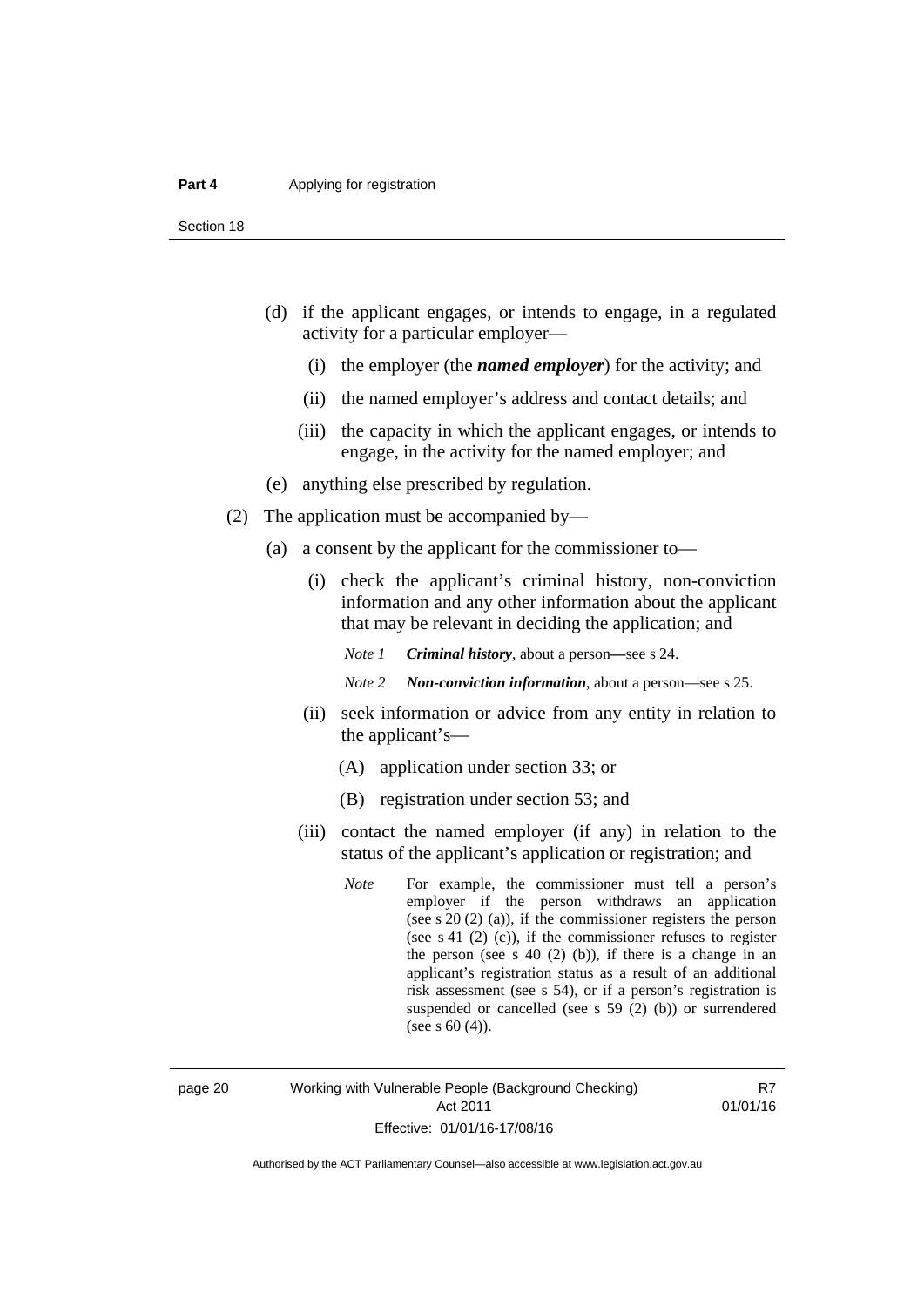- (b) a written statement by the applicant stating—
	- (i) whether the applicant has been convicted or found guilty of a relevant offence outside Australia; and
	- (ii) if the applicant has been convicted or found guilty of a relevant offence outside Australia—details of the offence; and
- (c) anything else prescribed by regulation.
- *Note* It is an offence to make a false or misleading statement, give false or misleading information or produce a false or misleading document (see [Criminal Code,](http://www.legislation.act.gov.au/a/2002-51/default.asp) pt 3.4).
- (3) The commissioner must tell the applicant in writing about the following:
	- (a) the rights and obligations of the applicant under this Act;
	- (b) information the applicant may supply to support the application;
	- (c) the risk assessment guidelines mentioned in division 5.2 and where to find a copy.
	- *Note* The commissioner may tell the applicant about the matters in s (3) in any way the commissioner considers appropriate, including on a form approved for s 17 or in guidelines made for this Act.

### <span id="page-28-0"></span>**19 Application for registration—additional information**

 (1) The commissioner may, in writing, require an applicant to give the commissioner additional information in writing or documents that the commissioner reasonably needs to decide the application.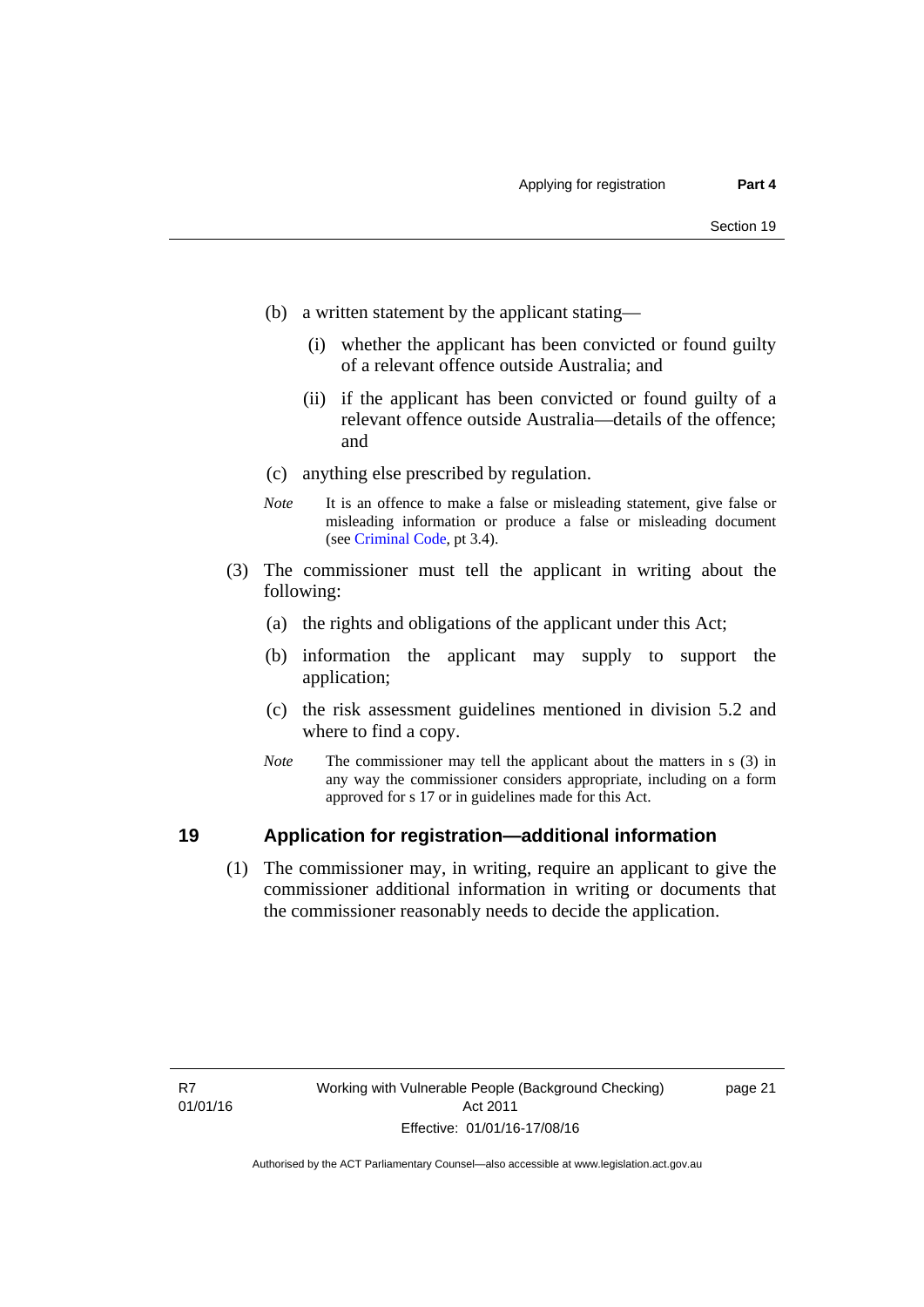Section 20

- (2) If the applicant does not comply with a requirement under subsection (1), the commissioner may refuse to consider the application further.
	- *Note* It is an offence to make a false or misleading statement, give false or misleading information or produce a false or misleading document (see [Criminal Code](http://www.legislation.act.gov.au/a/2002-51/default.asp), pt 3.4).

### <span id="page-29-0"></span>**20 Application for registration—withdrawal**

- (1) An applicant may withdraw an application at any time by written notice to the commissioner.
	- *Note* If a form is approved under s 69 for this provision, the form must be used.
- (2) If an application is withdrawn the commissioner—
	- (a) must tell the named employer (if any) that the application has been withdrawn; and
	- (b) need take no further action on the application.
	- *Note* If an unregistered person engaging in a regulated activity under s 15 withdraws the person's application for registration, the person commits an offence under s 13 if the person continues to engage in the activity.

### <span id="page-29-1"></span>**21 Offences—applicant fail to disclose charge, conviction or finding of guilt for relevant offence**

- (1) A person commits an offence if—
	- (a) the person has applied for registration; and
	- (b) the commissioner has not—
		- (i) told the person that the person has been registered; or
		- (ii) given the person a negative notice; and
	- (c) the person is charged with a relevant offence; and

page 22 Working with Vulnerable People (Background Checking) Act 2011 Effective: 01/01/16-17/08/16

R7 01/01/16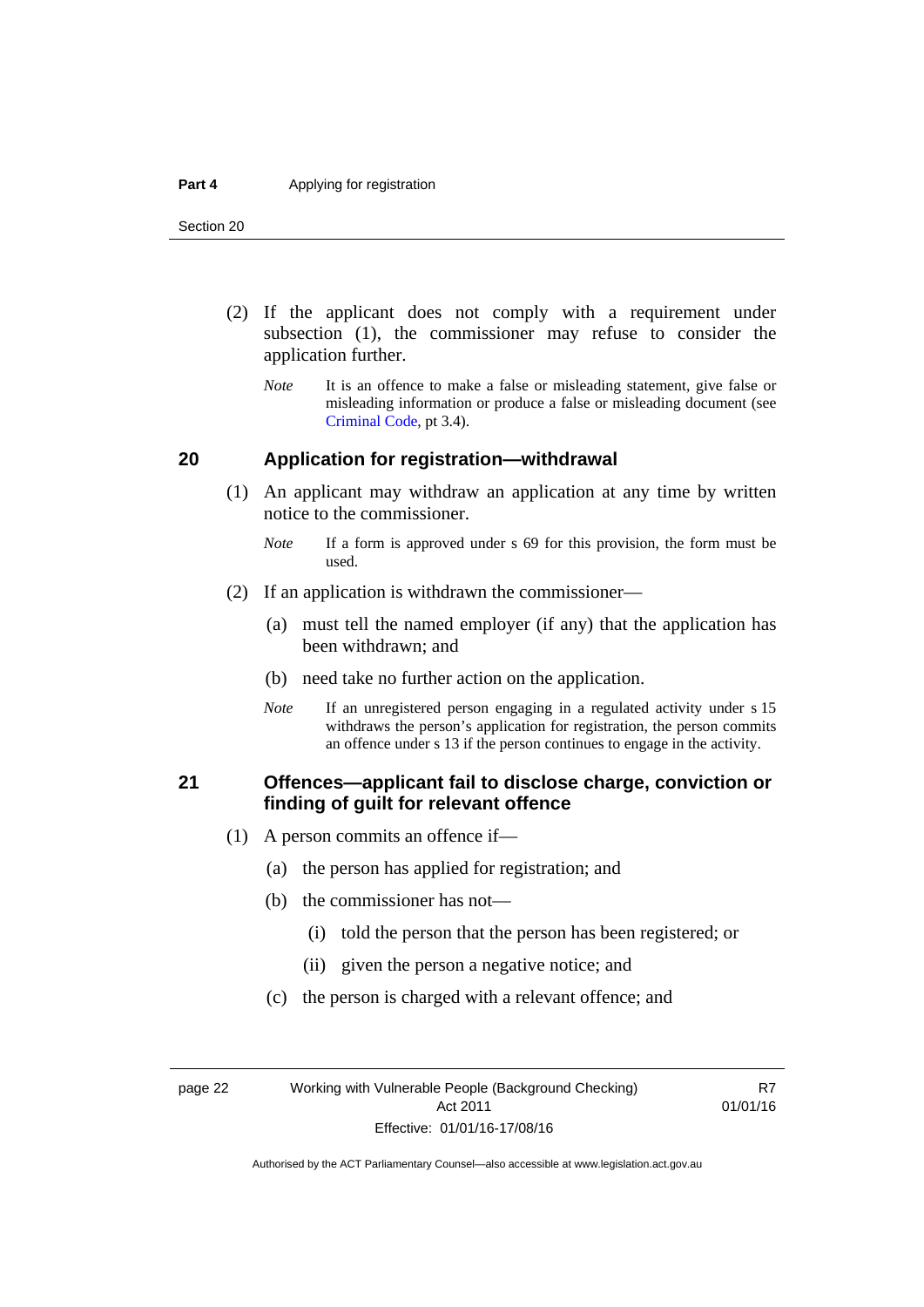(d) the person does not tell the commissioner about the charge in writing within 10 working days after the day the person is charged.

Maximum penalty: 50 penalty units.

- (2) A person commits an offence if—
	- (a) the person has applied for registration; and
	- (b) the commissioner has not—
		- (i) told the person that the person has been registered; or
		- (ii) given the person a negative notice; and
	- (c) the person is convicted or found guilty of a relevant offence; and
	- (d) the person does not tell the commissioner about the conviction or finding of guilt in writing within 10 working days after the day the person is convicted or found guilty.

Maximum penalty: 50 penalty units.

(3) An offence against this section is a strict liability offence.

<span id="page-30-0"></span>

### **22 Restriction on reapplying for registration**

- (1) This section applies to a person if—
	- (a) the person is given a negative notice; or

*Note Negative notice*—see s 40 (2).

- (b) the person's registration is cancelled.
- (2) The person may apply for registration under section 17 only if—
	- (a) it is at least 3 years after the day—
		- (i) the person was given the negative notice; or

R7 01/01/16 page 23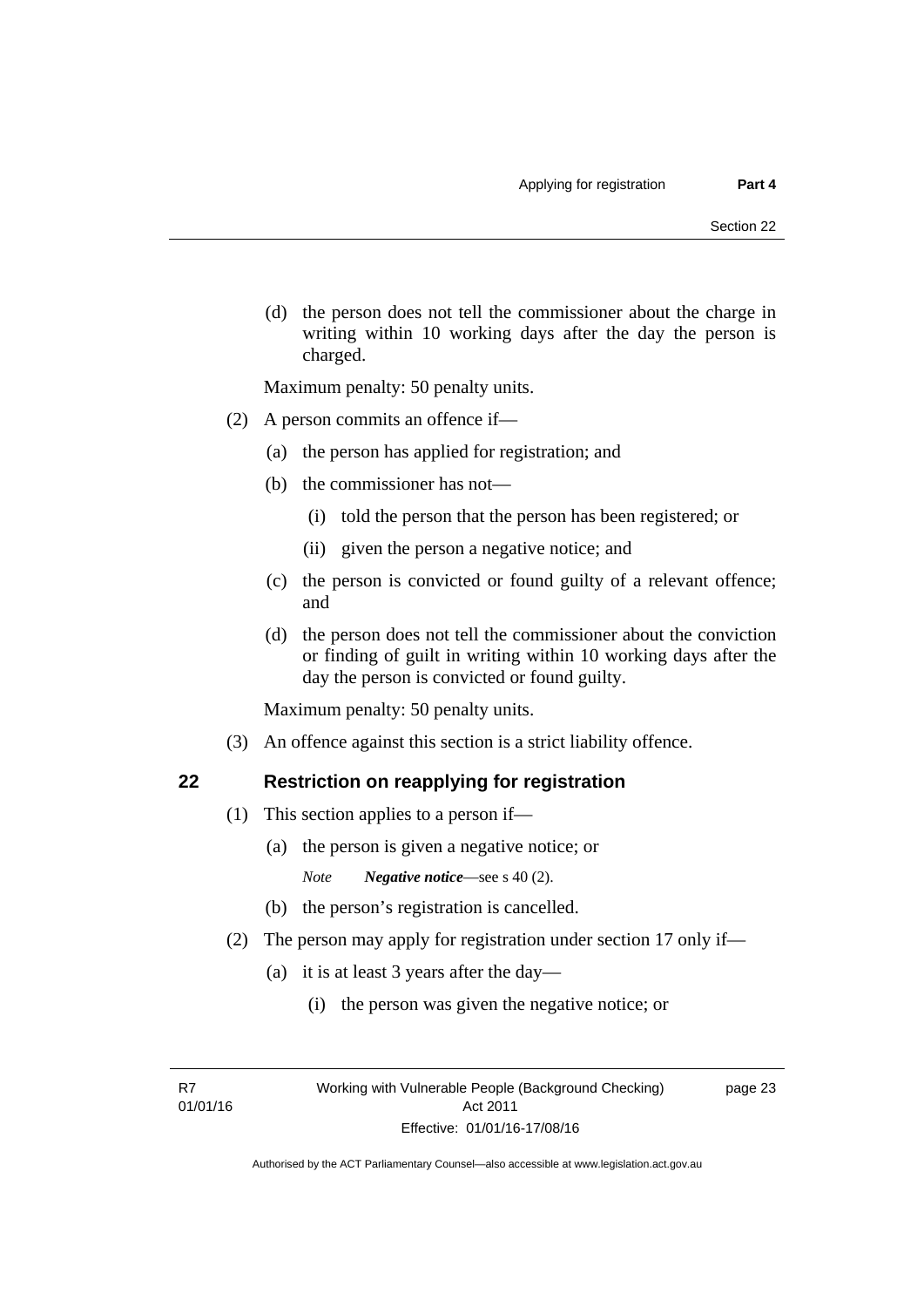#### **Part 4 Applying for registration**

Section 22

- (ii) the cancellation took effect; or
	- *Note* For when a cancellation takes effect, see s 59 (4).
- (b) there has been a change in relevant information about the person since—
	- (i) the person was given the negative notice; or
	- (ii) the cancellation took effect

#### **Examples—change in relevant information**

- 1 a person has been acquitted of a previously pending charge for a relevant offence
- 2 a person's conviction for a relevant offence has been quashed
- *Note* An example is part of the Act, is not exhaustive and may extend, but does not limit, the meaning of the provision in which it appears (see [Legislation Act,](http://www.legislation.act.gov.au/a/2001-14) s 126 and s 132).
- (3) The risk assessment guidelines may provide for what constitutes a change in relevant information about the person.

page 24 Working with Vulnerable People (Background Checking) Act 2011 Effective: 01/01/16-17/08/16

R7 01/01/16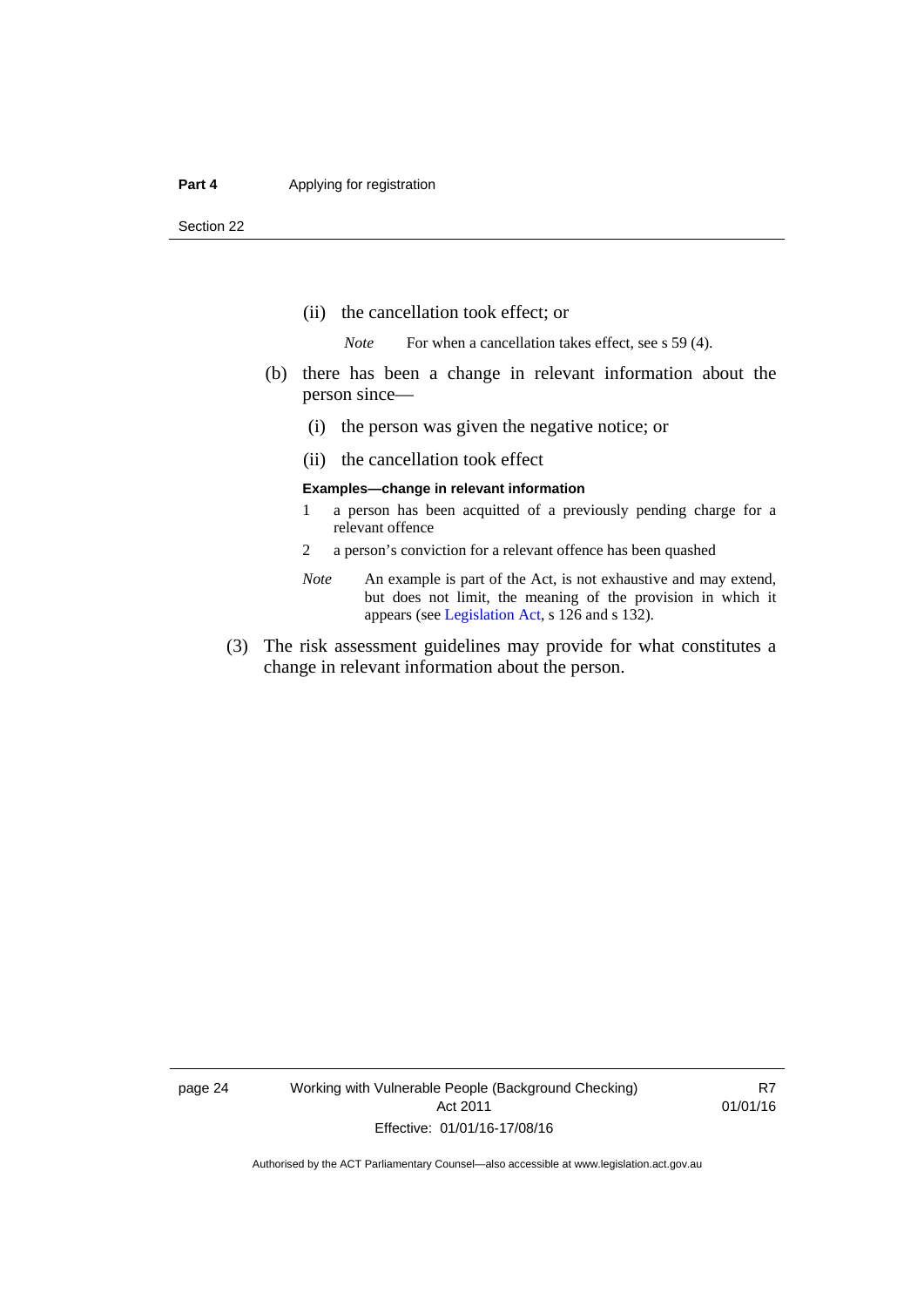# <span id="page-32-0"></span>**Part 5 Risk assessments**

### <span id="page-32-1"></span>**Division 5.1 Important concepts**

### <span id="page-32-2"></span>**23 Meaning of** *risk assessment*

(1) In this Act:

*risk assessment*, for a person, means an assessment by the commissioner of whether the person poses an unacceptable risk of harm to a vulnerable person.

### **Examples—harm**

- 1 sexual
- 2 physical
- 3 emotional
- 4 financial
- *Note* An example is part of the Act, is not exhaustive and may extend, but does not limit, the meaning of the provision in which it appears (see [Legislation Act,](http://www.legislation.act.gov.au/a/2001-14) s 126 and s 132).
- (2) It does not matter whether the risk of harm arises from neglect, abuse or other conduct by the person.

### <span id="page-32-3"></span>**24 Meaning of** *criminal history*

In this Act:

*criminal history*, about a person, means any conviction of, or finding of guilt against, the person for a relevant offence.

*Note* A conviction does not include a spent conviction or an extinguished conviction (see *[Spent Convictions Act 2000](http://www.legislation.act.gov.au/a/2000-48)*, s 16 (c) (i) and s 19H (1) (c) (i)).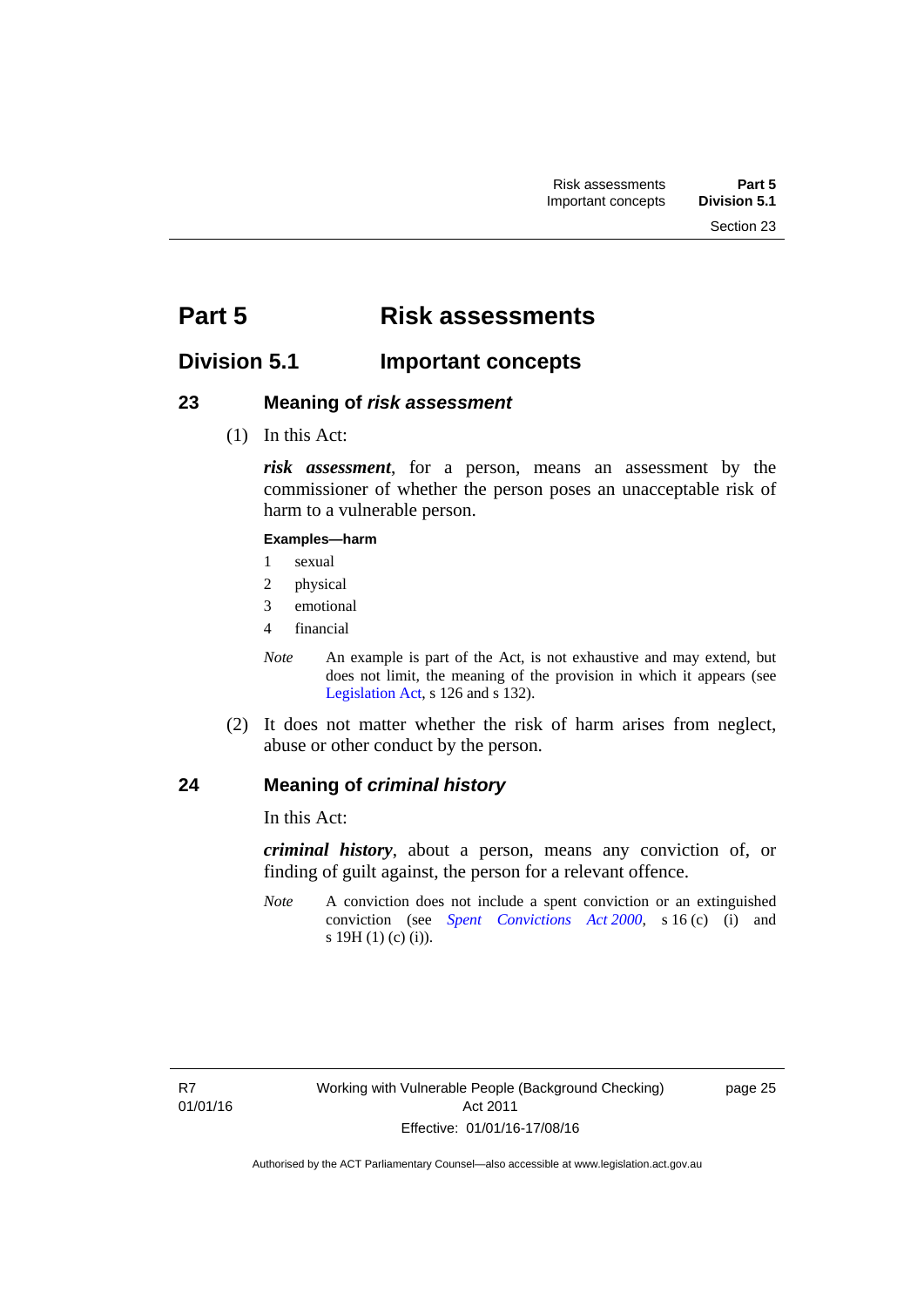### <span id="page-33-0"></span>**25 Meaning of** *non-conviction information*

In this Act:

*non-conviction information*, about a person, means any of the following information about a relevant offence (or an alleged relevant offence):

- (a) the person has been charged with the offence but—
	- (i) a proceeding for the alleged offence is not finalised; or
	- (ii) the charge has lapsed, been withdrawn or discharged, or struck out;
- (b) the person has been acquitted of the alleged offence;
- (c) the person has had a conviction for the alleged offence quashed or set aside;
- (d) the person has been served with an infringement notice for the alleged offence;
- (e) the person has a spent conviction for the offence.
	- *Note* The *[Spent Convictions Act 2000](http://www.legislation.act.gov.au/a/2000-48)* sets out which convictions can be spent (see that Act, s 11) and when a conviction is spent (see that Act s 12).

### <span id="page-33-1"></span>**26 Meaning of** *relevant offence*

In this Act:

*relevant offence* means any of the following offences (whether committed in the ACT or elsewhere):

R7

- (a) a sexual offence;
- (b) an offence against the person;
- (c) an offence involving violence;
- (d) an offence involving dishonesty or fraud;

page 26 Working with Vulnerable People (Background Checking) Act 2011 Effective: 01/01/16-17/08/16 01/01/16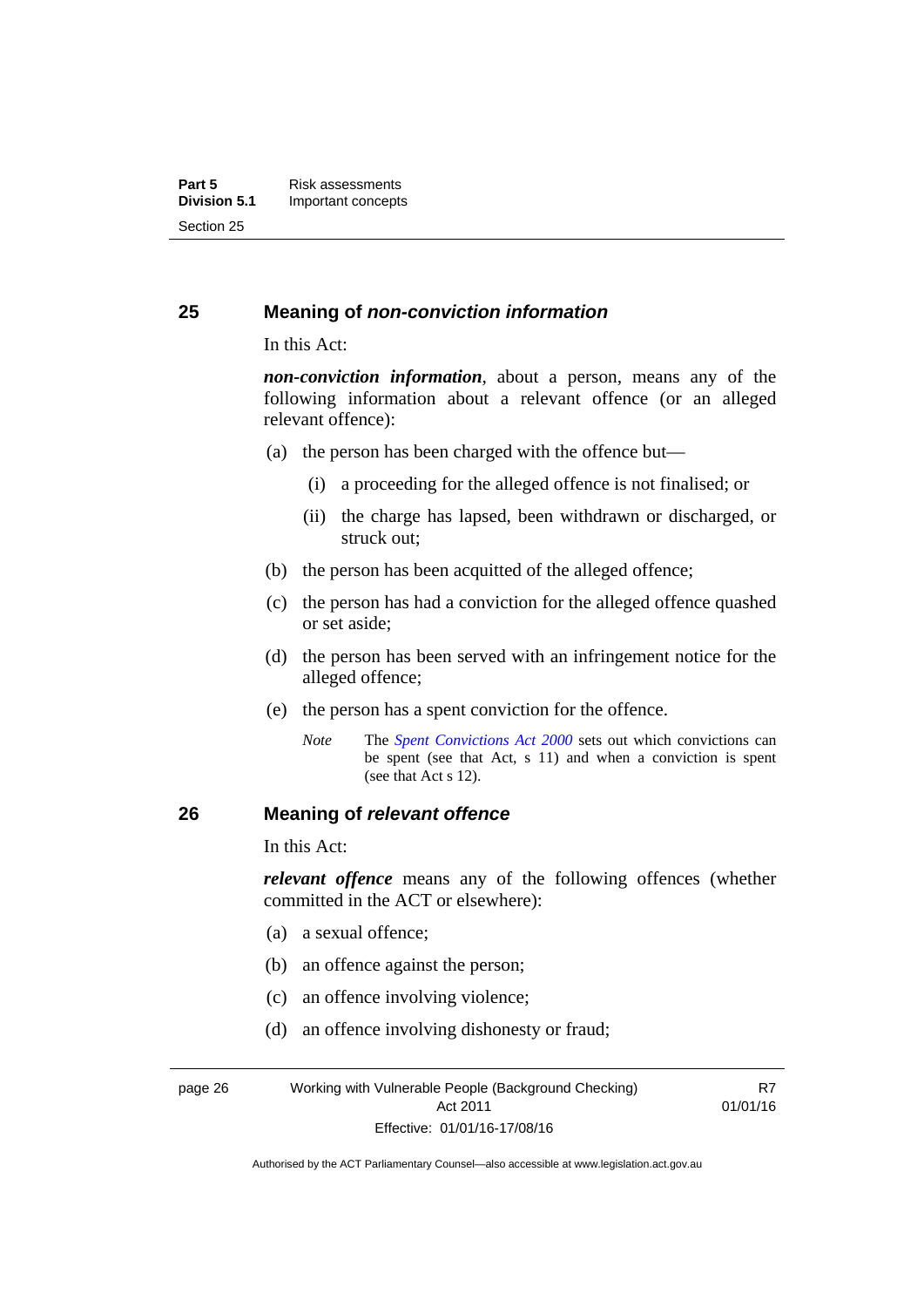- (e) an offence relating to property;
- (f) an offence involving possession of, or trafficking in, a drug of dependence or controlled drug;
- (g) an offence against an animal;
- (h) a driving offence.
- *Note* A reference to an offence includes a reference to a related ancillary offence, eg attempt (see [Legislation Act,](http://www.legislation.act.gov.au/a/2001-14) s 189).

### <span id="page-34-0"></span>**Division 5.2 Risk assessment guidelines**

#### <span id="page-34-1"></span>**27 Risk assessment guidelines**

- (1) The commissioner must make guidelines (*risk assessment guidelines*) about how risk assessments are to be conducted under this Act.
- (2) A guideline may apply, adopt or incorporate an instrument, as in force from time to time.
	- *Note 1* The text of an applied, adopted or incorporated instrument, whether applied as in force from time to time or as at a particular time, is taken to be a notifiable instrument if the operation of the [Legislation Act,](http://www.legislation.act.gov.au/a/2001-14) s 47 (5) or (6) is not disapplied (see s 47 (7)).
	- *Note 2* A reference to an instrument includes a reference to a provision of an instrument (see [Legislation Act,](http://www.legislation.act.gov.au/a/2001-14) s 14 (2)).
- (3) A risk assessment guideline is a disallowable instrument.
	- *Note* A disallowable instrument must be notified, and presented to the Legislative Assembly, under the [Legislation Act.](http://www.legislation.act.gov.au/a/2001-14)

page 27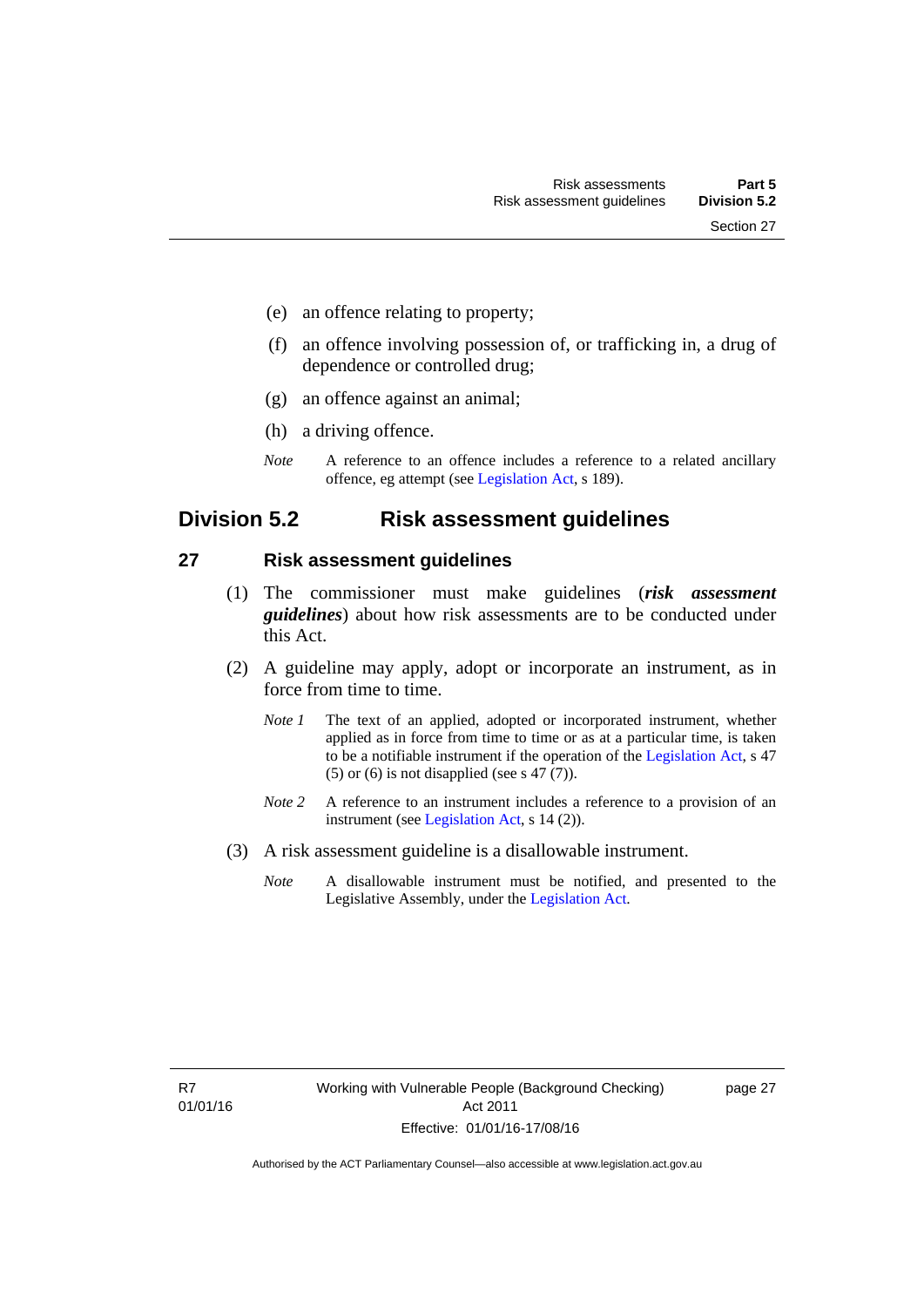### <span id="page-35-0"></span>**28 Risk assessment guidelines—content**

- (1) The risk assessment guidelines must provide for—
	- (a) matters the commissioner must or may take into account in conducting a risk assessment; and
	- (b) how those matters must or may be taken into account.
- (2) The risk assessment guidelines must provide for the following to be taken into account in conducting a risk assessment for a person in relation to a regulated activity:
	- (a) the person's criminal history;
		- *Note* The risk assessment guidelines must provide for certain matters to be taken into account in relation to relevant offences included in the person's criminal history—see s 29.
	- (b) non-conviction information about the person;
		- *Note* The risk assessment guidelines must provide for certain matters to be taken into account in relation to relevant offences, or alleged relevant offences, included in the non-conviction information about the person—see s 30.
	- (c) whether the person was previously given a negative notice under this Act or a corresponding law;
	- (d) whether the person was previously registered under this Act or a corresponding law (including whether the registration was suspended or cancelled);

R7 01/01/16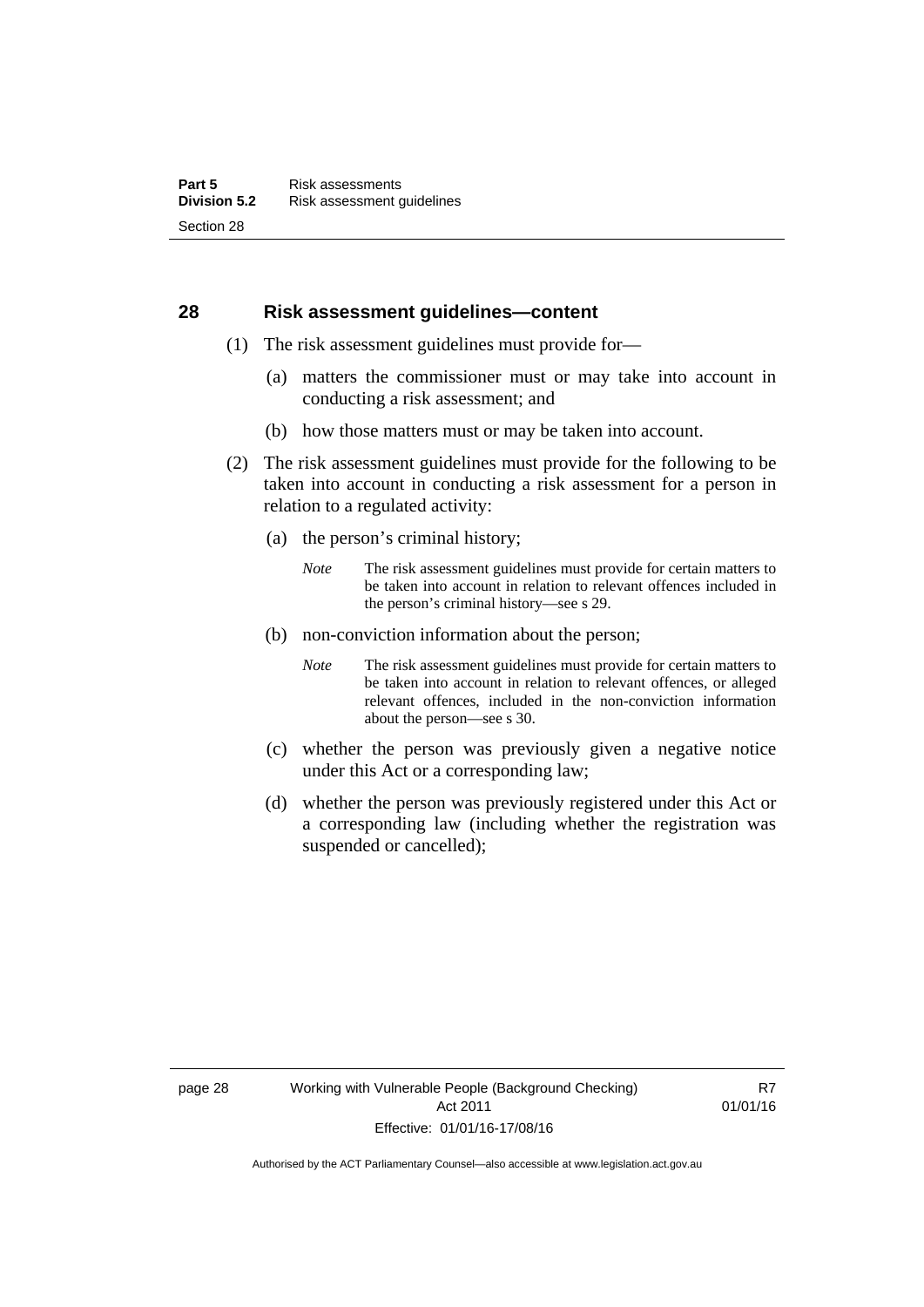Section 29

 (e) any other information the commissioner believes on reasonable grounds is or may be relevant in deciding whether, in engaging in the activity, the applicant poses a risk of harm to a

#### **Examples—par (e)**

vulnerable person.

- 1 an order made against the person made under the *[Domestic Violence](http://www.legislation.act.gov.au/a/2008-46)  [and Protection Orders Act 2008](http://www.legislation.act.gov.au/a/2008-46)*
- 2 a care and protection order under the *[Children and Young People](http://www.legislation.act.gov.au/a/2008-19)  [Act 2008](http://www.legislation.act.gov.au/a/2008-19)* for a child for whom the person has or had parental responsibility under that Act
- 3 a professional disciplinary proceeding against the person
- *Note 1* The risk assessment guidelines must provide for certain matters to be taken into account in relation to other information—see s 31.
- *Note 2* An example is part of the Act, is not exhaustive and may extend, but does not limit, the meaning of the provision in which it appears (see [Legislation Act,](http://www.legislation.act.gov.au/a/2001-14) s 126 and s 132).
- (3) The risk assessment guidelines must provide that—
	- (a) the applicant may make submissions to the commissioner in relation to any matter the commissioner must or may take into account in conducting a risk assessment; and
	- (b) the commissioner must not take into account any information about an applicant unless satisfied on reasonable grounds that the information is accurate.

# **29 Risk assessment guidelines—criminal history**

The risk assessment guidelines must provide for the following to be taken into account in relation to any relevant offence included in the person's criminal history:

- (a) the nature, gravity and circumstances of the offence;
- (b) the relevance of the offence;
- (c) how long ago the offence was committed;

R7 01/01/16 page 29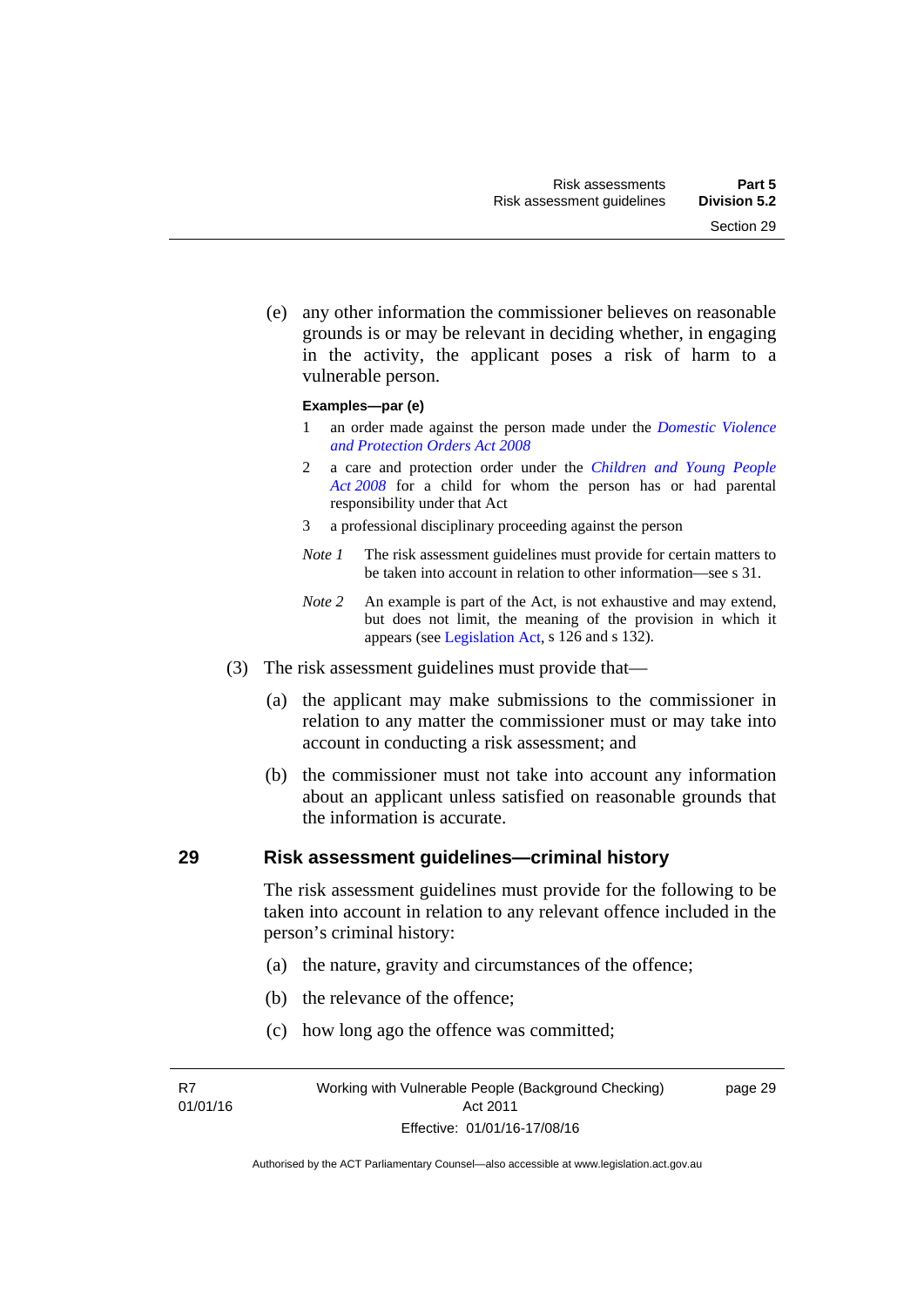- (d) the age of the person and the victim at the time of the offence;
- (e) whether the person's circumstances have changed since the offence was committed;
- (f) the person's attitude to the offence;
- (g) if the person has undergone a program of treatment or intervention for the offence—any assessment of the person following the program;
- (h) if the offence was committed outside Australia—whether the offence is an offence in Australia;
- (i) whether the person has committed any other relevant offence;
- (j) any submission made by the person to the commissioner in relation to the matters mentioned in paragraphs (a) to (i).

# **30 Risk assessment guidelines—non-conviction information**

The risk assessment guidelines must provide for the following to be taken into account in relation to any relevant offence, or any alleged relevant offence, included in the non-conviction information about the person:

- (a) the nature, gravity and circumstances of the offence or alleged offence;
- (b) the relevance of the offence or alleged offence;
- (c) how long ago the offence or alleged offence was committed;
- (d) the age of the person and the victim at the time of the offence or alleged offence;
- (e) the truthfulness, completeness and reliability of any information or evidence provided by the person who made the allegation or provided the initial information;

R7 01/01/16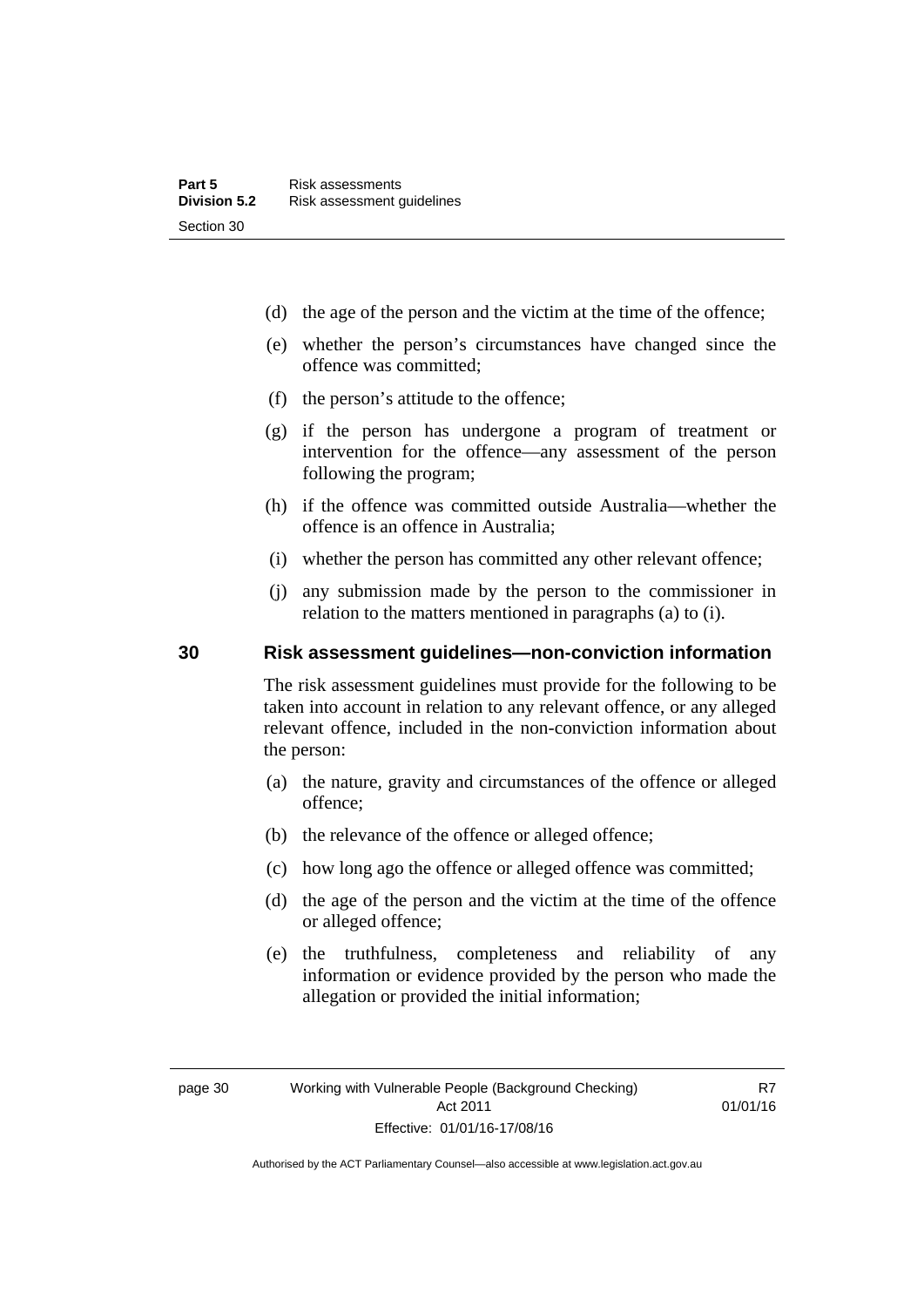- (f) the nature, extent and outcome of any investigation into the offence or alleged offence;
- (g) any formal statement made by the person to a police officer, including any answer given in a recorded interview, in relation to the offence or alleged offence;
- (h) any evidence given by the person in a court proceeding for the offence or alleged offence;
- (i) whether this was the person's first offence or alleged offence;
- (j) any submission made by the person to the commissioner in relation to the matters mentioned in paragraphs (a) to (i).

### **31 Risk assessment guidelines—other information**

The risk assessment guidelines must provide for the following to be taken into account in relation to any other information the commissioner believes on reasonable grounds is or may be relevant in deciding whether, in engaging in a regulated activity, the applicant poses a risk of harm to a vulnerable person:

(a) how the information was obtained;

#### **Examples**

- 1 tip off from a member of the public
- 2 a media report
- *Note* An example is part of the Act, is not exhaustive and may extend, but does not limit, the meaning of the provision in which it appears (see [Legislation Act,](http://www.legislation.act.gov.au/a/2001-14) s 126 and s 132).
- (b) the relevance of the information;
- (c) the truthfulness, completeness and reliability of the information;
- (d) any submission made by the person to the commissioner in relation to the matters mentioned in paragraphs (a) to (c).

R7 01/01/16 page 31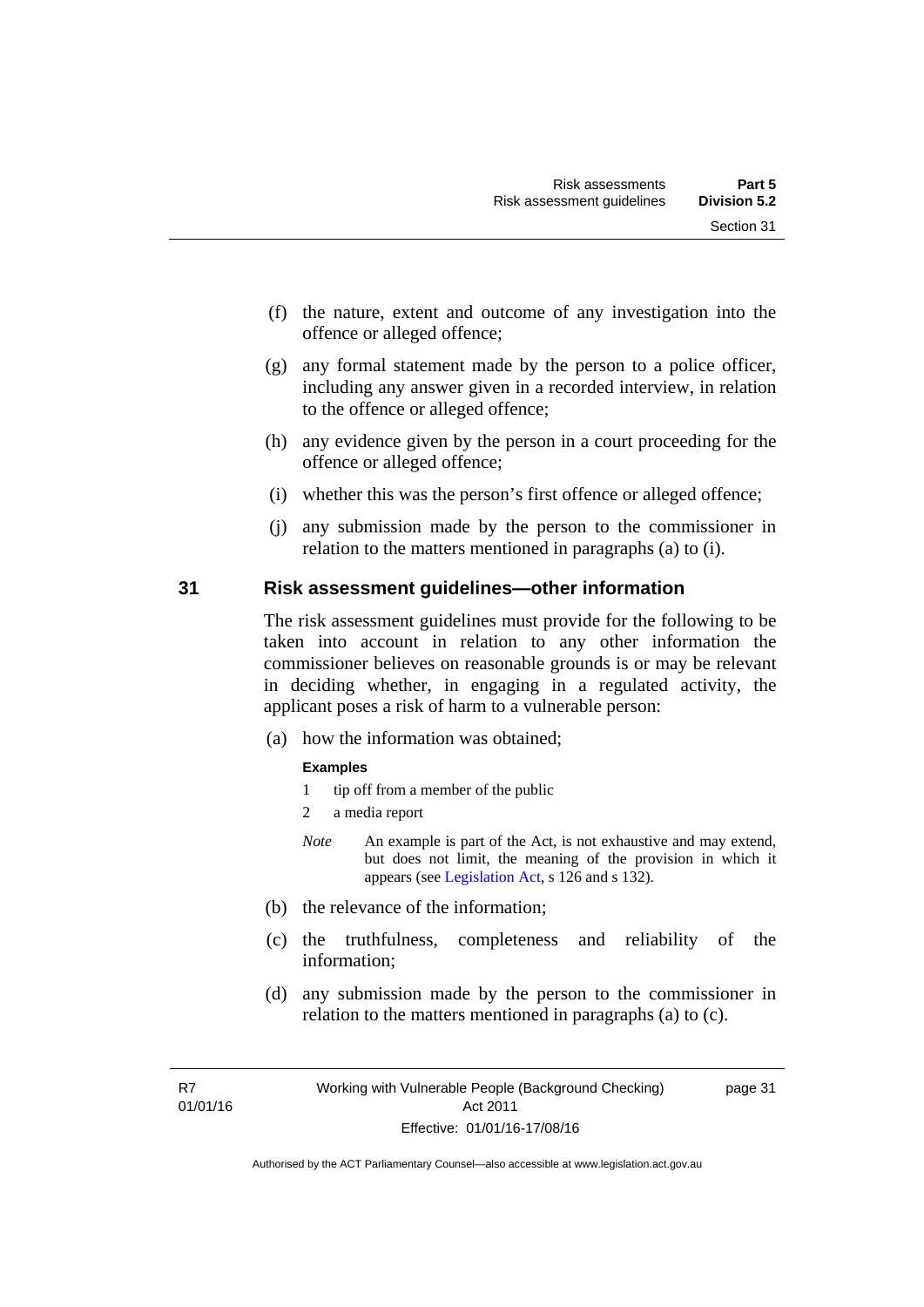# **Division 5.3 Conducting risk assessments**

# **32 Risk assessments**

 (1) On application by a person for registration, the commissioner must conduct a risk assessment for the person.

 (2) The risk assessment must be conducted in accordance with the risk assessment guidelines.

# **33 Commissioner may seek information from entities to conduct risk assessments**

The commissioner may seek information or advice from any entity the commissioner considers may be able to give information or advice that will assist the commissioner in conducting a risk assessment for a person.

#### **Examples—entity**

- 1 the chief police officer
- 2 a government department
- 3 an employer for a regulated activity
- *Note* An example is part of the Act, is not exhaustive and may extend, but does not limit, the meaning of the provision in which it appears (see [Legislation Act,](http://www.legislation.act.gov.au/a/2001-14) s 126 and s 132).

*Note* The commissioner need not conduct a risk assessment if the application has been withdrawn (see s 20 (2) (b)).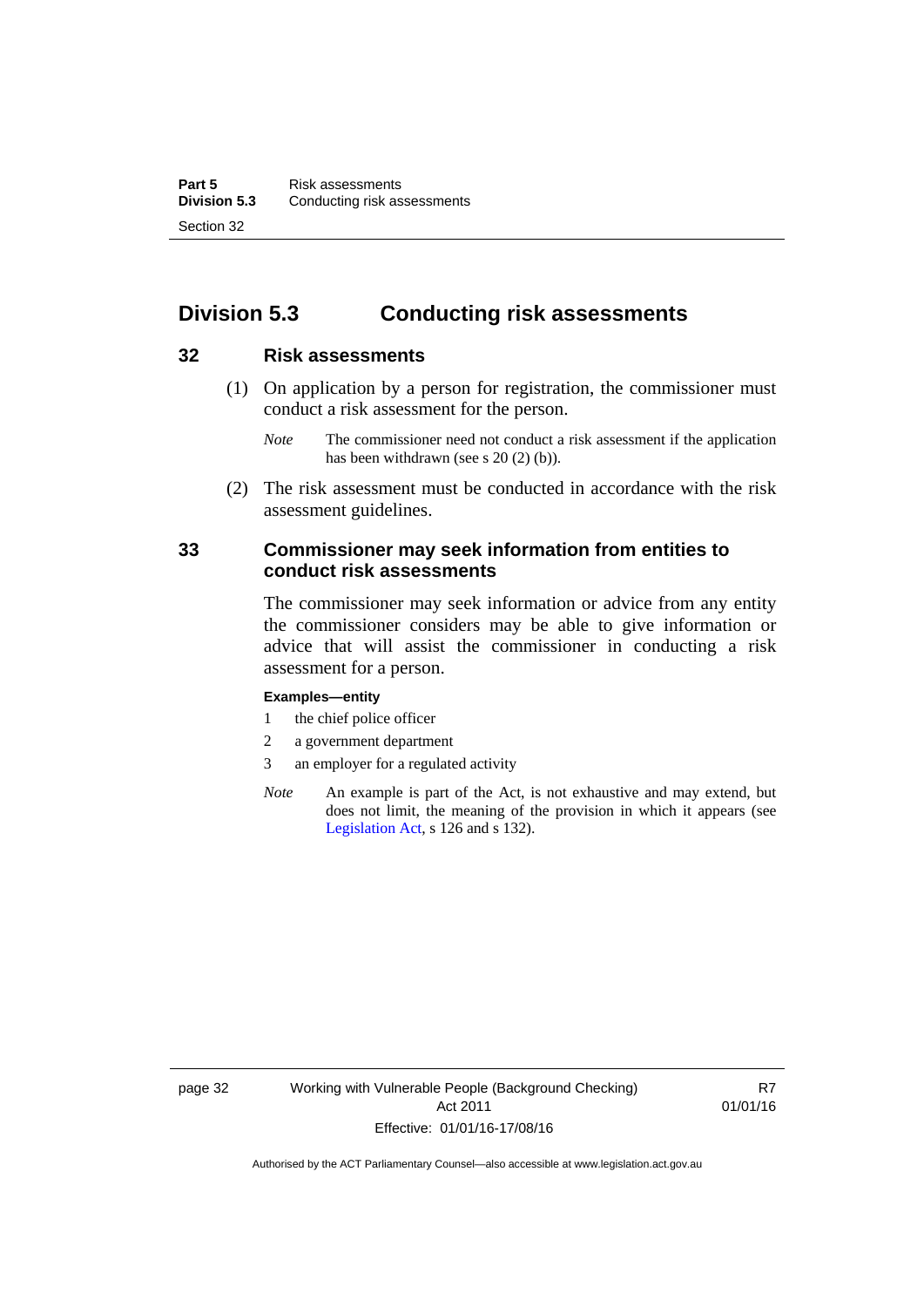#### **34 Independent advisors—appointment**

- (1) The commissioner must appoint 7 or more people as independent advisors the commissioner may ask for advice about—
	- (a) whether to give a person a role-based registration; or
	- (b) any other aspect of a risk assessment for a person.
	- *Note 1 Role-based registration*—see s 42 (2).
	- *Note 2* For the making of appointments (including acting appointments), see the [Legislation Act,](http://www.legislation.act.gov.au/a/2001-14) pt 19.3.
	- *Note 3* In particular, an appointment may be made by naming a person or nominating the occupant of a position (see [Legislation Act](http://www.legislation.act.gov.au/a/2001-14), s 207).
- (2) The people appointed—
	- (a) must include the following:
		- (i) at least 1 Aboriginal or Torres Strait Islander person;
		- (ii) at least 1 person with experience or expertise in relation to refugees and migrants;
		- (iii) at least 1 person who is a psychologist with experience or expertise in forensic or clinical psychology;
		- (iv) at least 1 person with experience or expertise in relation to children and young people;
		- (v) at least 1 person with experience or expertise in relation to people with a disability;
		- (vi) at least 1 person with experience or expertise in relation to people with mental illness;
		- (vii) at least 1 person with experience or expertise in relation to people with drug or alcohol dependency; and

page 33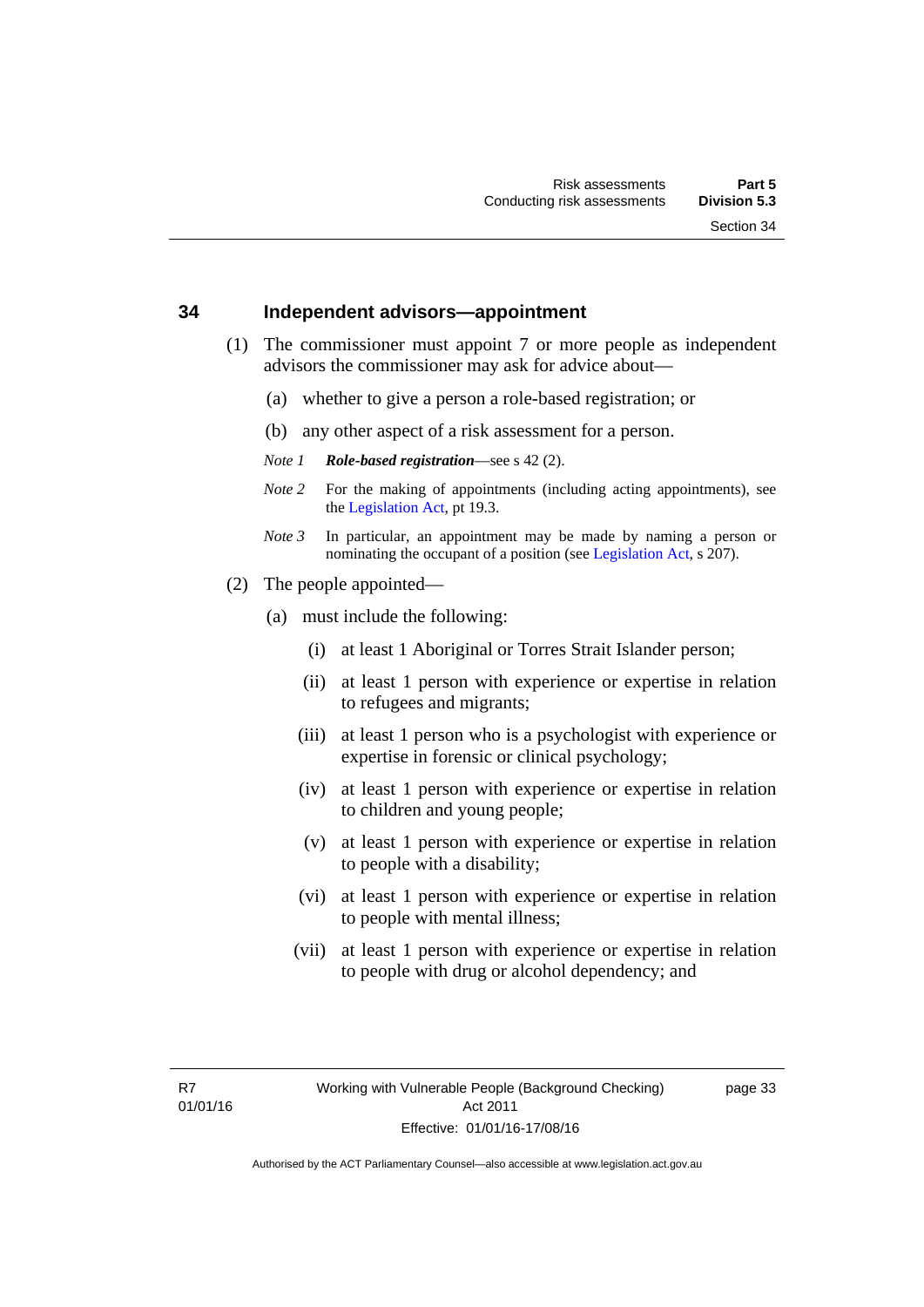- (b) may include 1 or more people with experience or expertise in any other field the commissioner considers relevant to a matter mentioned in subsection (1) (a) or (b).
- (3) An appointment as an independent advisor must be for not longer than 3 years.
	- *Note* A person may be reappointed to a position if the person is eligible to be appointed to the position (see [Legislation Act](http://www.legislation.act.gov.au/a/2001-14), s 208 (1) (c)).
- (4) An appointment is a notifiable instrument.
	- *Note* A notifiable instrument must be notified under the [Legislation Act](http://www.legislation.act.gov.au/a/2001-14).
- (5) The conditions of an independent advisor's appointment are the conditions agreed between the commissioner and the person, subject to any determination under the *[Remuneration Tribunal Act 1995](http://www.legislation.act.gov.au/a/1995-55)*.

# **35 Independent advisors—advice**

- (1) This section applies if the commissioner wishes to ask an independent advisor for advice about a matter mentioned in section 34 (1) (a) or (b).
- (2) The commissioner must ask a least 3 independent advisors for the advice.
- (3) The request for advice must be made, and the advice must be given, in accordance with the risk assessment guidelines.

### **36 Independent advisors—ending appointment**

The commissioner may end a person's appointment as an independent advisor—

- (a) if the person does not provide advice within a reasonable time when asked by the commissioner; or
- (b) for misbehaviour; or

R7 01/01/16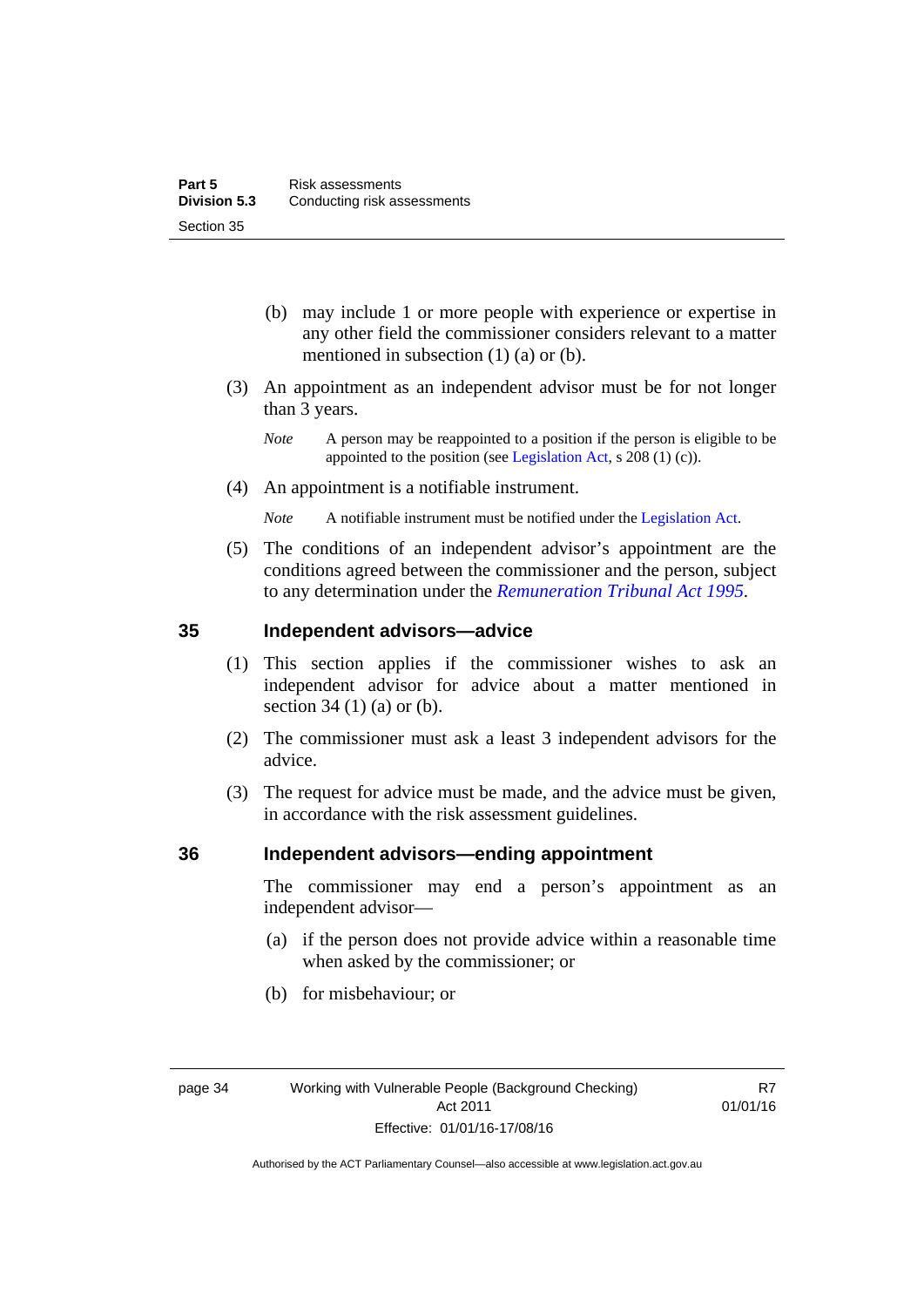- (c) for physical and mental incapacity, if the incapacity substantially affects the exercise of the person's ability to give advice to the commissioner; or
- (d) if the commissioner becomes aware that the person has at any time been convicted in Australia of an offence punishable by imprisonment for 1 year or longer; or
- (e) if the commissioner becomes aware that the person has at any time been convicted outside Australia of an offence that, if it had been committed in the ACT, would be punishable by imprisonment for 1 year or longer.
- *Note* A person's appointment also ends if the person resigns (see Legislation [Act](http://www.legislation.act.gov.au/a/2001-14), s 210).

# **Division 5.4 Negative risk assessments**

# **37 Proposed negative notices**

- (1) This section applies if—
	- (a) the commissioner conducts a risk assessment for a person; and
	- (b) the commissioner is satisfied that the person poses an unacceptable risk of harm to a vulnerable person (a *negative risk assessment*).
- (2) The commissioner must tell the person in writing (a *proposed negative notice*) that the commissioner intends to refuse to register the person.
- (3) A proposed negative notice must state—
	- (a) the reasons for the negative risk assessment; and
	- (b) that, if the person would like the commissioner to reconsider the decision, the person may take the steps mentioned in section 38 (1); and

page 35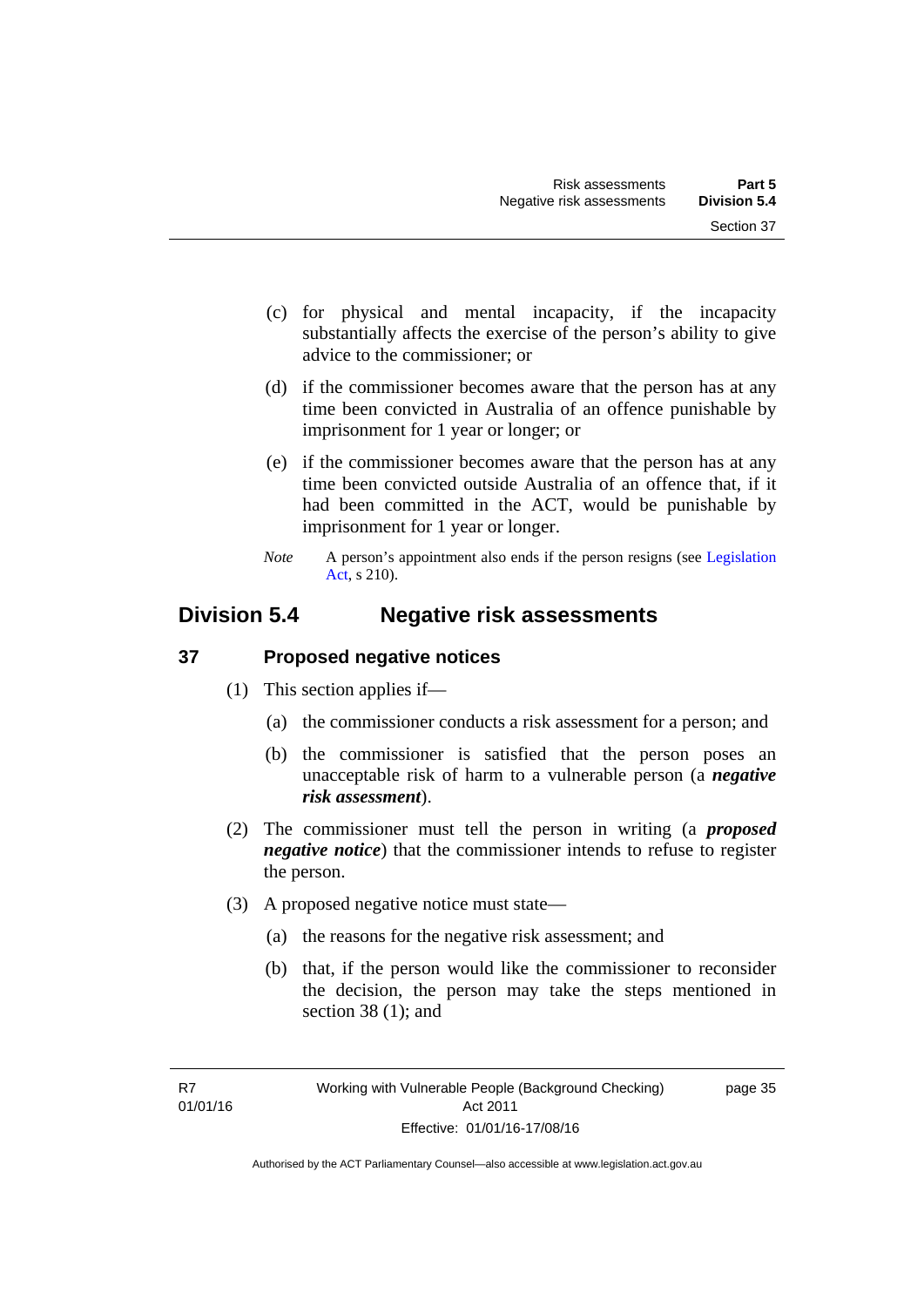- (c) that, if the person does not take the steps mentioned in section 38 (1), the commissioner must give the person a negative notice.
- (4) The commissioner must not tell a named employer—
	- (a) that a proposed negative notice has been given to a person; or
	- (b) the reasons for giving the person the notice.

#### **38 Reconsideration of negative risk assessments**

- (1) If the commissioner gives a person a proposed negative notice, the person may—
	- (a) within 10 working days after the commissioner gives the person the proposed negative notice, tell the commissioner in writing that the person intends to ask the commissioner to reconsider the decision; and
	- (b) within 20 working days after the commissioner gives the person the notice, ask the commissioner in writing to reconsider the decision.
	- *Note* If a form is approved under s 69 for this provision, the form must be used.
- (2) If the person asks the commissioner to reconsider the decision, the commissioner must, as soon as practicable, conduct a risk assessment (a *revised risk assessment*) for the person.
	- *Note* A revised risk assessment may result in registration (see s 41), which may be conditional (see s 42), or a negative notice (see s 40).
- (3) The person may give the commissioner, and the commissioner must consider in conducting the revised risk assessment, any new or corrected information the person believes is relevant.

R7 01/01/16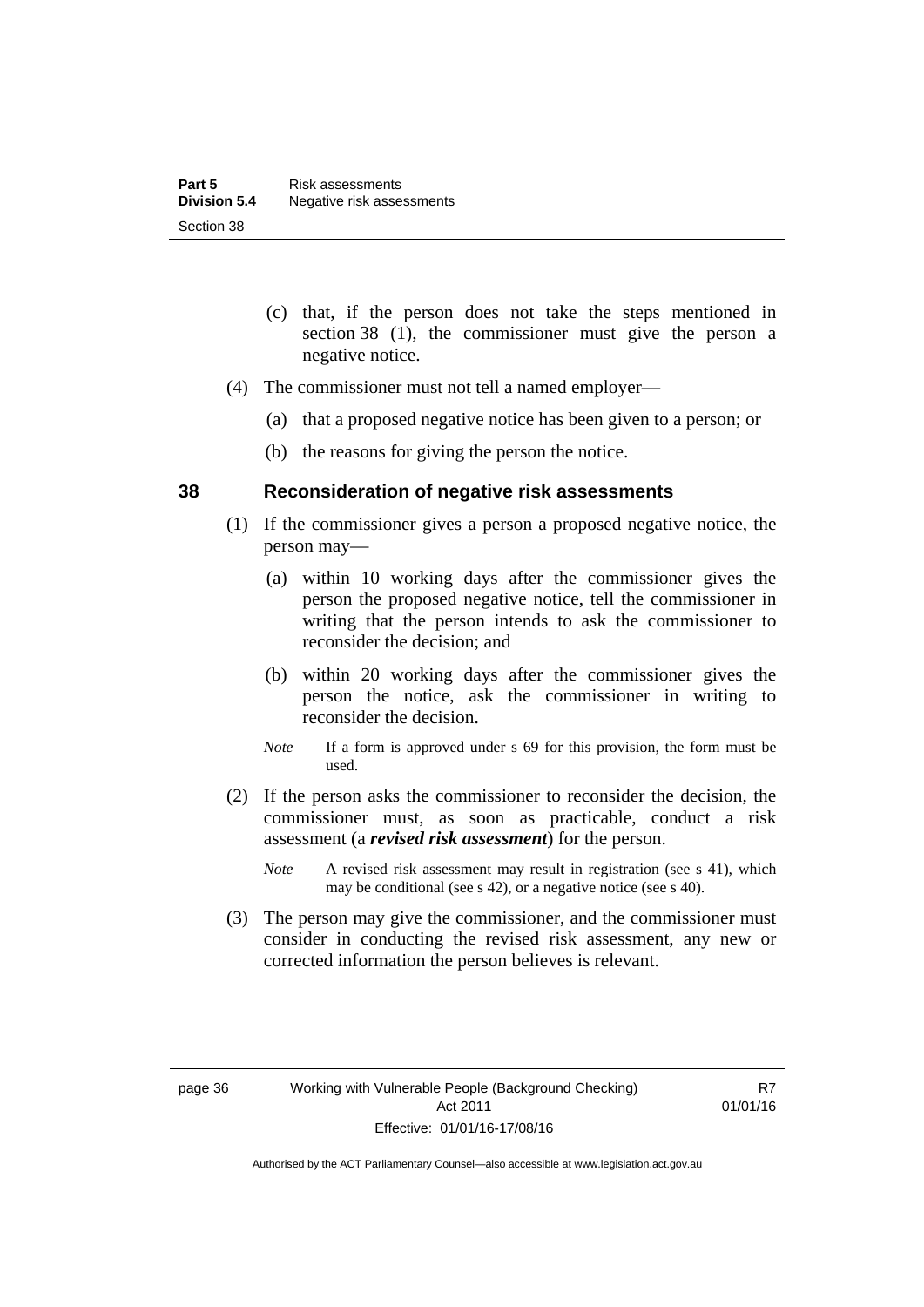# **39 Extensions of period for reconsideration of negative risk assessment**

- (1) On written application by a person, the commissioner may extend the period mentioned in section 38 (1) (a) or (b).
	- *Note* The commissioner may extend the period even if it has ended (see [Legislation Act,](http://www.legislation.act.gov.au/a/2001-14) s 151C).
- (2) The commissioner may extend the period only if the commissioner is satisfied on reasonable grounds that it is appropriate to extend the period given the person's circumstances.

#### **Examples—when period may be extended**

- 1 a person did not receive a proposed negative notice because the person was unexpectedly hospitalised
- 2 a person needs more than 20 working days to obtain relevant information because the information is from a foreign country
- *Note* An example is part of the Act, is not exhaustive and may extend, but does not limit, the meaning of the provision in which it appears (see [Legislation Act,](http://www.legislation.act.gov.au/a/2001-14) s 126 and s 132).
- (3) The commissioner must tell the person in writing of a decision under subsection (1) and—
	- (a) if the commissioner extends the period—state the extended period; or
	- (b) if the commissioner refuses to extend the period—the reasons for the decision.
	- *Note* The commissioner must also give the person a reviewable decision notice in relation to a decision to—
		- (a) extend the period for a stated period; or
		- (b) refuse to extend the period (see s 62).

page 37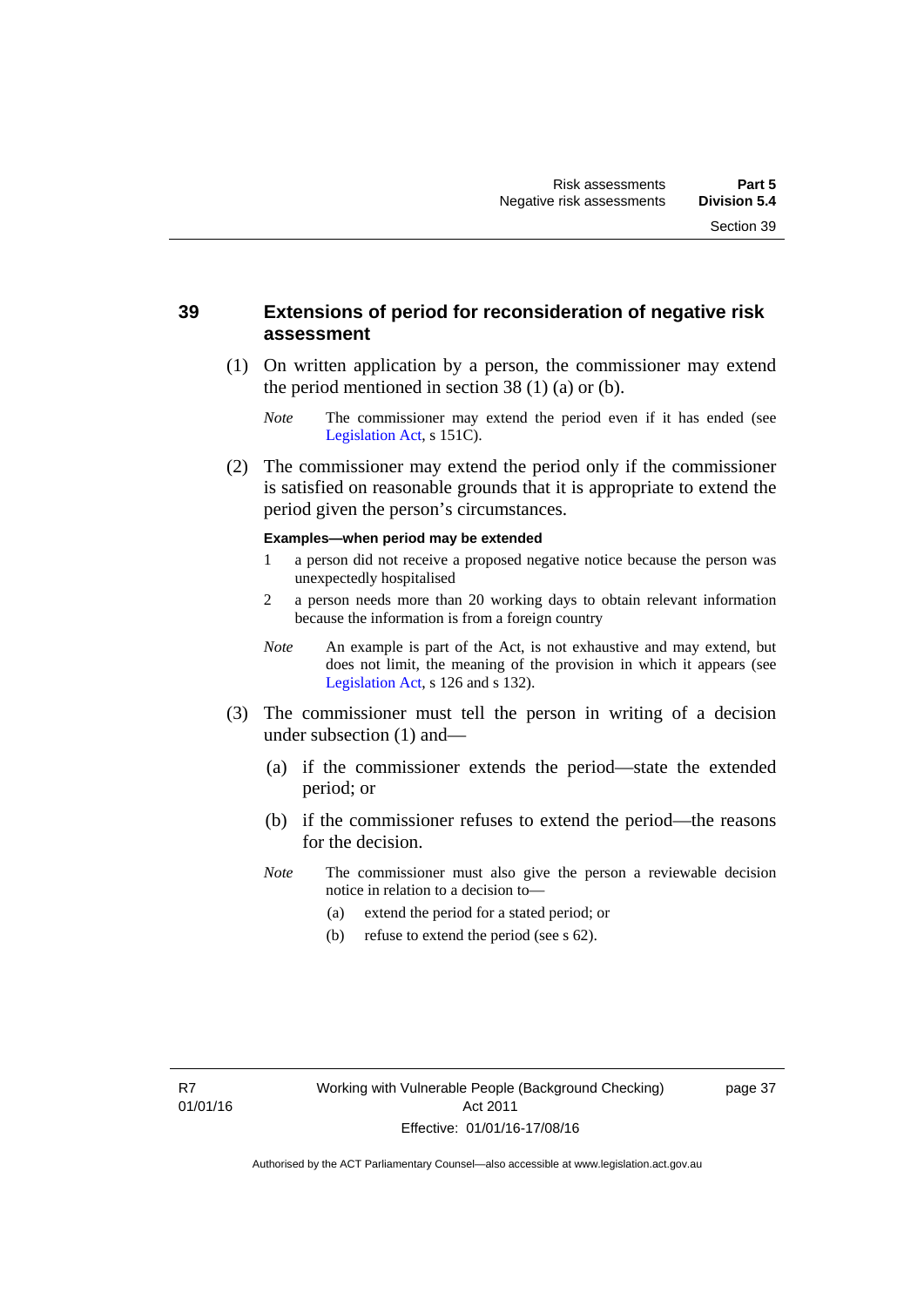# **40 Negative notices**

- (1) The commissioner must refuse to register a person—
	- $(a)$  if—
		- (i) the commissioner conducts a revised risk assessment for a person; and
		- (ii) the commissioner is satisfied that the person poses an unacceptable risk of harm to a vulnerable person; or
	- (b) if the commissioner gives the person a proposed negative notice and—
		- (i) the person does not tell the commissioner that the person intends to ask the commissioner to reconsider the decision under section  $38(1)(a)$ ; or
		- (ii) the person—
			- (A) tells the commissioner that the person intends to ask the commissioner to reconsider the decision under section 38 $(1)$  $(a)$ ; but
			- (B) does not ask the commissioner to reconsider the decision under section 38 (1) (b).
- (2) If the commissioner refuses to register a person, the commissioner must—
	- (a) tell the person in writing (a *negative notice*) that the commissioner refuses to register the person and the reasons for the refusal; and
		- *Note 1* The commissioner must also give the person a reviewable decision notice in relation to the decision (see s 62).
		- *Note* 2 For how documents may be given, see the [Legislation Act,](http://www.legislation.act.gov.au/a/2001-14) pt 19.5.

page 38 Working with Vulnerable People (Background Checking) Act 2011 Effective: 01/01/16-17/08/16

R7 01/01/16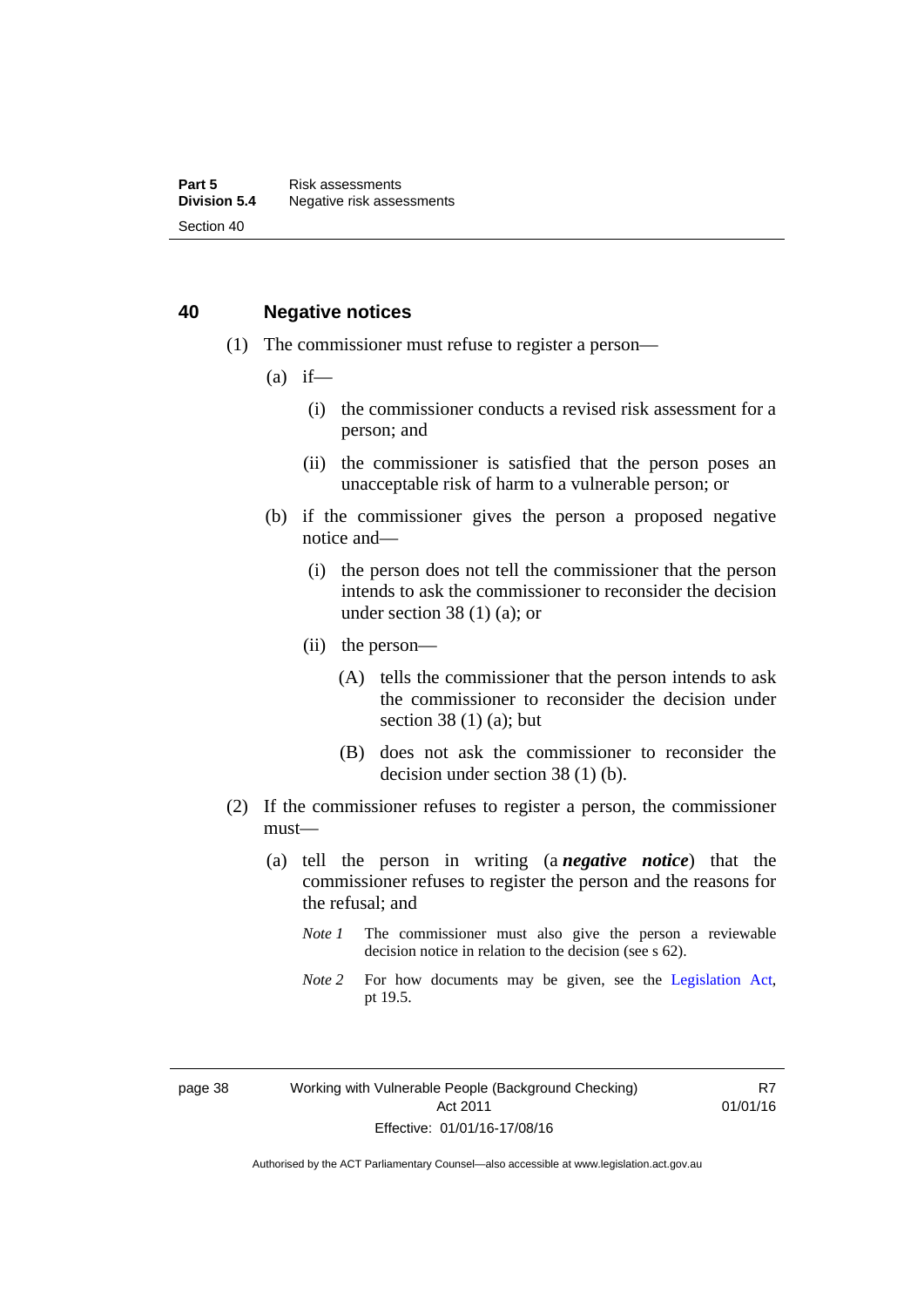- (b) tell the named employer (if any) in writing that a negative notice has been given to the person.
- (3) For subsection (2) (b), the commissioner must not tell a named employer the reasons for giving the person the negative notice.
	- *Note* If an unregistered person engaging in a regulated activity under s 15 is given a negative notice, the person commits an offence under s 13 if the person continues to engage in the activity.

R7 01/01/16 Working with Vulnerable People (Background Checking) Act 2011 Effective: 01/01/16-17/08/16

page 39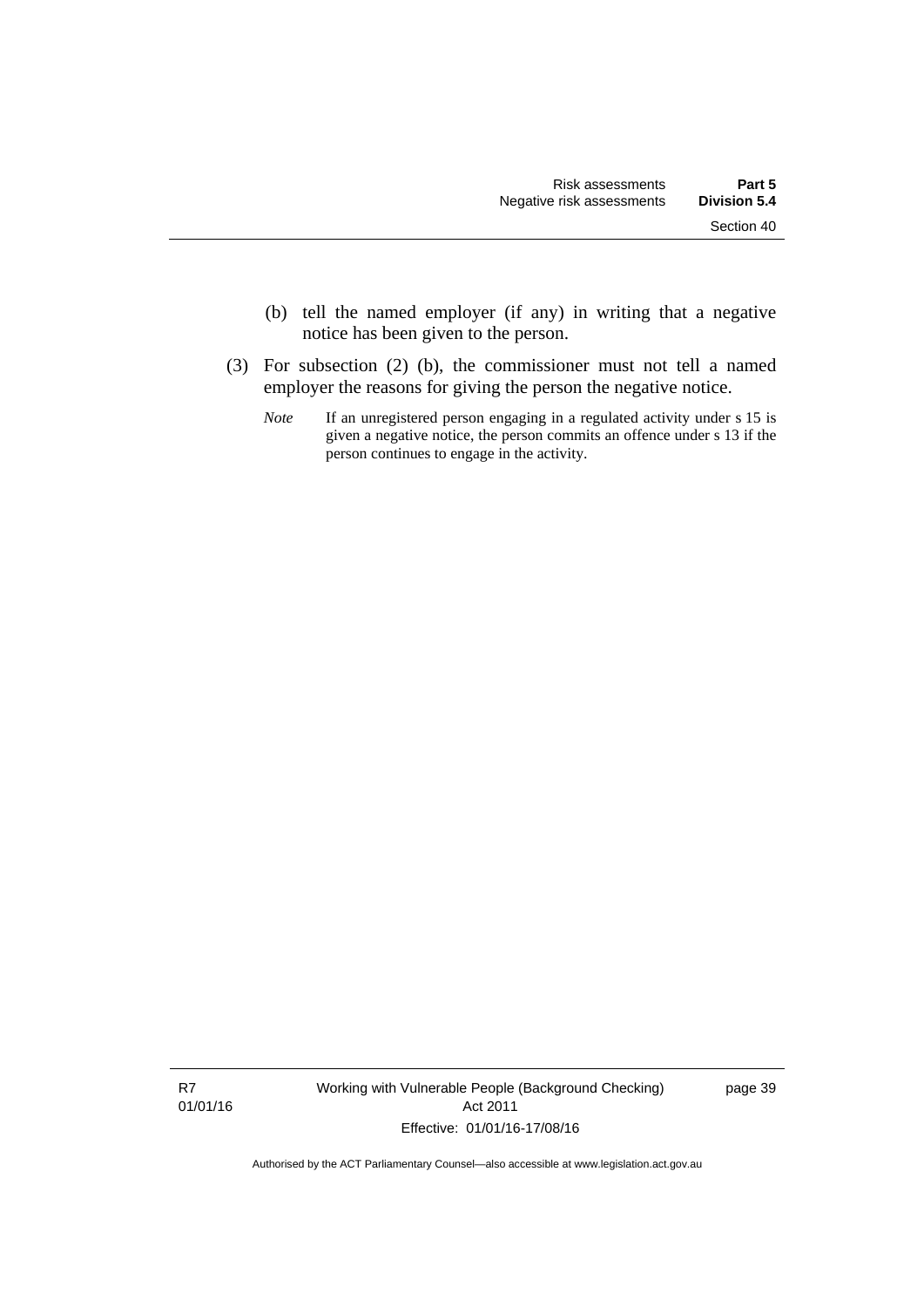**Part 6** Registration<br>**Division 6.1** Registration **Division 6.1** Registration Section 41

# **Part 6 Registration**

# **Division 6.1 Registration**

# **41 Registration**

- (1) This section applies if the commissioner—
	- (a) conducts a risk assessment or a revised risk assessment for a person; and
	- (b) is satisfied that the person poses no risk or an acceptable risk of harm to a vulnerable person (a *positive risk assessment*).
- (2) The commissioner must—
	- (a) register the person; and
	- (b) tell the person in writing of the positive risk assessment and that the person has been registered; and
	- (c) tell the named employer (if any) in writing that the person has been registered.
- (3) Registration must be for not longer than 3 years.

page 40 Working with Vulnerable People (Background Checking) Act 2011 Effective: 01/01/16-17/08/16

R7 01/01/16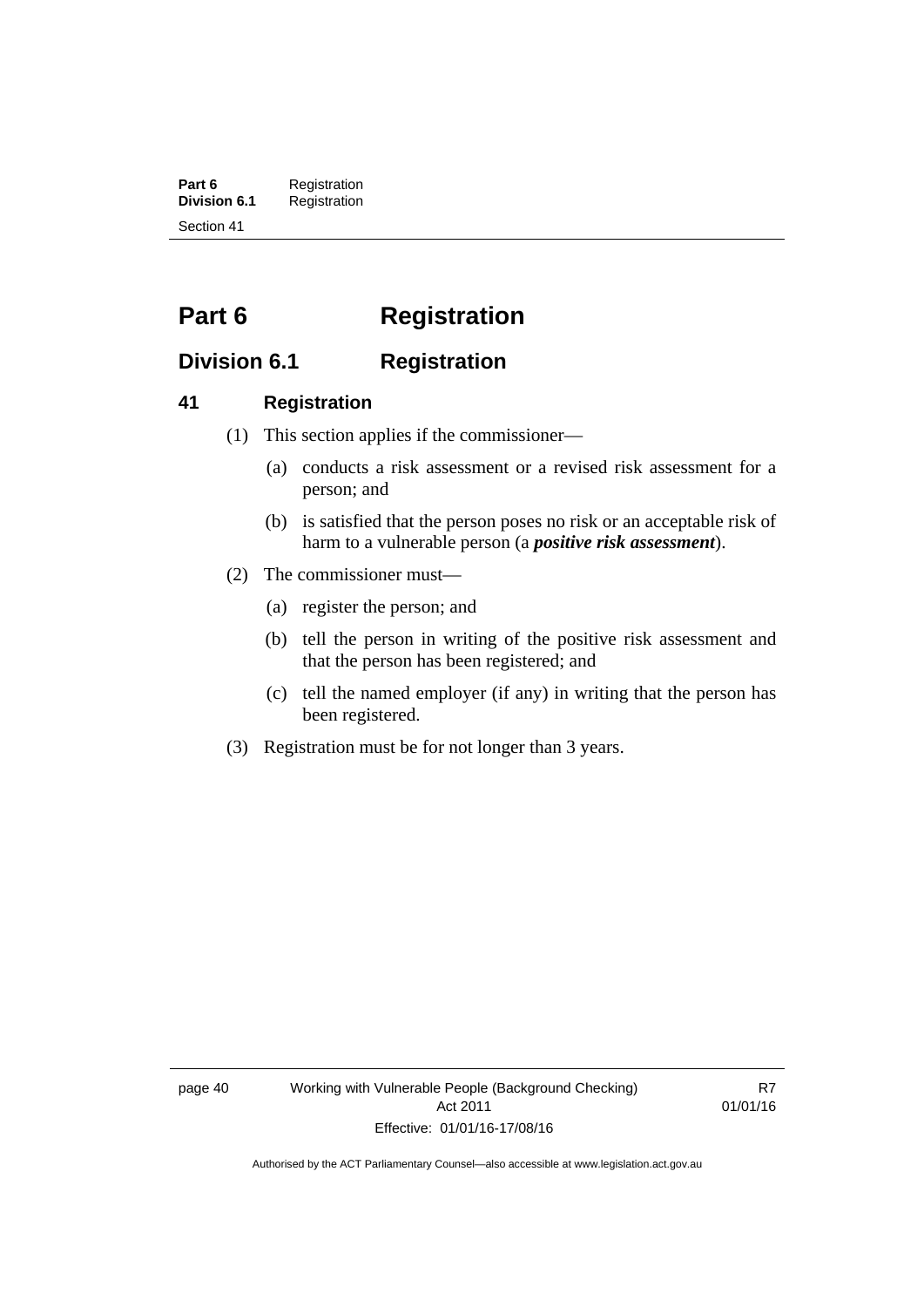# **42 Conditional registration**

(1) A registration may be subject to conditions.

#### **Examples—conditions**

- 1 a registered person must not drive a motor vehicle if a vulnerable person is a passenger
- 2 a registered person must not have unsupervised contact with a vulnerable person
- 3 a registered person must not supervise another registered person
- 4 a registered person may be engaged by any employer but only in a stated regulated activity
- *Note* An example is part of the Act, is not exhaustive and may extend, but does not limit, the meaning of the provision in which it appears (see [Legislation Act,](http://www.legislation.act.gov.au/a/2001-14) s 126 and s 132).
- (2) Without limiting subsection (1), the commissioner may register a person (a *role-based registration*) subject to the conditions that the person may engage only in stated regulated activities for a stated employer.

#### **Example—role-based registration**

a person with a criminal record is registered but may only work as a counsellor in a particular correctional centre

- (3) Before giving a person a role-based registration, the commissioner may—
	- (a) consult, in accordance with the risk assessment guidelines, with 3 or more independent advisors; and
	- (b) consider any relevant advice given.
- (4) A regulation may prescribe information that a person or an employer must give the commissioner before the commissioner may give the person a role-based registration.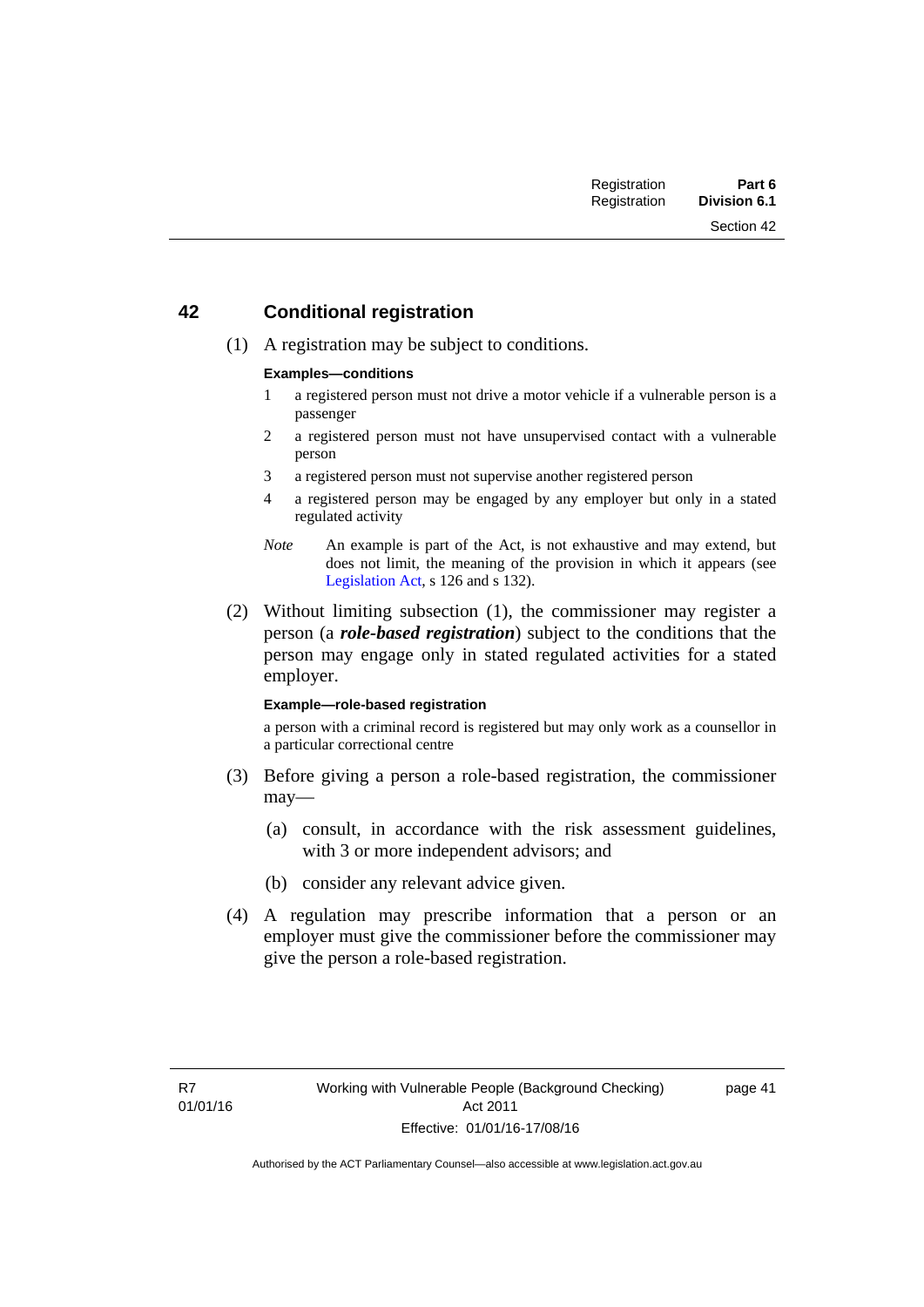# **43 Proposed conditional registration**

 (1) If the commissioner intends to register a person conditionally, the commissioner must tell the person in writing (a *proposed conditional registration notice*).

*Note* For how documents may be given, see the [Legislation Act,](http://www.legislation.act.gov.au/a/2001-14) pt 19.5.

- (2) A proposed conditional registration notice must state—
	- (a) what the condition is and the reasons for proposing to register the person conditionally; and
	- (b) that, if the person would like the commissioner to reconsider the decision, the person may take the steps mentioned in section  $44$  (1); and
	- (c) that if the person does not take the steps mentioned in section 44 (1), the commissioner must register the person conditionally.
- (3) The commissioner must not tell a named employer—
	- (a) that a proposed conditional registration notice has been given to a person; or
	- (b) the reasons for giving the person the proposed conditional registration notice.

# **44 Reconsideration of proposed conditional registration**

- (1) If the commissioner gives a person a proposed conditional registration notice, the person may—
	- (a) within 10 working days after the commissioner gives the person the proposed conditional registration notice, tell the commissioner in writing that the person intends to ask the commissioner to reconsider the decision; and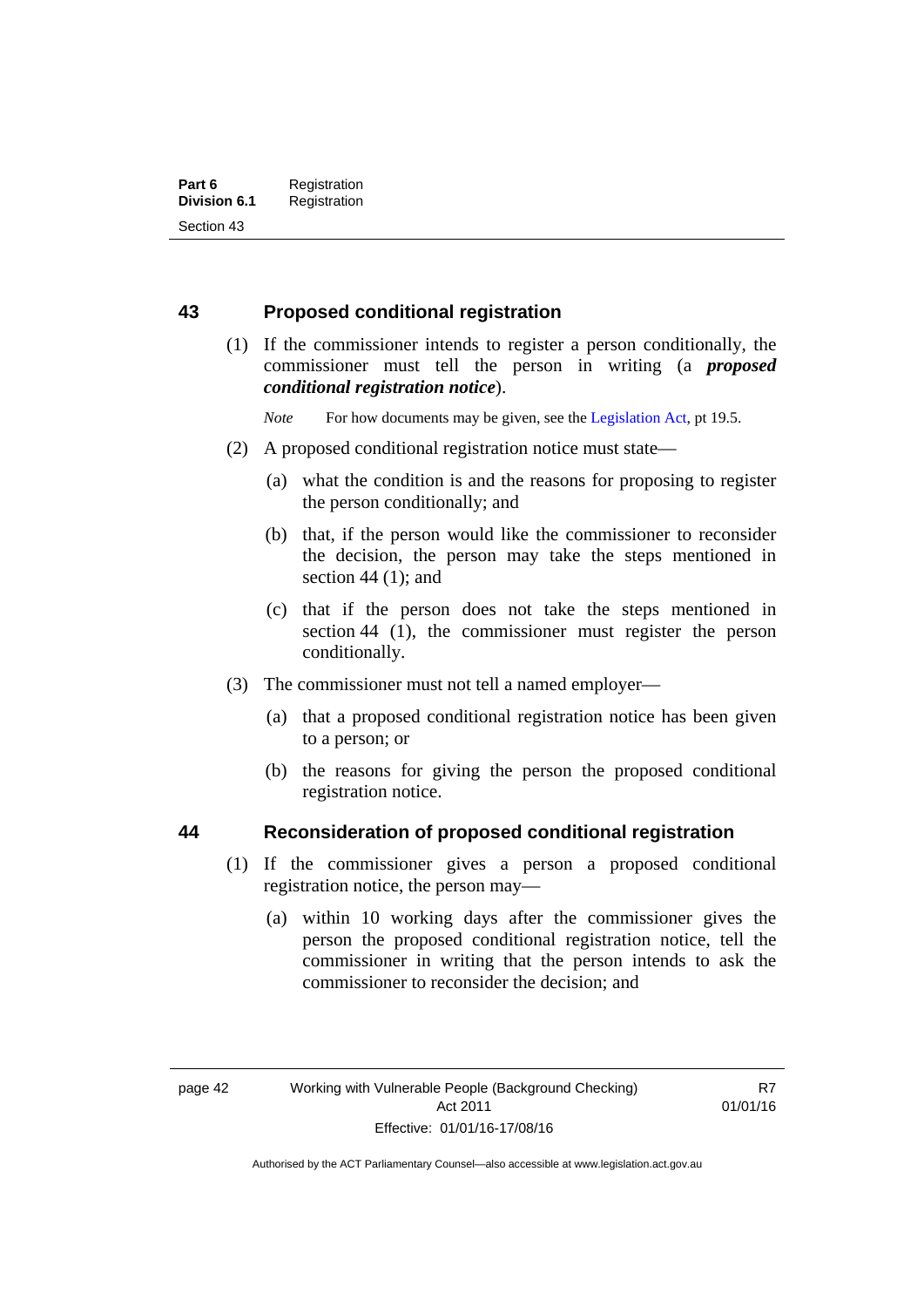Section 45

- (b) within 20 working days after the commissioner gives the person the notice, ask the commissioner in writing to reconsider the decision.
- *Note* If a form is approved under s 69 for this provision, the form must be used.
- (2) If the person asks the commissioner to reconsider the decision, the commissioner must, as soon as practicable—
	- (a) if the commissioner is satisfied that the condition is unnecessary—register the person unconditionally; or
	- (b) if the commissioner is satisfied that the condition is necessary—register the person subject to the condition.

 (3) The person may give the commissioner, and the commissioner must consider in reconsidering the decision, any new or corrected information the person believes is relevant.

# **45 Extensions of period for reconsideration of proposed conditional registration**

- (1) On written application by a person, the commissioner may extend the period mentioned in section  $44$  (1) (a) or (b).
	- *Note* The commissioner may extend the period even if it has ended (see [Legislation Act,](http://www.legislation.act.gov.au/a/2001-14) s 151C).

page 43

*Note* The commissioner's decision to register a person subject to a condition is reviewable (see s 61).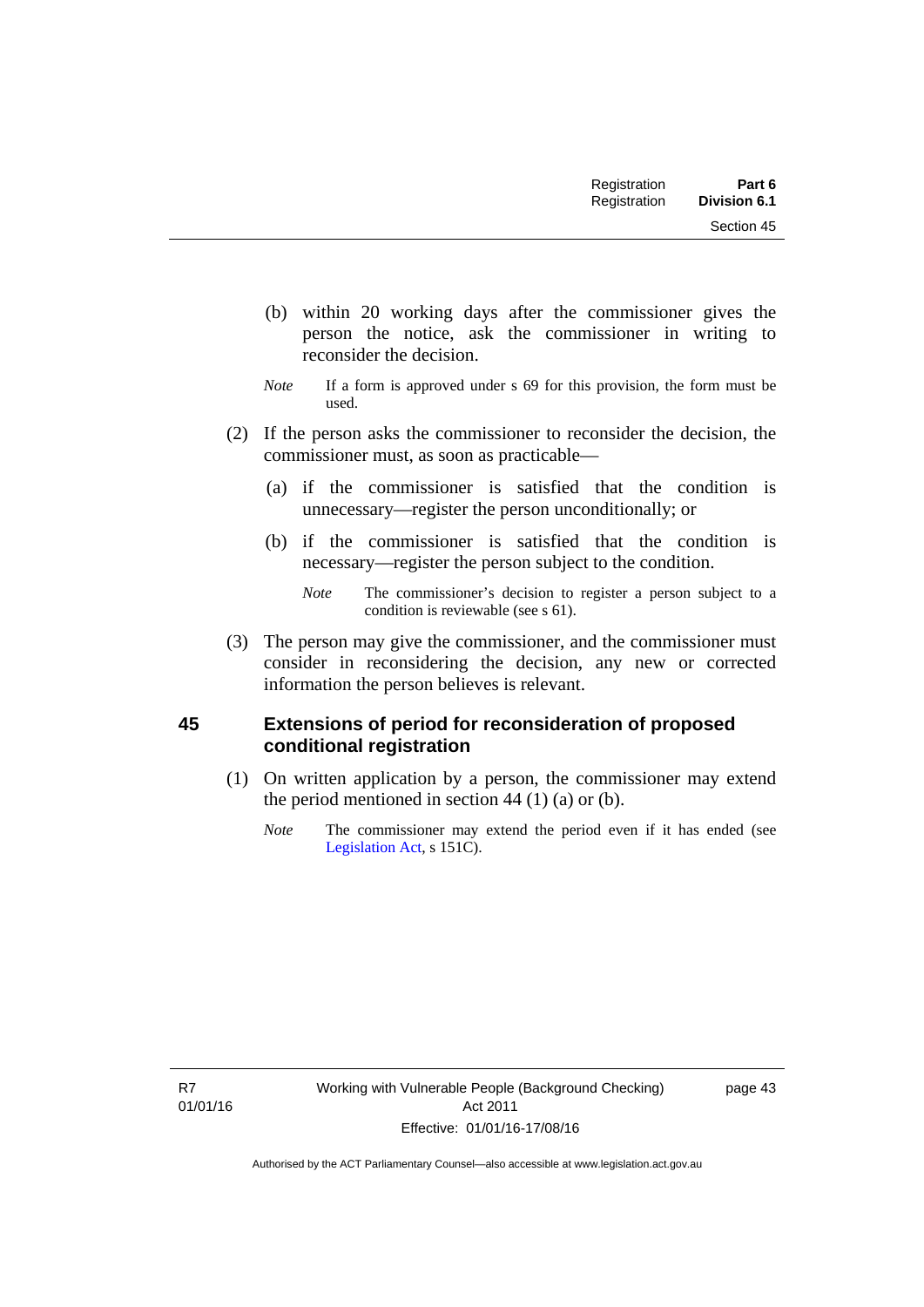(2) The commissioner may extend the period only if the commissioner is satisfied on reasonable grounds that it is appropriate to extend the period given the person's circumstances.

#### **Examples—when period may be extended**

- 1 a person did not receive a proposed conditional registration notice because the person was unexpectedly hospitalised
- 2 a person needs more than 20 working days to obtain relevant information because the information is from a foreign country
- *Note* An example is part of the Act, is not exhaustive and may extend, but does not limit, the meaning of the provision in which it appears (see [Legislation Act,](http://www.legislation.act.gov.au/a/2001-14) s 126 and s 132).
- (3) The commissioner must tell the person in writing of a decision under subsection (1) and—
	- (a) if the commissioner extends the period—state the extended period; or
	- (b) if the commissioner refuses to extend the period—the reasons for the decision.
	- *Note* The commissioner must also give the person a reviewable decision notice in relation to a decision to—
		- (a) extend the period for a stated period; or
		- (b) refuse to extend the period (see s 62).

# **46 Notice of conditional registration**

- (1) The commissioner must register a person subject to a condition if the commissioner gives the person a proposed conditional registration notice and—
	- (a) the person does not tell the commissioner that the person intends to ask the commissioner to reconsider the decision under section 44  $(1)$   $(a)$ ; or

R7 01/01/16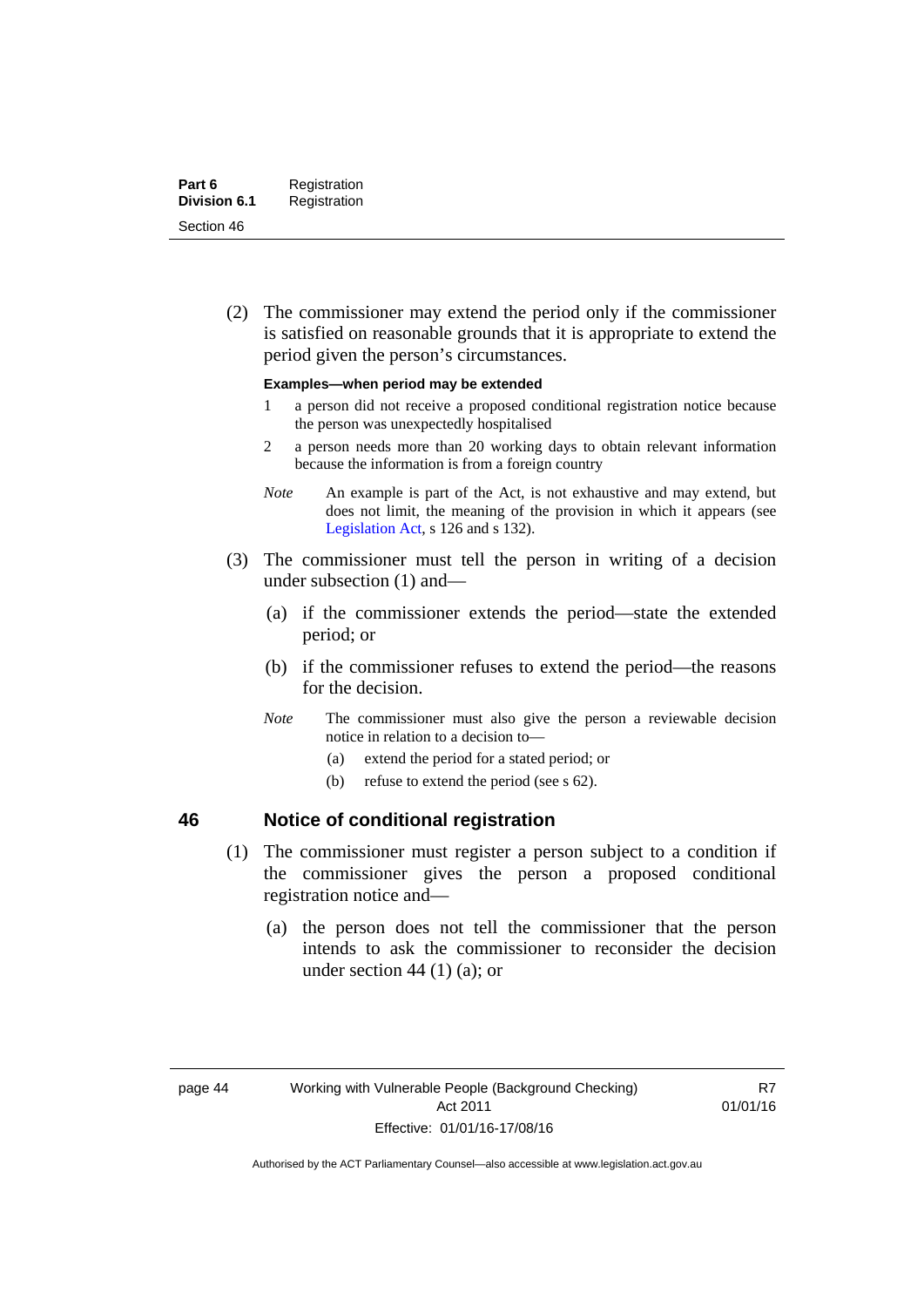- (b) the person—
	- (i) tells the commissioner that the person intends to ask the commissioner to reconsider the decision under section 44 $(1)$  $(a)$ ; but
	- (ii) does not ask the commissioner to reconsider the decision under section 44 (1) (b).
- *Note* The commissioner must also register a person subject to a condition if the commissioner has reconsidered the decision and is satisfied that the condition is necessary (see s 44 (2) (b)).
- (2) If a registration is subject to a condition, the commissioner must—
	- (a) tell the person in writing what the condition is and the reasons for the condition; and
		- *Note* The commissioner must also give the person a reviewable decision notice in relation to the decision to register the person subject to a condition (see s 62).
	- (b) tell the named employer (if any) in writing—
		- (i) that the person's registration is subject to a condition; and
		- (ii) what the condition is.

## **47 Conditional registration—amendment**

- (1) A person with conditional registration may apply to the commissioner to amend the person's registration (including by removing or amending a condition of the registration).
	- *Note* If a form is approved under s 69 for this provision, the form must be used.
- (2) The commissioner may, in writing, require the applicant to give the commissioner the additional information in writing or documents the commissioner reasonably needs to decide the application.

page 45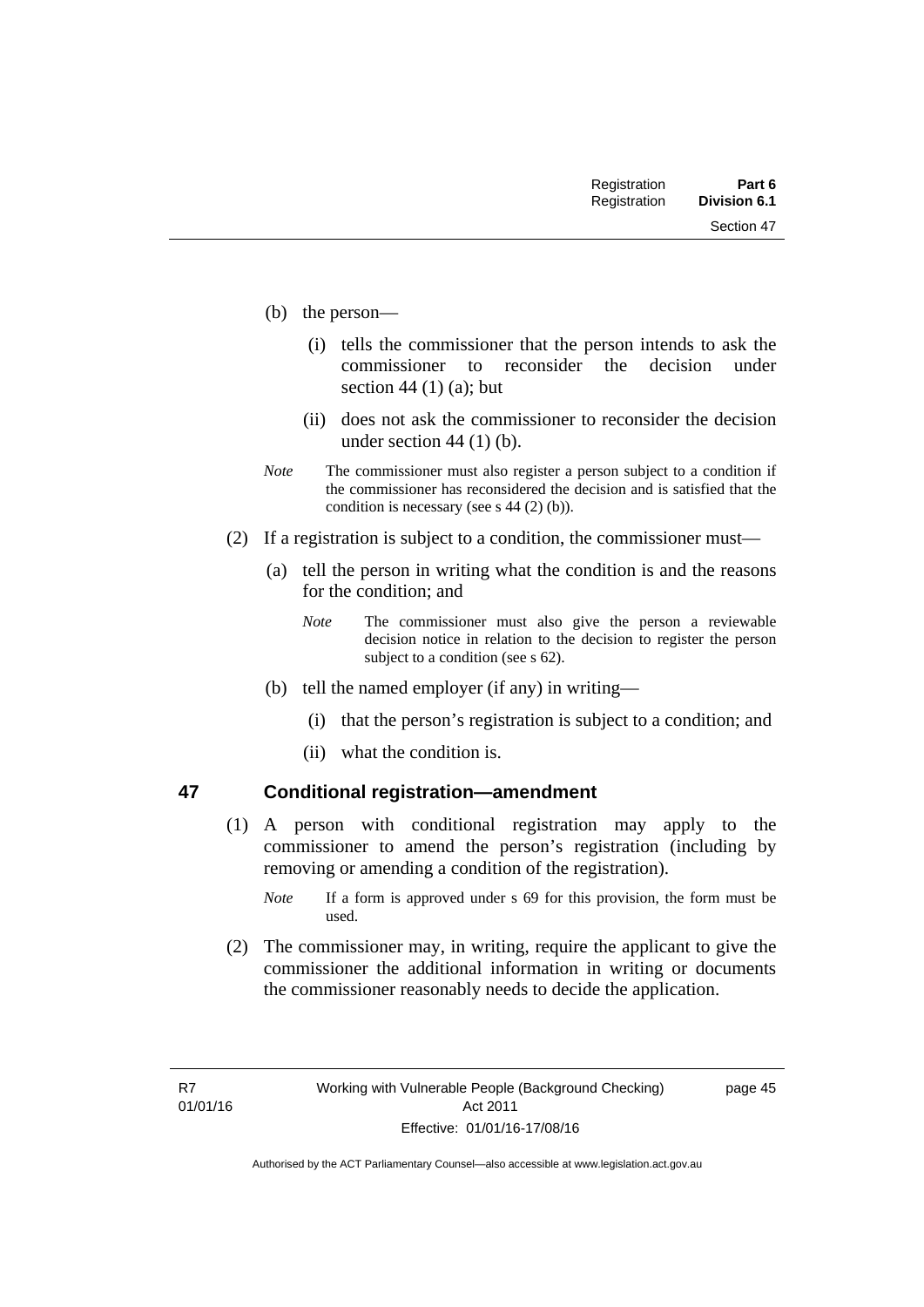- (3) If the applicant does not comply with a requirement under subsection (2), the commissioner may refuse to consider the application further.
	- *Note* It is an offence to make a false or misleading statement, give false or misleading information or produce a false or misleading document (see [Criminal Code,](http://www.legislation.act.gov.au/a/2002-51/default.asp) pt 3.4).
- (4) On application by a person to amend a conditional registration, the commissioner must—
	- (a) amend the registration; or
	- (b) refuse to amend the registration.
- (5) The commissioner must—
	- (a) tell the applicant in writing of a decision under subsection (4) and—
		- (i) if the commissioner amends the registration—state the details of the amendment; and
		- (ii) if the commissioner refuses to amend the registration the reasons for the decision; and
		- *Note* The commissioner must also give the applicant a reviewable decision notice in relation to a decision to refuse to amend the applicant's registration (see s 62).
	- (b) if the commissioner amends the registration—tell the named employer (if any) in writing—
		- (i) that the applicant's registration has been amended; and
		- (ii) the details of the amendment.

R7 01/01/16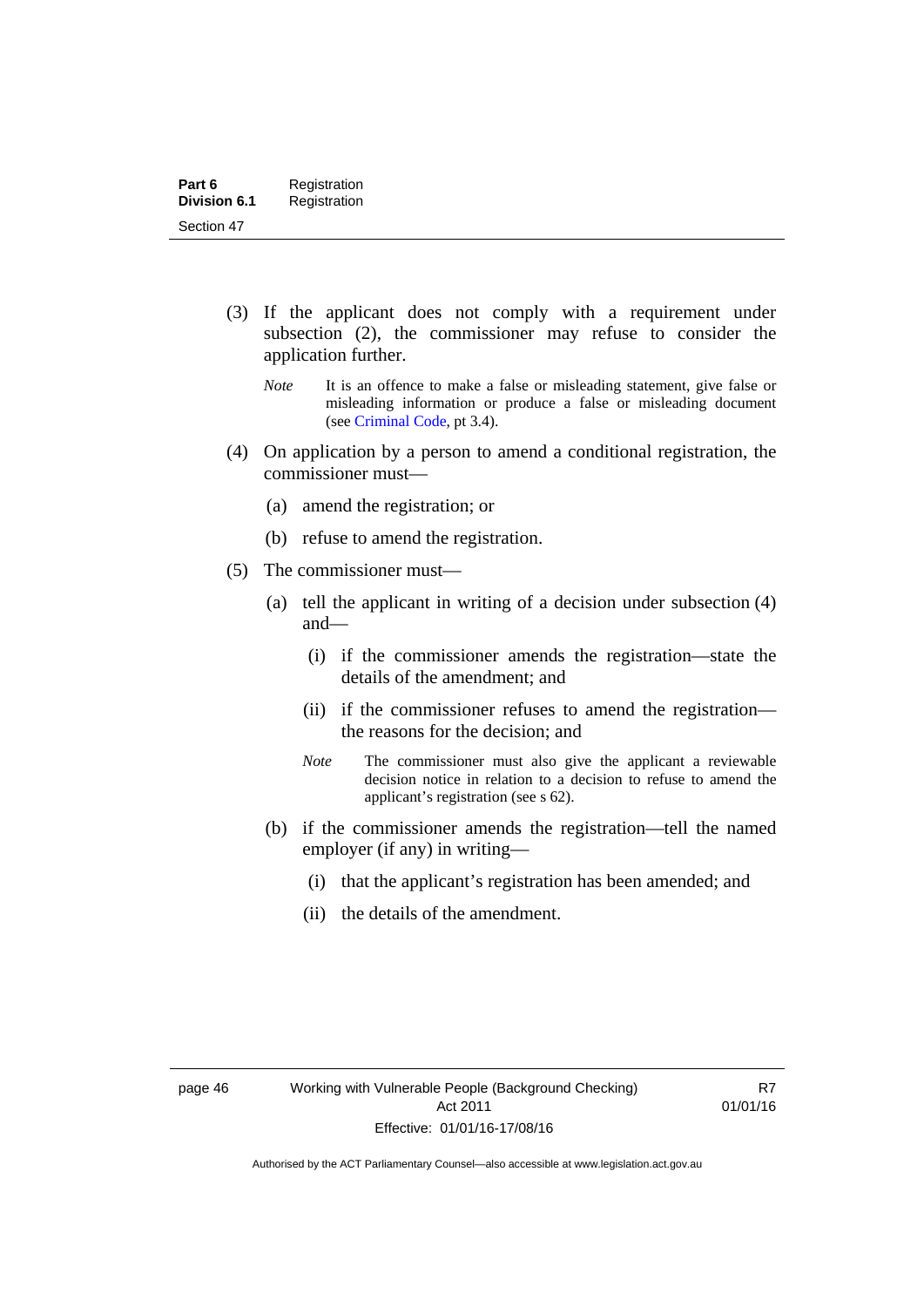# **48 Offences—registered person contravene condition of registration**

- (1) A person commits an offence if—
	- (a) the person's registration is subject to a condition; and
	- (b) the person contravenes a requirement of the condition.

Maximum penalty: 50 penalty units.

- (2) An offence against subsection (1) is a strict liability offence.
- (3) A person commits an offence if—
	- (a) the person's registration is subject to a condition; and
	- (b) the person contravenes a requirement of the condition; and
	- (c) the person knows, or is reckless about whether, the person is contravening the requirement.

Maximum penalty: 200 penalty units, imprisonment for 2 years or both.

- (4) Strict liability applies to subsection (3) (a).
	- *Note* The commissioner may suspend or cancel a person's registration if the person's registration is subject to a condition and the person contravenes a requirement of the condition (see s 57 (1)).

# **Division 6.2 Registration cards**

# **49 Registration cards**

 (1) If the commissioner registers a person, the commissioner must give the person a working with vulnerable people registration card (a *registration card*).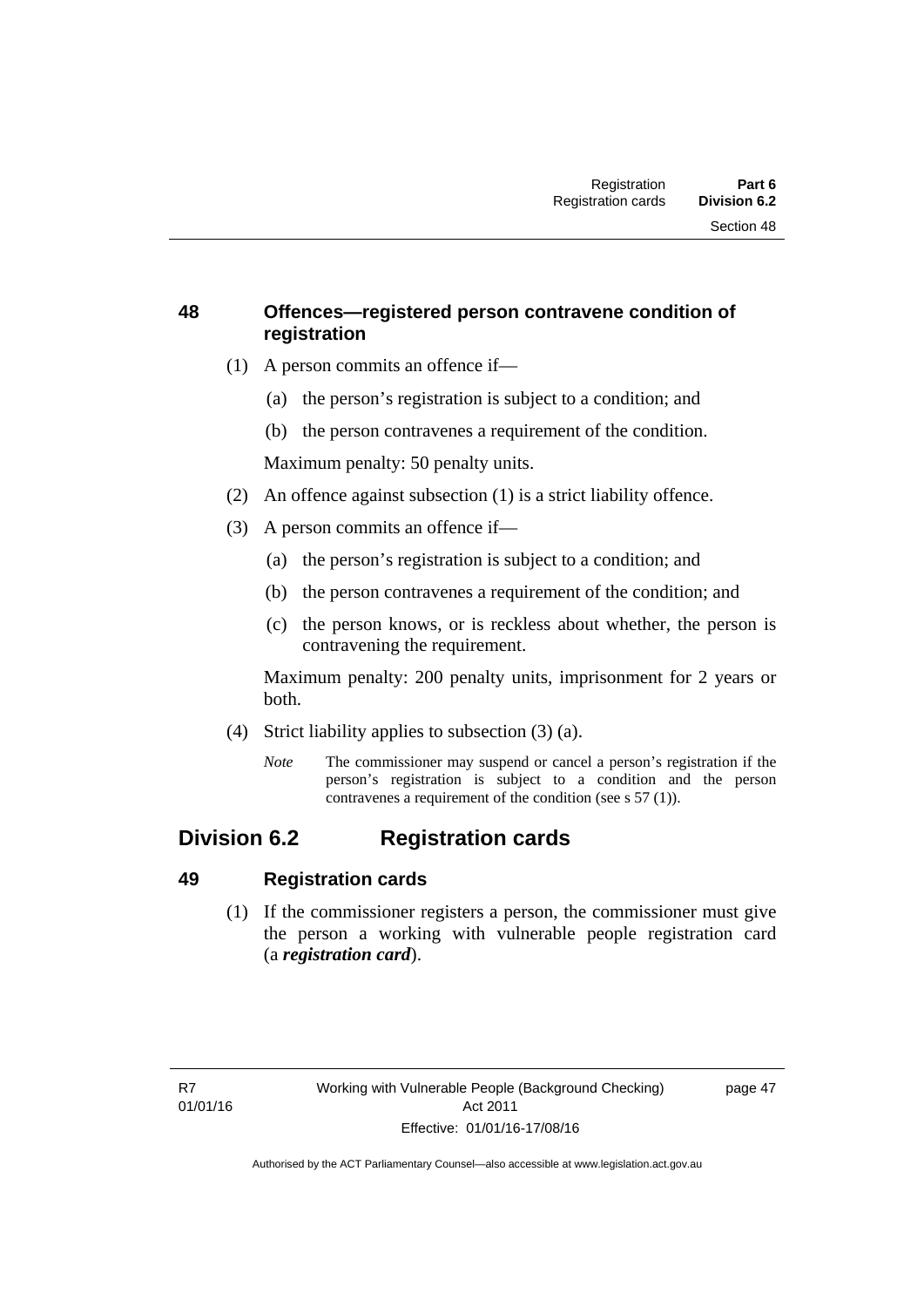- (2) A registration card must contain—
	- (a) a unique identifying number; and
	- (b) the date the registration ends; and
	- (c) anything else prescribed by regulation.

# **50 Offence—fail to produce registration card**

- (1) A registered person commits an offence if the person—
	- (a) engages in a regulated activity; and
	- (b) is required to be registered to engage in the activity; and
	- (c) is asked to produce the person's registration card by—
		- (i) a police officer; or
		- (ii) a person authorised by the commissioner; and
	- (d) does not produce the person's registration card.

Maximum penalty: 10 penalty units.

(2) An offence against this section is a strict liability offence.

## **51 Lost, stolen or damaged registration cards**

- (1) This section applies if a registration card given to a person is lost, stolen or damaged.
- (2) The person may apply to the commissioner for a replacement card.
	- *Note 1* If a form is approved under s 69 for this provision, the form must be used.
	- *Note* 2 A fee may be determined under s 68 for this provision.
- (3) The application must be accompanied by a written statement by the applicant setting out the circumstances in which the card was lost, stolen or damaged.

R7 01/01/16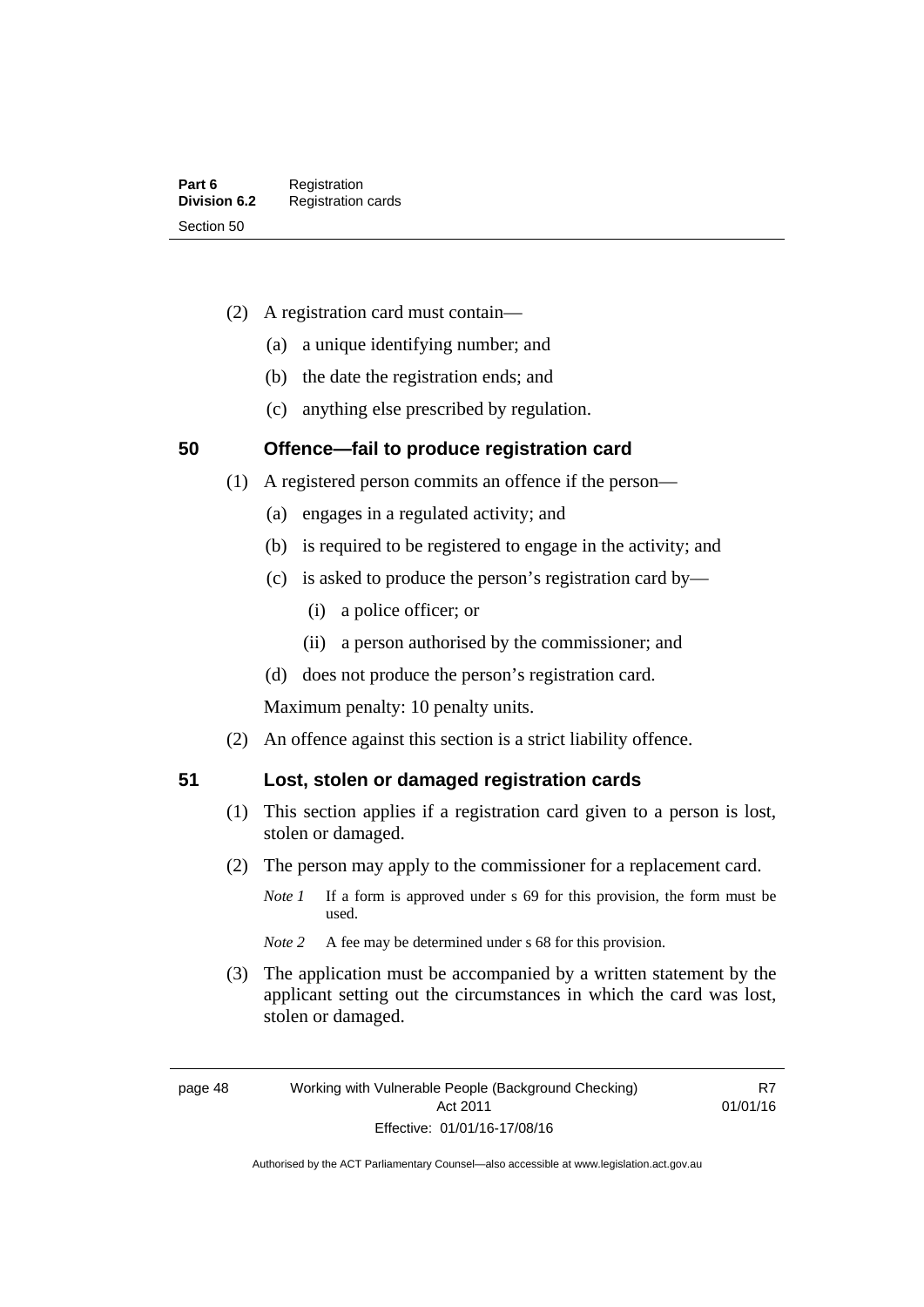- (4) If a person applies for a replacement card, the commissioner must—
	- (a) replace the card; or
	- (b) refuse to replace the card.
		- *Note* The commissioner must give the person a reviewable decision notice in relation to the decision to refuse to replace the card (see s 62).
- (5) The commissioner must replace the card if satisfied that—
	- (a) the person held a registration card; and
	- (b) the card is lost, stolen or damaged.

## **52 Offence—fail to return registration card**

- (1) A person commits an offence if—
	- (a) the person's registration is—
		- (i) suspended or cancelled under section 59; or
		- (ii) surrendered under section 60; and
	- (b) the person does not return the person's registration card to the commissioner as soon as practicable, but within 10 working days, after the day the suspension or cancellation takes effect.

Maximum penalty: 50 penalty units.

*Note* For when a suspension or cancellation takes effect, see s 59 (4).

- (2) Subsection (1) does not apply to a person if the person's card has been—
	- (a) lost or stolen; or
	- (b) destroyed by someone else.
	- *Note* The defendant has an evidential burden in relation to the matters mentioned in s (2) (see [Criminal Code](http://www.legislation.act.gov.au/a/2002-51/default.asp), s 58).
- (3) An offence against this section is a strict liability offence.

R7 01/01/16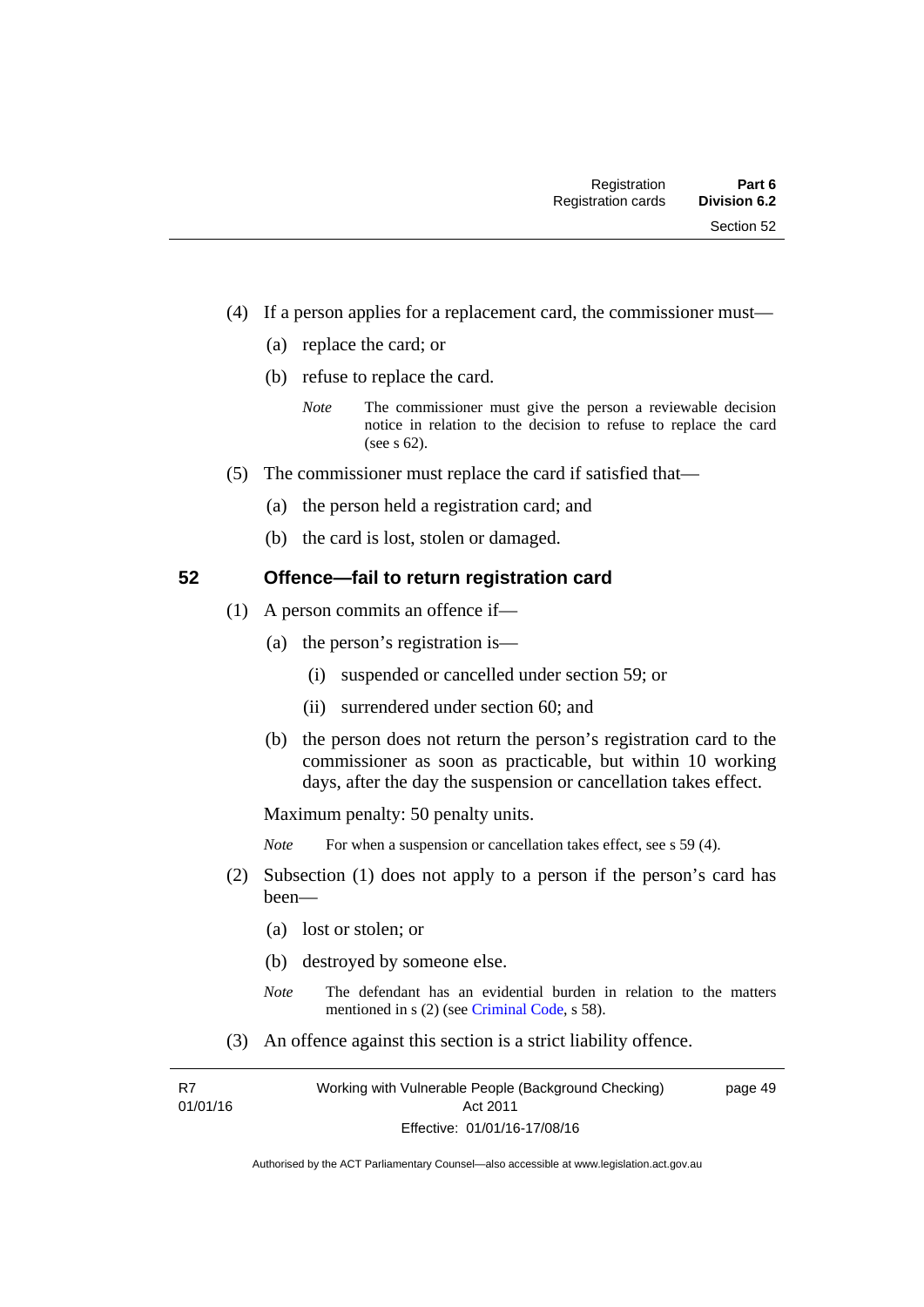# **Division 6.3 Monitoring registered people**

# **53 Commissioner may seek information from entities about registered people**

 (1) The commissioner may seek information or advice from any entity the commissioner considers may be able to give information or advice that is relevant to whether a registered person continues to pose no risk or an acceptable risk of harm to a vulnerable person.

#### **Example**

an updated criminal history report from the chief police officer

- *Note* An example is part of the Act, is not exhaustive and may extend, but does not limit, the meaning of the provision in which it appears (see [Legislation Act,](http://www.legislation.act.gov.au/a/2001-14) s 126 and s 132).
- (2) An entity may give information or advice in response to a request under this section and, in doing so, does not contravene any duty of confidentiality the entity has under any law or agreement, despite anything to the contrary in the law or agreement.

# **54 Additional risk assessments**

(1) This section applies if the commissioner believes on reasonable grounds that there is new relevant information about a registered person.

#### **Examples—new relevant information**

- 1 a registered person is suspected of having committed a relevant offence
- 2 a registered person has been charged with a relevant offence
- 3 a registered person has been convicted or found guilty of a relevant offence
- *Note* An example is part of the Act, is not exhaustive and may extend, but does not limit, the meaning of the provision in which it appears (see [Legislation Act,](http://www.legislation.act.gov.au/a/2001-14) s 126 and s 132).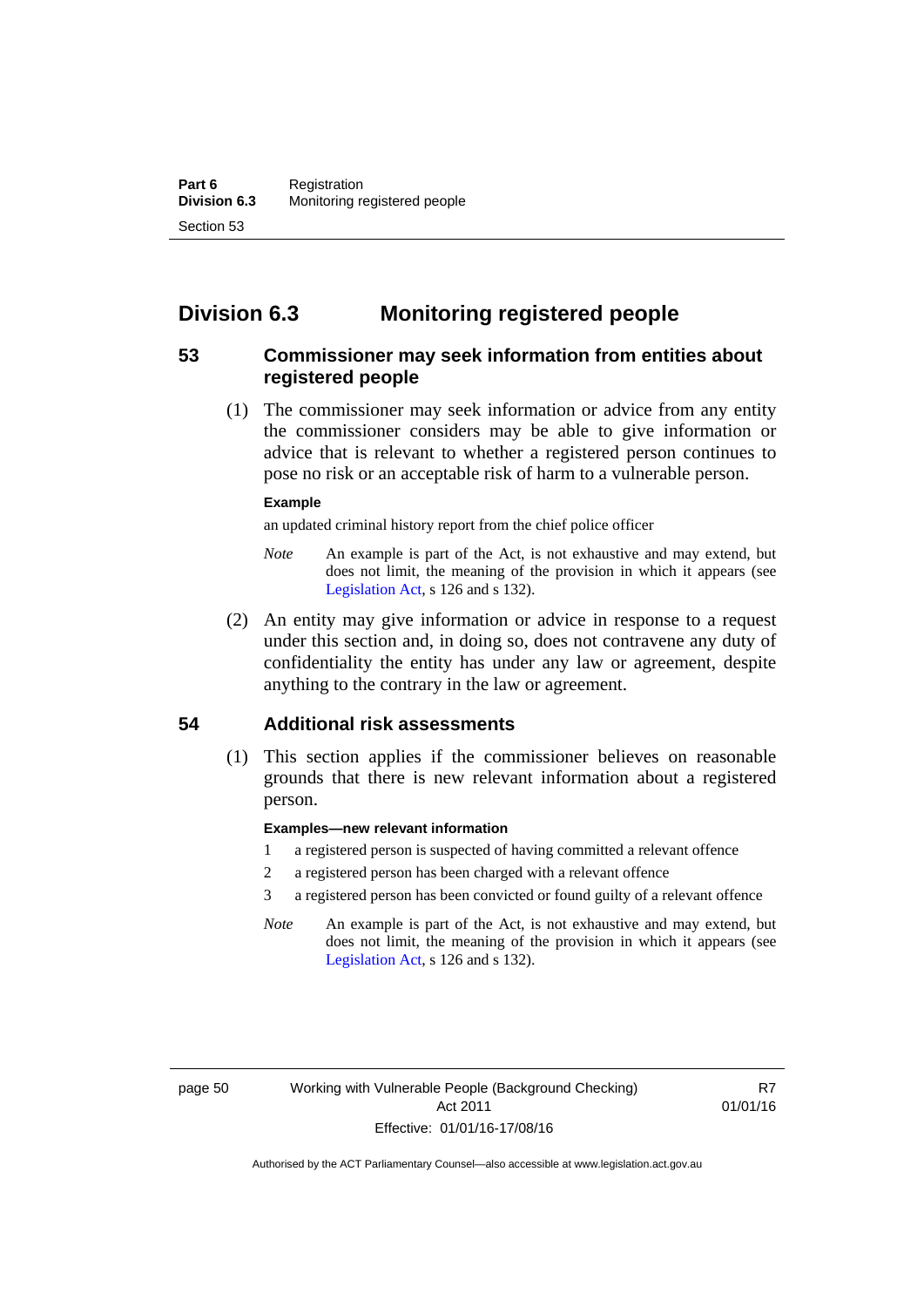- (2) The commissioner must—
	- (a) conduct a risk assessment (an *additional risk assessment*) for the person taking into account the new relevant information; and
	- (b) tell the person in writing that the additional risk assessment is being conducted.
	- *Note* If the commissioner decides to conduct an additional risk assessment for a person, the commissioner may suspend the person's registration while the assessment is conducted (see s  $57(2)$ ).
- (3) If the commissioner conducts an additional risk assessment for the person and is satisfied that the person poses no risk or an acceptable risk of harm to a vulnerable person, the commissioner may—
	- (a) leave the person's registration unchanged; or
	- (b) add a condition to, or amend a condition of, the person's registration.
	- (c) remove a condition from the person's registration.
	- *Note 1* Section 43 sets out the commissioner's obligations if the commissioner intends to register a person conditionally.
	- *Note 2* The commissioner must cancel a person's registration if the commissioner has conducted an additional risk assessment for the person and is satisfied that that the person poses an unacceptable risk of harm to a vulnerable person (see s 57 (3)).
- (4) The risk assessment guidelines may provide for what constitutes new relevant information about a registered person.

**55 Offences—registered person fail to disclose charge, conviction or finding of guilt for relevant offence** 

- (1) A person commits an offence if the person—
	- (a) is registered; and
	- (b) is charged with a relevant offence; and

R7 01/01/16 page 51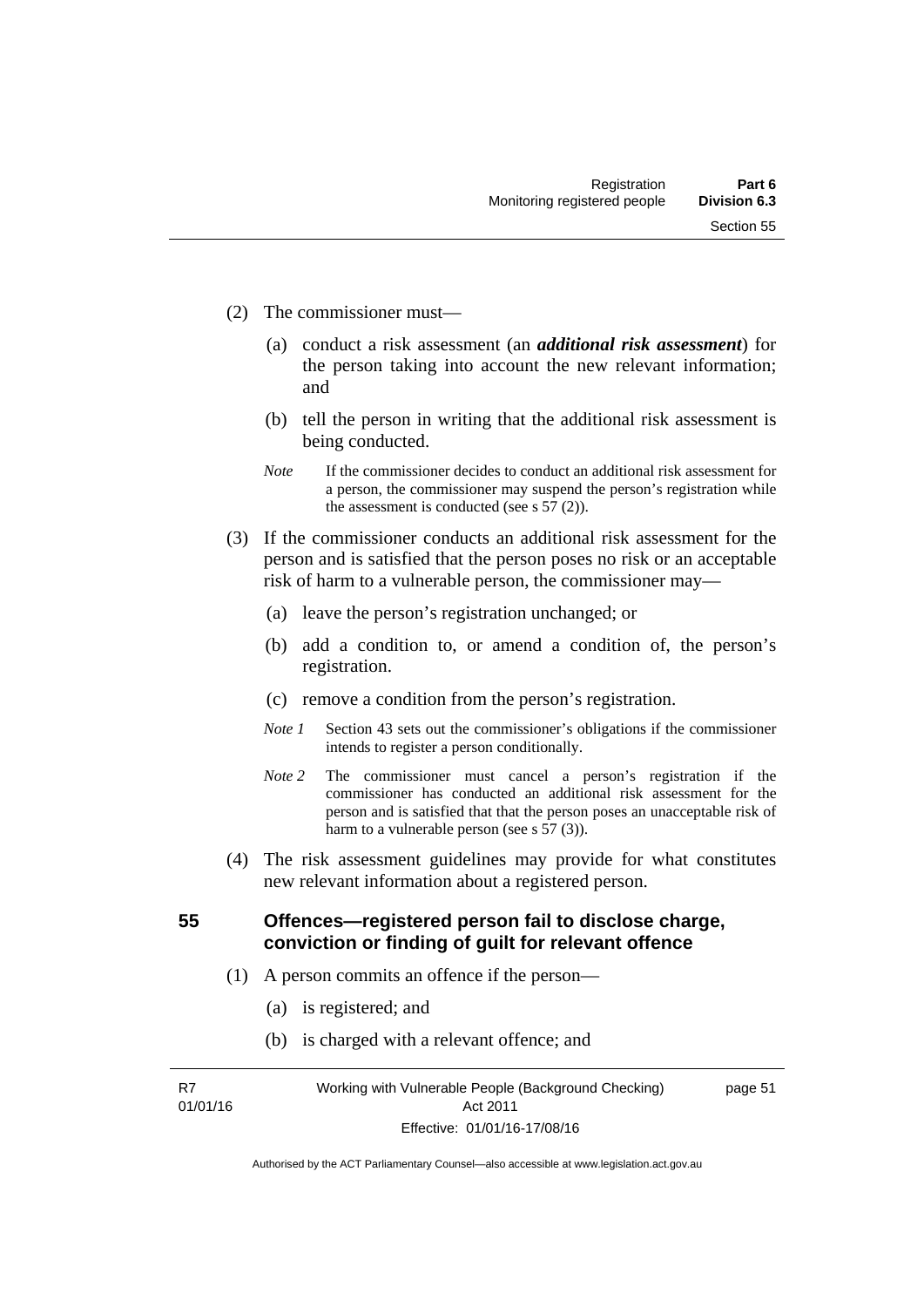(c) does not tell the commissioner about the charge in writing within 10 working days after the day the person is charged.

Maximum penalty: 50 penalty units.

- (2) A person commits an offence if the person—
	- (a) is registered; and
	- (b) is convicted or found guilty of a relevant offence; and
	- (c) does not tell the commissioner about the conviction or finding of guilt in writing within 10 working days after the day the person is convicted or found guilty.

Maximum penalty: 50 penalty units.

(3) An offence against this section is a strict liability offence.

# **56 Offence—fail to notify change of name or address**

- (1) A person commits an offence if—
	- (a) the person is registered; and
	- (b) the person's name or address changes; and
	- (c) the person does not tell the commissioner in writing of the change within 10 working days after the day the change happens.

Maximum penalty: 10 penalty units.

- *Note* If a form is approved under s 69 for this provision, the form must be used.
- (2) An offence against this section is a strict liability offence.

R7 01/01/16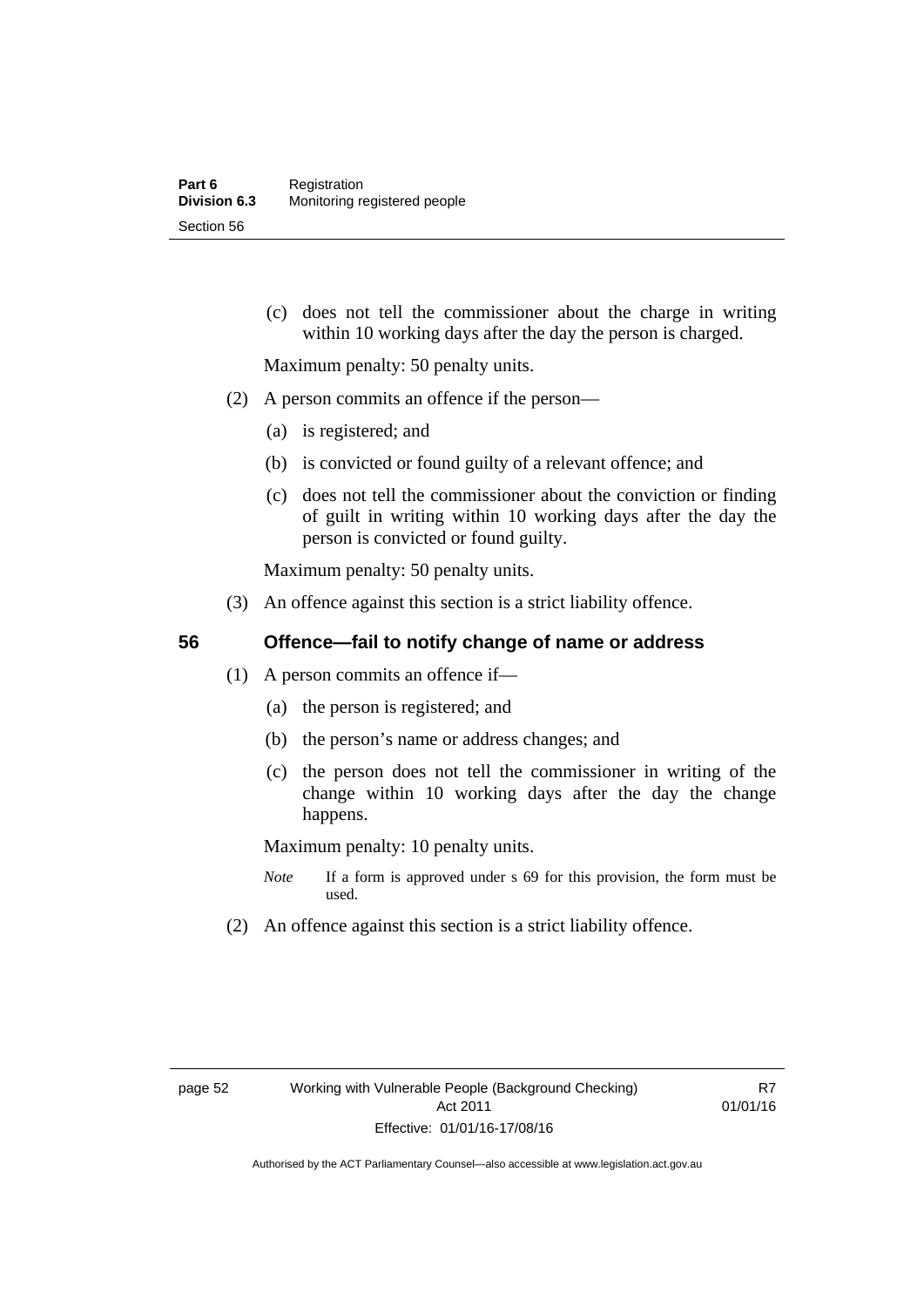# **Division 6.4 Suspending or cancelling registration**

# **57 Grounds for suspension or cancellation of registration**

- (1) The commissioner may suspend or cancel a person's registration if—
	- (a) the person's registration is subject to a condition; and
	- (b) the person contravenes a requirement of the condition; and
	- (c) the commissioner believes on reasonable grounds that suspension or cancellation is necessary for this Act.
	- *Note* A person commits an offence if the person contravenes a requirement of a condition—see s 48.
- (2) If the commissioner decides to conduct an additional risk assessment for a person, the commissioner may suspend the person's registration while the assessment is conducted.
	- *Note* The commissioner must conduct an additional risk assessment for a person under s 54 if the commissioner believes on reasonable grounds that there is new relevant information about the person.
- (3) The commissioner must cancel a person's registration if the commissioner—
	- (a) has conducted an additional risk assessment for the person; and
	- (b) is satisfied that the person poses an unacceptable risk of harm to a vulnerable person.

# **58 Notice of proposed suspension or cancellation of registration**

 (1) The commissioner must give written notice of an intention to suspend or cancel a person's registration to the person.

*Note* For how documents may be given, see the [Legislation Act,](http://www.legislation.act.gov.au/a/2001-14) pt 19.5.

page 53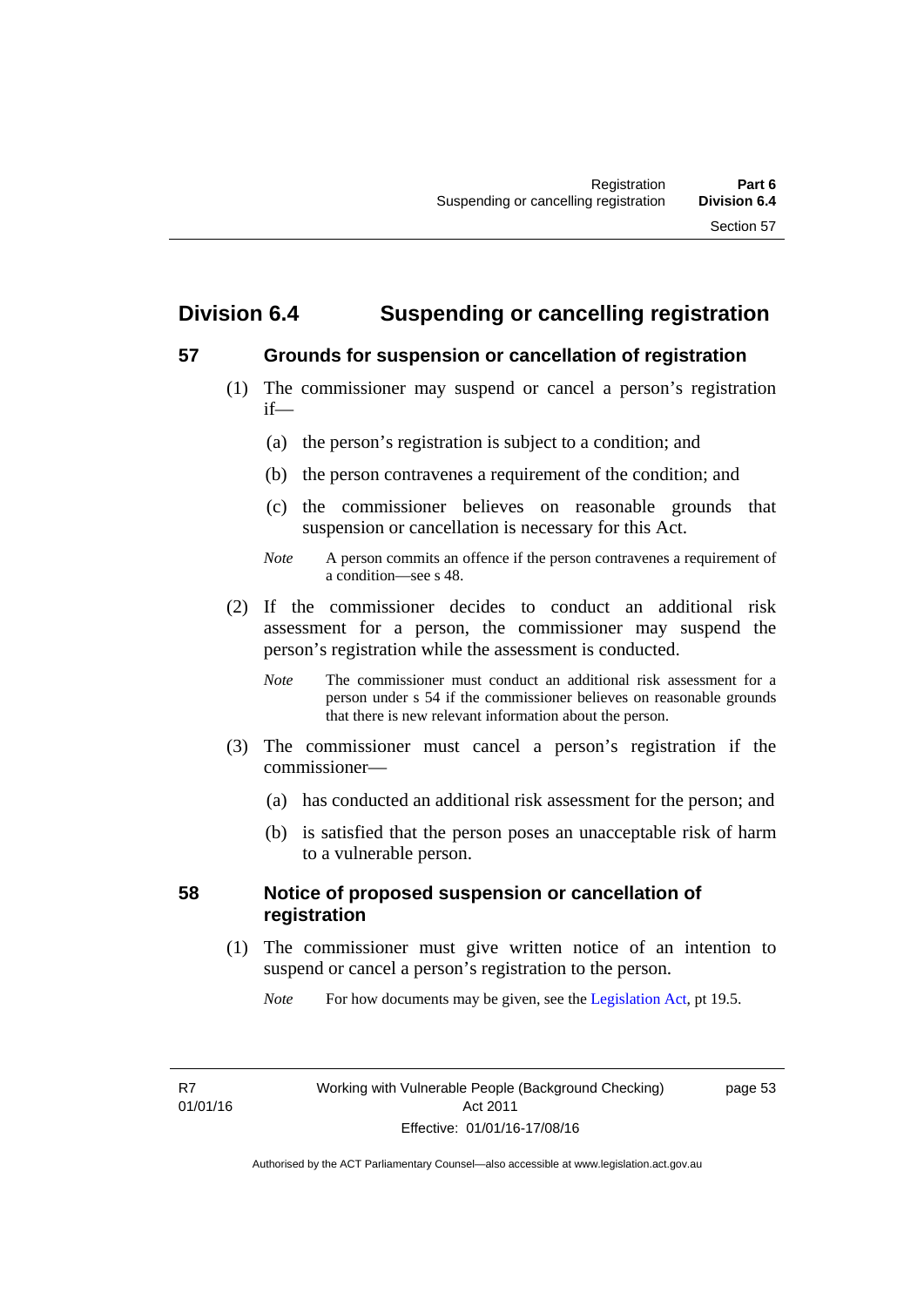- (2) A notice of intention to suspend or cancel a person's registration must—
	- (a) set out the ground for suspension or cancellation; and
	- (b) state that the person may, within 10 working days after the day the commissioner gives the person the notice, give reasons why the person considers that the registration should not be suspended or cancelled.

# **59 Suspension or cancellation of registration**

- (1) The commissioner must suspend or cancel a person's registration if the commissioner—
	- (a) has given written notice to the person of an intention to suspend or cancel the registration; and
	- (b) has considered any reasons given by the person in accordance with the notice; and
	- (c) is satisfied that the ground for suspension or cancellation under section 57 exists.
	- *Note* The commissioner's decision to suspend or cancel a person's registration is reviewable (see s 61).
- (2) The commissioner must—
	- (a) tell the person in writing—
		- (i) that the person's registration is suspended or cancelled; and
		- (ii) the ground for suspension or cancellation; and
		- *Note* The commissioner must also give the person a reviewable decision notice in relation to the decision to suspend or cancel the person's registration (see s 62).
	- (b) tell the person's employer (if any) in writing that the person's registration has been suspended or cancelled.

page 54 Working with Vulnerable People (Background Checking) Act 2011 Effective: 01/01/16-17/08/16

R7 01/01/16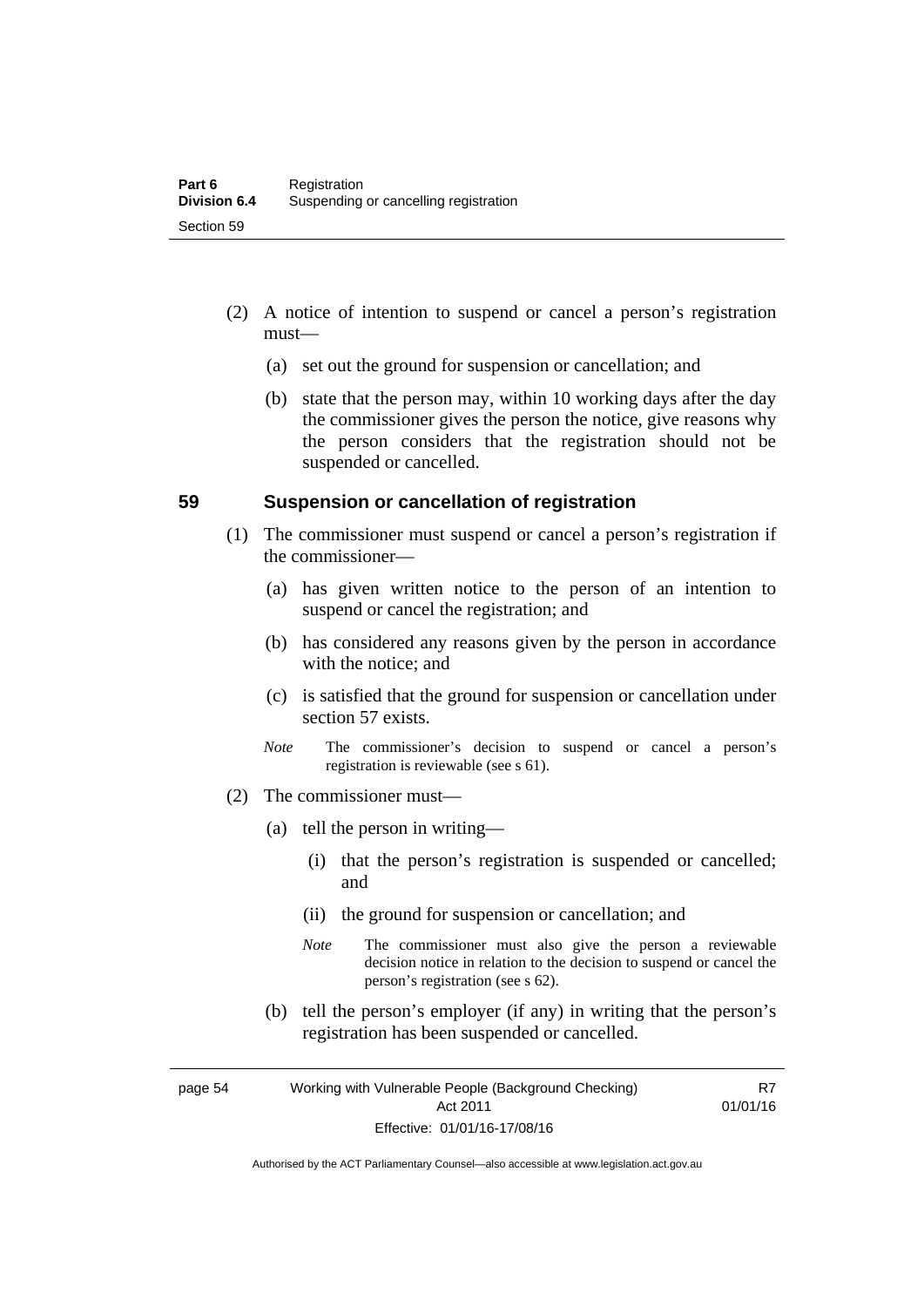- (3) For subsection (2) (b), the commissioner must not tell the person's employer the ground for suspension or cancellation.
- (4) The suspension or cancellation takes effect—
	- (a) on the day after the day the commissioner tells the person in writing that the person's registration is suspended or cancelled; or
	- (b) if a later date is stated in the notice of suspension or cancellation—on the later date.
- (5) To remove any doubt, a person whose registration is suspended does not have a registration allowing the person to engage in a regulated activity.
	- *Note* A person engaging in a regulated activity for which the person is required to be registered commits an offence under s 13 if the person's registration is suspended or cancelled and the person continues to engage in the activity.

# **Division 6.5 Surrendering registration**

# **60 Surrendering registration**

- (1) A registered person may surrender the person's registration by giving written notice of the surrender (a *surrender notice*) to the commissioner.
	- *Note* If a form is approved under s 69 for this provision, the form must be used.
- (2) The surrender notice must be accompanied by—
	- (a) the person's registration card; or
	- (b) if the card has been lost, stolen or destroyed—a written statement by the person stating that the card has been lost, stolen or destroyed.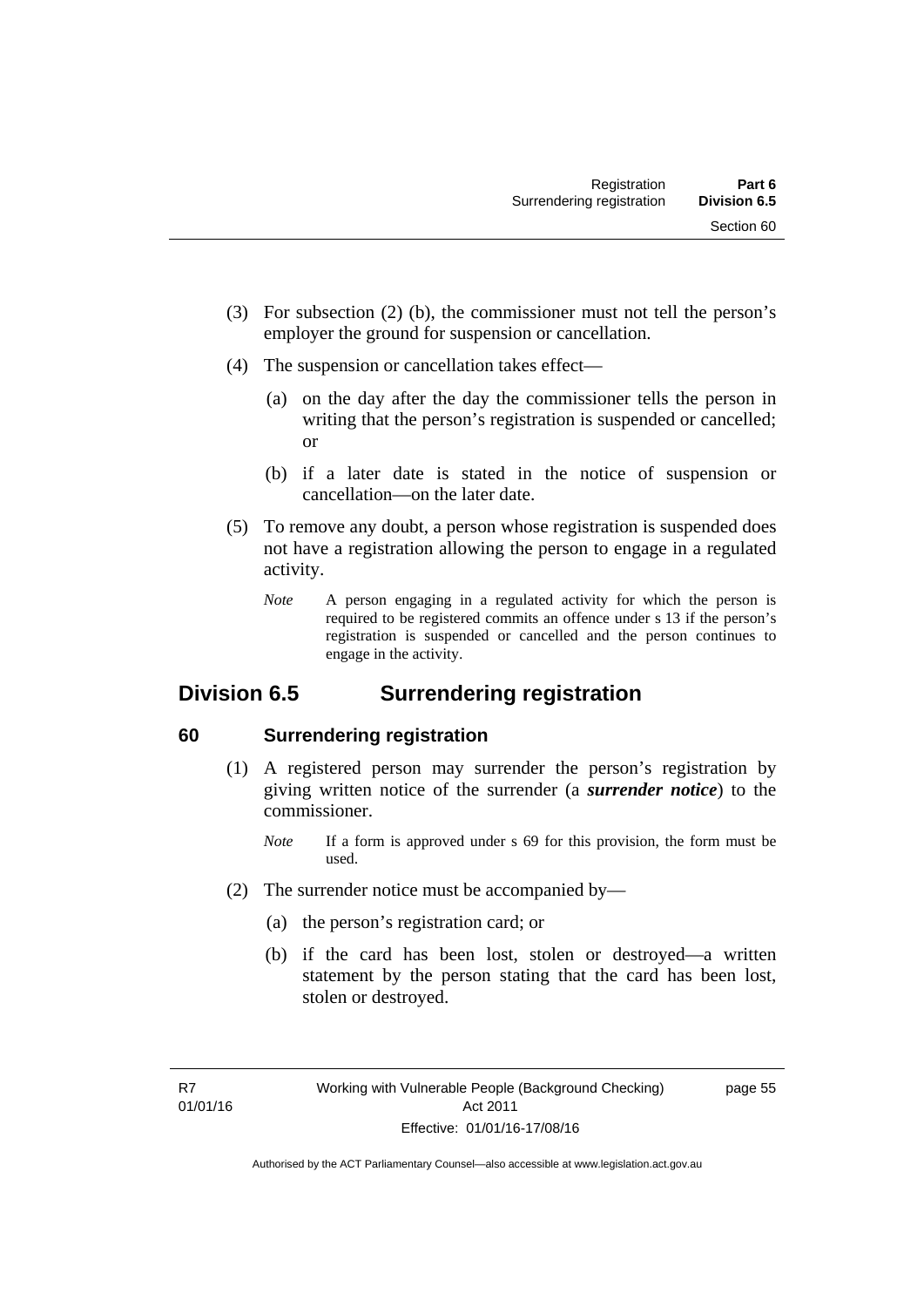- (3) The surrender of the registration takes effect—
	- (a) on the day the surrender notice is given to the commissioner; or
	- (b) if a later date is stated in the surrender notice—on the later date.
- (4) The commissioner must tell the person's employer (if any) in writing that the person's registration has been surrendered.

page 56 Working with Vulnerable People (Background Checking) Act 2011 Effective: 01/01/16-17/08/16

R7 01/01/16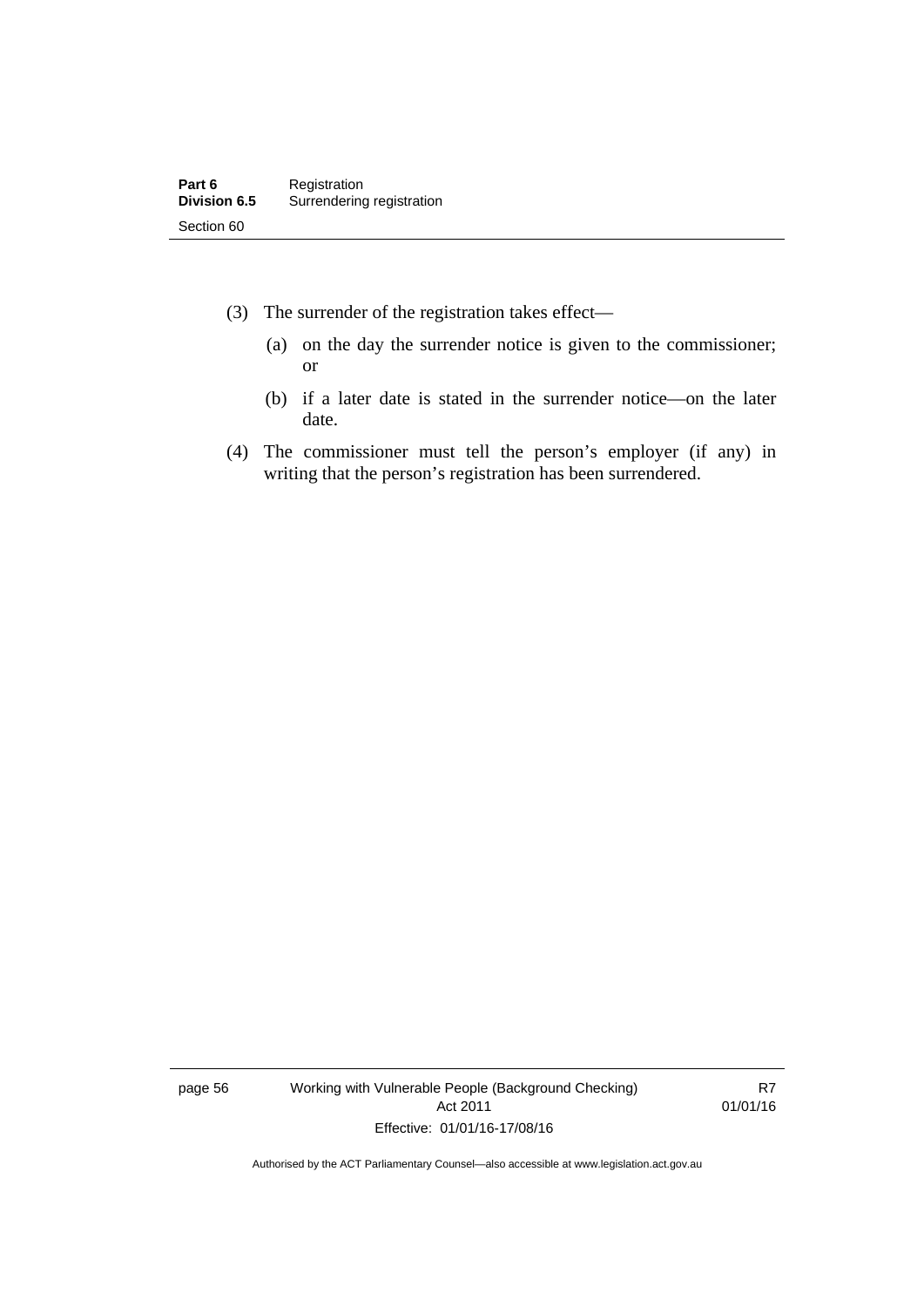# **Part 7 Notification and review of decisions**

#### **61 Meaning of** *reviewable decision***—pt 7**

In this part:

*reviewable decision* means a decision mentioned in schedule 2, column 3 under a provision of this Act mentioned in column 2 in relation to the decision.

### **62 Reviewable decision notices**

If the commissioner makes a reviewable decision, the commissioner must give a reviewable decision notice only to each entity mentioned in schedule 2, column 4 in relation to the decision.

*Note* The requirements for a reviewable decision notice are prescribed under the *[ACT Civil and Administrative Tribunal Act 2008](http://www.legislation.act.gov.au/a/2008-35)*.

## **63 Applications for review**

An entity mentioned in schedule 2, column 4 in relation to a reviewable decision may apply to the ACAT for review of the decision.

*Note* If a form is approved under the *[ACT Civil and Administrative Tribunal](http://www.legislation.act.gov.au/a/2008-35)  [Act 2008](http://www.legislation.act.gov.au/a/2008-35)* for the application, the form must be used.

R7 01/01/16 page 57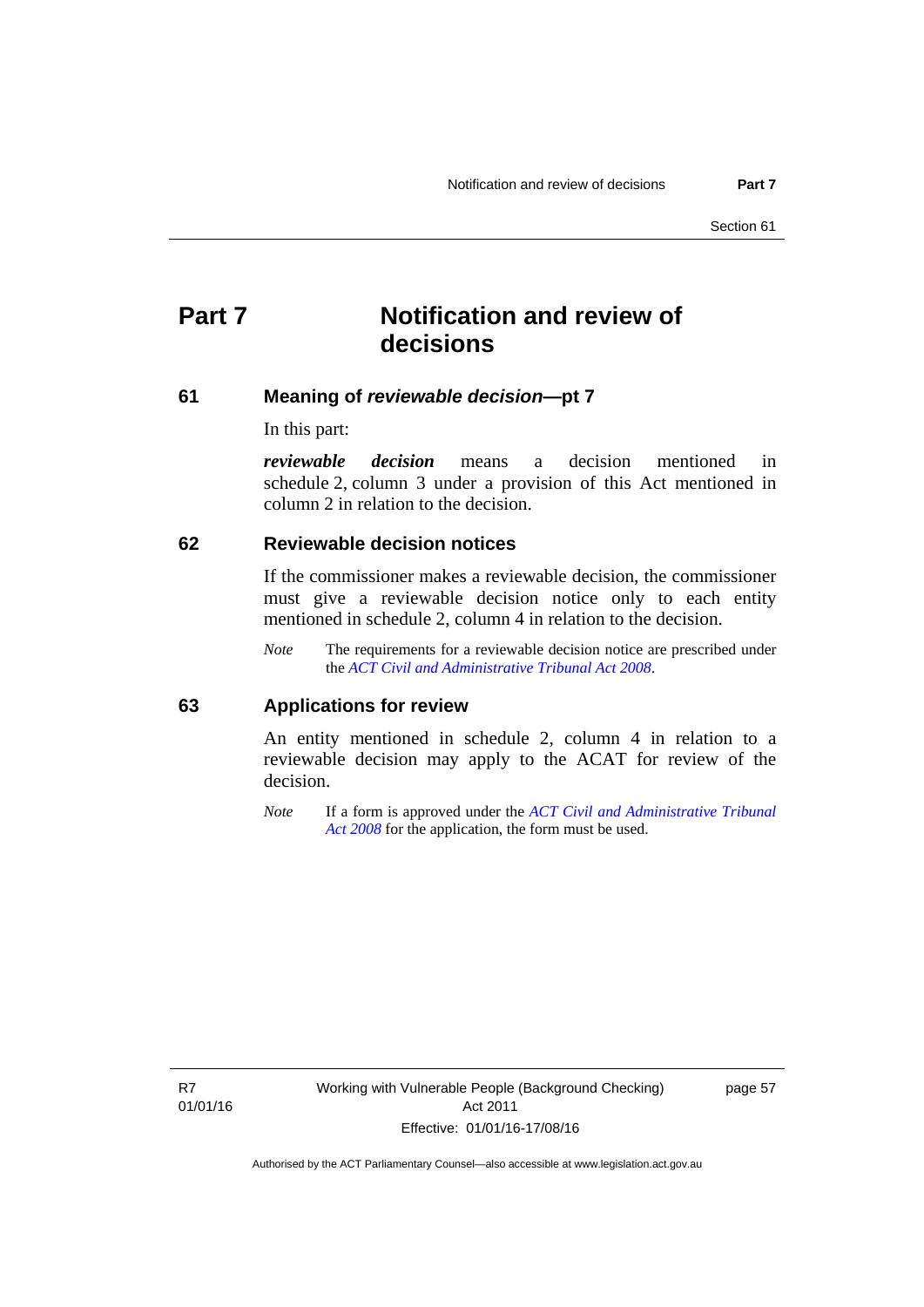#### **Part 8** Miscellaneous

Section 64

# **Part 8 Miscellaneous**

## **64 Protection from liability**

- (1) An official is not civilly liable for anything done or omitted to be done honestly and without recklessness—
	- (a) in the exercise of a function under this Act; or
	- (b) in the reasonable belief that the act or omission was in the exercise of a function under this Act.
- (2) Any civil liability that would, apart from subsection (1), attach to an official attaches instead to the Territory.
- (3) In this section:

*official* means—

- (a) the commissioner; or
- (b) an independent advisor; or
- (c) a person authorised under this Act by the commissioner to do or not to do a thing.
- *Note* A reference to an Act includes a reference to the statutory instruments made or in force under the Act, including any regulation (see [Legislation Act,](http://www.legislation.act.gov.au/a/2001-14) s 104).

# **65 Offences—use or divulge protected information**

- (1) A person to whom this section applies commits an offence if—
	- (a) the person uses information; and
	- (b) the information is protected information about someone else; and

R7 01/01/16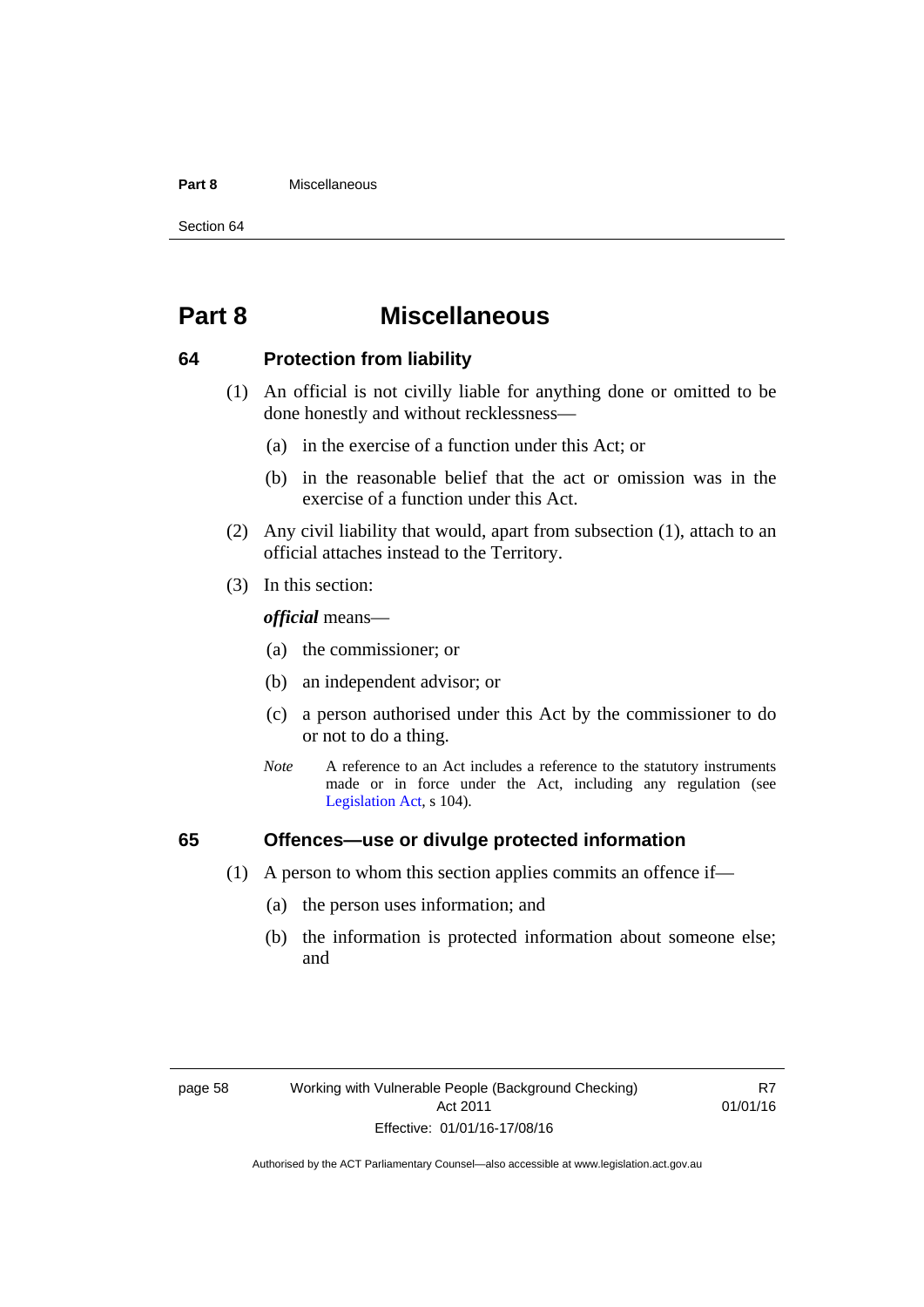(c) the person is reckless about whether the information is protected information about someone else.

Maximum penalty: 50 penalty units, imprisonment for 6 months or both.

- (2) A person to whom this section applies commits an offence if—
	- (a) the person does something that divulges information; and
	- (b) the information is protected information about someone else; and
	- (c) the person is reckless about whether—
		- (i) the information is protected information about someone else; and
		- (ii) doing the thing would result in the information being divulged to someone else.

Maximum penalty: 50 penalty units, imprisonment for 6 months or both.

- (3) Subsections (1) and (2) do not apply if the information is used or divulged—
	- (a) under this Act or another territory law; or
	- (b) in relation to the exercise of a function, as a person to whom this section applies, under this Act or another territory law; or
	- (c) in a court proceeding.

page 59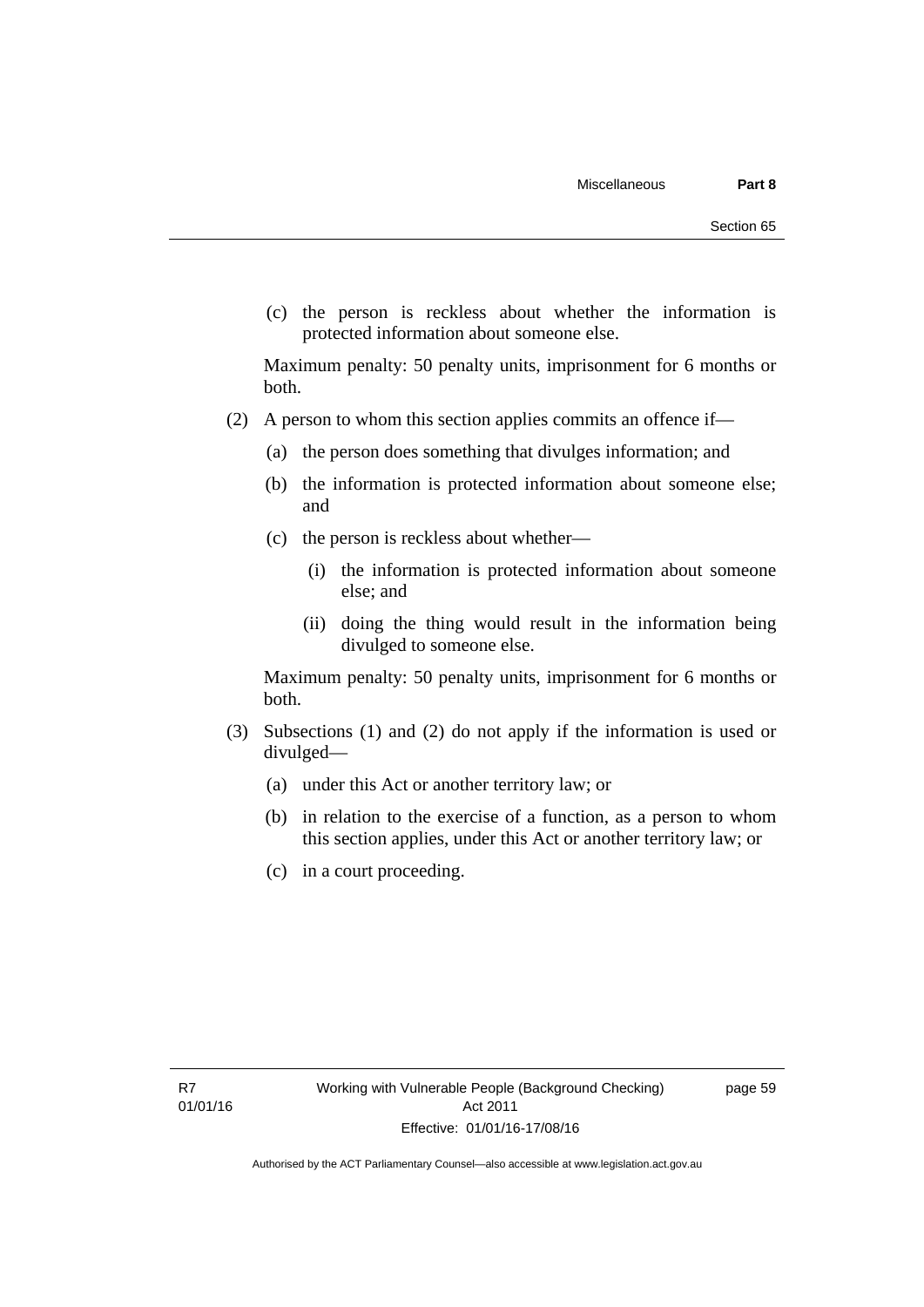(4) Subsections (1) and (2) do not apply to the using or divulging of protected information about a person with the person's consent.

*Note* The defendant has an evidential burden in relation to the matters mentioned in ss (3) and (4) (see [Criminal Code](http://www.legislation.act.gov.au/a/2002-51/default.asp), s 58).

- (5) A person to whom this section applies need not divulge protected information to a court, or produce a document containing protected information to a court, unless it is necessary to do so for this Act or another law applying in the territory.
- (6) In this section:

*court* includes a tribunal, authority or person having power to require the production of documents or the answering of questions.

#### *divulge* includes—

- (a) communicate; or
- (b) publish

## *person to whom this section applies* means—

- (a) a person who is or has been—
	- (i) the commissioner; or
	- (ii) an independent advisor; or
- (b) anyone else who has exercised a function under this Act.

*produce* includes allow access to.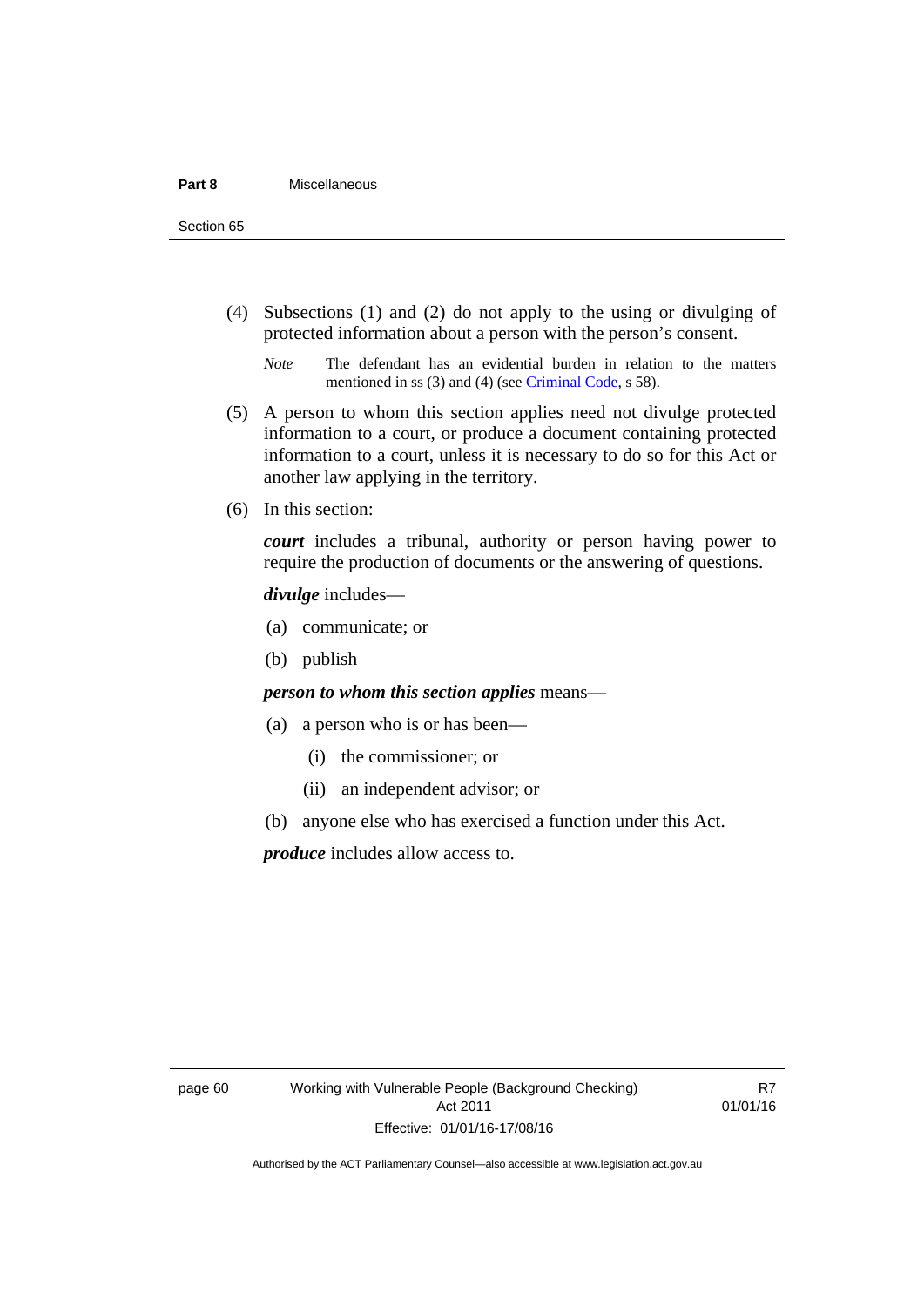*protected information* means information about a person that is disclosed to, or obtained by, a person to whom this section applies because of the exercise of a function under this Act by the person or someone else.

#### **Examples—protected information**

- 1 information obtained by the commissioner in conducting a risk assessment for a person
- 2 information disclosed by the commissioner in seeking information or advice from an entity about a registered person
- *Note* An example is part of the Act, is not exhaustive and may extend, but does not limit, the meaning of the provision in which it appears (see [Legislation Act,](http://www.legislation.act.gov.au/a/2001-14) s 126 and s 132).

*use information* includes make a record of the information.

### **66 Evidentiary certificates**

- (1) The commissioner may give a signed certificate—
	- (a) stating that on a stated date or during a stated period a named person was or was not registered; and
	- (b) if the person was registered—including details of the person's registration.
- (2) A certificate under this section is evidence of the matters stated in it.
- (3) Unless the contrary is proved, a document that purports to be a certificate under this section is taken to be a certificate.

### **67 Disqualification orders**

(1) If a court finds a person guilty of an offence against this Act, the court may make an order disqualifying the person from applying for registration for a stated period or until a stated thing happens.

page 61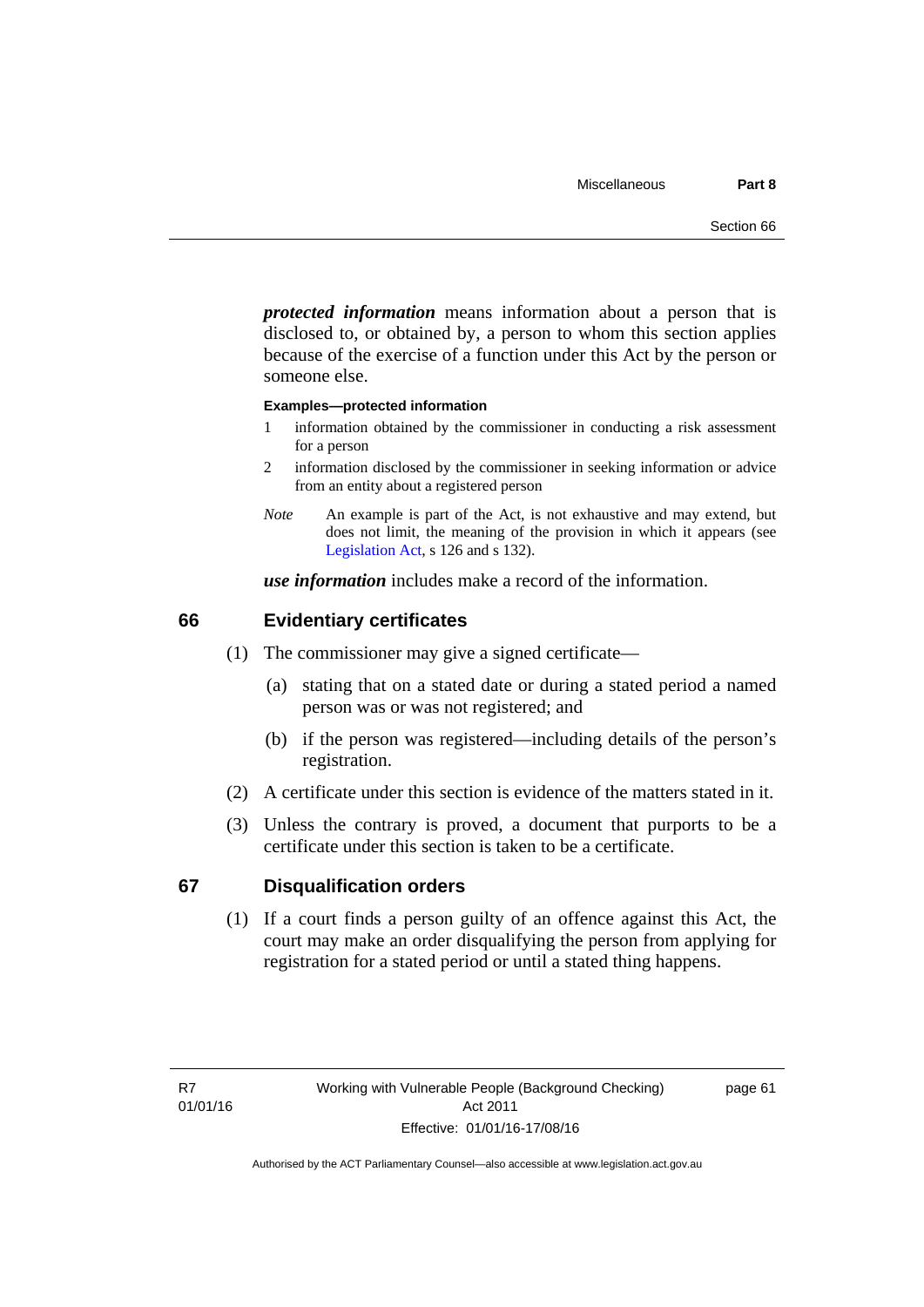#### **Part 8** Miscellaneous

Section 68

(2) In this section:

*offence against this Act* includes an offence against the [Criminal](http://www.legislation.act.gov.au/a/2002-51)  [Code](http://www.legislation.act.gov.au/a/2002-51) in relation to anything done, or not done, under or in relation to this Act.

## **68 Determination of fees**

- (1) The Minister may determine fees for this Act.
	- *Note* The [Legislation Act](http://www.legislation.act.gov.au/a/2001-14) contains provisions about the making of determinations and regulations relating to fees (see pt 6.3)
- (2) A determination is a disallowable instrument.
	- *Note* A disallowable instrument must be notified, and presented to the Legislative Assembly, under the [Legislation Act.](http://www.legislation.act.gov.au/a/2001-14)

# **69 Approved forms**

- (1) The commissioner may approve forms for this Act.
- (2) If the commissioner approves a form for a particular purpose, the approved form must be used for the purpose.

*Note* For other provisions about forms, see the [Legislation Act,](http://www.legislation.act.gov.au/a/2001-14) s 255.

(3) An approved form is a notifiable instrument.

*Note* A notifiable instrument must be notified under the [Legislation Act](http://www.legislation.act.gov.au/a/2001-14).

## **70 Review of Act**

- (1) The Minister must, as soon as practicable after the end of this Act's 3rd year and 7th year of operation—
	- (a) review the operation of the Act; and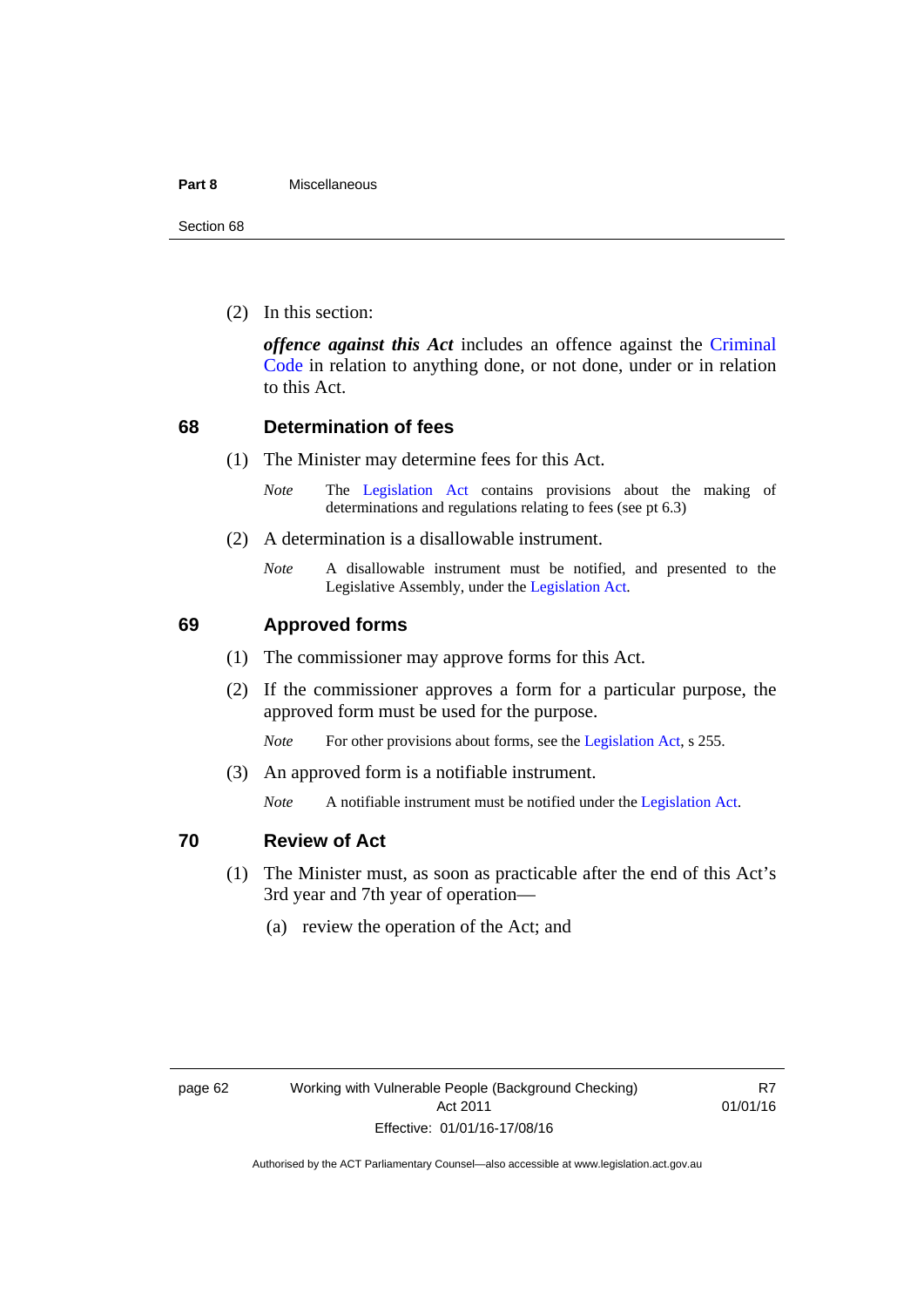- (b) present a report of the review to the Legislative Assembly.
- *Note* A reference to an Act includes a reference to the statutory instruments made or in force under the Act, including any regulation (see [Legislation Act,](http://www.legislation.act.gov.au/a/2001-14) s 104).
- (2) This section expires 8 years after the day it commences.

## **71 Regulation-making power**

- (1) The Executive may make regulations for this Act.
	- *Note* A regulation must be notified, and presented to the Legislative Assembly, under the [Legislation Act](http://www.legislation.act.gov.au/a/2001-14).
- (2) A regulation may make provision for—
	- (a) the obligations of employers before engaging people in regulated activities; and
	- (b) the obligations of employers in relation to people they engage in regulated activities.
- (3) A regulation may create offences and fix maximum penalties of not more than 20 penalty units for the offences.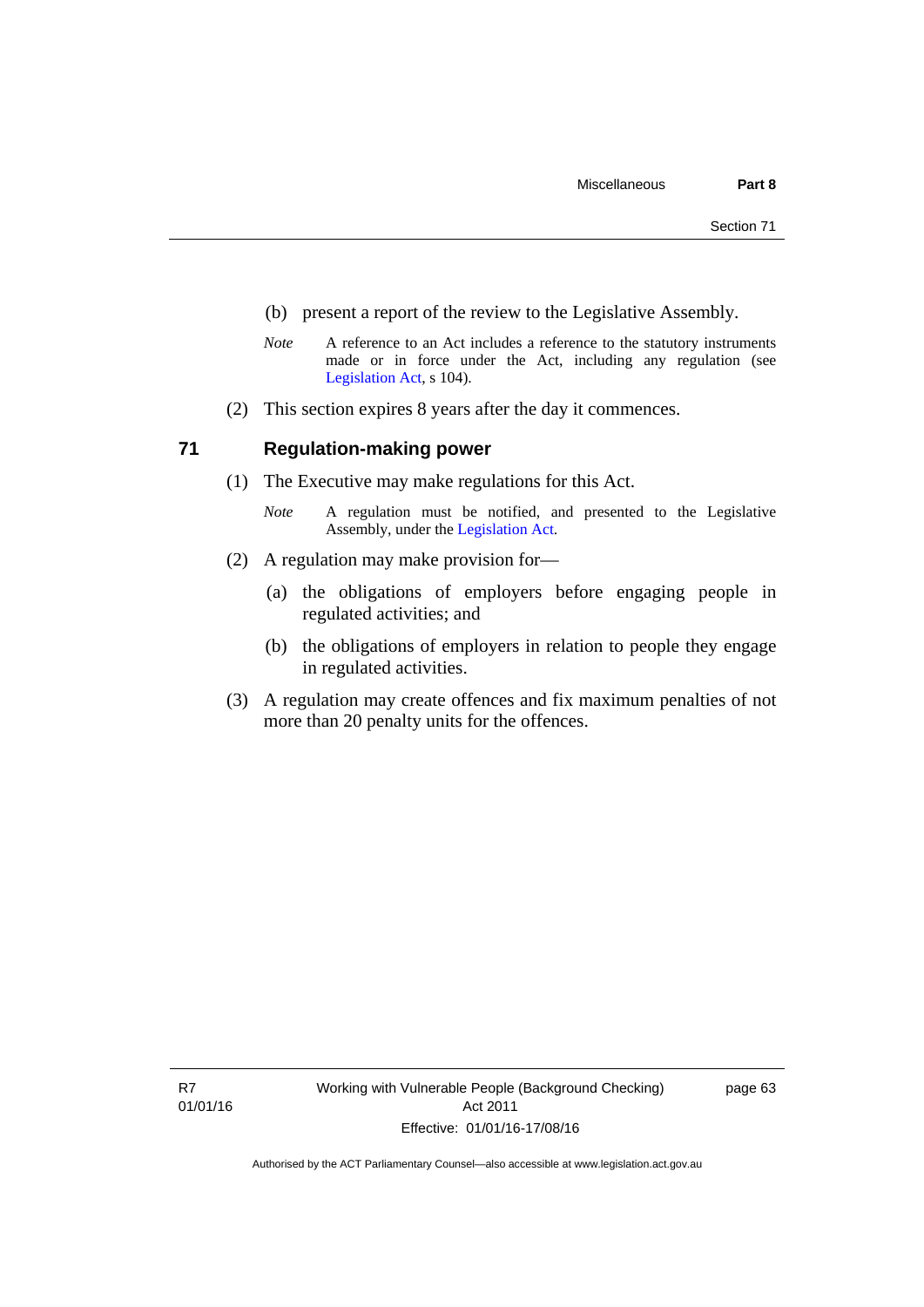# **Schedule 1 Regulated activities**

(see s 8)

# **Part 1.1 Activities or services for children**

# **1.1 Child protection services**

- (1) An activity or service is a regulated activity if the activity is conducted, or the service is provided, under the *[Children and Young](http://www.legislation.act.gov.au/a/2008-19)  [People Act 2008](http://www.legislation.act.gov.au/a/2008-19)* for a child or young person.
- (2) Without limiting subsection (1), a regulated activity includes an activity conducted or a service provided under the *[Children and](http://www.legislation.act.gov.au/a/2008-19)  [Young People Act 2008](http://www.legislation.act.gov.au/a/2008-19)*—
	- $(a)$  by—
		- (i) a member of the Children and Youth Services Council; or
		- (ii) a family group conference facilitator; or
		- (iii) a kinship carer; or
		- (iv) a foster carer; or
		- (v) a residential care service; or
		- (vi) a researcher for a research project; or
		- (vii) an authorised assessor; or
		- (viii) another person administering, or exercising a function under, the Act; or

R7 01/01/16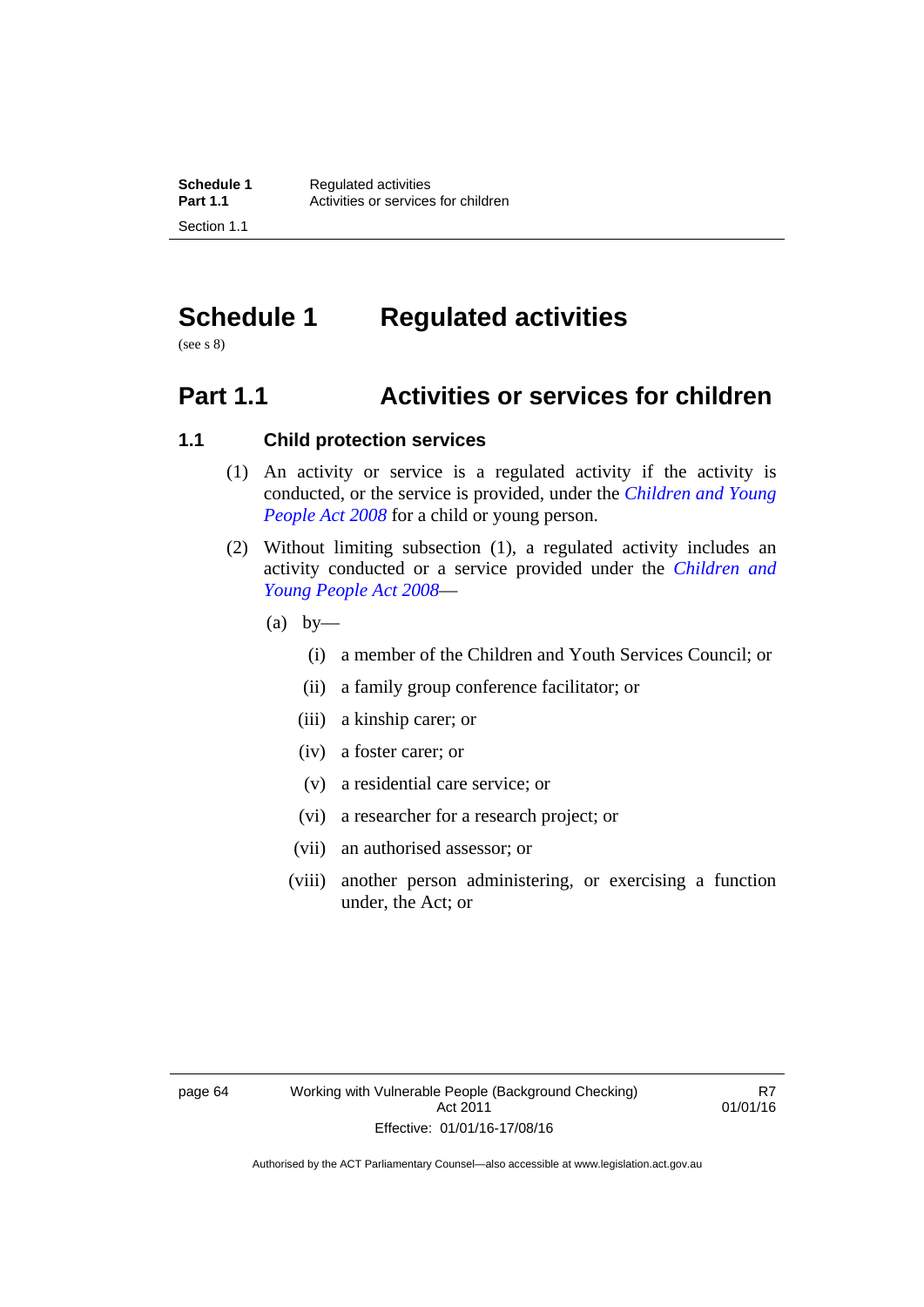- (b) under a therapeutic protection order.
- *Note* See the *[Children and Young People Act 2008](http://www.legislation.act.gov.au/a/2008-19)*, particularly:
	- pt 2.2 (Children and Youth Services Council);
	- pt 3.2 (Family group conferences—facilitators);
	- s 438 (Care and protection assessment—authorisation of assessors);
	- s 516 (Kinship carer—specific parental authority);
	- s 518 (Foster carer—specific parental authority);
	- s 520 (Residential care service—general parental authority);
	- pt 16.2 (Therapeutic protection orders);
	- ch 22 (Research involving children and young people).

### **1.2 Justice facilities for children**

- (1) An activity or service is a regulated activity if—
	- (a) any of the usual functions of the activity or service are carried out in relation to a child at a justice facility; or
	- (b) the activity is conducted, or the service is provided, in relation to a child because of a sentence, detention, probation, parole or other order, that could be made or imposed by a court.
- (2) In this section:

### *justice facility* means—

- (a) a detention place; or
- (b) a place outside a detention place if a detainee is, or has been, directed to work or take part in an activity at the place; or
- (c) any other place a child may be held in custody.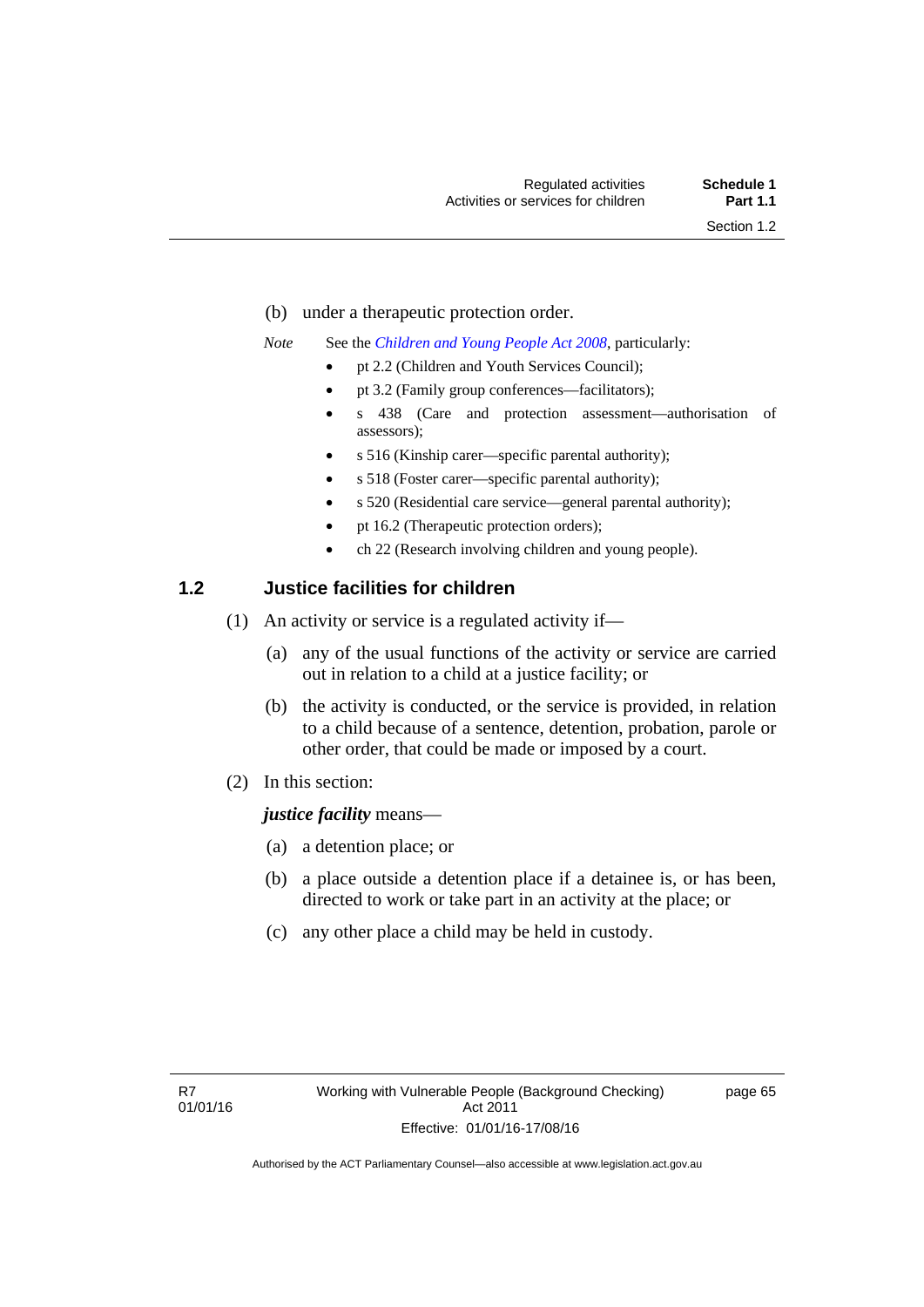### **1.3 Childcare service**

- (1) An activity or service is a regulated activity if the activity is conducted, or the service is provided, by—
	- (a) a childcare service; or
	- (b) another commercial service that provides child care.

#### **Examples—par (b)**

- 1 babysitting service
- 2 nanny service
- 3 a service conducted by a hotel or resort to provide childcare to children who are short term guests
- *Note* An example is part of the Act, is not exhaustive and may extend, but does not limit, the meaning of the provision in which it appears (see [Legislation Act,](http://www.legislation.act.gov.au/a/2001-14) s 126 and s 132).
- (2) In this section:

*childcare service*—see the *[Children and Young People Act 2008](http://www.legislation.act.gov.au/a/2008-19)*, section 732.

- *Note Childcare service* means—
	- (a) a childcare centre; or
	- (b) a family day care scheme.

### **1.4 Child education services**

- (1) An activity or service is a regulated activity if the activity is conducted, or the service is provided, as part of a child education service.
- (2) In this section:

### *child education service*—

 (a) means a service for which the main purpose is to provide education and care for children; and

R7 01/01/16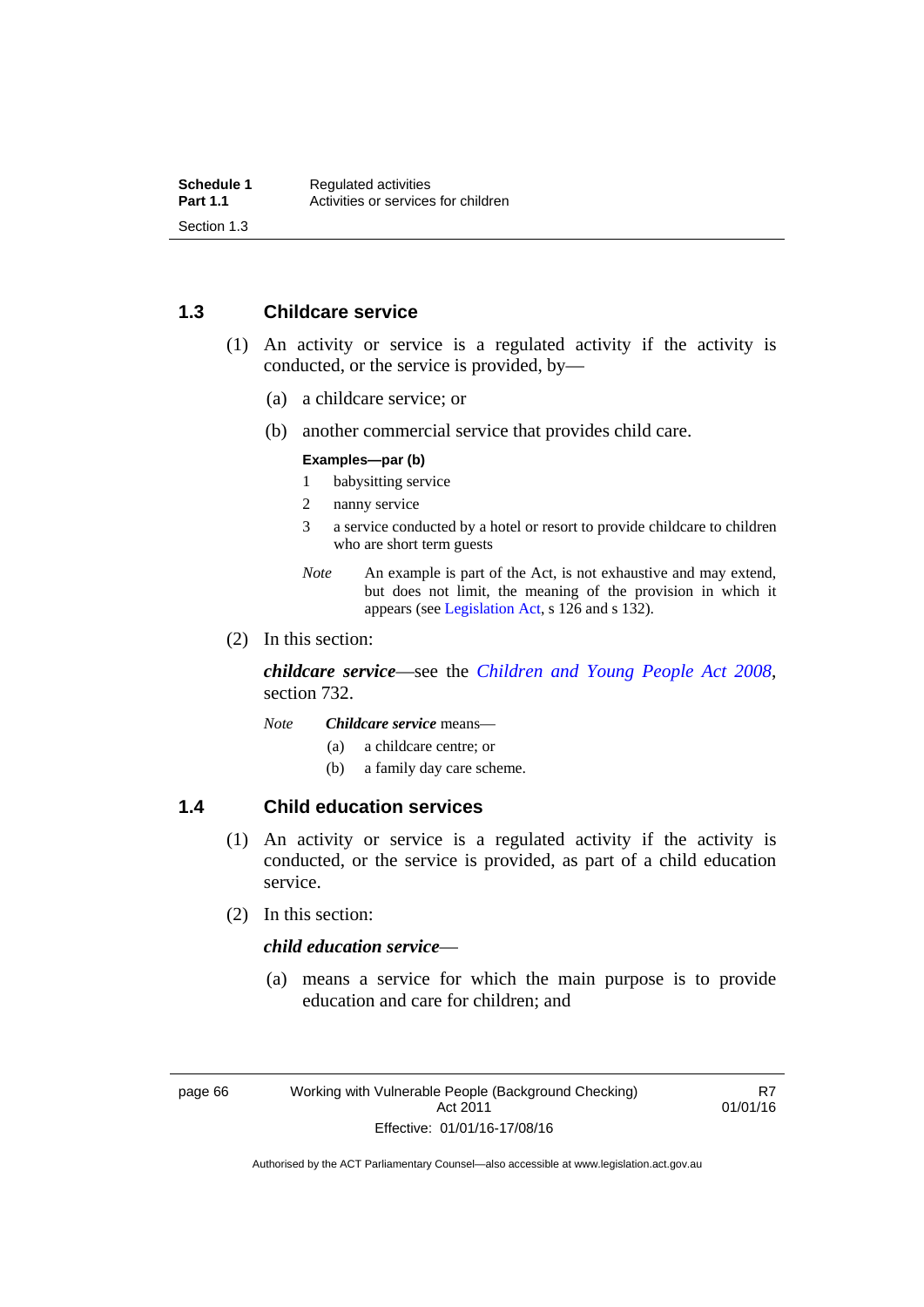- (b) includes—
	- (i) a school or other educational institution, whether or not operated by or on behalf of the Territory; and
	- (ii) a school-crossing service.

*school* means a preschool, primary school, high school or secondary college.

### **1.5 Child accommodation services**

- (1) An activity or service is a regulated activity if the activity is conducted, or the service is provided, as part of a child accommodation service.
- (2) In this section:

### *child accommodation service*—

- (a) means a service for which the main purpose is to provide residential accommodation for children; and
- (b) includes an overnight camp for children, irrespective of the kind of accommodation or of how many children are involved.

#### **Examples—child accommodation service**

- 1 school group accommodation
- 2 a home stay, including as part of a student exchange
- 3 a school boarding facility
- *Note* An example is part of the Act, is not exhaustive and may extend, but does not limit, the meaning of the provision in which it appears (see [Legislation Act,](http://www.legislation.act.gov.au/a/2001-14) s 126 and s 132).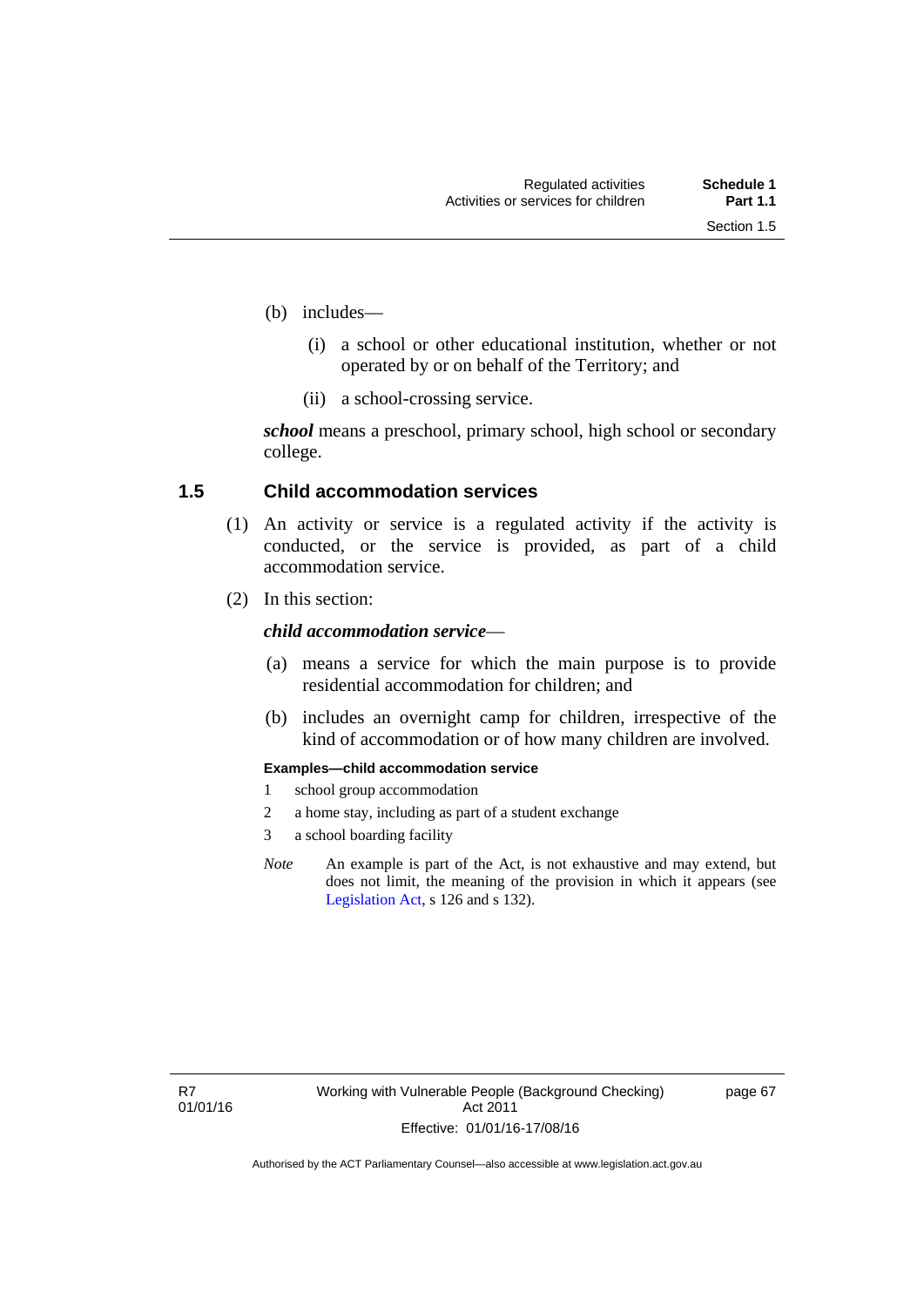### **1.6 Counselling and support services for children**

An activity or service is a regulated activity if the activity is conducted, or the service is provided, as part of—

- (a) a counselling service for children; or
- (b) a support service for children.

### **1.7 Commercial services for children**

An activity or service is a regulated activity if—

- (a) the activity is conducted, or the service is provided specifically for children by a commercial entity; and
- (b) the activity or service is one of the following:
	- (i) an entertainment or party service;
	- (ii) a gym or play facility;
	- (iii) a photography service;
	- (iv) a talent or beauty competition.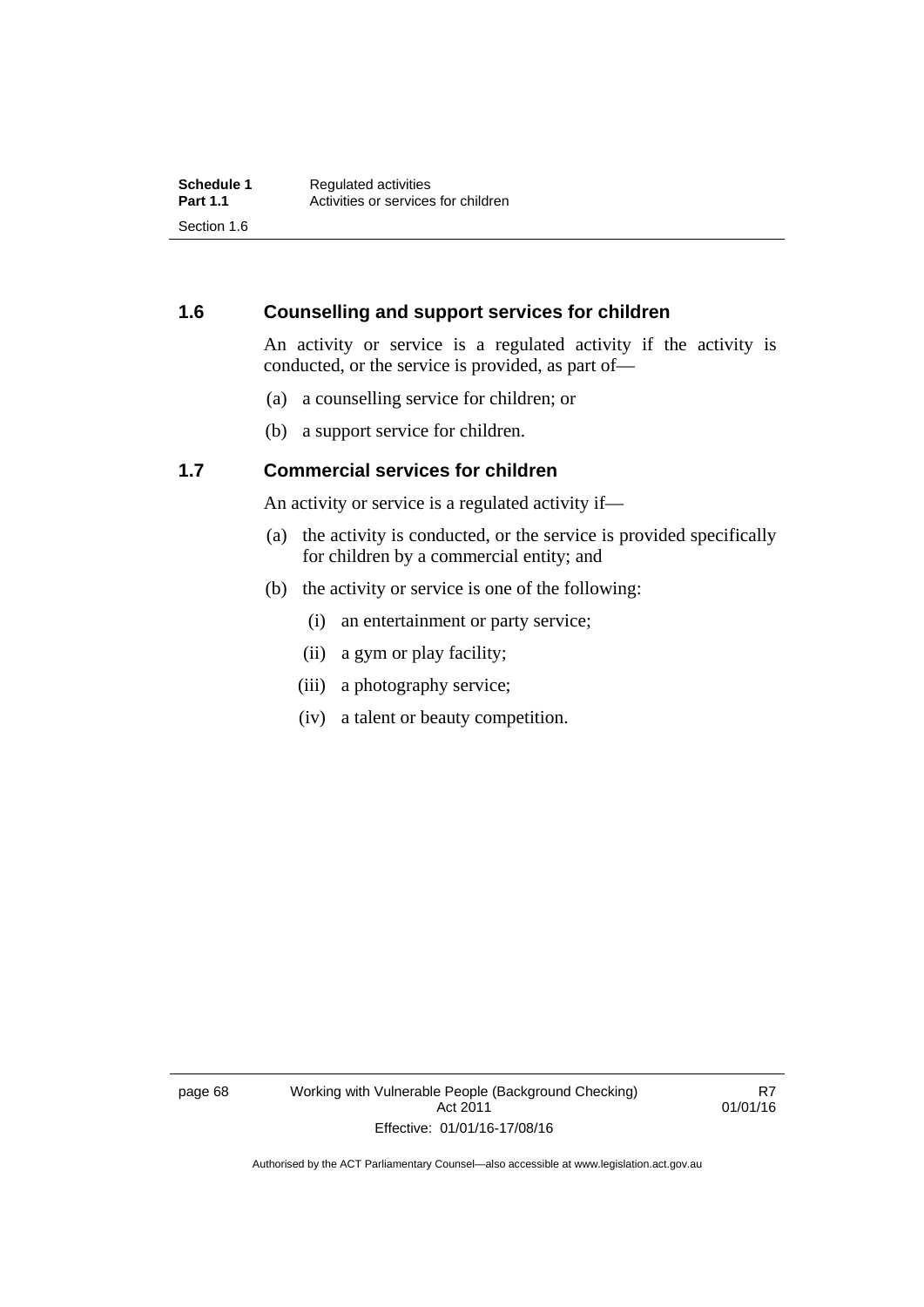# **Part 1.2 Activities or services for vulnerable people**

### **1.8 Mental health**

An activity or service is a regulated activity if any of the usual functions of the activity or service include providing treatment, care, rehabilitation or protection to people who are mentally impaired, mentally dysfunctional or mentally ill.

### **Examples**

- 1 an activity or service that provides personal care, assessment or referral of support needs, education, training and skill development, information services, recreation, counselling, community access, accommodation support, rehabilitation, or employment services, specifically for people who are mentally impaired, mentally dysfunctional or mentally ill
- 2 an activity or service provided in association with the use of premises for the care, treatment or accommodation of people who are mentally impaired, mentally dysfunctional or mentally ill
- *Note* An example is part of the Act, is not exhaustive and may extend, but does not limit, the meaning of the provision in which it appears (see [Legislation Act,](http://www.legislation.act.gov.au/a/2001-14) s 126 and s 132).

### **1.9 Migrants, refugees and asylum seekers**

An activity or service is a regulated activity if the activity is conducted, or the service is provided, to support—

- (a) migrants, or
- (b) refugees or asylum seekers; or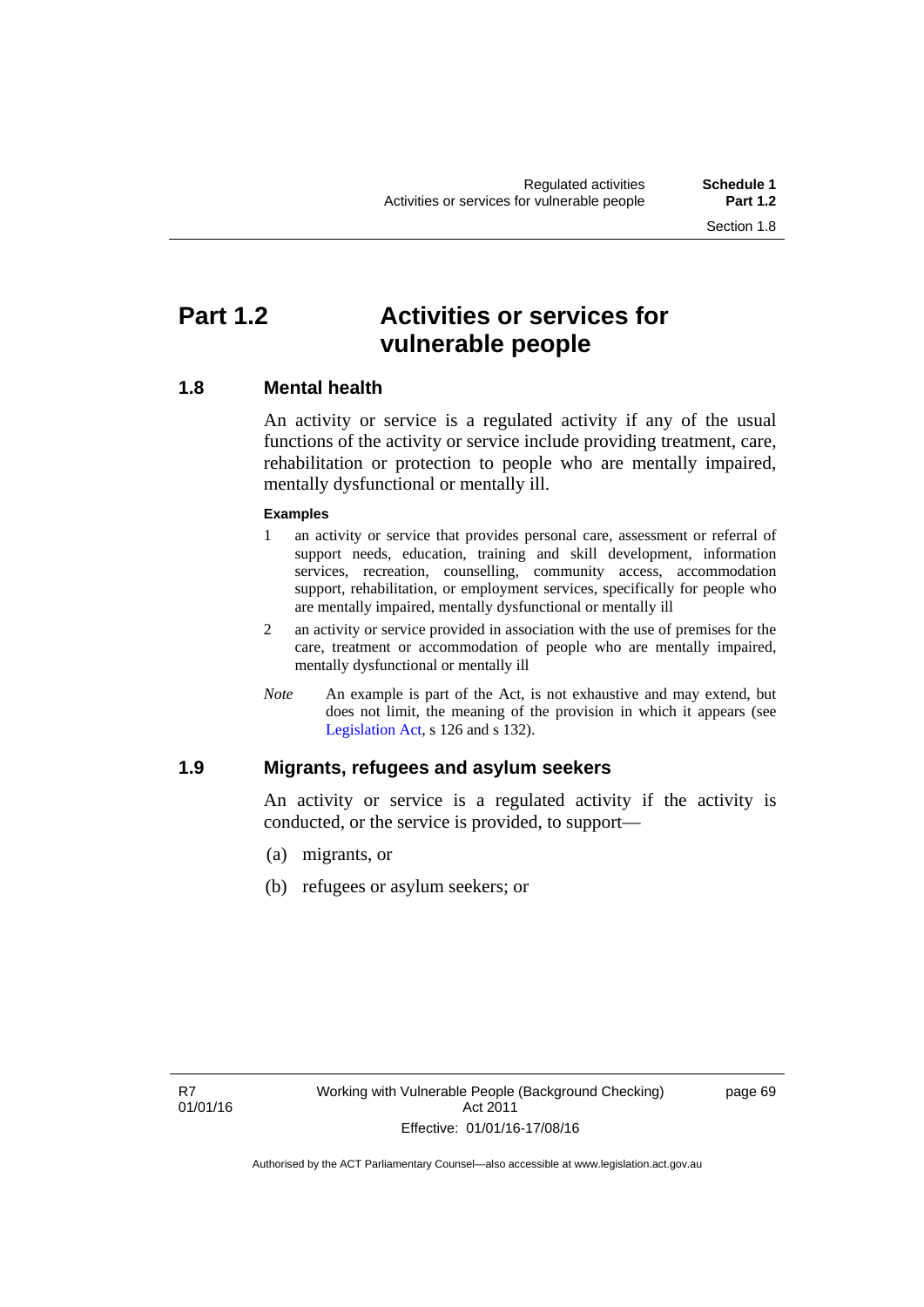(c) people who cannot communicate, or who have difficulty communicating, in English.

#### **Examples**

an activity or service that provides assistance settling in the ACT, including mentoring, employment services, transport or accommodation support, specifically for migrants, refugees, asylum seekers or people from non-English speaking backgrounds

*Note* An example is part of the Act, is not exhaustive and may extend, but does not limit, the meaning of the provision in which it appears (see [Legislation Act,](http://www.legislation.act.gov.au/a/2001-14) s 126 and s 132).

### **1.10 Homeless people**

An activity or service is a regulated activity if the activity is conducted, or the service is provided, to support people who are homeless.

#### **Examples**

- 1 an activity or service that provides food, transport, coordination or referral of support needs for people who are homeless
- 2 a drop in centre
- 3 a soup kitchen
- *Note* An example is part of the Act, is not exhaustive and may extend, but does not limit, the meaning of the provision in which it appears (see [Legislation Act,](http://www.legislation.act.gov.au/a/2001-14) s 126 and s 132).

### **1.11 Housing and accommodation**

A service or activity is a regulated activity if any of the usual functions of the service or activity include providing public or community housing or accommodation to people suffering social or financial hardship.

#### **Examples**

- 1 public housing
- 2 social housing
- 3 community housing
- 4 housing assistance

page 70 Working with Vulnerable People (Background Checking) Act 2011 Effective: 01/01/16-17/08/16

R7 01/01/16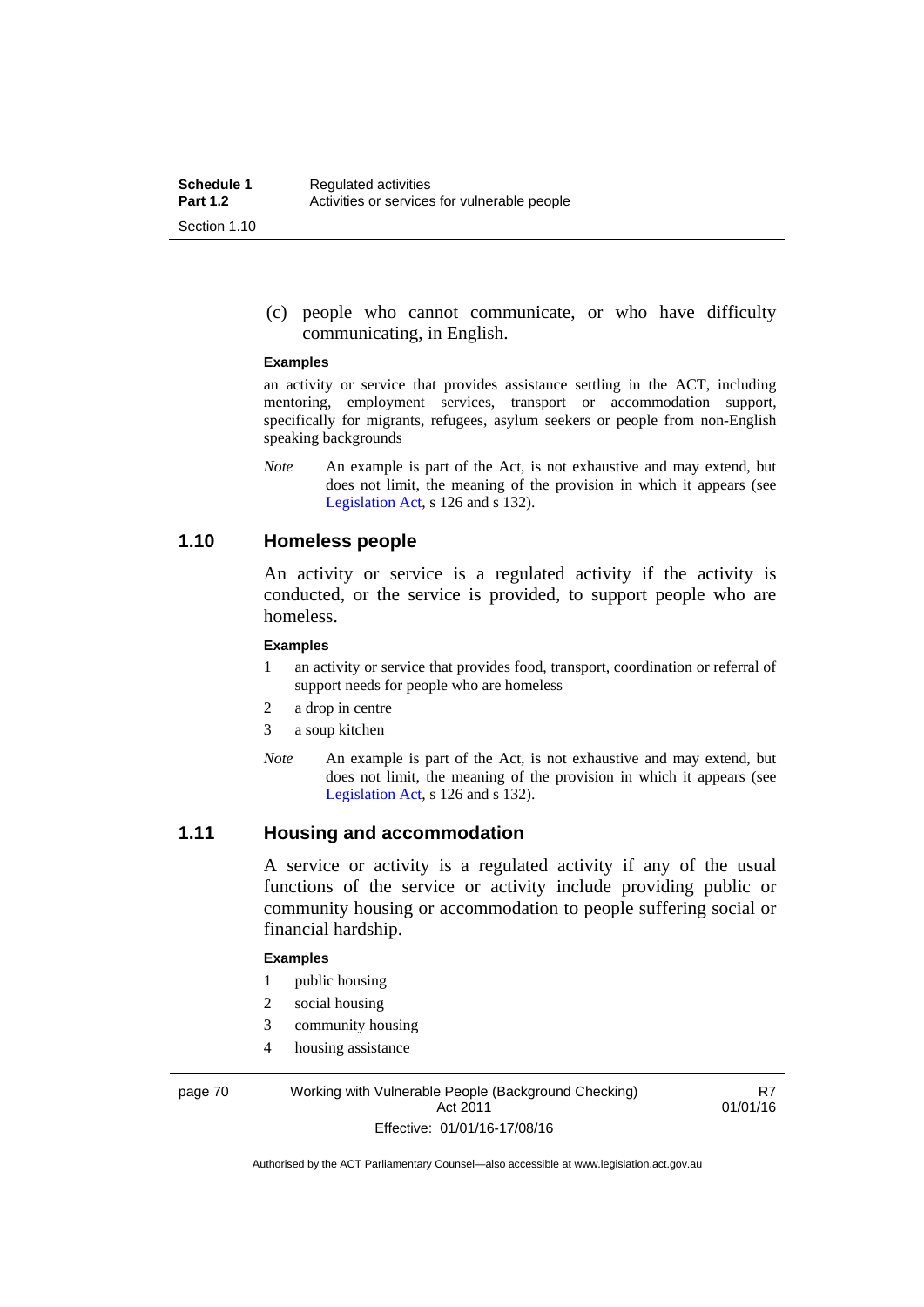- 5 social housing
- 6 crisis accommodation
- 7 refuges
- *Note* An example is part of the Act, is not exhaustive and may extend, but does not limit, the meaning of the provision in which it appears (see [Legislation Act,](http://www.legislation.act.gov.au/a/2001-14) s 126 and s 132).

### **1.12 Justice facilities**

- (1) An activity or service is a regulated activity if—
	- (a) any of the usual functions of the activity or service are carried out in relation to an adult at a justice facility; or
	- (b) the activity is conducted, or the service is provided, in relation to an adult because of a sentence, detention, probation, parole or other order, that could be made or imposed by a court.
- (2) In this section:

*justice facility* means—

- (a) a correctional centre; or
- (b) a remand centre; or
- (c) a detention place; or
- (d) a place outside a detention place if a detainee is, or has been, directed to work or take part in an activity at the place; or
- (e) any other place a person may be held in custody.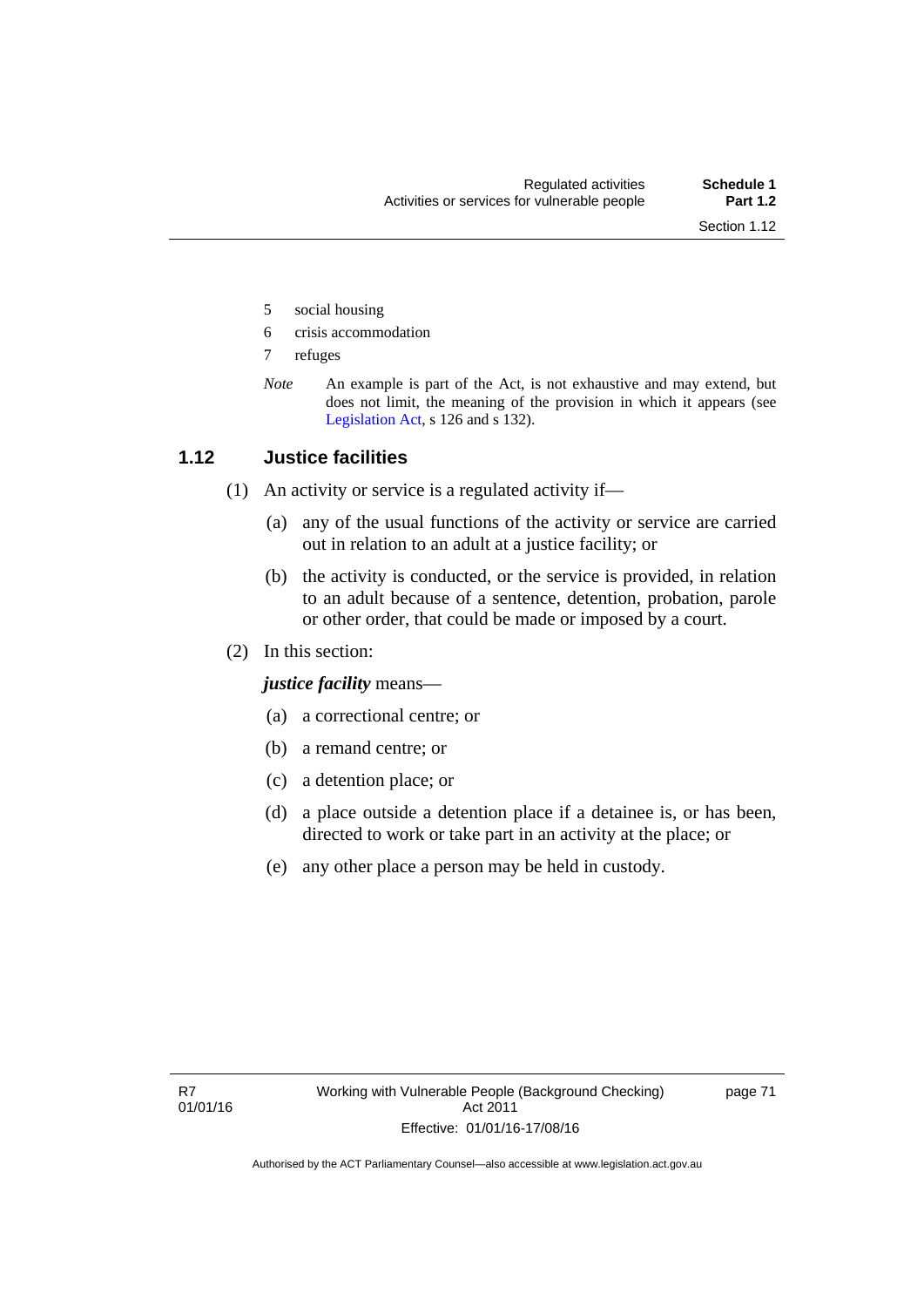### **1.13 Prevention of crime**

An activity or service is a regulated activity if the activity is conducted, or the service is provided, in relation to a person to reduce the likelihood of the person committing a criminal offence.

#### **Examples**

- 1 a program to keep police informed of the whereabouts and other personal details about a person who has committed a crime to reduce the likelihood that the person will reoffend
- 2 a mentoring program
- *Note* An example is part of the Act, is not exhaustive and may extend, but does not limit, the meaning of the provision in which it appears (see [Legislation Act,](http://www.legislation.act.gov.au/a/2001-14) s 126 and s 132).

### **1.14 Victims of crime**

An activity or service is a regulated activity if the activity is conducted, or the service is provided, to assist or support victims of crime.

#### **Example**

an activity or service that provides counselling and support, therapeutic intervention, financial assistance, information or advice for victims of crime

- *Note 1* Victims of crime are eligible for assistance under the victims services scheme (see *[Victims of Crime Act 1994](http://www.legislation.act.gov.au/a/1994-83)*, pt 4).
- *Note 2* An example is part of the Act, is not exhaustive and may extend, but does not limit, the meaning of the provision in which it appears (see [Legislation Act,](http://www.legislation.act.gov.au/a/2001-14) s 126 and s 132).

### **1.15 Services for addictions**

- (1) An activity or service is a regulated activity if any of the usual functions of the activity or service include providing treatment, care, rehabilitation or protection to people who are—
	- (a) addicted to, or misuse, a substance (whether alcohol, a medicine, a prohibited substance or another substance); or

page 72 Working with Vulnerable People (Background Checking) Act 2011 Effective: 01/01/16-17/08/16

R7 01/01/16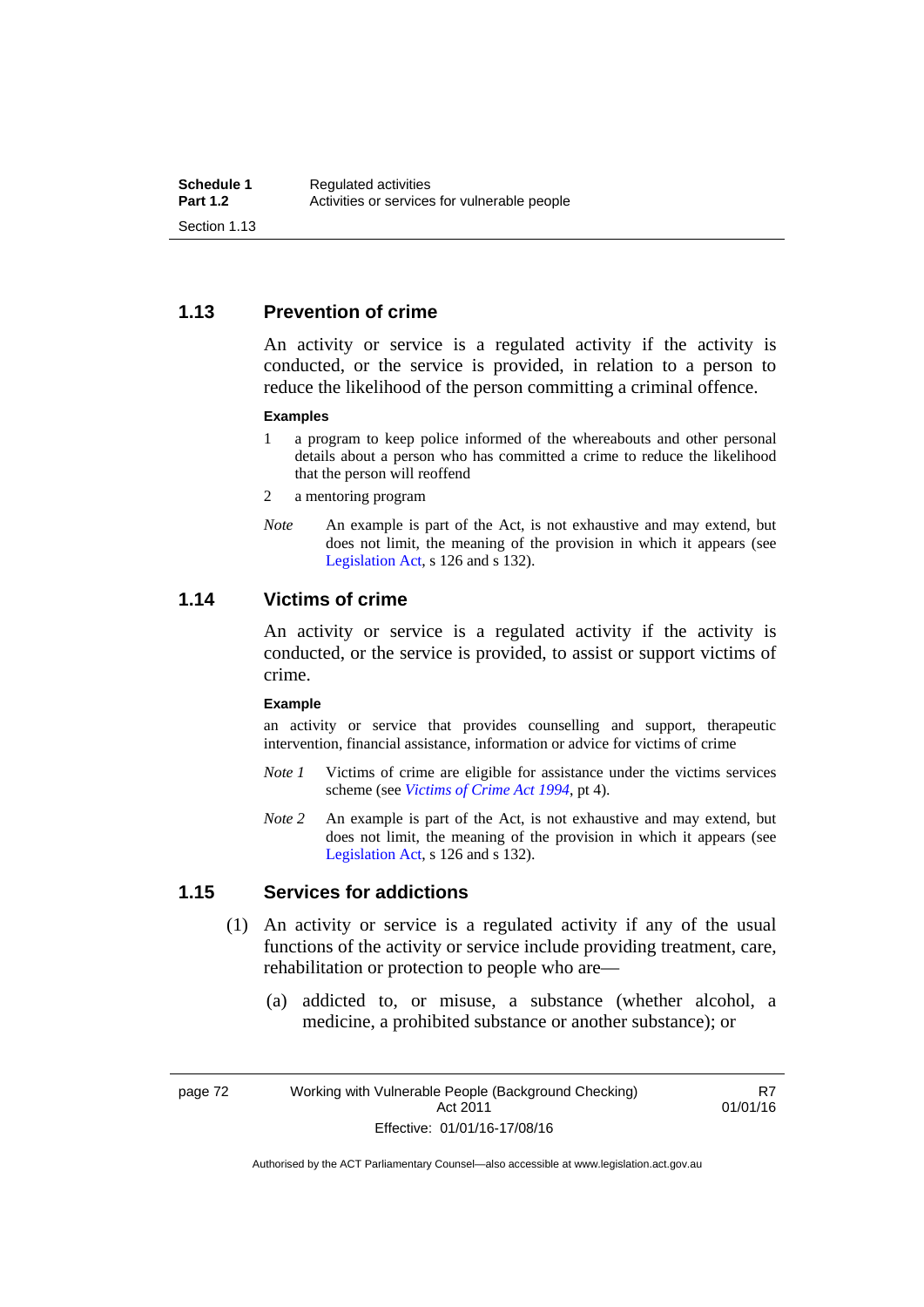(b) addicted to an activity.

#### **Examples**

- 1 an activity or service that provides health care, counselling, accommodation or financial support for people who are addicted to a substance or an activity
- 2 a needle and syringe exchange program
- 3 a methadone treatment and withdrawal program
- 4 a gambling addiction telephone help-line
- *Note* An example is part of the Act, is not exhaustive and may extend, but does not limit, the meaning of the provision in which it appears (see [Legislation Act,](http://www.legislation.act.gov.au/a/2001-14) s 126 and s 132).
- (2) In this section:

*prohibited substance*—see the *[Medicines, Poisons and Therapeutic](http://www.legislation.act.gov.au/a/2008-26)  [Goods Act 2008](http://www.legislation.act.gov.au/a/2008-26)*, section 13.

### **1.16 Community services**

An activity or service is a regulated activity if the activity is conducted, or the service is provided, to—

- (a) people and families suffering social or financial hardship; or
- (b) people who need support to live independently.

### **Examples**

1 an activity or service that provides crisis intervention, emergency relief, parenting support, assessment or referral of support needs, education, training and skill development, information services, counselling, community access, or employment services, for people and families suffering social or financial hardship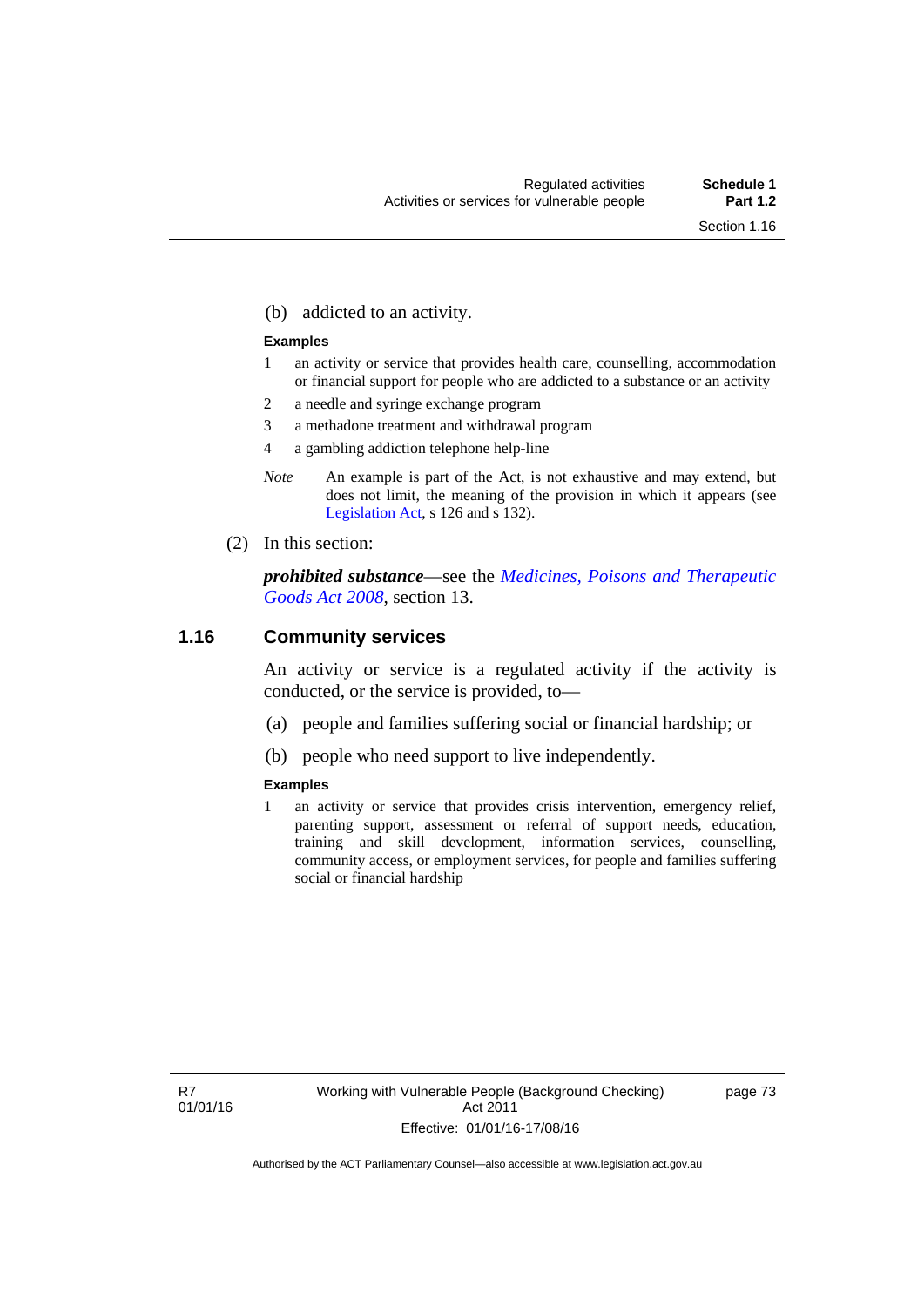- 2 an activity or service that provides home help, home maintenance or modification, allied health care, personal care, food services, assessment or referral of support needs, information services, coordination, case management, recreation, counselling, community access, rehabilitation, or employment services, to people who need support to live independently
- 3 an activity or service provided in association with the use of premises for the care, treatment or accommodation of people who need support to live independently
- *Note* An example is part of the Act, is not exhaustive and may extend, but does not limit, the meaning of the provision in which it appears (see [Legislation Act,](http://www.legislation.act.gov.au/a/2001-14) s 126 and s 132).

### **1.17 Disability services**

 (1) An activity or service is a regulated activity if the activity is conducted, or the service is provided, specifically for people with a disability.

#### **Examples**

- 1 an activity or service that provides home help, home maintenance or modification, personal care, food services, assessment or referral of support needs, information services, coordination, case management, recreation, counselling, community access, rehabilitation, or employment services, to people with a disability
- 2 an activity or service provided in association with the use of premises for the care, treatment or accommodation of people with a disability
- *Note* An example is part of the Act, is not exhaustive and may extend, but does not limit, the meaning of the provision in which it appears (see [Legislation Act,](http://www.legislation.act.gov.au/a/2001-14) s 126 and s 132).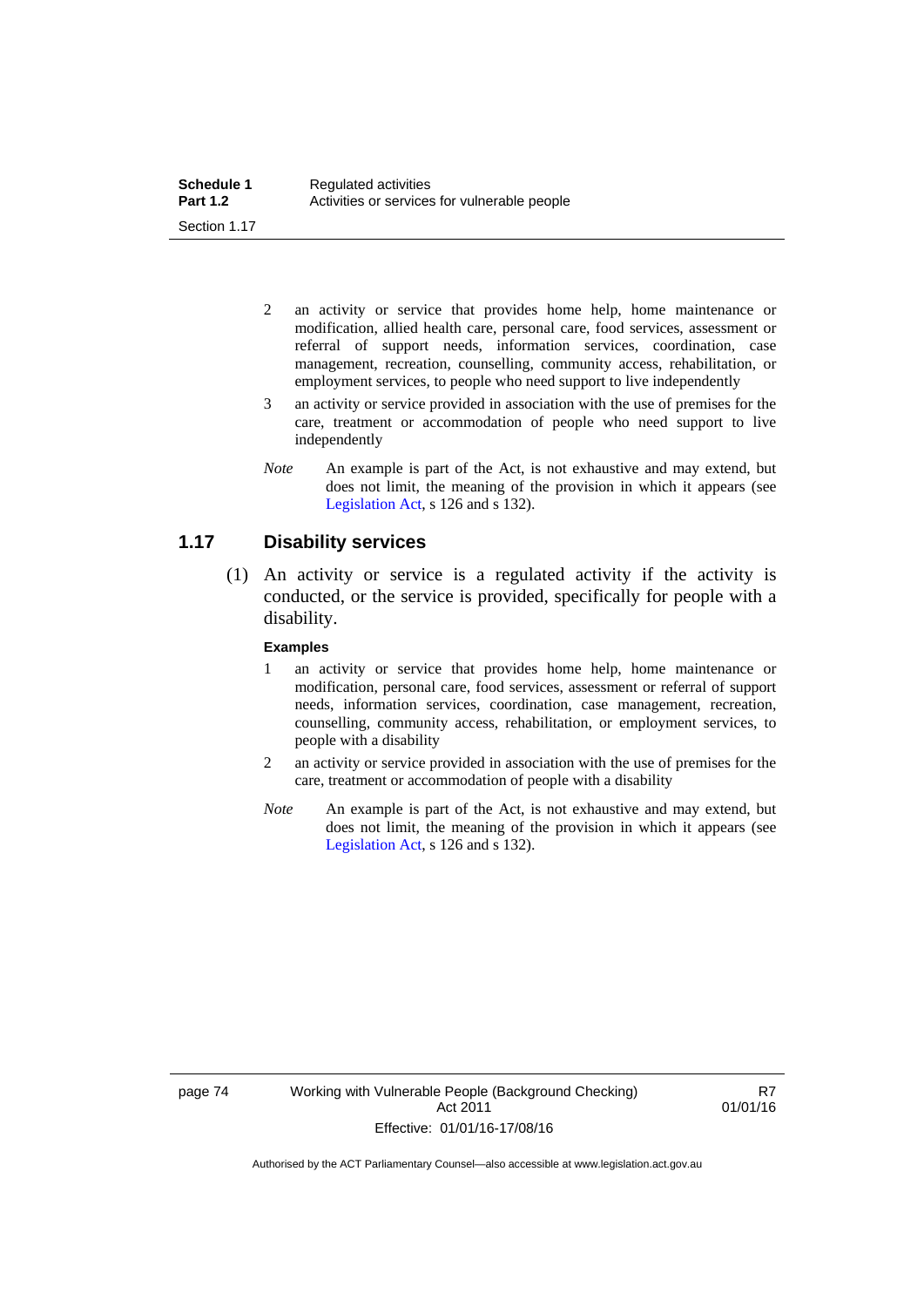(2) In this section:

*disability*—see the *[Human Rights Commission Act 2005](http://www.legislation.act.gov.au/a/2005-40)*, section 8 (2).

- *Note* For the *[Human Rights Commission Act 2005](http://www.legislation.act.gov.au/a/2005-40)*, s 8 (2), *disability* means a disability that—
	- (a) is attributable to an intellectual, psychiatric, sensory or physical impairment, or a combination of those impairments; and
	- (b) is permanent or likely to be permanent; and
	- (c) results in—
		- (i) the person having a substantially reduced capacity for communication, learning or mobility; and
		- (ii) the need for continuing support services for the person; and
	- (d) may, but need not, be of a chronic episodic nature.

### **1.18 Respite care services**

An activity or service is a regulated activity if any of the usual functions of the activity or service include providing respite care.

### **1.19 Emergency services personnel**

An activity or service is a regulated activity if the activity is conducted, or the service is provided, by—

- (a) an emergency service; or
- (b) a person acting on behalf of an emergency service.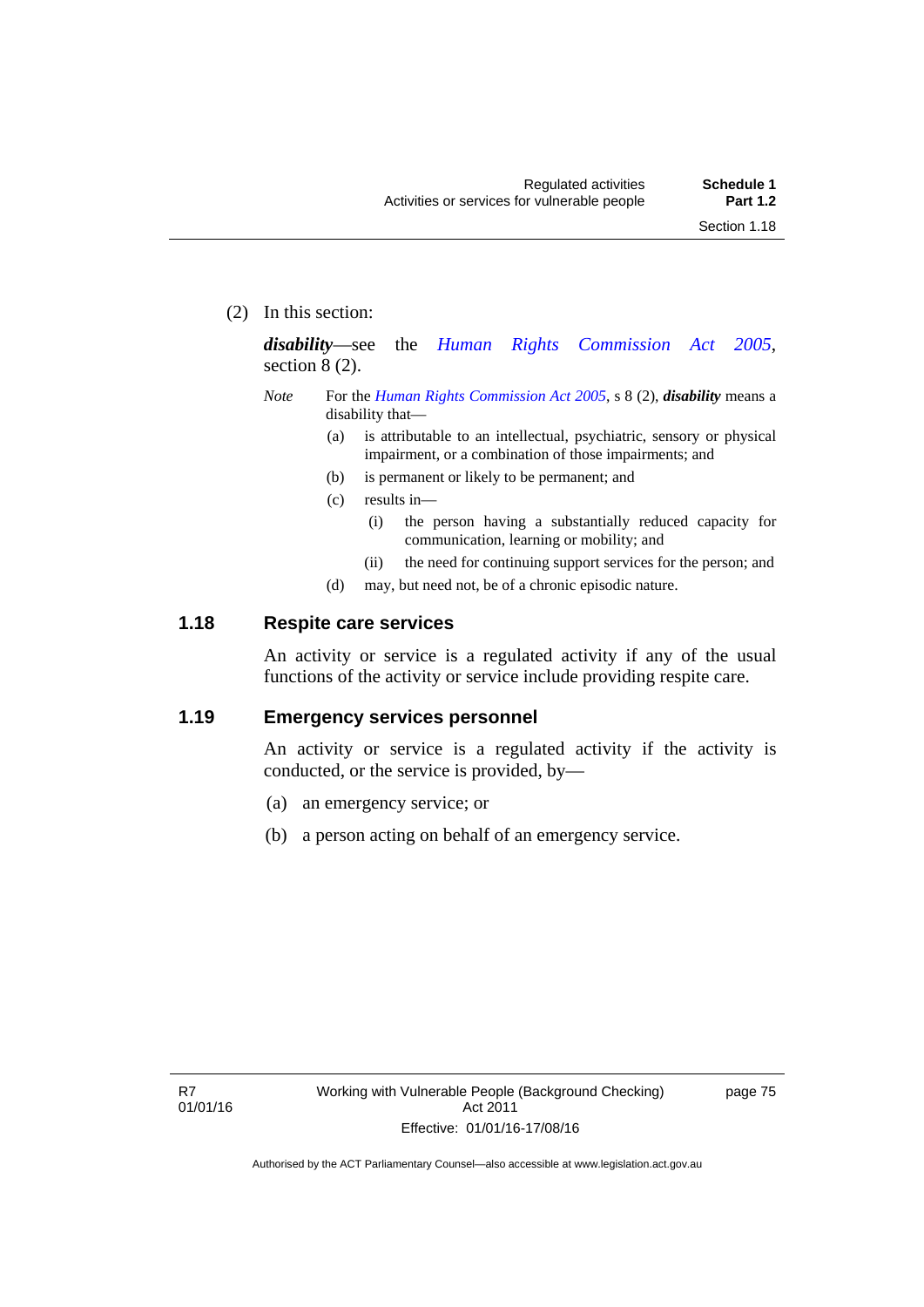# **Part 1.3 Other activities or services for vulnerable people**

### **1.20 Transport**

An activity or service is a regulated activity if any of the usual functions of the activity or service include providing public or private transport that is—

- (a) specifically for, or mainly used by, children; or
- (b) specifically for people accessing a regulated activity mentioned in part 1.2.

#### **Example—par (a)**

a school bus service

#### **Examples—par (b)**

- 1 a minibus transporting detainees to or from a remand centre
- 2 a taxi for mobility impaired people
- *Note* An example is part of the Act, is not exhaustive and may extend, but does not limit, the meaning of the provision in which it appears (see [Legislation Act,](http://www.legislation.act.gov.au/a/2001-14) s 126 and s 132).
- (2) To remove any doubt, an activity or service is a regulated activity if a person must have 1 or both of the following to conduct the activity or provide the service:
	- (a) a public vehicle licence;
	- (b) a driving instructor certificate of accreditation.
	- *Note 1 Public vehicle licence*—see the *[Road Transport \(Driver Licensing\)](http://www.legislation.act.gov.au/a/1999-78)  [Act 1999](http://www.legislation.act.gov.au/a/1999-78)*, dictionary.
	- *Note 2* For certificates of accreditation for driving instructors, see the *[Road](http://www.legislation.act.gov.au/sl/2000-14)  [Transport \(Driver Licensing\) Regulation 2000](http://www.legislation.act.gov.au/sl/2000-14)*, pt 7 (Accreditation of driving instructors).

R7 01/01/16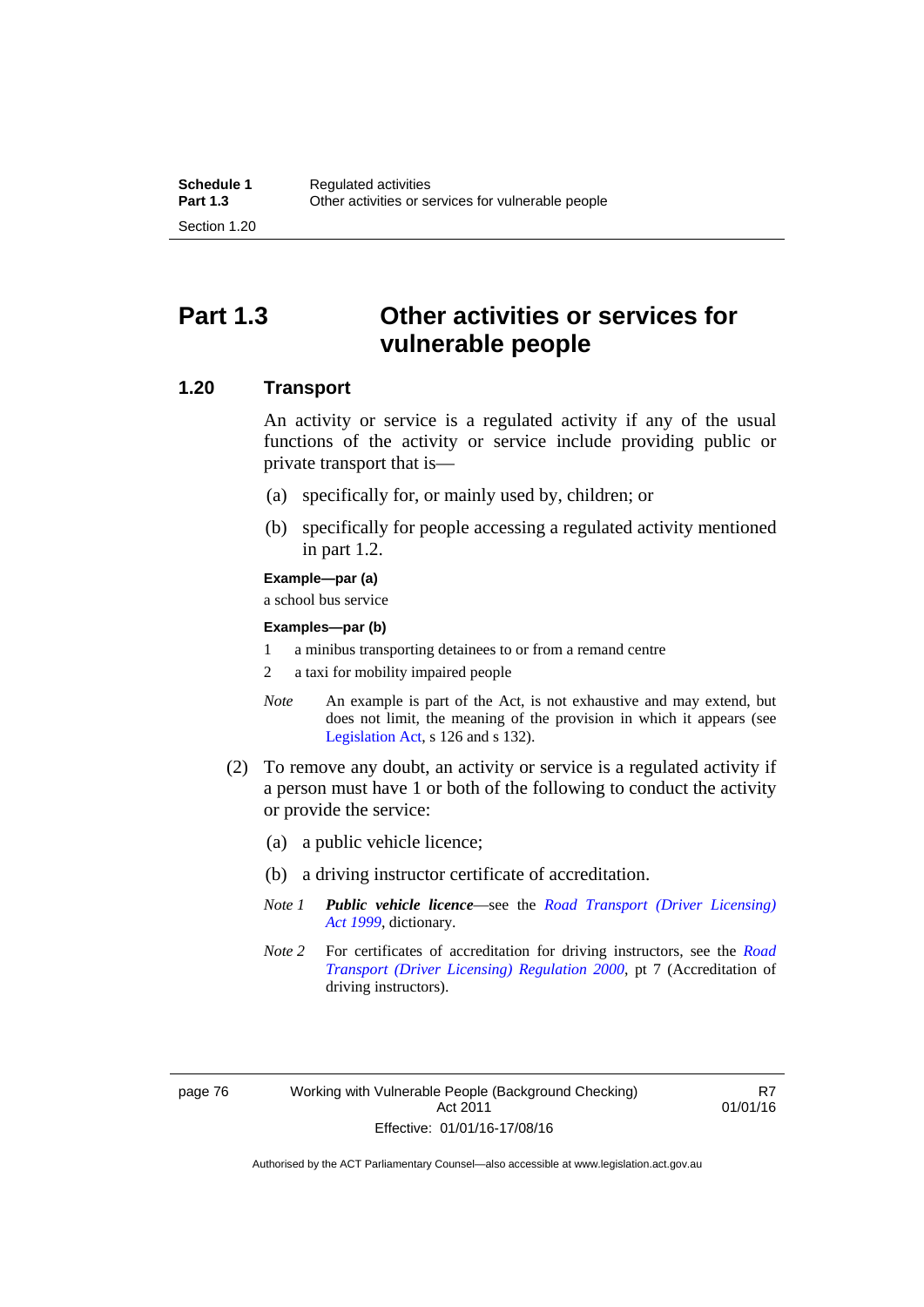### **1.21 Coaching and tuition**

An activity or service is a regulated activity if—

- (a) any of the usual functions of the activity or service include coaching or tuition specifically for—
	- (i) children; or
	- (ii) people accessing a regulated activity mentioned in part 1.2; and
- (b) the coaching or tuition is provided by a commercial entity.

### **1.22 Vocational and educational training**

An activity or service is a regulated activity if any of the usual functions of the activity or service include providing vocational education and training specifically for—

- (a) children; or
- (b) people accessing a regulated activity mentioned in part 1.2.

### **Examples**

- 1 a pathways to employment program
- 2 an adult English language, literacy and numeracy skills program
- 3 an industry training service
- *Note* An example is part of the Act, is not exhaustive and may extend, but does not limit, the meaning of the provision in which it appears (see [Legislation Act,](http://www.legislation.act.gov.au/a/2001-14) s 126 and s 132).

### **1.23 Religious organisations**

An activity or service is a regulated activity if—

- (a) the activity is conducted, or the service is provided, by—
	- (i) a religious organisation; or
	- (ii) a person acting on behalf of a religious organisation; and

R7 01/01/16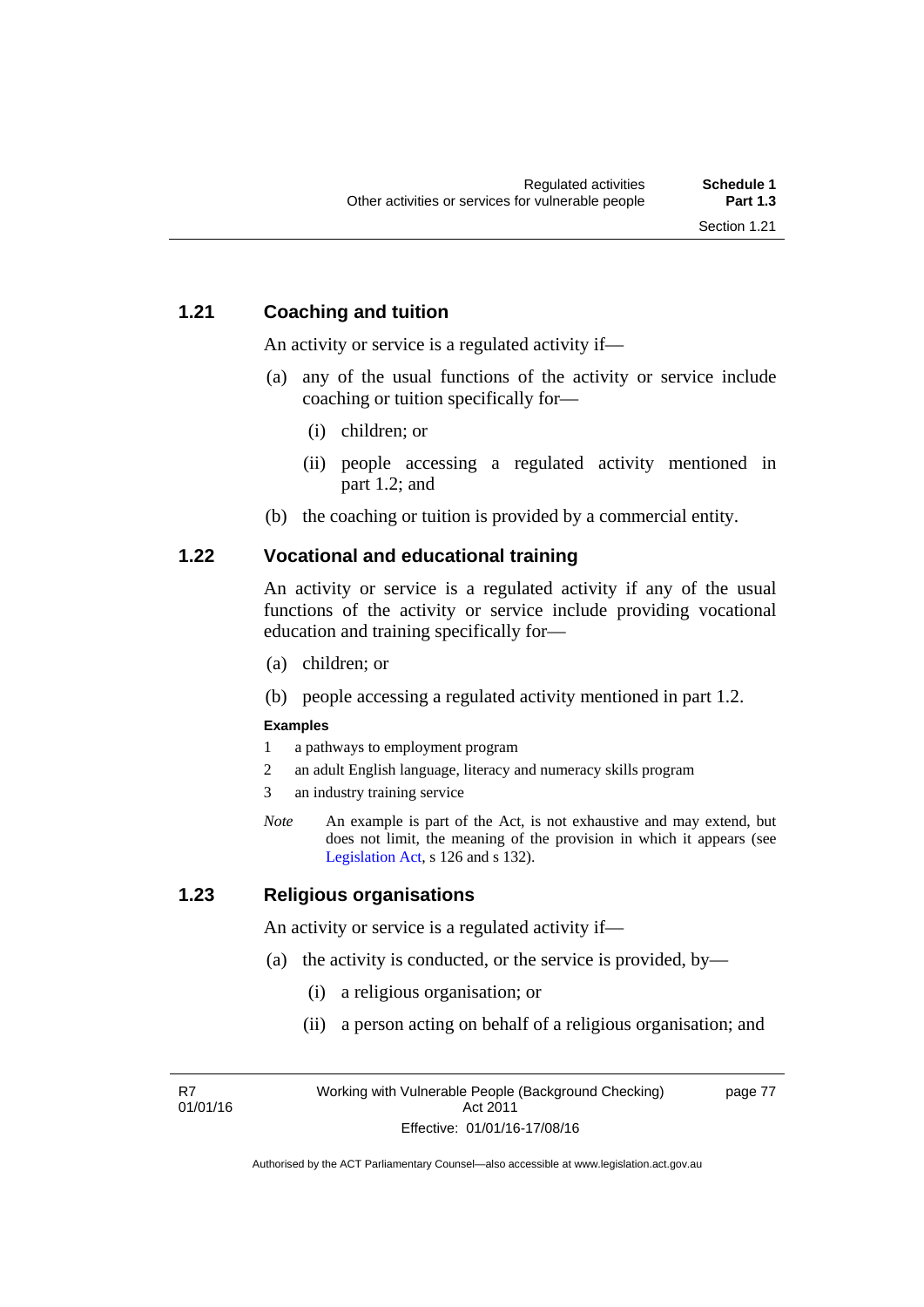- (b) the activity or service is—
	- (i) specifically for, or mainly used by children; or
	- (ii) specifically for people accessing a regulated activity mentioned in part 1.2.

**Example—par (a)** 

Sunday school

#### **Example—par (b)**

counselling provided by a minister of religion

*Note* An example is part of the Act, is not exhaustive and may extend, but does not limit, the meaning of the provision in which it appears (see [Legislation Act,](http://www.legislation.act.gov.au/a/2001-14) s 126 and s 132).

### **1.24 Clubs, associations and movements**

An activity or service is a regulated activity if—

- (a) the activity is conducted, or the service is provided, by a club, association or movement (including of a cultural, recreational or sporting nature); and
- (b) the club association or movement has significant membership or involvement by—
	- (i) children; or
	- (ii) people accessing a regulated activity mentioned in part 1.2.

#### **Examples**

1 a children's football team

2 an art class for people who require assistance to live independently

*Note* An example is part of the Act, is not exhaustive and may extend, but does not limit, the meaning of the provision in which it appears (see [Legislation Act,](http://www.legislation.act.gov.au/a/2001-14) s 126 and s 132).

R7 01/01/16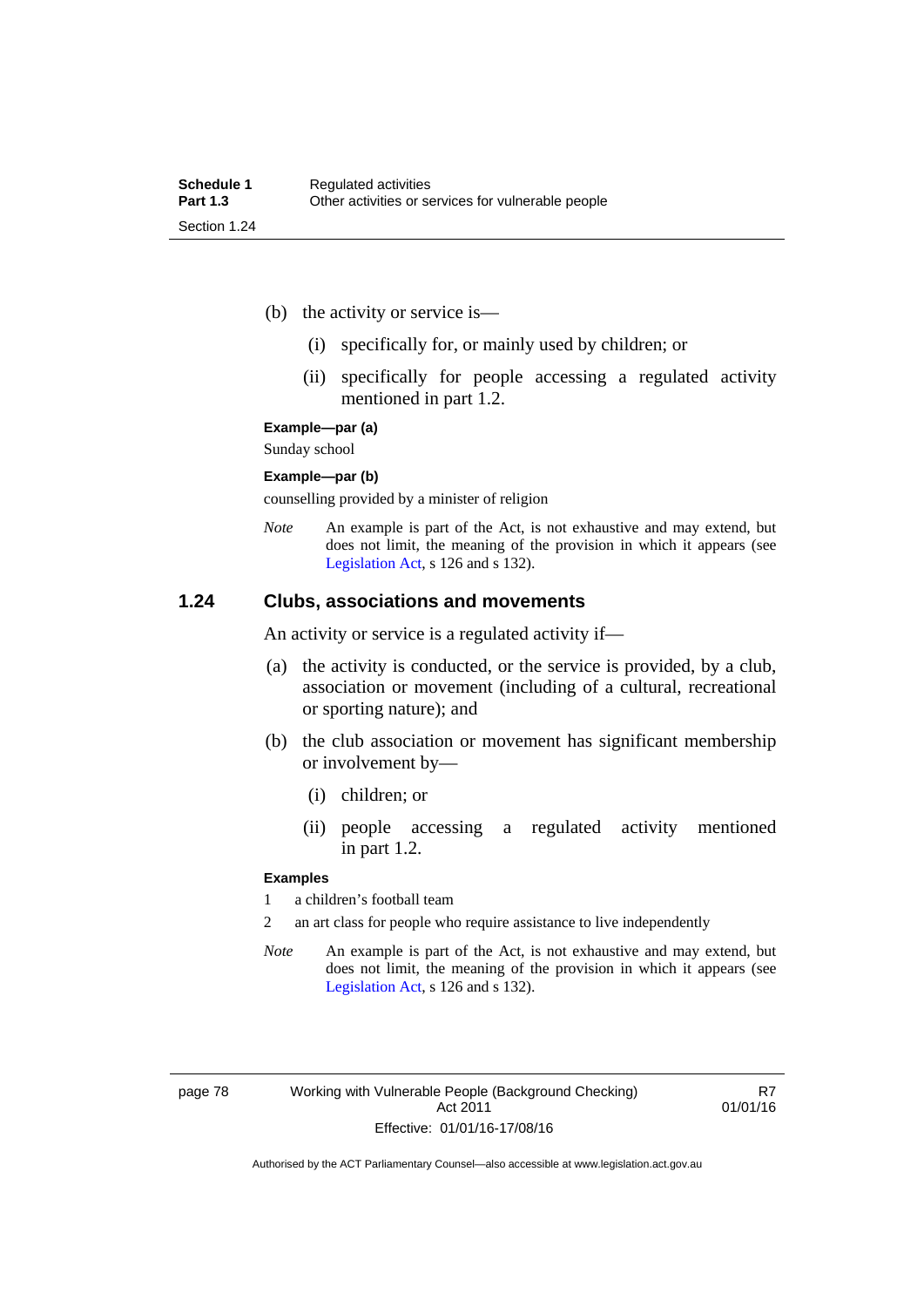# **Schedule 2 Reviewable decisions**

(see pt 7)

| column 1<br>item | column <sub>2</sub><br>section | column 3<br>decision                                 | column 4<br>entity |
|------------------|--------------------------------|------------------------------------------------------|--------------------|
|                  | 39(1)                          | extend period for stated period                      | person             |
| 2                | 39(1)                          | refuse to extend period                              | person             |
| 3                | 40(1)                          | refuse to register person                            | person             |
| 4                | $44(2)$ (b)                    | register person subject to condition                 | person             |
| 5                | 45(1)                          | extend period for stated period                      | person             |
| 6                | 45(1)                          | refuse to extend period                              | person             |
| 7                | 46(1)                          | register person subject to condition                 | person             |
| 8                | 47(4)(b)                       | refuse to amend person's conditional<br>registration | person             |
| 9                | 51 $(4)(b)$                    | refuse to replace person's registration card         | person             |
| 10               | 59(1)                          | suspend or cancel person's registration              | person             |

R7 01/01/16 Working with Vulnerable People (Background Checking) Act 2011 Effective: 01/01/16-17/08/16

page 79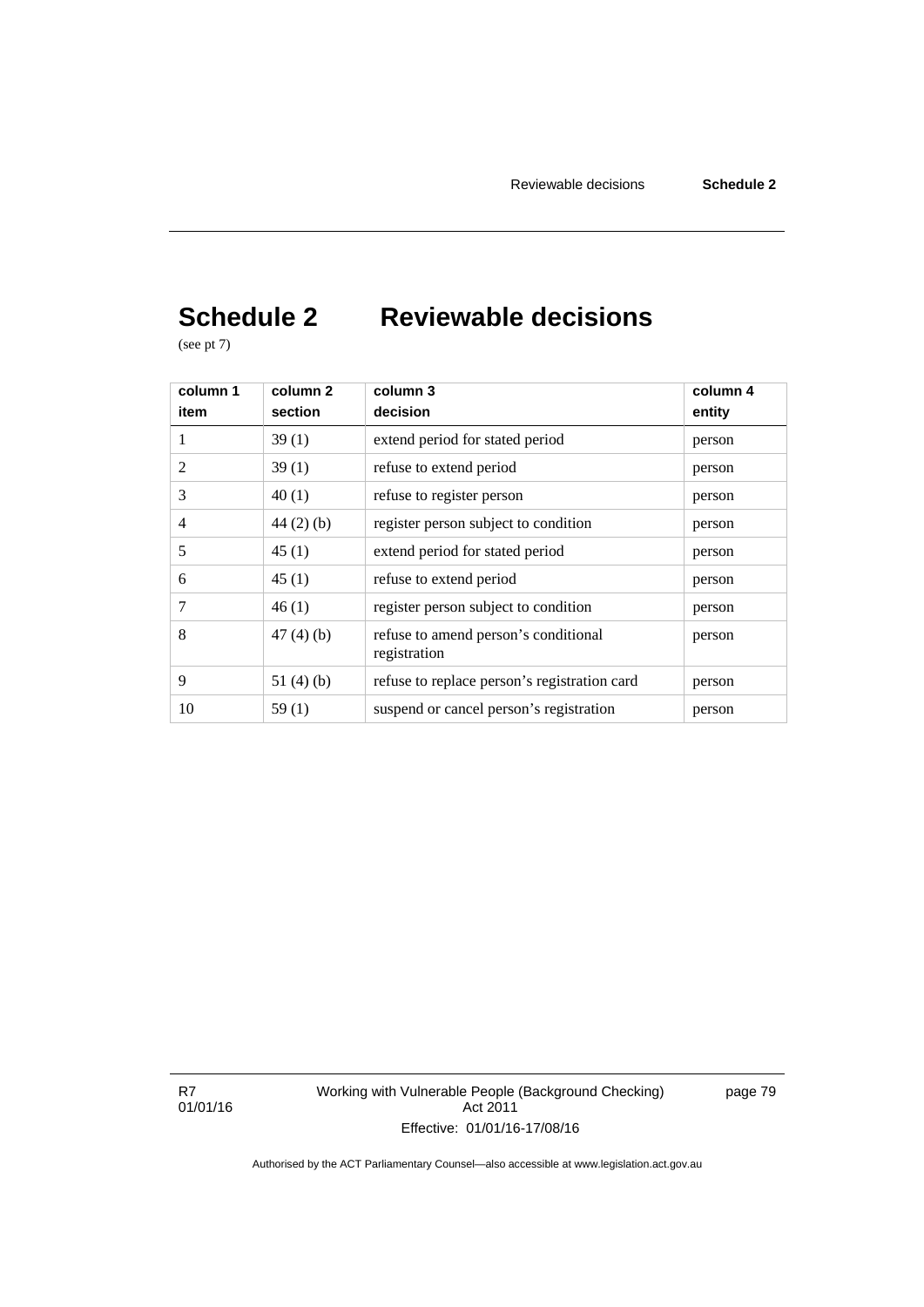**Dictionary** 

# **Dictionary**

(see  $s$  4)

*Note 1* The [Legislation Act](http://www.legislation.act.gov.au/a/2001-14) contains definitions and other provisions relevant to this Act.

*Note 2* For example, the [Legislation Act,](http://www.legislation.act.gov.au/a/2001-14) dict, pt 1, defines the following terms:

- $\bullet$  ACAT
- ACT
- adult
- Australia
- change
- chief police officer
- child
- commissioner for fair trading
- contravene
- Corporations Act
- correctional centre
- Criminal Code
- detention place
- disallowable instrument (see s 9)
- document
- domestic partner (see s 169 (1))
- emergency service
- entity
- found guilty
- function
- health practitioner
- home address
- lawyer
- Legislation Act
- notifiable instrument (see s 10)
- penalty unit (see s 133)
- $\bullet$  person (see s 160)

#### page 80 Working with Vulnerable People (Background Checking) Act 2011 Effective: 01/01/16-17/08/16

R7 01/01/16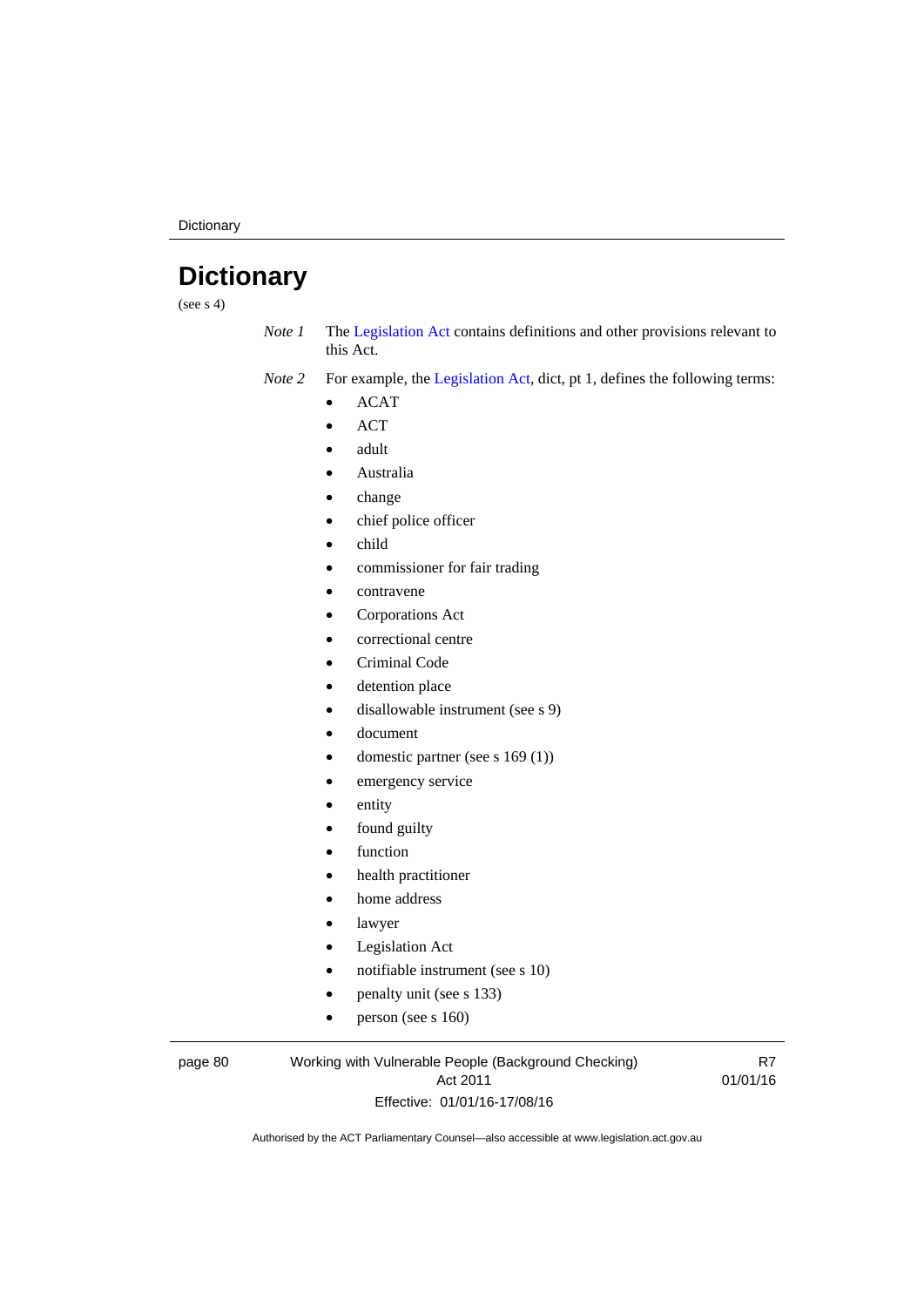- police officer
- reviewable decision notice
- territory law
- the Territory
- working day
- writing.

*additional risk assessment*—see section 54 (2) (a).

*commissioner* means the commissioner for fair trading.

*conditional registration* means a registration that is subject to conditions.

*contact*, between a person and a vulnerable person—see section 10.

*corresponding law* means—

- (a) a law of another jurisdiction corresponding, or substantially corresponding, to this Act; or
- (b) a law of another jurisdiction prescribed by regulation as a corresponding law for this Act.

*criminal history*, about a person—see section 24.

*employer*, in relation to a regulated activity—see section 11.

*engaged*, in a regulated activity—see section 9.

*independent advisor* means an independent advisor appointed under section 34.

*jurisdiction* means a State, the Commonwealth or an internal Territory, including the ACT.

*named employer*, for a regulated activity—see section 18 (1) (d) (i).

*negative notice*—see section 40 (2) (a).

*negative risk assessment*—see section 37 (1) (b).

*non-conviction information*, about a person—see section 25.

R7 01/01/16 Working with Vulnerable People (Background Checking) Act 2011 Effective: 01/01/16-17/08/16 page 81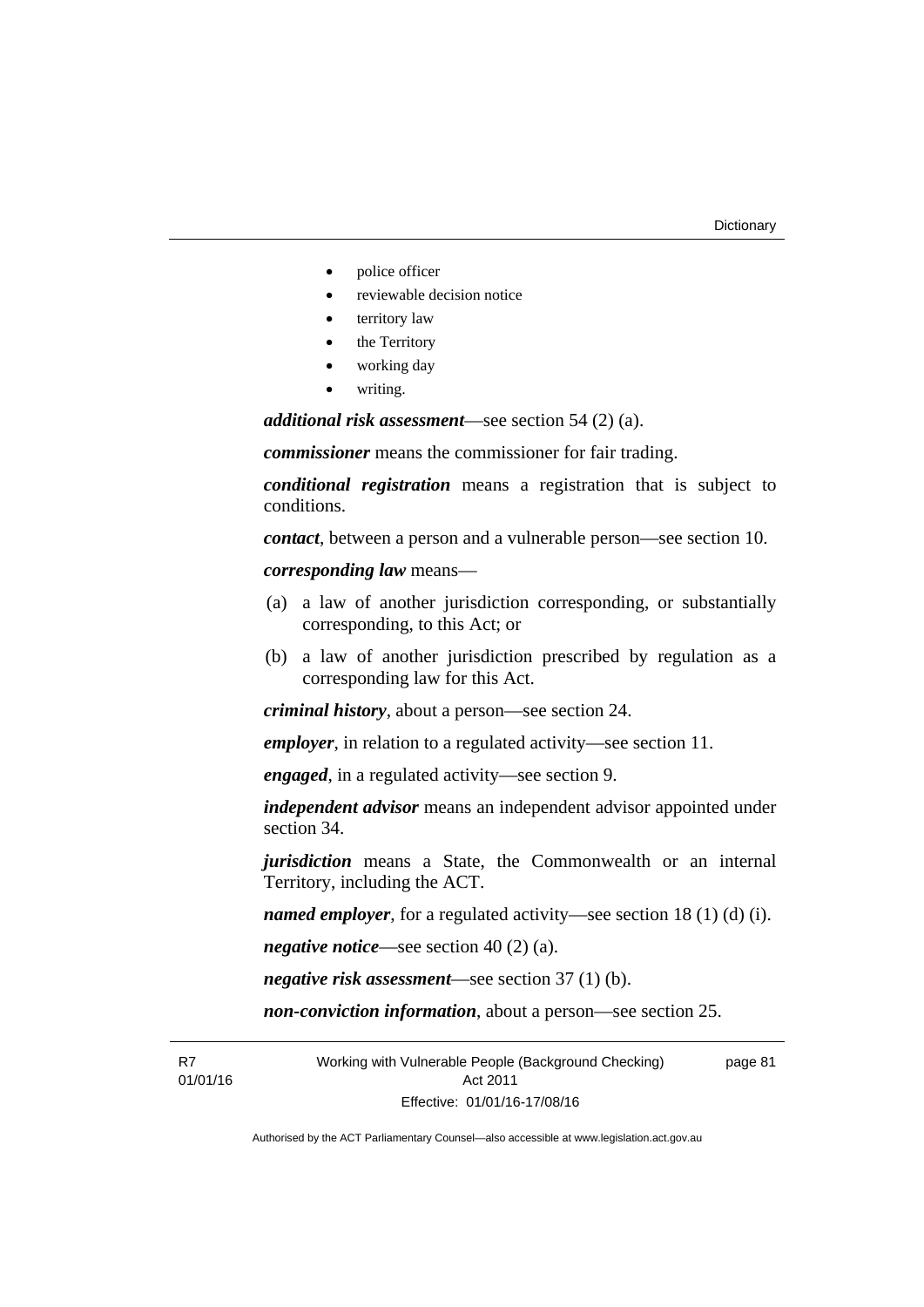*proposed conditional registration notice*—see section 43 (1). *proposed negative notice*—see section 37 (2). *registration* means a registration under this Act. *registration card*—see section 49 (1). *regulated activity*—see section 8. *relevant offence*—see section 26. *reviewable decision*, for part 7 (Notification and review of decisions)—see section 61. *revised risk assessment*—see section 38 (2). *risk assessment*, for a person—see section 23. *risk assessment guidelines*—see section 27. *role-based registration*—see section 42 (2). *spent*, for a conviction—see the *[Spent Convictions Act 2000](http://www.legislation.act.gov.au/a/2000-48)*, section 7.

*vulnerable person*—see section 7.

page 82 Working with Vulnerable People (Background Checking) Act 2011 Effective: 01/01/16-17/08/16

R7 01/01/16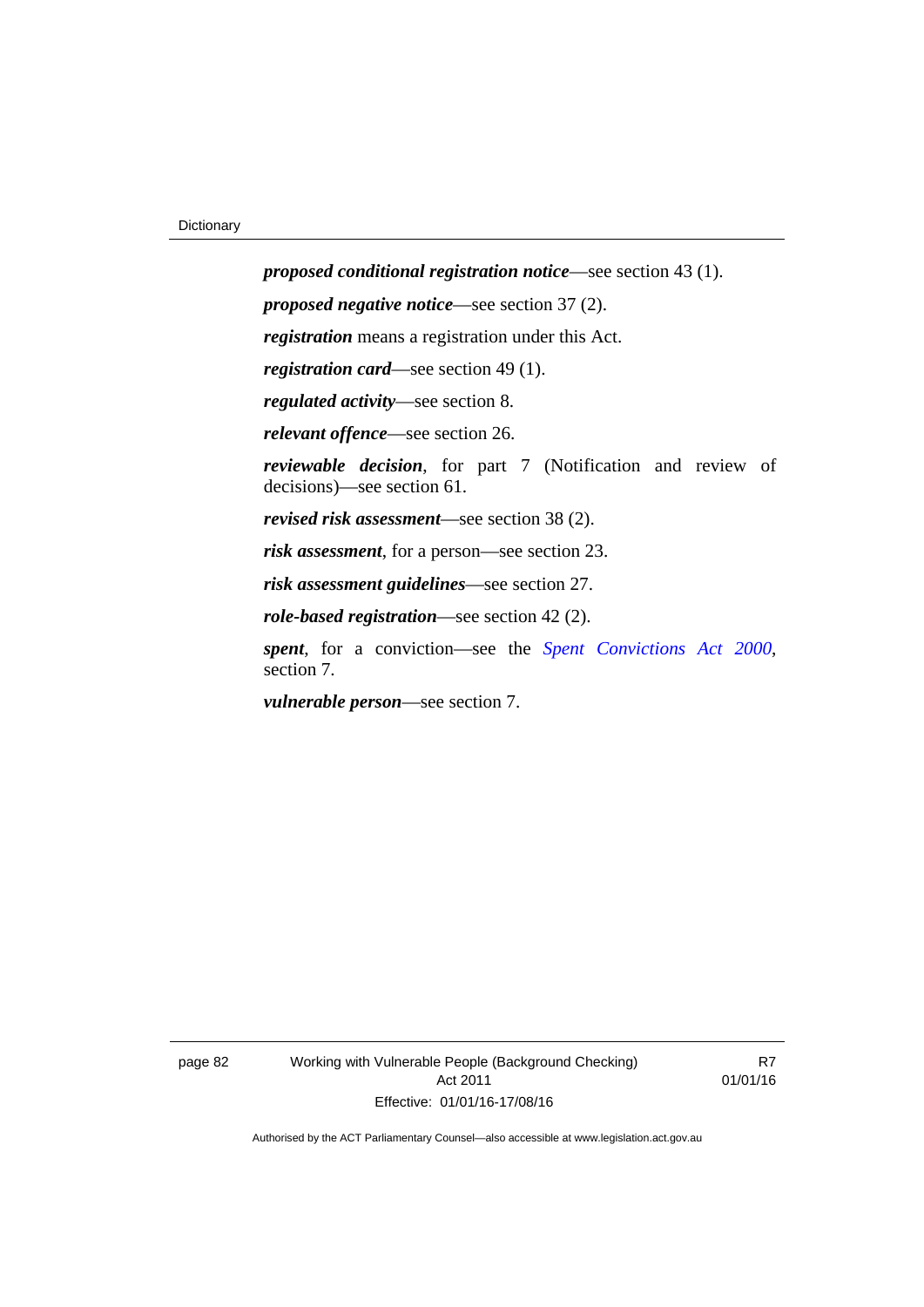## **Endnotes**

### **1 About the endnotes**

Amending and modifying laws are annotated in the legislation history and the amendment history. Current modifications are not included in the republished law but are set out in the endnotes.

Not all editorial amendments made under the *[Legislation Act 2001](http://www.legislation.act.gov.au/a/2001-14)*, part 11.3 are annotated in the amendment history. Full details of any amendments can be obtained from the Parliamentary Counsel's Office.

Uncommenced amending laws are not included in the republished law. The details of these laws are underlined in the legislation history. Uncommenced expiries are underlined in the legislation history and amendment history.

If all the provisions of the law have been renumbered, a table of renumbered provisions gives details of previous and current numbering.

The endnotes also include a table of earlier republications.

| $A = Act$<br>$AF =$ Approved form<br>$am = amended$<br>$amdt = amendment$<br>$AR = Assembly resolution$<br>$ch = chapter$<br>$CN =$ Commencement notice<br>$def = definition$<br>$DI = Disallowable instrument$<br>$dict = dictionary$<br>disallowed = disallowed by the Legislative<br>Assembly<br>$div = division$<br>$exp = expires/expired$<br>$Gaz = gazette$<br>$hdg = heading$<br>$IA = Interpretation Act 1967$<br>$ins = inserted/added$<br>$LA =$ Legislation Act 2001<br>$LR =$ legislation register | NI = Notifiable instrument<br>$o = order$<br>$om = omitted/repealed$<br>$ord = ordinance$<br>$orig = original$<br>par = paragraph/subparagraph<br>$pres = present$<br>$prev = previous$<br>$(\text{prev}) = \text{previously}$<br>$pt = part$<br>$r = rule/subrule$<br>$reloc = relocated$<br>$remum = renumbered$<br>$R[X]$ = Republication No<br>$RI = reissue$<br>$s = section/subsection$<br>$sch = schedule$<br>$sdiv = subdivision$<br>$SL = Subordinate$ law<br>$sub =$ substituted |
|-----------------------------------------------------------------------------------------------------------------------------------------------------------------------------------------------------------------------------------------------------------------------------------------------------------------------------------------------------------------------------------------------------------------------------------------------------------------------------------------------------------------|--------------------------------------------------------------------------------------------------------------------------------------------------------------------------------------------------------------------------------------------------------------------------------------------------------------------------------------------------------------------------------------------------------------------------------------------------------------------------------------------|
|                                                                                                                                                                                                                                                                                                                                                                                                                                                                                                                 |                                                                                                                                                                                                                                                                                                                                                                                                                                                                                            |
| $LRA =$ Legislation (Republication) Act 1996<br>$mod = modified/modification$                                                                                                                                                                                                                                                                                                                                                                                                                                   | $underlining = whole or part not commenced$<br>or to be expired                                                                                                                                                                                                                                                                                                                                                                                                                            |
|                                                                                                                                                                                                                                                                                                                                                                                                                                                                                                                 |                                                                                                                                                                                                                                                                                                                                                                                                                                                                                            |

### **2 Abbreviation key**

R7 01/01/16 Working with Vulnerable People (Background Checking) Act 2011 Effective: 01/01/16-17/08/16

page 83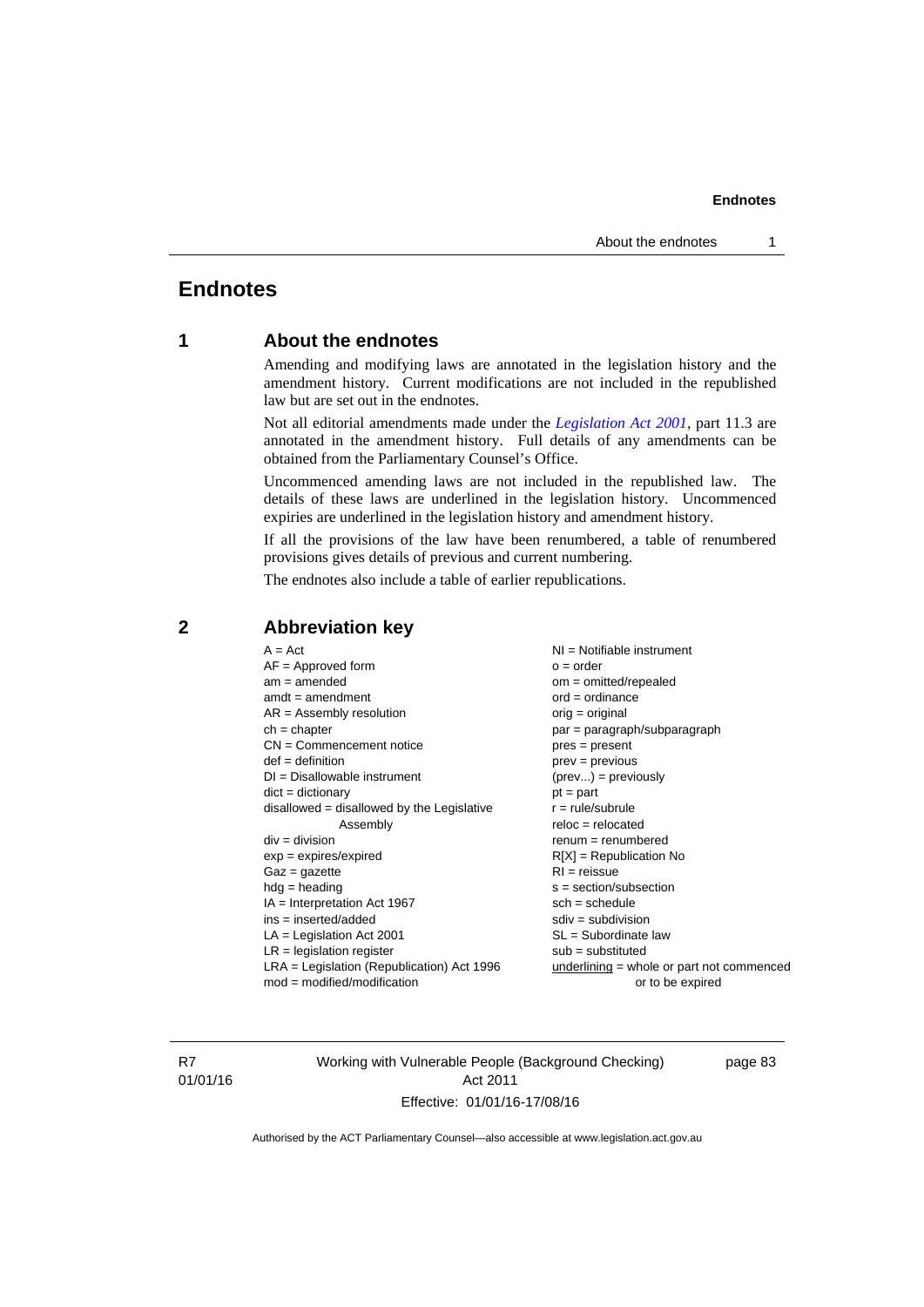3 Legislation history

### **3 Legislation history**

#### **Working with Vulnerable People (Background Checking) Act 2011 A2011-44**

notified LR 8 November 2011

s 1, s 2 commenced 8 November 2011 (LA s 75 (1)) remainder commenced 8 November 2012 (s 2 (2))

as amended by

#### **[Statute Law Amendment Act 2012](http://www.legislation.act.gov.au/a/2012-21) A2012-21 sch 1 pt 1.3**

notified LR 22 May 2012

s 1, s 2 commenced 22 May 2012 (LA s 75 (1))

sch 1 pt 1.3 commenced 8 November 2012 (s 2 (2) and see [A2011-44](http://www.legislation.act.gov.au/a/2011-44) s 2 (2))

### **[Statute Law Amendment Act 2013](http://www.legislation.act.gov.au/a/2013-19) A2013-19 sch 3 pt 3.55**

notified LR 24 May 2013 s 1, s 2 commenced 24 May 2013 (LA s 75 (1)) sch 3 pt 3.55 commenced 14 June 2013 (s 2)

#### **[Statute Law Amendment Act 2014 \(No 2\)](http://www.legislation.act.gov.au/a/2014-44) A2014-44 sch 3 pt 3.13**

notified LR 5 November 2014 s 1, s 2 commenced 5 November 2014 (LA s 75 (1)) sch 3 pt 3.13 commenced 19 November 2014 (s 2)

#### **[Children and Young People Amendment Act 2015 \(No 2\)](http://www.legislation.act.gov.au/a/2015-22/default.asp) A2015-22 sch 1 pt 1.1**

notified LR 16 June 2015

s 1, s 2 commenced 16 June 2015 (LA s 75 (1))

sch 1 pt 1.1 commenced 1 July 2015 (s 2)

#### **[Veterinary Surgeons Act 2015](http://www.legislation.act.gov.au/a/2015-29/default.asp) A2015-29 sch 2 pt 2.13**

notified LR 20 August 2015 s 1, s 2 commenced 20 August 2015 (LA s 75 (1)) sch 2 pt 2.13 commenced 1 December 2015 (s 2 (1) and [CN2015-22\)](http://www.legislation.act.gov.au/cn/2015-22/default.asp)

page 84 Working with Vulnerable People (Background Checking) Act 2011 Effective: 01/01/16-17/08/16

R7 01/01/16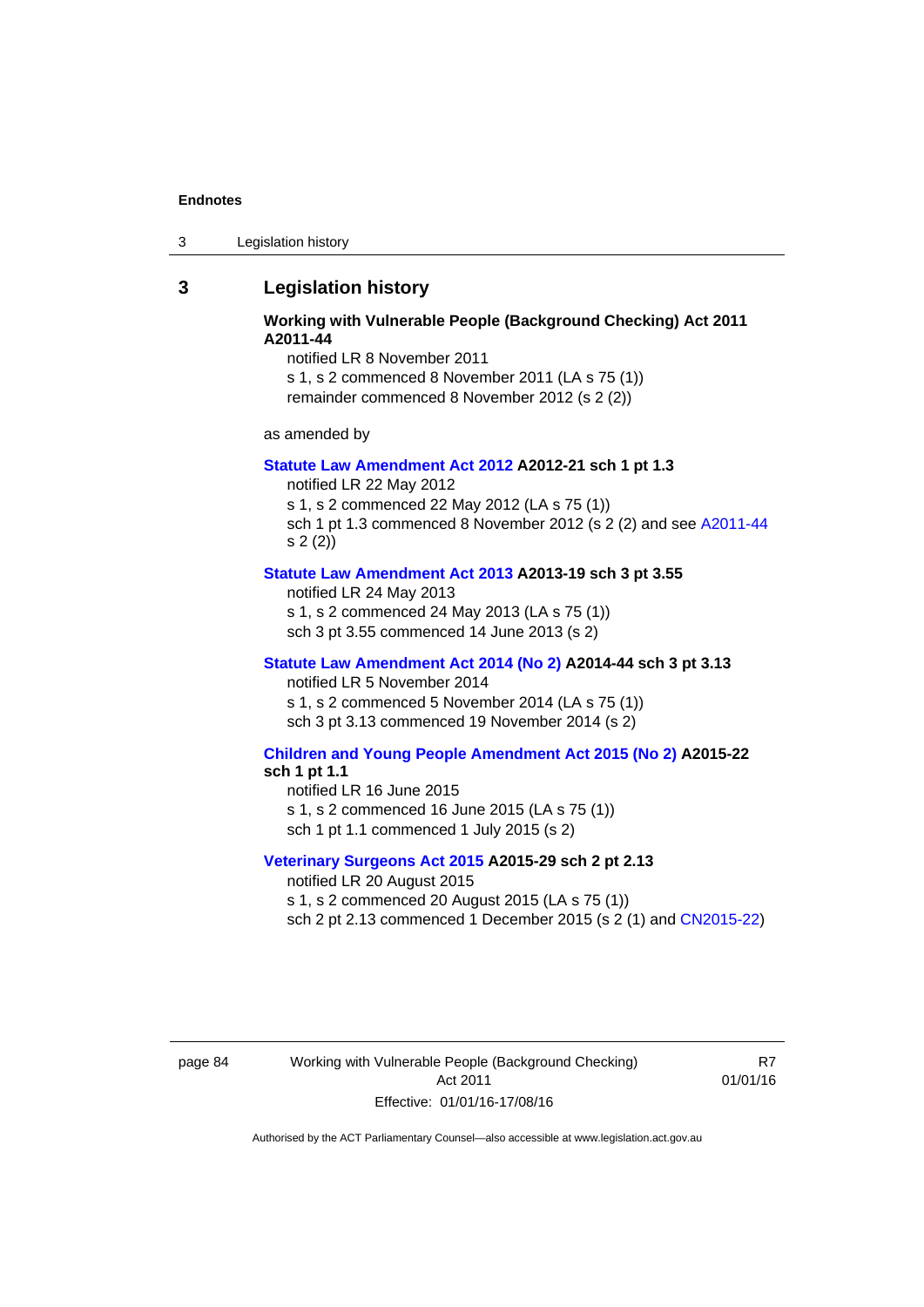| Legislation history |  |
|---------------------|--|
|---------------------|--|

### **[Spent Convictions \(Historical Homosexual Convictions](http://www.legislation.act.gov.au/a/2015-45)  [Extinguishment\) Amendment Act 2015](http://www.legislation.act.gov.au/a/2015-45) A2015-45 sch 1 pt 1.9**

notified LR 6 November 2015

s 1, s 2 commenced 6 November 2015 (LA s 75 (1))

sch 1 pt 1.9 commenced 7 November 2015 (s 2)

### **[Children and Young People Amendment Act 2015 \(No 3\)](http://www.legislation.act.gov.au/a/2015-46/default.asp) A2015-46 sch 1**

notified LR 6 November 2015

s 1, s 2 commenced 6 November 2015 (LA s 75 (1))

sch 1 commenced 1 January 2016 (s 2)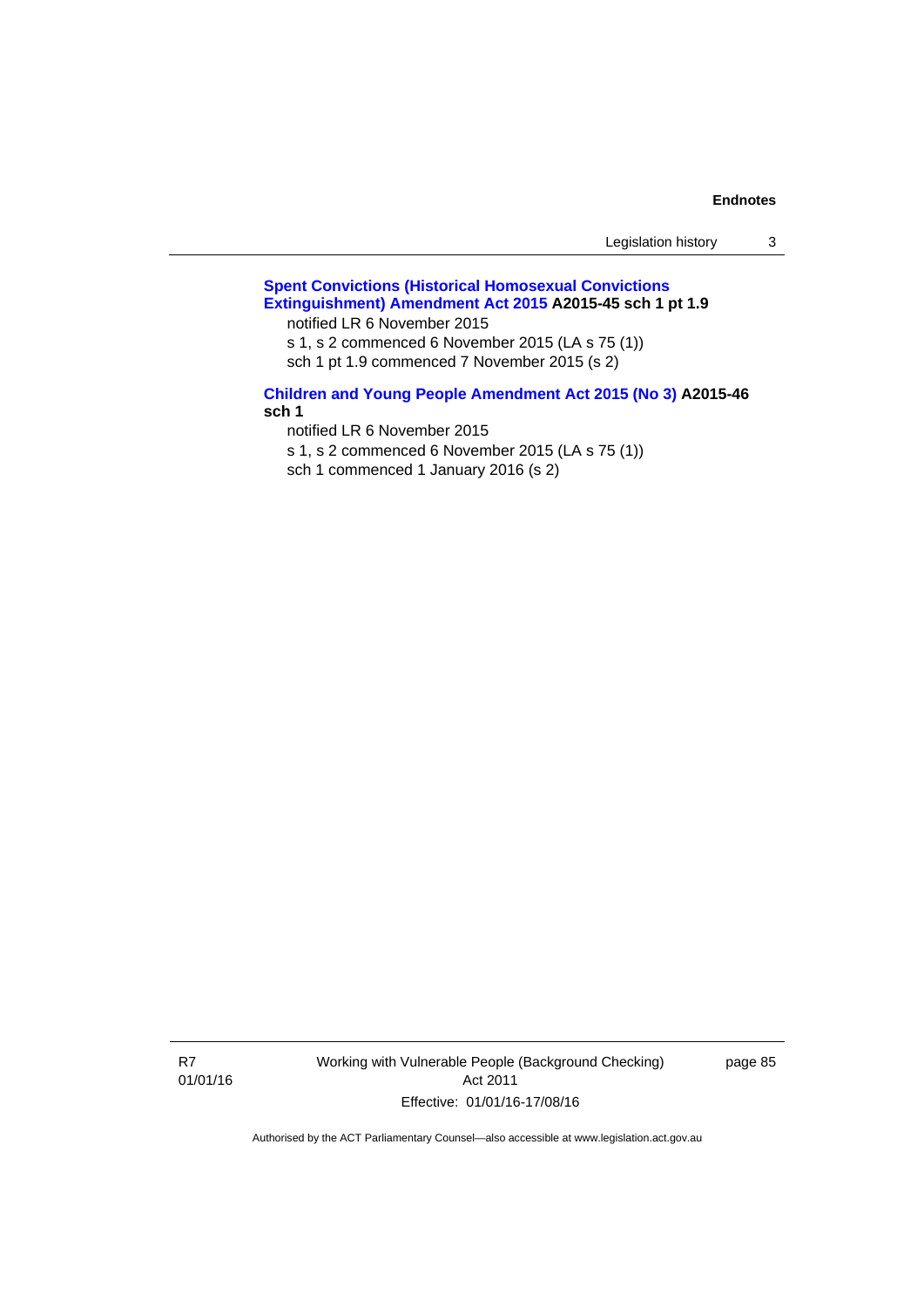4 Amendment history

#### **4 Amendment history**

```
Commencement 
s 2 om LA s 89 (4) 
When does Act apply to a regulated activity? 
s 3 table sub A2012-21 amdt 1.5 
               exp 8 November 2018 (s 3 (2))
When is a person required to be registered? 
s 12 am A2015-29 amdt 2.92
When unregistered person may be engaged in regulated activity—kinship 
carer 
s 16 am A2015-46 amdt 1.1
Meaning of criminal history
A2015-45 amdt 1.9
Risk assessment guidelines 
s 27 am A2013-19 amdt 3.517
Risk assessment guidelines—content 
s 28 am A2014-44 amdt 3.86
Independent advisors—appointment<br>s 34 am A2014-44 amdt
                A2014-44 amdt 3.87, amdt 3.88
Negative notices 
s 40 am A2014-44 amdt 3.89
Proposed conditional registration 
s 43 am A2014-44 amdt 3.90
Registration cards 
s 49  A2014-44 amdt 3.91
Lost, stolen or damaged registration cards 
s 51 am A2013-19 amdt 3.518
Registration cards 
s 58 am A2014-44 amdt 3.92
Surrendering registration 
s 60 am A2013-19 amdt 3.519, amdt 3.520 
Review of Act 
s 70 exp 8 November 2020 (s 70 (2))
Regulation-making power 
s 71 A2014-44 amdt 3.93
```
page 86 Working with Vulnerable People (Background Checking) Act 2011 Effective: 01/01/16-17/08/16

R7 01/01/16